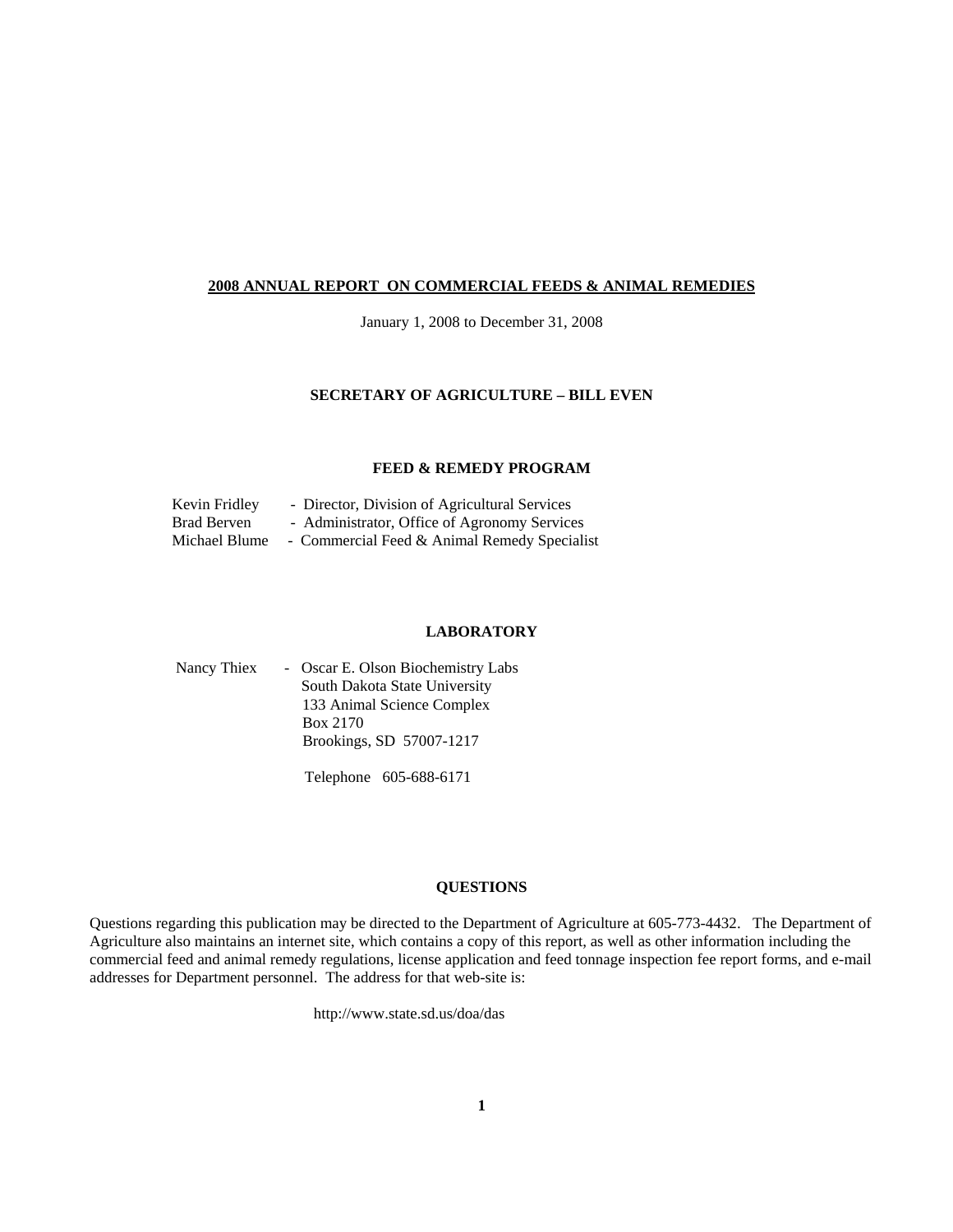#### **2008 COMMERCIAL FEED & ANIMAL REMEDY ANNUAL REPORT**

#### TABLE OF CONTENTS

The following are the beginning page numbers for the individual sections:

Commercial Feed results

- 3. 2008 Summary of total feed tonnage reported
- 7. List of 2008 feed analytes
- 10. Summary of sample results by manufacturer
- 14. Individual sample results

#### Animal Remedy results

- 77. List of 2008 remedy analytes
- 79. Summary of sample results by manufacturer
- 80. Individual sample results

#### Animal Feed & Drug Contaminants Monitoring Program

- 85. Adulteration by Noxious Weed Seeds
- 87. Summary of weed seed occurrence in commercial feeds and feed ingredients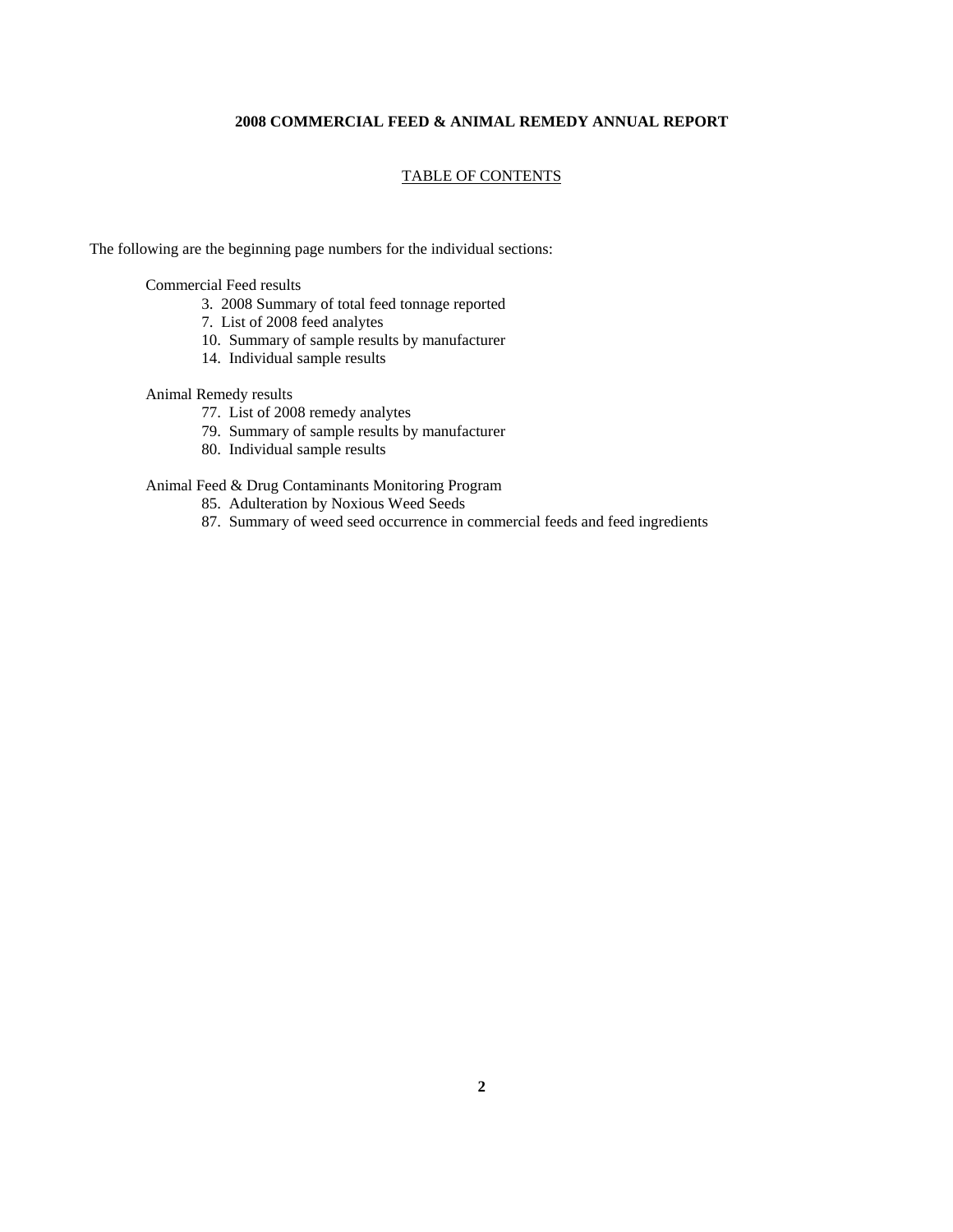## **SOUTH DAKOTA DEPARTMENT OF AGRICULTURE COMMERCIAL FEED TONNAGE REPORT 2008 -- 2,926,766 TONS**

| <b>FORMULA FEED</b>            | <b>TONS</b><br><b>COMPLETE</b> | <b>TONS</b><br><b>SUPPLEMENT</b> | <b>FEED</b>                                    | <b>TONS</b>             |
|--------------------------------|--------------------------------|----------------------------------|------------------------------------------------|-------------------------|
| <b>Starter-Grower</b>          | 984                            | 121                              | Alfalfa Products                               | 1744                    |
| <b>Broiler</b>                 | 377                            | 373                              | <b>Animal Products</b>                         | 19030                   |
| Layer-Breeder                  | 1328                           | 496                              | <b>Bakery Products</b>                         | 8                       |
| Turkey                         | 3171                           | 13838                            | <b>Barley Products</b>                         | 29                      |
| <b>Beef</b>                    | 126868                         | 182491                           | <b>Beet Products</b>                           | 3080                    |
| Dairy                          | 19742                          | 46015                            | <b>Brewery Products</b>                        | 3057                    |
| Swine                          | 17962                          | 29747                            | <b>Citrus Products</b>                         | 75                      |
| Sheep                          | 2939                           | 6261                             | <b>Corn Products</b>                           | 145084                  |
| Mineral                        |                                | 8395                             | Cottonseed                                     | 814                     |
| <b>Vitamins</b>                |                                | 10863                            | <b>Distillers Products</b>                     | 1746374                 |
| <b>Vitamins &amp; Minerals</b> |                                | 5658                             | Drugs                                          | 3056                    |
| <b>Calf Feeds</b>              | 3020                           |                                  | Fats & Oils                                    | 18018                   |
| Pet Foods                      | 21237                          |                                  | <b>Grain Sorghum Products</b>                  | $\mathbf 0$             |
| Horse & Mule                   | 6736                           |                                  | Lespedeza Products                             | 243                     |
| Scratch                        | 305                            |                                  | Linseed & Flax                                 | 50                      |
| <b>Liquid Feeds</b>            |                                | 33657                            | <b>Marine Products</b>                         | 1735                    |
| Mink & Chinchilla              | 8                              |                                  | <b>Milk Products</b>                           | 2038                    |
| Silage Additive                |                                | 140                              | <b>Minerals</b>                                | 60765                   |
| Miscellaneous                  | 16983                          | 5580                             | Molasses                                       | 967                     |
|                                |                                |                                  | Oat Products                                   | 1962                    |
| <b>TOTAL FORMULA FEED</b>      | 221660                         | 343635                           | <b>Peanut Products</b><br><b>Rice Products</b> | $\mathbf 0$<br>$\Omega$ |
|                                |                                |                                  | <b>Rye Products</b>                            | 4814                    |
|                                |                                |                                  | Soybean Products                               | 274712                  |

Urea 2034 Vitamins 1252 Wheat Products 40671 Yeast Products 416 Miscellaneous 29443

**TOTAL INGREDIENTS 2361471**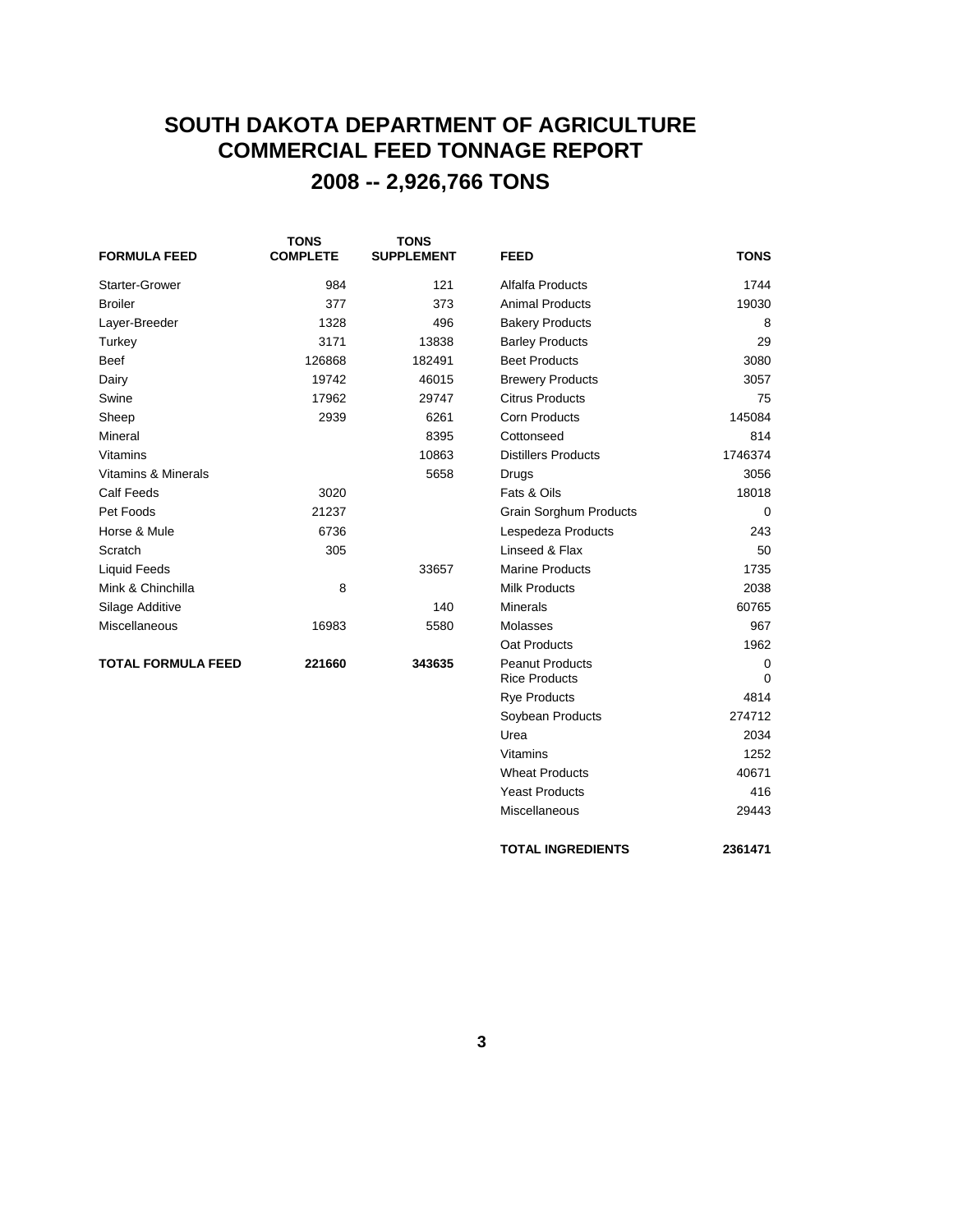

#### **2008 INGREDIENTS 2,361,471 TONS**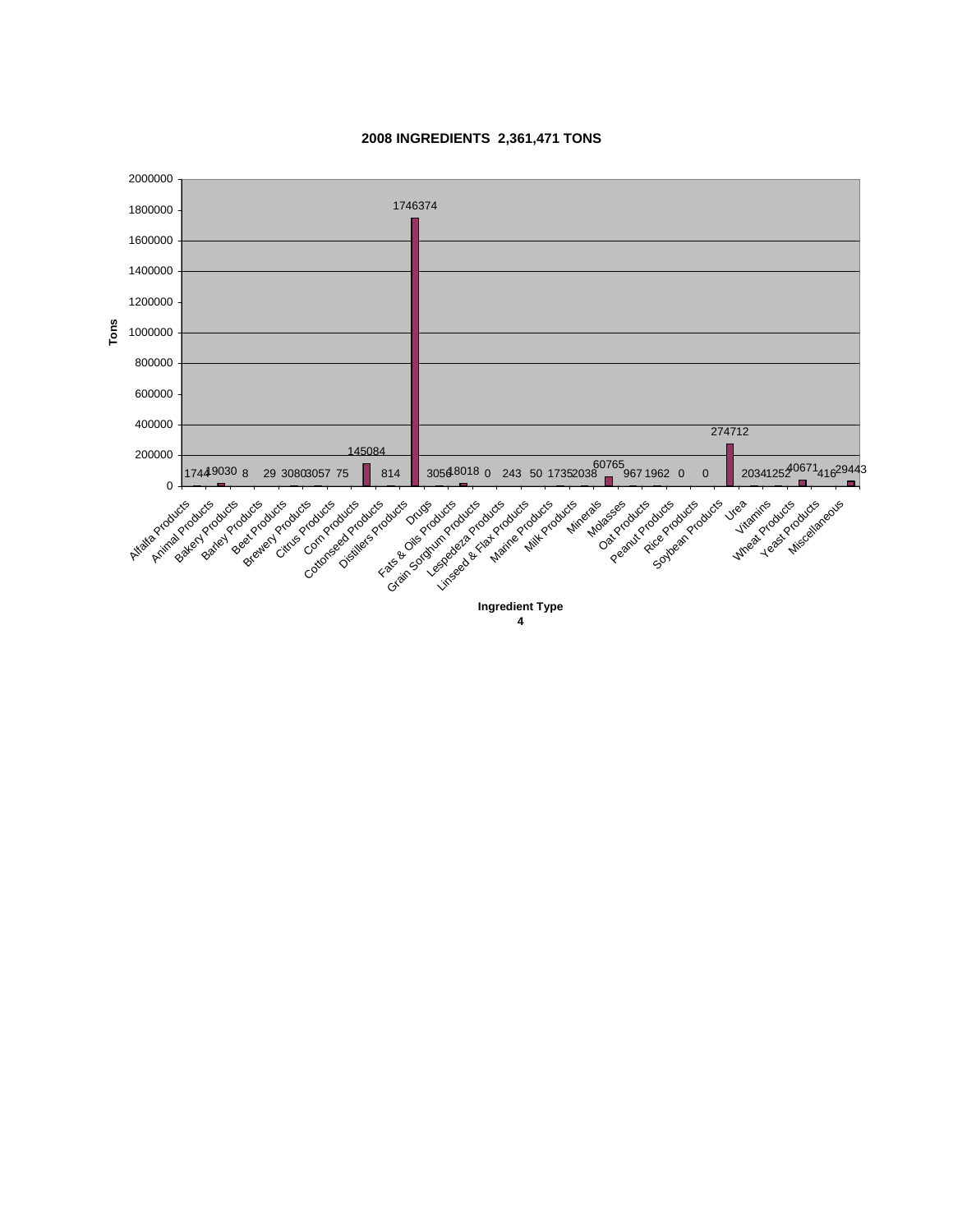

#### **2008 COMPLETE FEED 221,660 TONS**

**5**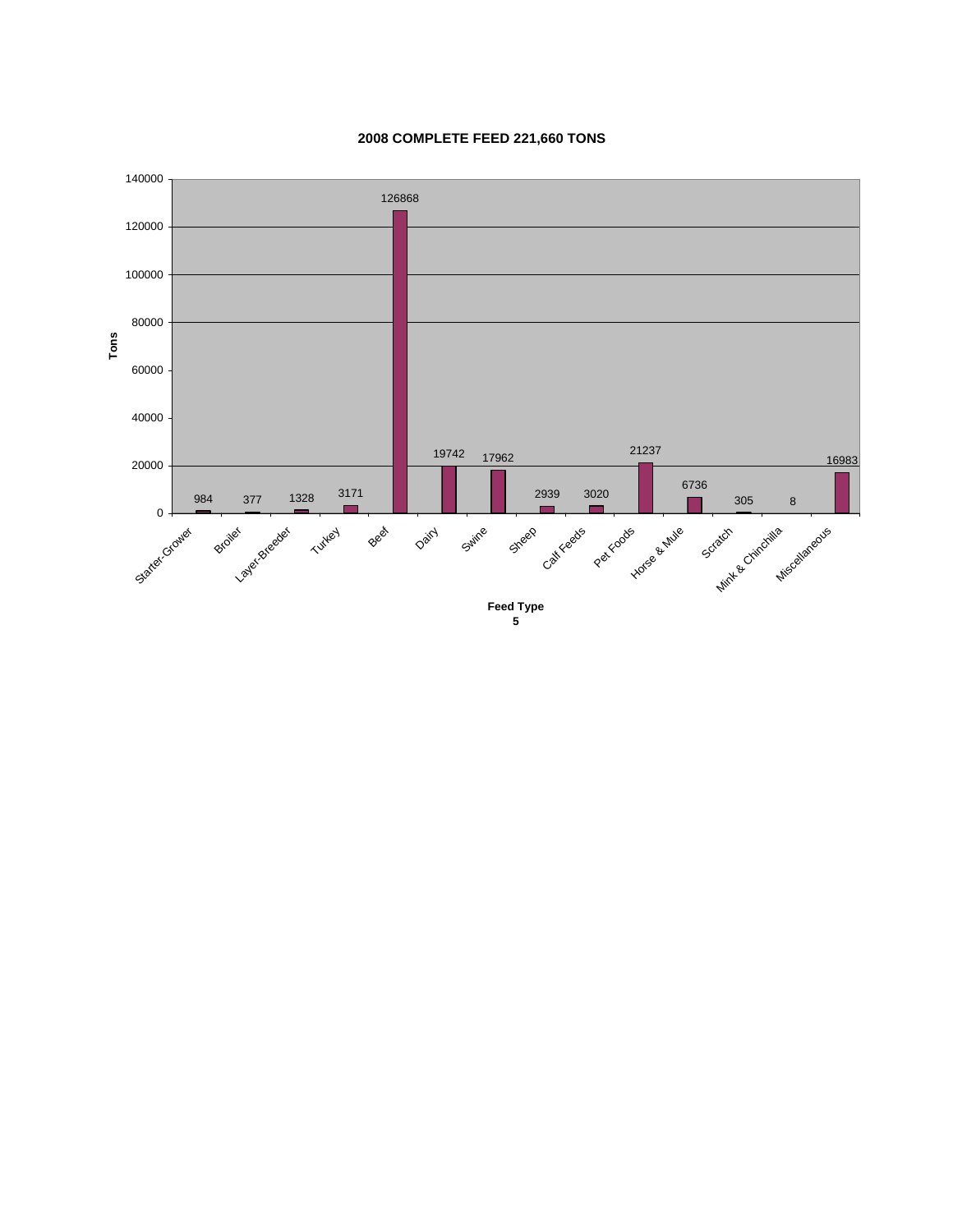

#### **2008 SUPPLEMENT FEED 343,635 TONS**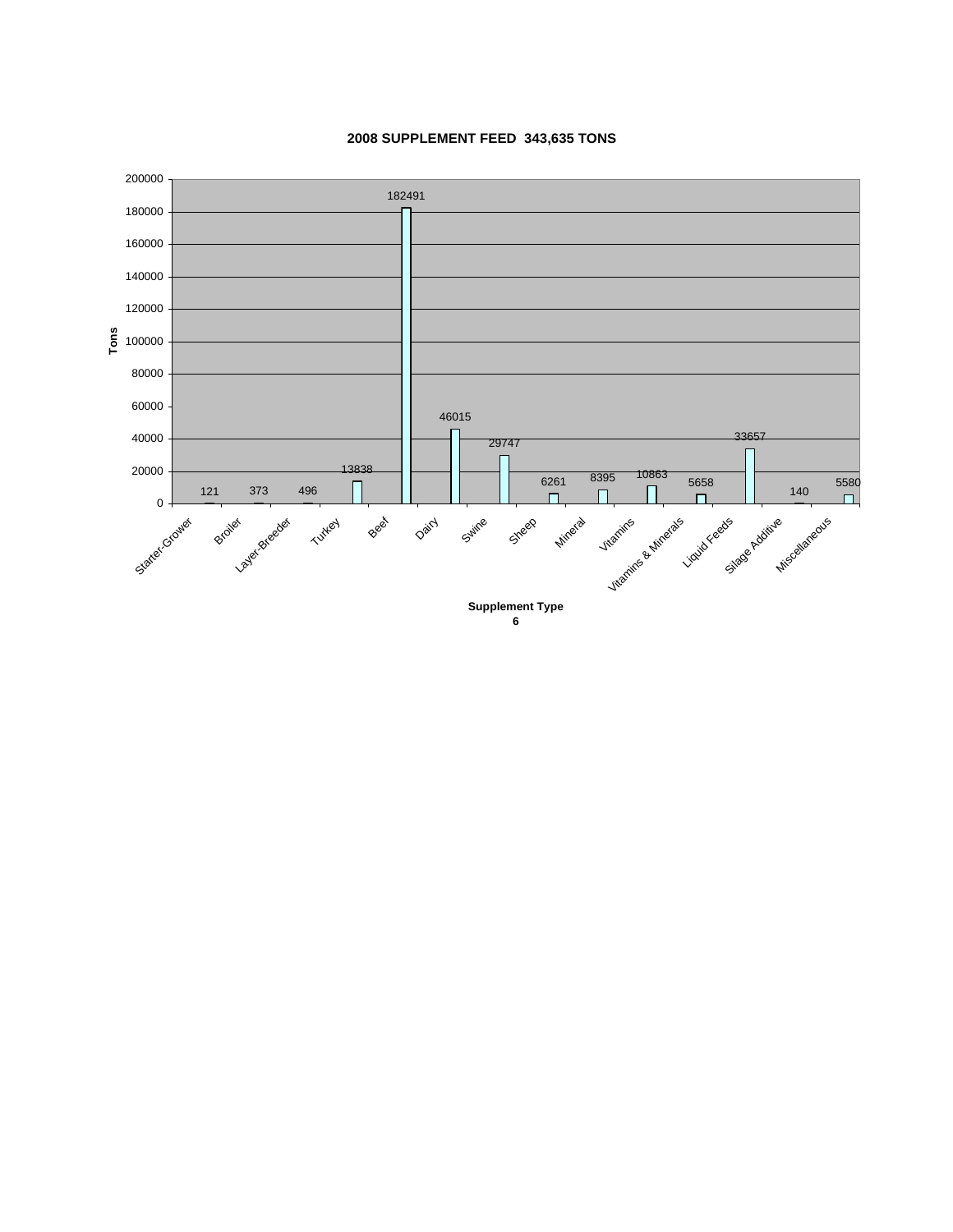# **Regulatory Analyte Totals**

| <b>Feeds Samples</b>                | <b>Units</b> | Received From 1/1/2008 To 12/31/2008 |
|-------------------------------------|--------------|--------------------------------------|
| <b>Acid Detergent Fiber</b>         | $\%$         | 11                                   |
| <b>Aflatoxins</b>                   | ug/g (ppm)   | 14                                   |
| <b>Aflatoxin-ELISA</b>              | $ng/g$ (ppb) | 35                                   |
| <b>Amprolium</b>                    | $\%$         | 11                                   |
| <b>Amprolium</b>                    | g/ton        | $\overline{2}$                       |
| <b>Arachidonic Acid 20:4</b>        | $\%$         | $\mathbf{1}$                         |
| <b>Arachidic Acid 20:0</b>          | $\%$         | $\mathbf{1}$                         |
| <b>Arsenic</b>                      | $ug/g$ (ppm) | 4                                    |
| Ash                                 | $\%$         | 59                                   |
| <b>Behenic Acid 22:0</b>            | $\%$         | $\mathbf{1}$                         |
| <b>Butyric Acid 4:0</b>             | $\%$         | $\mathbf{1}$                         |
| <b>Calcium</b>                      | %            | 200                                  |
| <b>Capric Acid 10:0</b>             | $\%$         | $\mathbf{1}$                         |
| Caproic Acid 6:0                    | $\%$         | $\mathbf{1}$                         |
| <b>Caprylic Acid 8:0</b>            | $\%$         | 1                                    |
| <b>Carbadox</b>                     | g/ton        | 2                                    |
| <b>Copper</b>                       | $\%$         | $\mathbf{1}$                         |
| <b>Copper</b>                       | ug/g (ppm)   | $\mathbf{1}$                         |
| <b>Crude Fiber, Crucible Method</b> | %            | 239                                  |
| <b>Chlortetracycline</b>            | g/ton        | 11                                   |
| <b>Chlortetracycline</b>            | g/lb         | 29                                   |
| <b>Decoquinate</b>                  | g/ton        | 9                                    |
| <b>Docosadienoic Acid 22:2</b>      | $\%$         | 1                                    |
| Docosahexaenoic Acid 22:6           | $\%$         | 2                                    |
| Docosapentaenoic Acid 22:5          | $\%$         | $\mathbf{1}$                         |
| <b>Docosatetraenoic Acid 22:4</b>   | $\%$         | $\mathbf{1}$                         |
| <b>Eicosadienoic Acid 20:2</b>      | $\%$         | $\mathbf{1}$                         |
| <b>Eicosapentaenoic Acid 20:5</b>   | $\%$         | $\mathbf{1}$                         |
| <b>Eicosatrienoic Acid 20:3</b>     | %            | $\mathbf{1}$                         |
| <b>Equiv Crude Protein</b>          | %            | 57                                   |
| <b>Erucic Acid 22:1</b>             | $\%$         | $\mathbf{1}$                         |
| <b>Fat: Acid Hydrolysis</b>         | %            | 23                                   |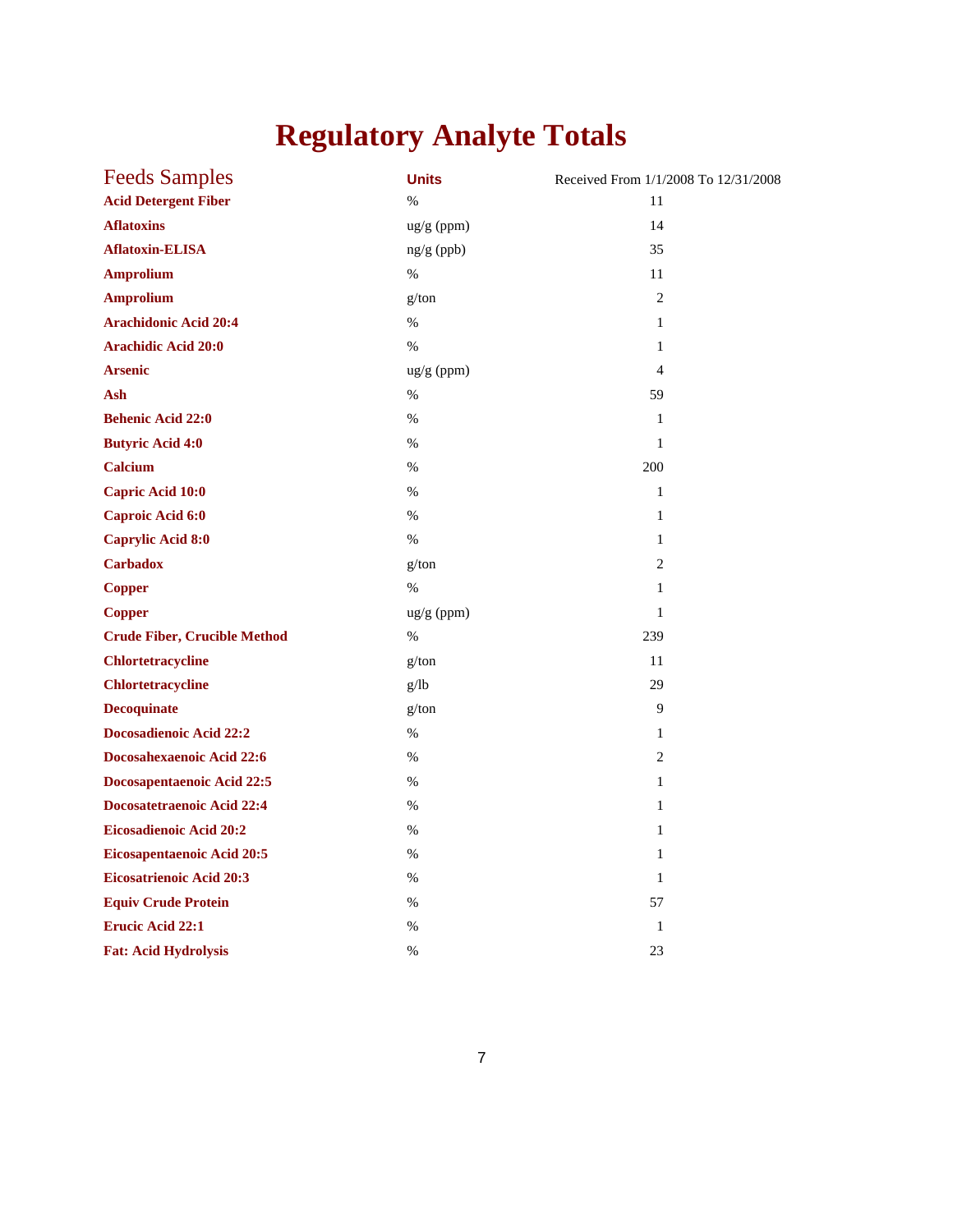| <b>Feeds Samples</b>                     |       | <b>Units</b> | Received From 1/1/2008 To 12/31/2008 |
|------------------------------------------|-------|--------------|--------------------------------------|
| <b>Crude Fat (Diethyl Ether Extract)</b> | $\%$  | 88           |                                      |
| <b>Fat: Roese Gottlieb</b>               | $\%$  | 12           |                                      |
| <b>Crude Fat (Petroleum Ether</b>        | $\%$  | 60           |                                      |
| Fenbendazole                             | $\%$  | 1            |                                      |
| <b>Sulfur</b>                            | $\%$  | 1            |                                      |
| <b>Free Fatty Acid</b>                   | mg/g  | 1            |                                      |
| <b>Gamma Linolenic Acid 18:3</b>         | $\%$  | 1            |                                      |
| 10-Heptadecenoic Acid 17:1               | $\%$  | 1            |                                      |
| Heptadecanoic Acid 17:0                  | $\%$  | 1            |                                      |
| Homogamma Linolenic Acid 20:3            | $\%$  | 1            |                                      |
| II-eicosenoic Acid 20:1                  | $\%$  | 1            |                                      |
| <b>Iodine</b>                            | $\%$  | 1            |                                      |
| <b>Iron</b>                              | $\%$  | 1            |                                      |
| <b>Lasalocid</b>                         | g/ton | 32           |                                      |
| <b>Lauric Acid 12:0</b>                  | $\%$  | $\mathbf{1}$ |                                      |
| <b>Lignoceric Acid 24:0</b>              | $\%$  | 1            |                                      |
| <b>Linoleic Acid 18:2</b>                | $\%$  | 11           |                                      |
| <b>Linolenic Acid 18:3</b>               | $\%$  | 1            |                                      |
| <b>Lysine - Total</b>                    | $\%$  | 54           |                                      |
| <b>Stearic Acid 18:0</b>                 | $\%$  | $\mathbf{1}$ |                                      |
| <b>Magnesium</b>                         | $\%$  | 41           |                                      |
| <b>Manganese</b>                         | $\%$  | 2            |                                      |
| <b>Methionine - Total</b>                | $\%$  | 45           |                                      |
| <b>S-Methoprene</b>                      | $\%$  | 6            |                                      |
| <b>Karl Fisher Moisture</b>              | $\%$  | 3            |                                      |
| <b>Oven Moisture</b>                     | $\%$  | 119          |                                      |
| <b>Moisture by Vacuum Oven</b>           | $\%$  | 24           |                                      |
| <b>Monensin</b>                          | mg/lb | $\mathbf{1}$ |                                      |
| <b>Monensin</b>                          | g/ton | $22\,$       |                                      |
| <b>Myristic Acid 14.0</b>                | $\%$  | $\mathbf{1}$ |                                      |
| <b>Myristoleic Acid 14:1</b>             | $\%$  | 1            |                                      |
| <b>Neomycin</b>                          | g/ton | 8            |                                      |
| <b>Nervonic Acid 24:1</b>                | $\%$  | 1            |                                      |
| Oleic Acid 18:1                          | $\%$  | $\mathbf{1}$ |                                      |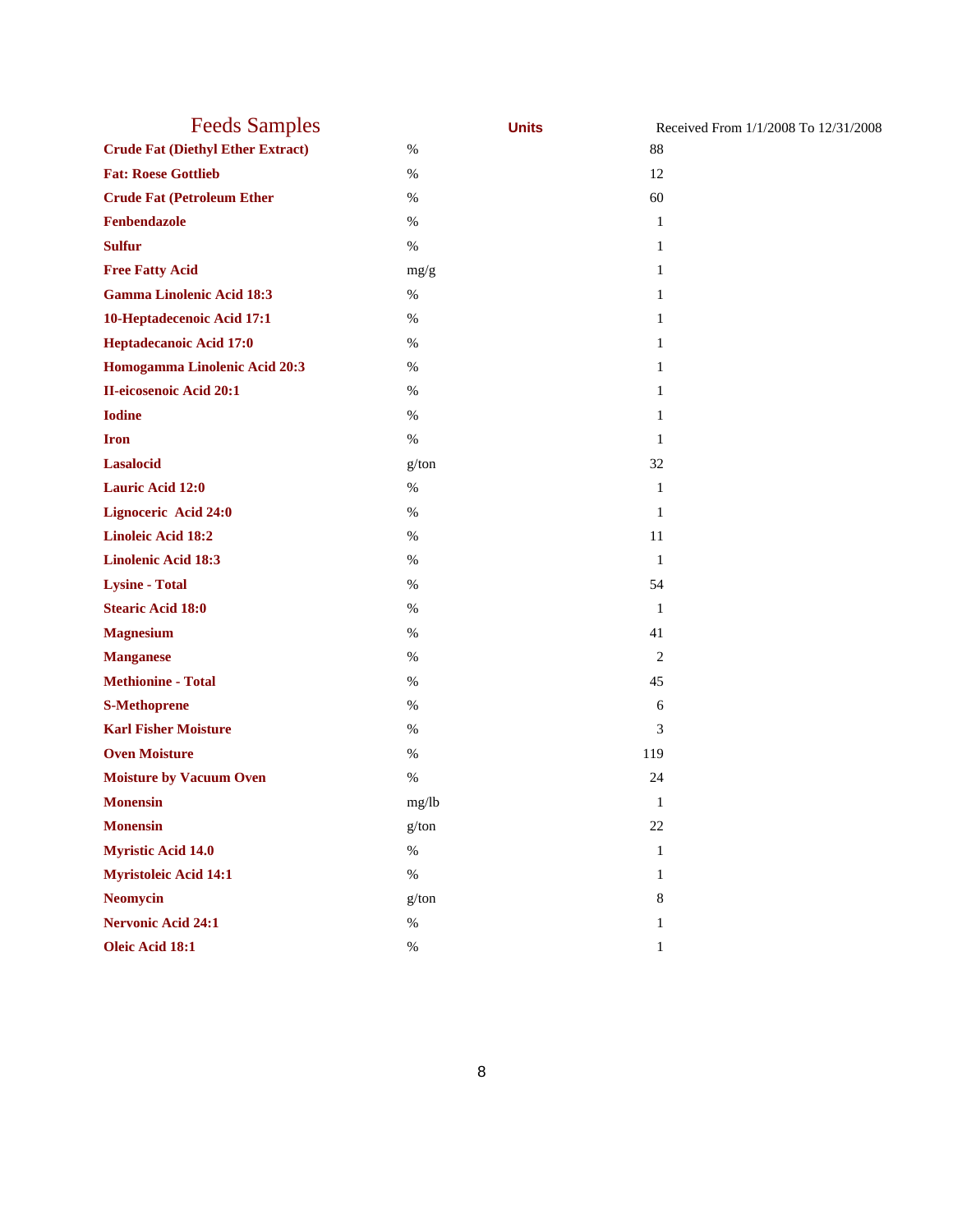| <b>Feeds Samples</b>             | <b>Units</b> | Received From 1/1/2008 To 12/31/2008 |
|----------------------------------|--------------|--------------------------------------|
| <b>Omega-3 Fatty Acids</b>       | mg/tablet    | 1                                    |
| <b>Omega-3 Fatty Acids</b>       | $\%$         | 6                                    |
| <b>Omega-6 Fatty Acids</b>       | $\%$         | $\overline{4}$                       |
| Oxytetracycline                  | g/ton        | 14                                   |
| Oxytetracycline                  | g/lb         | 3                                    |
| <b>Palmitic Acid 16:0</b>        | $\%$         | 1                                    |
| <b>Palmitoleic Acid 16:1</b>     | $\%$         | $\mathbf{1}$                         |
| Pentadecanoic Acid 15:0          | $\%$         | $\mathbf{1}$                         |
| <b>Phosphorus</b>                | $\%$         | 81                                   |
| <b>Potassium</b>                 | $\%$         | 26                                   |
| <b>Crude Protein, Combustion</b> | $\%$         | 497                                  |
| Salt (Chloride X 1.65)           | $\%$         | 29                                   |
| Salt (Sodium X 2.54)             | $\%$         | 144                                  |
| <b>Saturated Fat</b>             | $\%$         | $\mathbf{1}$                         |
| <b>Selenium</b>                  | mg/kg (ppm)  | $\mathbf{1}$                         |
| <b>Selenium</b>                  | $ug/g$ (ppm) | 84                                   |
| Sodium                           | $\%$         | 18                                   |
| <b>Sulfamethazine</b>            | g/lb         | $\mathfrak{2}$                       |
| <b>Sulfamethazine</b>            | $\%$         | $\overline{4}$                       |
| <b>Sulfur</b>                    | $\%$         | 56                                   |
| <b>Taurine - Total</b>           | $\%$         | 9                                    |
| <b>Threonine - Total</b>         | $\%$         | $\overline{\mathcal{A}}$             |
| <b>Tiamulin</b>                  | g/ton        | 2                                    |
| <b>Total Fatty Acids</b>         | mg/g         | $\mathbf{1}$                         |
| <b>Total Sugars as Invert</b>    | $\%$         | 25                                   |
| <b>Tylosin</b>                   | g/lb         | $\mathbf{1}$                         |
| <b>Tylosin</b>                   | g/ton        | $\overline{2}$                       |
| <b>Vitamin A</b>                 | IU/lb        | 180                                  |
| <b>Zinc</b>                      | $\%$         | 4                                    |
| <b>Zinc</b>                      | ug/g (ppm)   | 3                                    |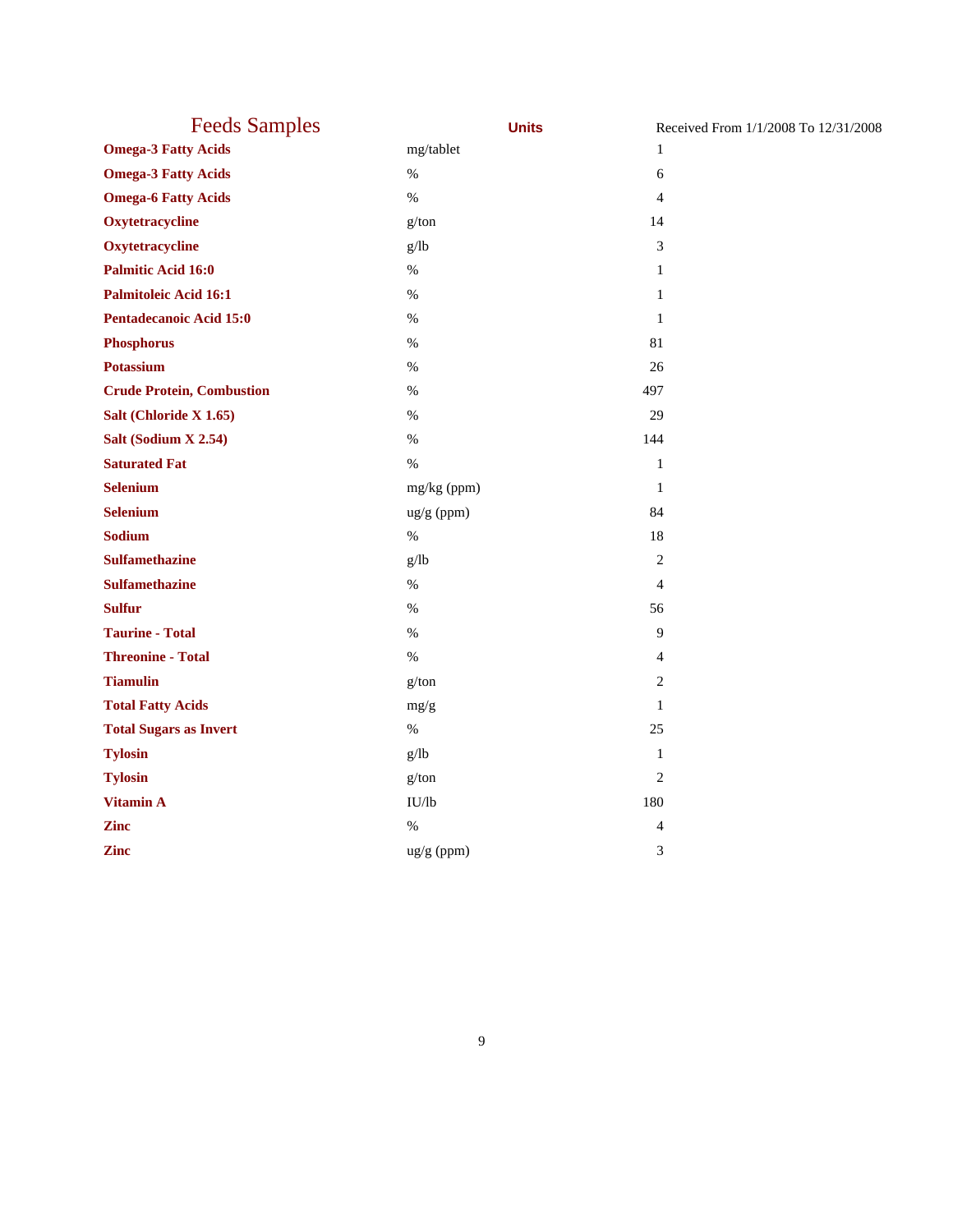## **Sample Count Report**

### **Feeds Sampled From 1/1/2008 To 12/31/2008**

| <b>Manufacturer and Location</b>     |                    |              | <b>Sample</b>  | <b>Passed</b>  | <b>Not</b>       |
|--------------------------------------|--------------------|--------------|----------------|----------------|------------------|
| 8 In 1 Pet Products, Inc.            | Hauppauge          | NY           | 1              | 1              | 0                |
| ADM Alliance Nutrition, Inc.         | Quincy             | $\mathbf{I}$ | 8              | 3              | 5                |
| Ag Processing Inc                    | Omaha              | <b>NE</b>    | 3              | 3              | $\boldsymbol{0}$ |
| Ag West Feeds, INC                   | <b>Burwell</b>     | <b>NE</b>    | $\mathbf{1}$   | $\overline{0}$ | $\mathbf{1}$     |
| Alpharma                             | Chicago Heights    | IL           | 1              | 1              | $\boldsymbol{0}$ |
| Alpharma Inc                         | Fort Lee           | <b>NJ</b>    | 1              | 1              | $\boldsymbol{0}$ |
| Alpharma Inc.                        | Bridgewater        | NJ           | 7              | 7              | $\boldsymbol{0}$ |
| <b>Arco Dehydrating Company</b>      | Lake Park          | IA           | 4              | 4              | 0                |
| <b>Babers Vis-Vita Sales</b>         | Sioux City         | IA           | 1              | 1              | $\boldsymbol{0}$ |
| Big Valley Milling Inc               | Montevideo         | <b>MN</b>    | 1              | 1              | $\boldsymbol{0}$ |
| Blue Buffalo Co. Ltd.                | Wilton             | <b>CT</b>    | 1              | 1              | 0                |
| <b>Blue Seal Feeds Inc</b>           | Londonderry        | <b>NH</b>    | 1              | 1              | $\boldsymbol{0}$ |
| <b>Bomgaars</b>                      | Sioux City         | IA           | 4              | 3              | 1                |
| C & S Products Company               | Fort Dodge         | <b>IA</b>    | 8              | $\,8\,$        | 0                |
| C and S Products Co. Inc.            | Fort Dodge         | IA           | $\mathfrak{2}$ | 2              | 0                |
| Campbell Supply Company              | <b>Sioux Falls</b> | <b>SD</b>    | 7              | 5              | $\overline{c}$   |
| <b>Cargill Animal Nutrition</b>      | Minneapolis        | MN           | 13             | $8\,$          | 5                |
| Cargill Inc.                         | Savage             | <b>MN</b>    | 1              | $\mathbf{1}$   | $\boldsymbol{0}$ |
| Cargill Incorporated                 | Minneapolis        | <b>MN</b>    | 3              | $\overline{c}$ | 1                |
| Cargill Salt                         | Minneapolis        | <b>MN</b>    | $\mathfrak{2}$ | $\overline{2}$ | $\boldsymbol{0}$ |
| Cargill, Incorp.                     | Minneapolis        | MN           | 1              | 1              | 0                |
| CHS Inc                              | <b>Inver Grove</b> | <b>MN</b>    | $\overline{2}$ | $\overline{2}$ | 0                |
| <b>CHS</b> Nutrition                 | <b>Sioux Falls</b> | <b>SD</b>    | 61             | 47             | 14               |
| Church & Dwight Co. Inc.             | Princeton          | NJ           | 1              | 1              | $\boldsymbol{0}$ |
| <b>CK Processing Company</b>         | Muscatine          | IA           | 6              | $\overline{2}$ | 4                |
| Consolidated Blenders Inc.           | Hastings           | <b>NE</b>    | 4              | 4              | $\boldsymbol{0}$ |
| <b>Consumers Supply Dist Company</b> | Sioux City         | IA           | 1              | 1              | $\overline{0}$   |
| Corona Grain and Feed                | Corona             | <b>SD</b>    | 1              | 1              | $\boldsymbol{0}$ |
| Country Acres Feed Co.               | <b>Brentwood</b>   | MO           | 3              | $\overline{2}$ | 1                |
| Country Pride Coop                   | Winner             | <b>SD</b>    | 1              | $\mathbf{1}$   | $\overline{0}$   |
| <b>CSD Nutrition</b>                 | North Sioux City   | IA           | 3              | $\overline{2}$ | 1                |
| CSD Nutrition, LLC                   | Sioux City         | IA           | 16             | 14             | $\overline{2}$   |
| D & D Commodities                    | Stephen            | MN           | 6              | 3              | 3                |
| Dakota Ethanol                       | Wentworth          | SD           | $\overline{2}$ | $\overline{c}$ | $\boldsymbol{0}$ |
| <b>Dakotaland Feeds</b>              | Huron              | <b>SD</b>    | 10             | 8              | $\overline{2}$   |
| Del Monte Pet Products               | Pittsburgh         | PA           | 1              | 1              | $\boldsymbol{0}$ |
| Dell Rapids Coop Grain               | Dell Rapids        | SD           | 1              | 0              | 1                |
| Diamond Pet Foods                    | Meta               | МO           | 4              | 4              | 0                |
| Doane Pet Care                       | Brentwood          | TN           | $\overline{2}$ | $\theta$       | $\overline{2}$   |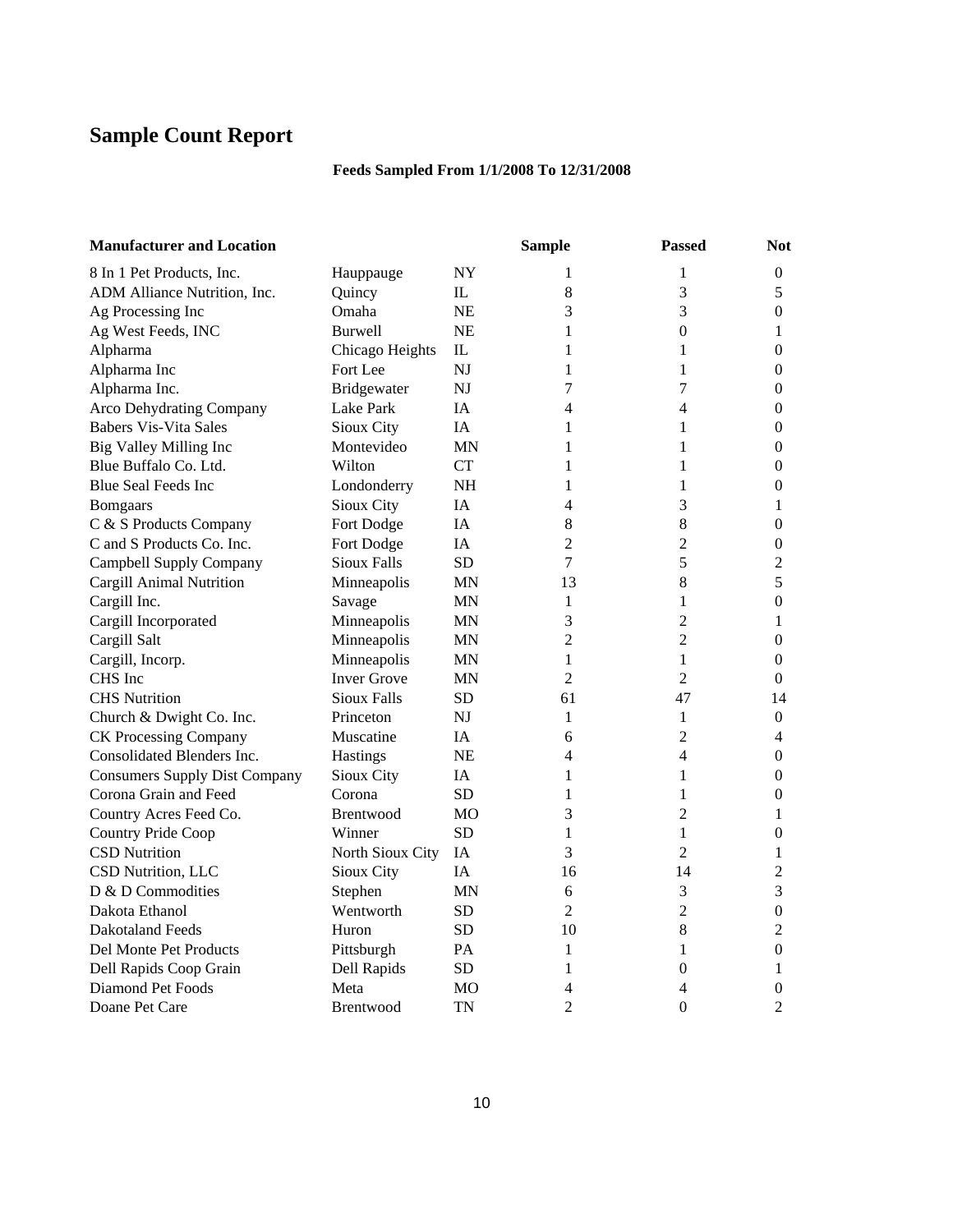| <b>Manufacturer and Location</b>        |                        |                | <b>Sample</b>  | <b>Passed</b>  | <b>Not</b>       |
|-----------------------------------------|------------------------|----------------|----------------|----------------|------------------|
| Dogmatic Products, Inc.                 | Brooklyn               | <b>NY</b>      | 1              | 1              | $\boldsymbol{0}$ |
| Durvet Inc                              | <b>Blue Springs</b>    | MO             | 1              | 1              | $\boldsymbol{0}$ |
| Evolved                                 | New Roads              | LA             | 1              | 1              | $\boldsymbol{0}$ |
| <b>Evolved Habitats</b>                 | New Roads              | LA             | 5              | 5              | $\boldsymbol{0}$ |
| F.M. Brown's Son's Inc.                 | <b>Sinking Springs</b> | PA             | 1              | 1              | $\boldsymbol{0}$ |
| Faith Feeds, Inc.                       | Faith                  | <b>SD</b>      | 1              | 1              | $\boldsymbol{0}$ |
| Fall River Feedlot                      | <b>Hot Springs</b>     | <b>SD</b>      | 1              | $\theta$       | 1                |
| FAMO Feeds, Inc.                        | Freeport               | <b>MN</b>      | $\overline{c}$ | 2              | $\boldsymbol{0}$ |
| <b>Farmers Coop</b>                     | Gordon                 | NE             | 3              | 3              | $\boldsymbol{0}$ |
| <b>Feed Solutions</b>                   | St. Louis              | MO             | 1              | 1              | $\boldsymbol{0}$ |
| <b>Furst-McNess Company</b>             | Freeport               | IL             | $\overline{2}$ | 0              | $\mathfrak{2}$   |
| <b>Glacial Lakes Energy Rising Star</b> | Watertown              | <b>SD</b>      | 4              | $\overline{4}$ | $\boldsymbol{0}$ |
| Golden Sun Feeds                        | St. Louis              | <b>MO</b>      | 5              | $\overline{4}$ | 1                |
| Golden Sun Feeds Inc                    | Estherville            | IA             | $\overline{c}$ | $\overline{c}$ | $\boldsymbol{0}$ |
| Gutwein & Co., Inc.                     | Lafayette              | IN             | $\overline{2}$ | $\overline{2}$ | $\boldsymbol{0}$ |
| Hartz Mountain Corp                     | Secaucus               | NJ             | 1              | 1              | $\boldsymbol{0}$ |
| <b>Heartland Grain Fuels</b>            | Aberdeen               | <b>SD</b>      | 1              | 1              | $\boldsymbol{0}$ |
| <b>Heath Outdoor Products</b>           | Coopersville           | MI             | $\overline{2}$ | 2              | $\boldsymbol{0}$ |
| Hi-Plains Nutrition Service             | Whitewood              | <b>SD</b>      | 3              | 3              | $\mathbf{0}$     |
| Hill's Pet Nutrition                    | Topeka                 | KS             | 11             | 11             | $\boldsymbol{0}$ |
| Hubbard Feeds, Inc.                     | Mankato                | <b>MN</b>      | 49             | 42             | 7                |
| Intervet Inc.                           | Millsboro              | DE             | 1              | 1              | $\mathbf{0}$     |
| J & R Distributing                      | Lake Norden            | SD             | 24             | 17             | 7                |
| J&R Distributing, Inc.                  | Lake Norden            | <b>SD</b>      | 10             | 7              | 3                |
| John Morrell & Co.                      | Sioux City             | IA             | 1              | 1              | $\boldsymbol{0}$ |
| Johnsons Ranchers Supply Inc            | Wall                   | <b>SD</b>      | 1              | 0              | 1                |
| Kandi Hay Co.                           | Willmar                | <b>MN</b>      | 1              | 1              | $\boldsymbol{0}$ |
| KAS Direct, LLC                         | Wantagh                | NY             | 1              | $\theta$       | 1                |
| Kay Dee Feed Company                    | Sioux City             | IA             | 5              | 2              | 3                |
| Kaytee Products Inc                     | Chilton                | WI             | 3              | 3              | $\boldsymbol{0}$ |
| Kent Feeds Inc                          | Muscatine              | IA             | 20             | 10             | 10               |
| KLN Enterprises, Inc.                   | Perham                 | <b>MN</b>      | 1              | 1              | $\boldsymbol{0}$ |
| Land O Lakes Farmland Feed LLC          | Shoreview              | <b>MN</b>      | 1              | 1              | $\boldsymbol{0}$ |
| Land O Lakes Purina Feed LLC            | Shoreview              | <b>MN</b>      | 23             | 18             | 5                |
| Lesterville Feed & Grain                | Lesterville            | <b>SD</b>      | $\overline{c}$ | $\overline{2}$ | $\boldsymbol{0}$ |
| Louis Dreyfus Norfolk, LLC              | Norfolk                | NE             | 1              | 1              | 0                |
| Manna Pro                               | St. Louis              | M <sub>O</sub> | 1              | 1              | 0                |
| Manna Pro Corporation                   | St. Louis              | MO             | 7              | 6              | 1                |
| MannaPro                                | Chesterfield           | MO             | 1              | 0              | 1                |
| Mars Petcare US, Inc.                   | Franklin               | <b>TN</b>      |                | 1              | 0                |
| Mason City By-Products Inc              | <b>Mason City</b>      | IA             |                | 1              | 0                |
| MasterFoods USA                         | Vernon                 | CA             | 2              | 2              | $\bf{0}$         |
| McFleeg Inc                             | Watertown              | SD             | 3              | $\overline{c}$ | 1                |
| McFleeg Inc.                            | Watertown              | <b>SD</b>      | 1              | 1              | $\boldsymbol{0}$ |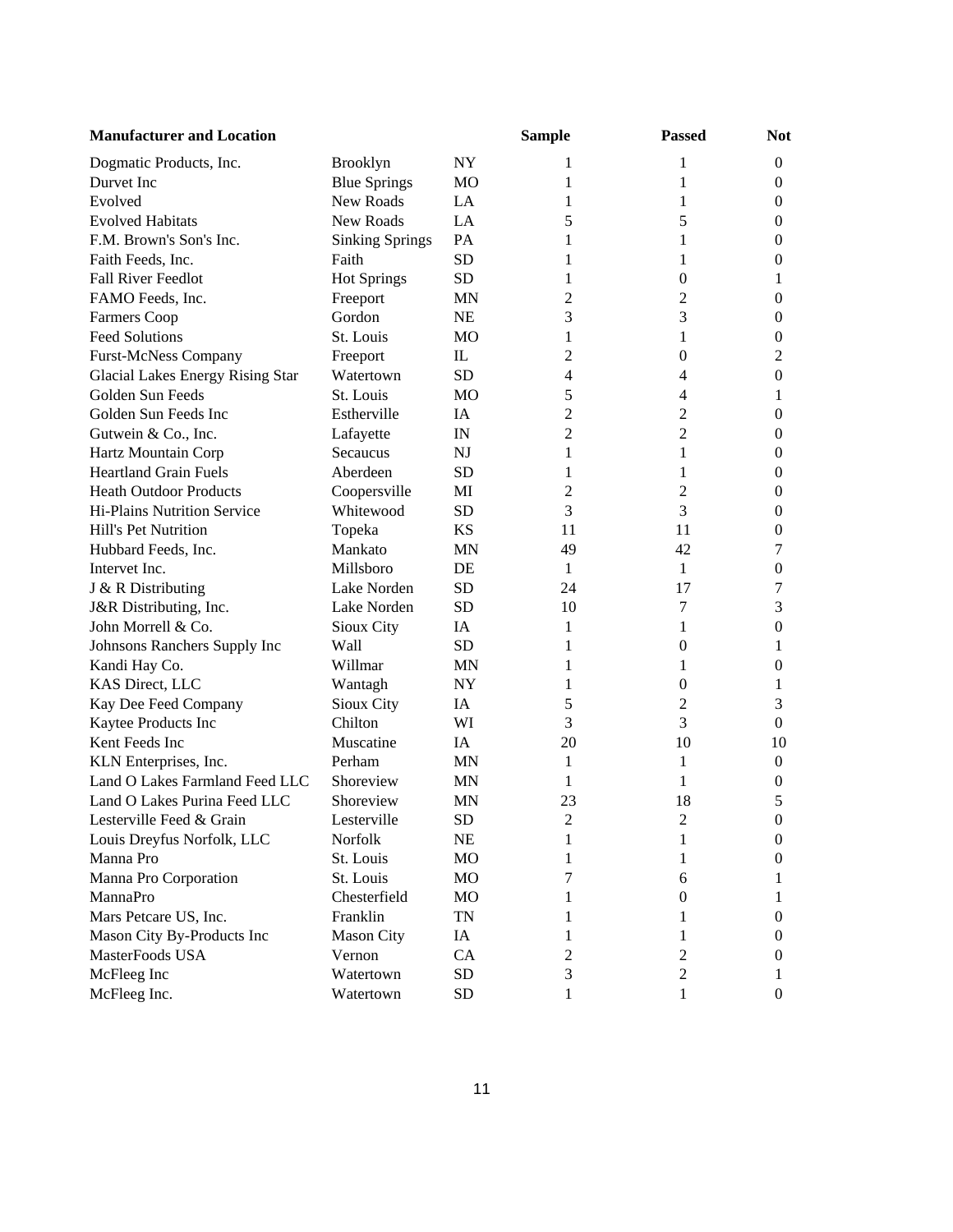| <b>Manufacturer and Location</b> |                      |                | <b>Sample</b>  | <b>Passed</b>  | <b>Not</b>       |
|----------------------------------|----------------------|----------------|----------------|----------------|------------------|
| Merrick Pet Care, LTD.           | Amarillo             | TX             | 1              | 1              | $\boldsymbol{0}$ |
| Midwest Agri-Commodities         | San Rafael           | CA             | 2              | 2              | $\boldsymbol{0}$ |
| Midwest PMS LLC                  | Firestone            | CO.            | 2              | 1              | 1                |
| Midwest QLF                      | Dodgeville           | WI             | 1              | $\overline{0}$ | 1                |
| Mighty Deer Lick                 | Powers               | MI             | 1              | 1              | $\boldsymbol{0}$ |
| Milk Specialties Co.             | Dundee               | $\mathbf{I}$   | 1              | 1              | $\boldsymbol{0}$ |
| Millbrook Feeds, LLC             | Mitchell             | <b>SD</b>      | 5              | 3              | 2                |
| <b>MSC</b>                       | Dundee               | $\mathbf{I}$   | 1              | 1              | $\boldsymbol{0}$ |
| <b>MSC Specialty Nutrition</b>   | Dundee               | $\mathbf{I}$   | 1              | 0              | 1                |
| Nash Finch                       | Minneapolis          | <b>MN</b>      | 4              | 4              | $\boldsymbol{0}$ |
| Natura Pet Products              | Santa Clara          | CA             | 2              | 2              | $\boldsymbol{0}$ |
| Nelson & Sons Inc                | Murray               | UT             | 3              | 3              | $\boldsymbol{0}$ |
| Nestle Purina PetCare            | St. Louis            | M <sub>O</sub> | $\overline{c}$ | $\overline{c}$ | $\boldsymbol{0}$ |
| <b>New Generation Feeds</b>      | <b>Belle Fourche</b> | SD             | 1              | 1              | $\boldsymbol{0}$ |
| North American Nutrition         | Lewisburg            | <b>OH</b>      | 1              | 1              | $\boldsymbol{0}$ |
| North American Salt Company      | <b>Overland Park</b> | <b>KS</b>      | 7              | 5              | $\mathfrak 2$    |
| North Country Ethanol            | Rosholt              | <b>SD</b>      | 3              | 3              | $\boldsymbol{0}$ |
| Northern Plains Coop             | Dupree               | SD             | 1              | 1              | $\boldsymbol{0}$ |
| Nutra-Lix Inc                    | <b>Billings</b>      | MT             | 1              | 1              | $\boldsymbol{0}$ |
| Nutrena Feeds                    | Minneapolis          | <b>MN</b>      | 23             | 18             | 5                |
| Nutro Products Inc               | City of Industry     | <b>CA</b>      | 6              | 6              | $\boldsymbol{0}$ |
| Omega Protein                    | Reedville            | VA             | 1              | 1              | $\boldsymbol{0}$ |
| Pacific Coast Distributing Inc.  | Phoenix              | AZ             | 1              | 1              | $\boldsymbol{0}$ |
| Pampered Pet Treats              | Alpine               | CA             | 1              | 1              | $\boldsymbol{0}$ |
| Phibro Animal Health             | Fairfield            | NJ             | 1              | 1              | $\boldsymbol{0}$ |
| PMI Nutrition International, LLC | Brentwood            | MO             | 1              | 1              | $\boldsymbol{0}$ |
| Poet Nutrition, Inc.             | <b>Sioux Falls</b>   | SD             | 19             | 19             | $\boldsymbol{0}$ |
| Pride Grain LLC                  | Martin               | SD             | 5              | 4              | 1                |
| Progressive Nutrition            | Harlan               | IA             | 2              | 2              | $\boldsymbol{0}$ |
| Progressive Nutrition            | Norfolk              | <b>NE</b>      | 2              | 1              | 1                |
| Purina Mills                     | Brentwood            | MO             | 1              | 1              | $\boldsymbol{0}$ |
| Purina Mills, LLC                | St. Louis            | MO             | 20             | 17             | 3                |
| Quality Liquid Feeds Inc         | Dodgeville           | WI             | 5              | 3              | $\overline{2}$   |
| Ralco Mix Products Inc           | Marshall             | <b>MN</b>      | 1              | 1              | $\mathbf{0}$     |
| Ranch-Way Feeds, Inc.            | Fort Collins         | CO             | 8              | 7              |                  |
| Rancher Feed & Seed              | <b>Buffalo Gap</b>   | <b>SD</b>      | 1              | 1              | $\boldsymbol{0}$ |
| <b>Red River Commodities</b>     | Fargo                | ND             | 12             | 12             | 0                |
| Redbarn                          | Long Beach           | CA             | 1              | 1              | 0                |
| Redfield Energy, LLC             | Redfield             | <b>SD</b>      | 5              | 5              | $\boldsymbol{0}$ |
| <b>Ridley Block Operations</b>   | Mankato              | MN             |                | 1              | $\boldsymbol{0}$ |
| Royal Canin USA, Inc.            | St. Charles          | MO             |                | 1              | $\boldsymbol{0}$ |
| Running Supply, Inc.             | Marshall             | <b>MN</b>      | 6              | 4              | 2                |
| S&M NuTec, LLC                   | North Kansas City MO |                | 3              | 3              | $\boldsymbol{0}$ |
| Sav-A-Caf                        | Chilton              | WI             | 1              | 1              | $\boldsymbol{0}$ |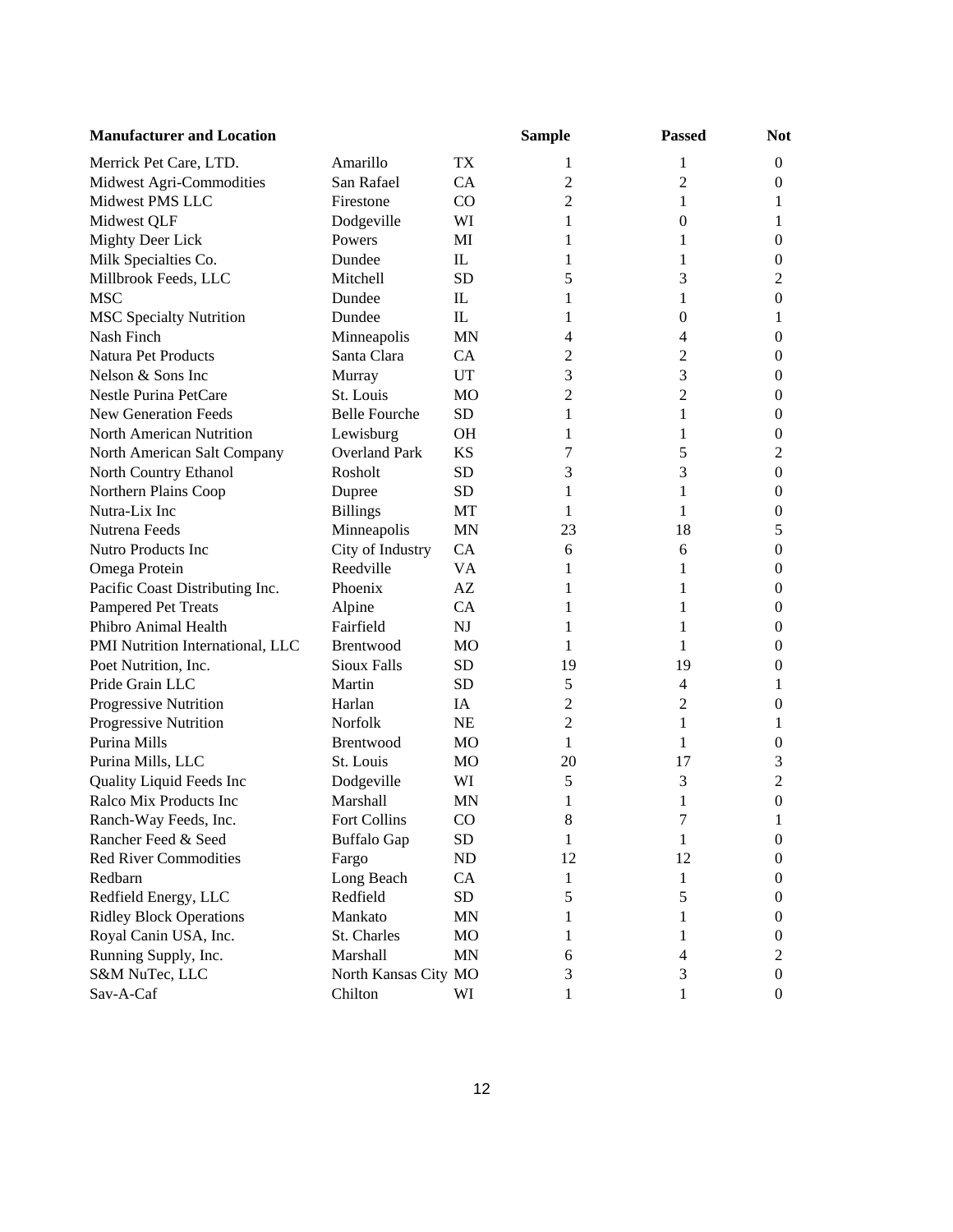| <b>Manufacturer and Location</b>  |                    |                | <b>Sample</b>  | <b>Passed</b>  | <b>Not</b>       |
|-----------------------------------|--------------------|----------------|----------------|----------------|------------------|
| <b>Scott Pet Products</b>         | Rockville          | IN             | 2              | 1              | 1                |
| <b>Scranton Equity Exchange</b>   | Scranton           | <b>ND</b>      | $\overline{4}$ | 1              | 3                |
| SD Soybean Processors             | Volga              | <b>SD</b>      | 3              | 3              | $\boldsymbol{0}$ |
| SD WheatGrowers                   | Aberdeen           | <b>SD</b>      | 1              | 1              | $\mathbf{0}$     |
| Sergeants Pet Care Products, Inc. | Omaha              | <b>NE</b>      | 1              | 1              | $\mathbf{0}$     |
| Sioux Nation Ag Center            | <b>Sioux Falls</b> | <b>SD</b>      | 5              | 5              | $\mathbf{0}$     |
| Smokehouse Pet Products Inc.      | Sun Valley         | CA             | 1              | 1              | $\mathbf{0}$     |
| Source, Inc.                      | N. Branford        | <b>CT</b>      | 1              | 1              | $\boldsymbol{0}$ |
| <b>Specialty Nutrition</b>        | Dundee             | $\mathbf{I}$   | 1              | 1              | $\mathbf{0}$     |
| Standlee Hay Company              | Eden               | ID             | 3              | 3              | $\boldsymbol{0}$ |
| <b>Stans Feed and Grain</b>       | Alpena             | <b>SD</b>      | 1              | $\overline{0}$ | 1                |
| <b>Sterling Technology</b>        | <b>Brookings</b>   | <b>SD</b>      | 2              | 2              | $\Omega$         |
| Stokes Nature Company, LLC        | Hancock            | <b>NH</b>      | 2              | $\overline{c}$ | $\Omega$         |
| Sweetlix                          | Mankato            | <b>MN</b>      | 1              | $\Omega$       | 1                |
| <b>Tetra Holding</b>              | Blacksburg         | <b>VA</b>      | 1              | 1              | $\mathbf{0}$     |
| The Goodlife Recipe Petcare       | Brentwood          | <b>TN</b>      | 1              | 1              | $\theta$         |
| The Scotts Company                | Marysville         | <b>OH</b>      | 2              | $\overline{c}$ | $\boldsymbol{0}$ |
| Tractor Supply Co.                | <b>Brentwood</b>   | <b>TN</b>      | 7              | 7              | $\mathbf{0}$     |
| <b>Tractor Supply Company</b>     | Nashville          | <b>TN</b>      | 1              | 1              | $\boldsymbol{0}$ |
| Triple Crown Nutrition, Inc.      | Wayzata            | <b>MN</b>      | 1              | 1              | $\mathbf{0}$     |
| <b>TSC</b>                        | Brentwood          | <b>TN</b>      | 6              | 6              | $\boldsymbol{0}$ |
| <b>Tyson Fresh Meats</b>          | Dakota City        | <b>NE</b>      | 1              | 1              | $\mathbf{0}$     |
| <b>US Bio Marion</b>              | Marion             | <b>SD</b>      | 2              | 1              | 1                |
| Valley Splendor                   | Fargo              | <b>ND</b>      | 1              | $\theta$       | 1                |
| Vera Sun                          | Aurora             | <b>SD</b>      | 1              | 1              | $\boldsymbol{0}$ |
| Verasun Marion                    | Marion             | <b>SD</b>      | 1              | 1              | $\mathbf{0}$     |
| VeraSun Marketing LLC             | <b>Brookings</b>   | <b>SD</b>      | 8              | 8              | $\mathbf{0}$     |
| Virbac AH Inc.                    | Ft. Worth          | <b>TX</b>      | 1              | 1              | $\mathbf{0}$     |
| VitaKraft Pet Products            | <b>Bound Brook</b> | NJ             | 1              | 1              | $\mathbf{0}$     |
| Watertown Coop Elevator           | Watertown          | <b>SD</b>      | 3              | 3              | $\boldsymbol{0}$ |
| <b>Westway Feed Products</b>      | New Orleans        | LA             | 5              | 3              | 2                |
| Wildlife Sciences Inc.            | Excelsior          | <b>MN</b>      | 2              | $\overline{c}$ | $\mathbf{0}$     |
| Wildlife Sciences LLC             | Chaska             | <b>MN</b>      | 5              | 4              | 1                |
|                                   |                    | <b>Totals:</b> | 657            | 534            | 123              |

**Percent Passed:** 81.3% **Percent Not** 18.7%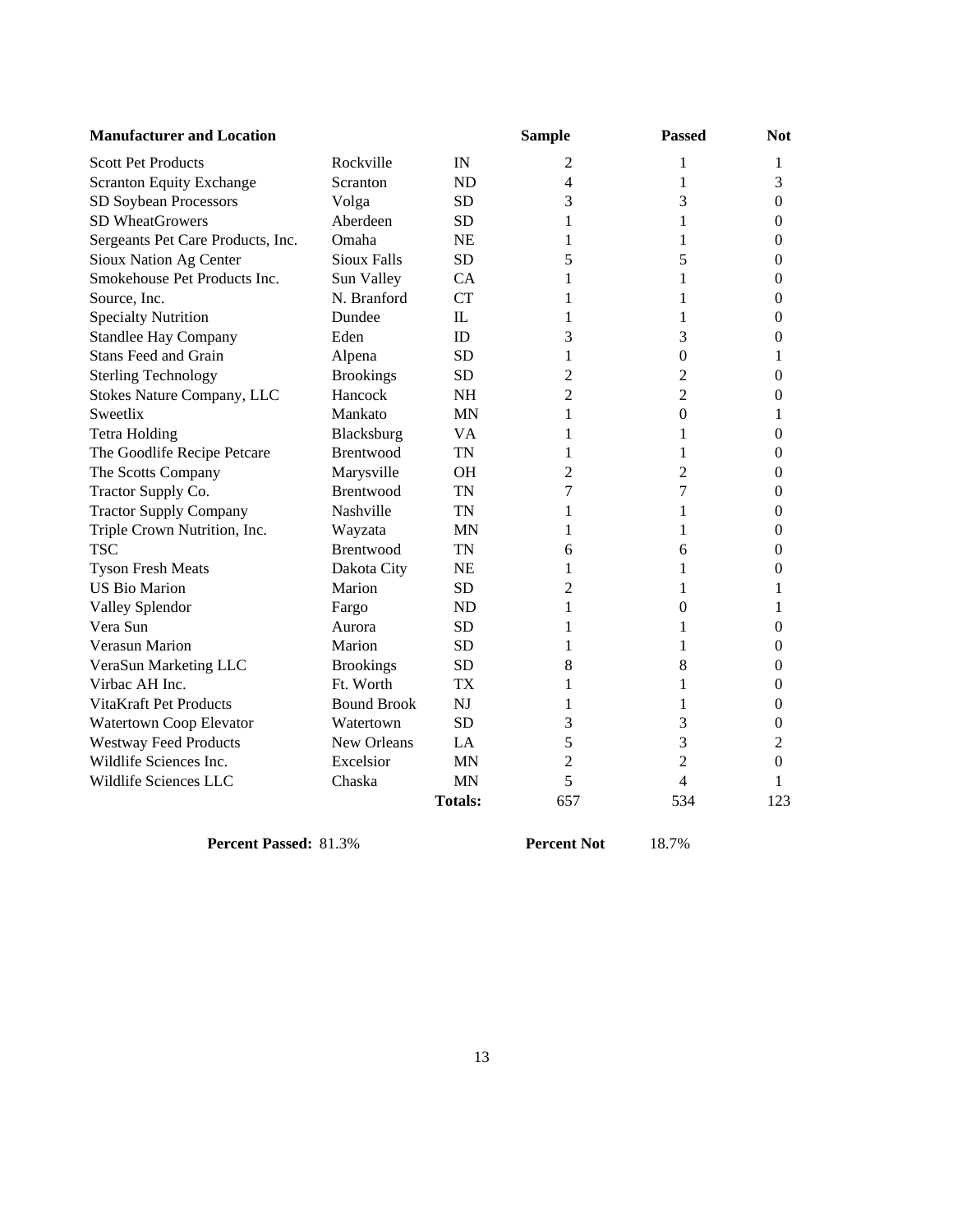| <b>Manufacturer</b><br>Location                   | <b>Product</b>                                                                                                                                      | Analyte                 | Found                                                                  | Claim                                                       |                                      |
|---------------------------------------------------|-----------------------------------------------------------------------------------------------------------------------------------------------------|-------------------------|------------------------------------------------------------------------|-------------------------------------------------------------|--------------------------------------|
| 8 In 1 Pet Products, Inc.<br>Hauppauge, NY        |                                                                                                                                                     |                         |                                                                        |                                                             |                                      |
|                                                   | FerretVite High Calorie Vitamin                                                                                                                     |                         | 08F-21508                                                              |                                                             |                                      |
|                                                   | Taurine - Total, mg/oz.<br>Vitamin A, IU/oz.                                                                                                        |                         | 188.<br>1780.                                                          | 200<br>1700                                                 |                                      |
| <b>ADM Alliance Nutrition, Inc.</b><br>Quincy, IL |                                                                                                                                                     |                         |                                                                        |                                                             |                                      |
|                                                   | <b>Pullet Starter-Grower 70009ACF</b><br>Amprolium, %<br>Lysine - Total, %<br>Methionine - Total, %<br>Crude Protein, %                             |                         | 08F-04095<br>0.0112<br>0.888<br>0.301<br>18.6                          | 0.0125<br>0.9<br>0.3<br>18                                  |                                      |
| *#*                                               | <b>MoorMan's Hi-Mag IGR Minerals</b><br>Calcium, %<br>Magnesium, %<br>S-Methoprene, %<br>Phosphorus, %<br>Selenium, ug/g (ppm)<br>Vitamin A, IU/lb  | Salt (Sodium X 2.54), % | 08F-05128<br>10.8<br>12.5<br>0.0146<br>6.46<br>13.6<br>32.0<br>94900.  | $9.2 - 11$<br>14<br>0.02<br>6<br>13.4-16<br>39<br>200000    | <b>DEFICIENT</b><br><b>DEFICIENT</b> |
|                                                   | <b>MoorMan's Hi-Phos IGR Minerals</b><br>Calcium, %<br>Magnesium, %<br>S-Methoprene, %<br>Phosphorus, %<br>Selenium, ug/g (ppm)<br>Vitamin A, IU/lb | Salt (Sodium X 2.54), % | 08F-05129<br>13.4<br>2.27<br>0.0171<br>11.2<br>15.2<br>33.5<br>198000. | $11 - 13.2$<br>2.5<br>0.02<br>12<br>14-16.8<br>39<br>200000 |                                      |
|                                                   | *#* MoorMan's IGR Minerals<br>Calcium, %<br>Magnesium, %<br>S-Methoprene, %<br>Phosphorus, %<br>Selenium, ug/g (ppm)<br>Vitamin A, IU/lb            | Salt (Sodium X 2.54), % | 08F-05130<br>16.6<br>3.49<br>0.0329<br>7.92<br>14.9<br>35.3<br>181000. | 16-19.2<br>2.5<br>0.02<br>8<br>13.5-16.2<br>39<br>200000    | <b>EXCESSIVE</b>                     |
|                                                   | *#* CTC 10G 859600 Medicated<br>Calcium, %<br>Crude Fiber, %<br>Chlortetracycline, g/lb<br><b>15% RBC-HL</b><br>Calcium, %                          |                         | 08F-13491<br>7.61<br>10.9<br>10.4<br>08F-13502<br>2.68                 | $5.5 - 6.5$<br>29<br>10<br>$2.3 - 2.8$                      | <b>EXCESSIVE</b>                     |
|                                                   | Crude Protein, %<br>*#* CTC 4G With Vitamins 859700<br>Calcium, %<br>Crude Fiber, %<br>Chlortetracycline, g/lb                                      |                         | 16.3<br>08F-13504<br>7.51<br>11.7<br>3.97                              | 15<br>$5.5 - 6.5$<br>29<br>4                                | <b>EXCESSIVE</b>                     |
|                                                   | Vitamin A, IU/lb<br>*#* CTC 20 858300 Medicated<br>Calcium, %<br>Crude Fiber, %<br>Chlortetracycline, g/lb                                          |                         | 123000.<br>08F-13505<br>10.6<br>7.81<br>20.2                           | 200000<br>$5.5 - 6.5$<br>29<br>20                           | <b>DEFICIENT</b><br><b>EXCESSIVE</b> |
| <b>Ag Processing Inc</b><br>Omaha, NE             |                                                                                                                                                     |                         |                                                                        |                                                             |                                      |
|                                                   | Soybean Meal 46.5% Protein<br>Ash, %<br>Crude Protein, %                                                                                            |                         | 08F-09570<br>6.88<br>46.5                                              | 8<br>46.5                                                   |                                      |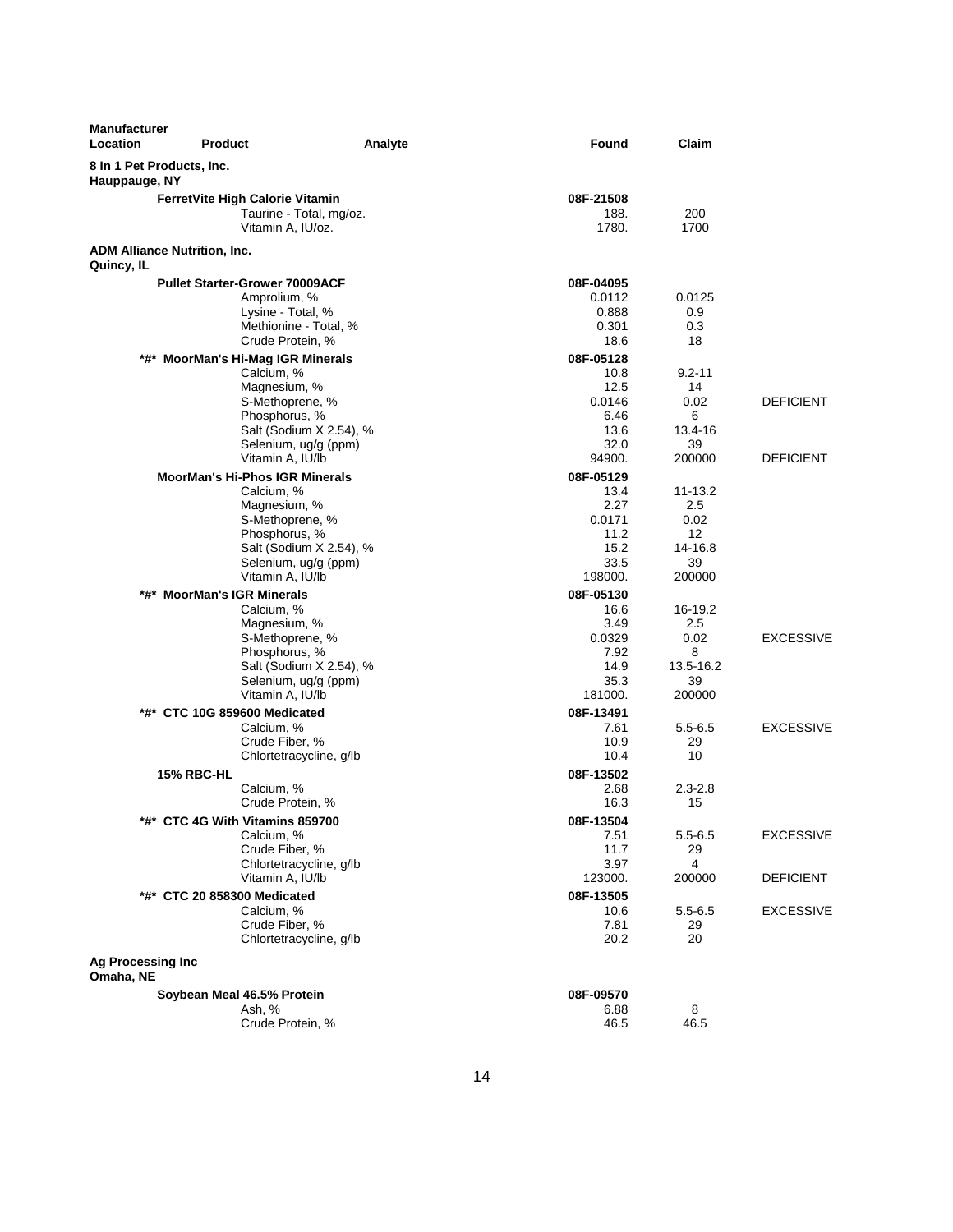| <b>Manufacturer</b>                      |                                                 |         |                   |          |                  |
|------------------------------------------|-------------------------------------------------|---------|-------------------|----------|------------------|
| Location                                 | <b>Product</b>                                  | Analyte | Found             | Claim    |                  |
|                                          | Soybean Meal 47% Protein                        |         | 08F-15020         |          |                  |
|                                          | Ash, %<br>Crude Protein, %                      |         | 6.49<br>48.0      | 8<br>47  |                  |
|                                          |                                                 |         |                   |          |                  |
|                                          | Soybean Hulls 8% Protein<br>Crude Fiber, %      |         | 08F-16223<br>37.2 | 40       |                  |
|                                          | Crude Protein, %                                |         | 10.4              | 8        |                  |
|                                          |                                                 |         |                   |          |                  |
| Ag West Feeds, INC<br><b>Burwell, NE</b> |                                                 |         |                   |          |                  |
|                                          | *#* Ag-West 20-6% Hi-Energy Cubes               |         | 08F-04878         |          |                  |
|                                          | Calcium, %                                      |         | 3.24              | $1 - 2$  | <b>EXCESSIVE</b> |
|                                          | Crude Fat (Eth Ext), %                          |         | 6.30              | 6        |                  |
|                                          | Crude Protein, %                                |         | 18.8              | 20       | <b>DEFICIENT</b> |
| Alpharma                                 |                                                 |         |                   |          |                  |
| <b>Chicago Heights, IL</b>               |                                                 |         |                   |          |                  |
|                                          | Alpharma Aureo 10G                              |         | 08F-14239         |          |                  |
|                                          | Crude Fiber, %                                  |         | 5.13              | 24       |                  |
|                                          | Chlortetracycline, g/ton                        |         | 18000.            | 20000    |                  |
|                                          | Crude Protein, %                                |         | 13.1              | 9        |                  |
| Alpharma Inc<br>Fort Lee, NJ             |                                                 |         |                   |          |                  |
|                                          | <b>Aureomycin 10G Crumbles</b>                  |         | 08F-17232         |          |                  |
|                                          | Crude Fiber, %                                  |         | 7.26              | 15       |                  |
|                                          | Chlortetracycline, g/lb                         |         | 9.26              | 10       |                  |
| Alpharma Inc.<br>Bridgewater, NJ         |                                                 |         |                   |          |                  |
|                                          | Aureomycin 50 Granular A                        |         | 08F-03780         |          |                  |
|                                          | Chlortetracycline, g/lb                         |         | 55.6              | 50       |                  |
|                                          | <b>Aureomycin 10 G Crumbles</b>                 |         | 08F-03811         |          |                  |
|                                          | Crude Fiber, %                                  |         | 4.99              | 15       |                  |
|                                          | Chlortetracycline, g/lb                         |         | 10.1              | 10       |                  |
|                                          | Alpharma Aureo 10G                              |         | 08F-04464         |          |                  |
|                                          | Crude Fiber, %                                  |         | 14.3              | 24       |                  |
|                                          | Chlortetracycline, g/lb                         |         | 10.5              | 10       |                  |
|                                          | Crude Protein, %                                |         | 13.6              | 9        |                  |
|                                          | Aureo S 700G                                    |         | 08F-04882         |          |                  |
|                                          | Chlortetracycline, g/lb<br>Sulfamethazine, g/lb |         | 39.9<br>33.9      | 35<br>35 |                  |
|                                          | <b>Aureomycin 10G Crumbles</b>                  |         | 08F-07519         |          |                  |
|                                          | Crude Fiber, %                                  |         | 7.15              | $2 - 15$ |                  |
|                                          | Chlortetracycline, g/lb                         |         | 10.3              | 10       |                  |
|                                          | <b>Aureomycin 10 G Crumbles</b>                 |         | 08F-09050         |          |                  |
|                                          | Crude Fiber, %                                  |         | 6.55              | $2 - 15$ |                  |
|                                          | Chlortetracycline, g/lb                         |         | 10.7              | 10       |                  |
|                                          | <b>Aureomycin 10 G Crumbles</b>                 |         | 08F-09573         |          |                  |
|                                          | Crude Fiber, %                                  |         | 8.56              | $2 - 15$ |                  |
|                                          | Chlortetracycline, g/lb                         |         | 11.0              | 10       |                  |
| Lake Park, IA                            | <b>Arco Dehydrating Company</b>                 |         |                   |          |                  |
|                                          | <b>Dehydrated Alfalfa Pellets</b>               |         | 08F-04756         |          |                  |
|                                          | Crude Fiber, %                                  |         | 25.9              | 30       |                  |
|                                          | Crude Protein, %                                |         | 19.6              | 17       |                  |
|                                          | 17% Alfalfa Pellets                             |         | 08F-08019         |          |                  |
|                                          | Crude Fiber, %                                  |         | 28.7              | 30       |                  |
|                                          | Crude Protein, %                                |         | 16.6              | 17       |                  |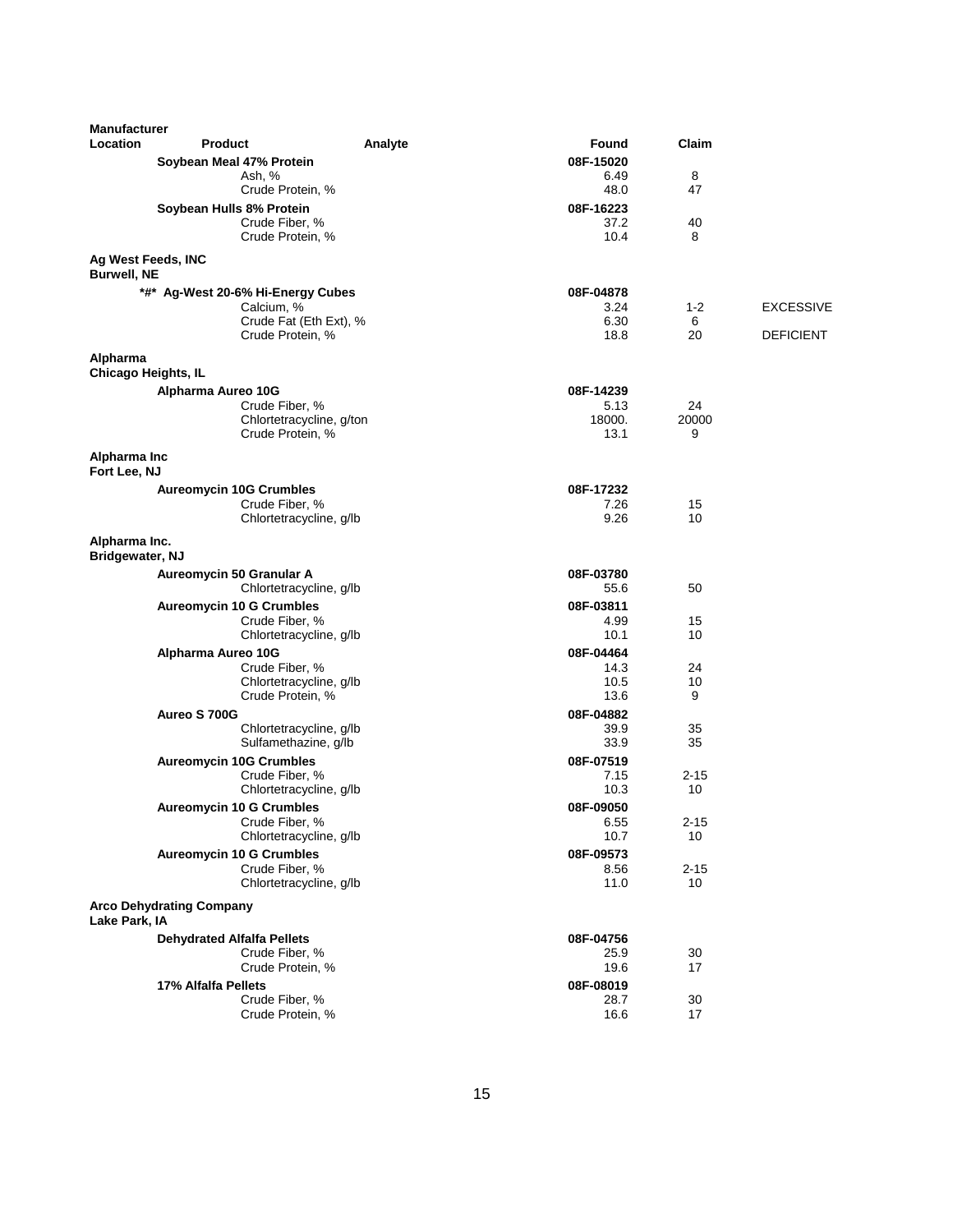| <b>Manufacturer</b>                            |                                    |                                                                      |                   |                |                  |
|------------------------------------------------|------------------------------------|----------------------------------------------------------------------|-------------------|----------------|------------------|
| <b>Location</b>                                | <b>Product</b>                     | Analyte                                                              | Found             | Claim          |                  |
|                                                | 17% Dehydrated Alfalfa Meal        |                                                                      | 08F-08832         |                |                  |
|                                                |                                    | Crude Fiber, %                                                       | 27.0              | 30             |                  |
|                                                |                                    | Crude Protein, %                                                     | 19.6              | 17             |                  |
|                                                |                                    | Arco Dehydrated Alfalfa Pellets 17%<br>Crude Fiber, %                | 08F-15023<br>26.9 | 30             |                  |
|                                                |                                    | Crude Protein, %                                                     | 17.2              | 17             |                  |
|                                                | <b>Babers Vis-Vita Sales</b>       |                                                                      |                   |                |                  |
| Sioux City, IA                                 |                                    |                                                                      |                   |                |                  |
|                                                | 85% Bloodmeal                      |                                                                      | 08F-04757         |                |                  |
|                                                |                                    | Crude Protein, %                                                     | 96.1              | 85             |                  |
| <b>Big Valley Milling Inc</b>                  |                                    |                                                                      |                   |                |                  |
| Montevideo, MN                                 |                                    |                                                                      |                   |                |                  |
|                                                | <b>Soybean Hulls</b>               |                                                                      | 08F-04755         |                |                  |
|                                                |                                    | Crude Fiber, %                                                       | 30.4              | 40             |                  |
|                                                |                                    | Crude Protein, %                                                     | 10.4              | 8              |                  |
| <b>Blue Buffalo Co. Ltd.</b>                   |                                    |                                                                      |                   |                |                  |
| Wilton, CT                                     |                                    |                                                                      |                   |                |                  |
|                                                |                                    | Lamb Dinner With Garden Vegetables & Brown Rice                      | 08F-12234         |                |                  |
|                                                |                                    | Crude Fat (Pet Ext), %                                               | 10.6              | 6              |                  |
|                                                |                                    | Oven Moisture, %                                                     | 73.9              | 78             |                  |
|                                                |                                    | Crude Protein, %                                                     | 9.52              | 8.5            |                  |
| <b>Blue Seal Feeds Inc.</b><br>Londonderry, NH |                                    |                                                                      |                   |                |                  |
|                                                |                                    | By Nature Organics Organic Turkey & Turkey Liver                     | 08F-02835         |                |                  |
|                                                |                                    | Crude Fat (Pet Ext), %                                               | 6.23              | 6              |                  |
|                                                |                                    | Oven Moisture, %                                                     | 77.8              | 78             |                  |
|                                                |                                    | Crude Protein, %                                                     | 12.0              | 10             |                  |
| <b>Bomgaars</b><br>Sioux City, IA              |                                    |                                                                      |                   |                |                  |
|                                                | Bomgaars 16% Hog (40#) (NS)        |                                                                      | 08F-10564         |                |                  |
|                                                |                                    | Crude Protein, %                                                     | 16.7              | 16             |                  |
|                                                | <b>Bomgaars Cracked Corn</b>       |                                                                      | 08F-10570         |                |                  |
|                                                |                                    | Crude Protein, %                                                     | 7.17              | $\overline{7}$ |                  |
|                                                | *#* Bomgaars Whole Oats            |                                                                      | 08F-10571         |                |                  |
|                                                |                                    | Crude Fiber, %<br>Crude Protein, %                                   | 14.4<br>13.6      | 13<br>11       | <b>EXCESSIVE</b> |
|                                                | <b>Bomgaars Whole Corn</b>         |                                                                      | 08F-10572         |                |                  |
|                                                |                                    | Crude Protein, %                                                     | 7.47              | 6.8            |                  |
|                                                |                                    |                                                                      |                   |                |                  |
| Fort Dodge, IA                                 | <b>C &amp; S Products Company</b>  |                                                                      |                   |                |                  |
|                                                | <b>Nut'N Sweet Corn Squirrelog</b> |                                                                      | 08F-08522         |                |                  |
|                                                |                                    | Crude Fat (Eth Ext), %                                               | 5.98              | 5              |                  |
|                                                |                                    | Crude Protein, %                                                     | 9.84              | 8              |                  |
|                                                |                                    | Berry Treat for Year Round Wild Bird Feeding                         | 08F-08818         |                |                  |
|                                                |                                    | Crude Fiber, %                                                       | 3.54              | 12             |                  |
|                                                |                                    | Crude Fat (Eth Ext), %                                               | 45.1              | 25             |                  |
|                                                |                                    | <b>SNAK Honey Seed Instant Feeder Bird Food</b>                      | 08F-09317         |                |                  |
|                                                |                                    | Crude Fiber, %                                                       | 6.51              | 10             |                  |
|                                                |                                    | Oven Moisture, %<br>Crude Protein, %                                 | 9.54              | 14<br>10       |                  |
|                                                |                                    |                                                                      | 13.8              |                |                  |
|                                                |                                    | Peanut Treat Suet for Year Round Wild Bird Feeding<br>Crude Fiber, % | 08F-09318<br>2.38 | 10             |                  |
|                                                |                                    | Crude Fat (Eth Ext), %                                               | 54.9              | 35             |                  |
|                                                |                                    | Crude Protein, %                                                     | 14.6              | 8              |                  |
|                                                |                                    |                                                                      |                   |                |                  |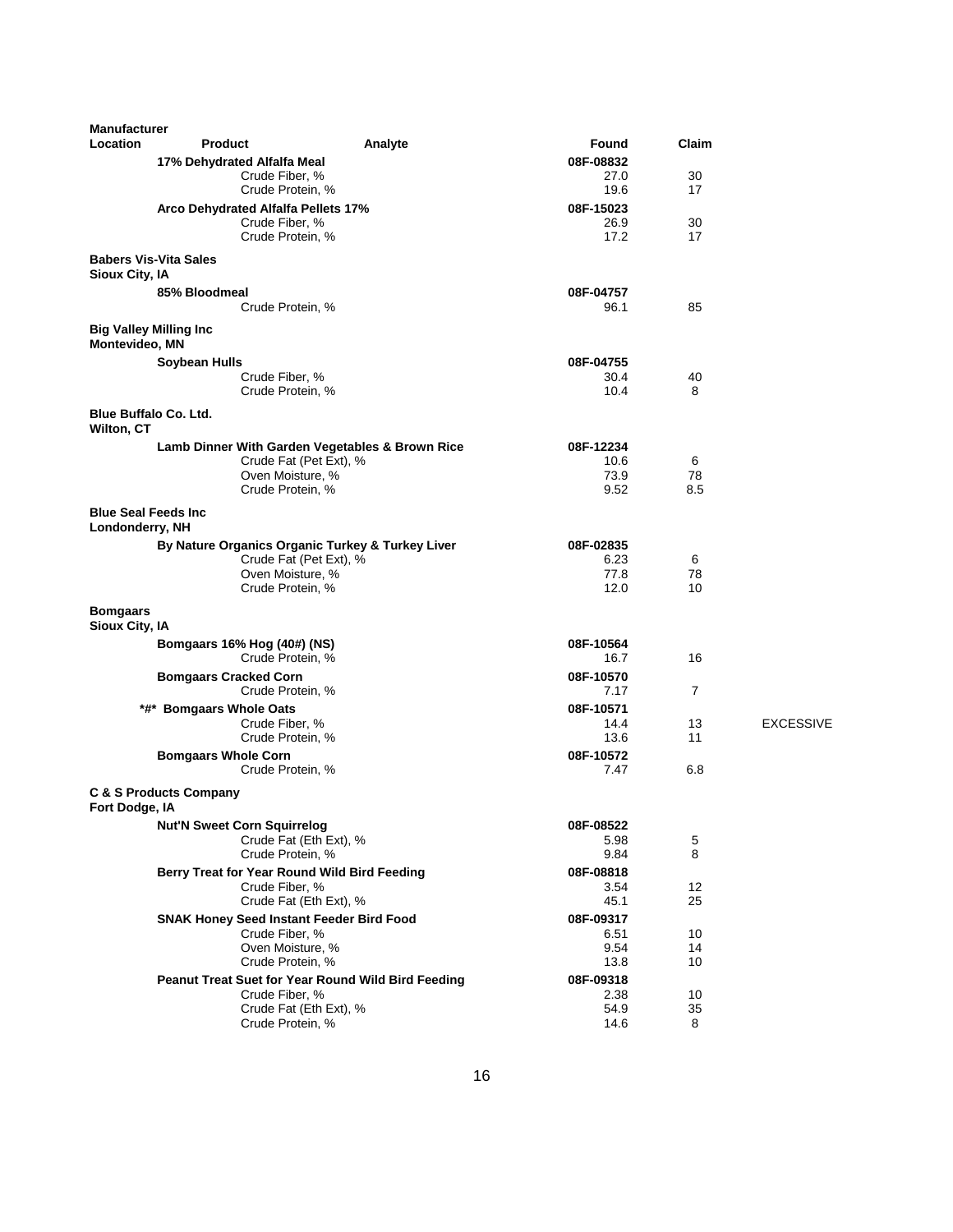| Manufacturer<br>Location | <b>Product</b>                              | Analyte                                                  | Found             | Claim       |                  |
|--------------------------|---------------------------------------------|----------------------------------------------------------|-------------------|-------------|------------------|
|                          | <b>SNAK Honey Seed Bird Food</b>            |                                                          | 08F-09871         |             |                  |
|                          | Crude Fiber, %                              |                                                          | 6.37              | 10          |                  |
|                          |                                             | Oven Moisture, %                                         | 8.43              | 14          |                  |
|                          |                                             | Crude Protein, %                                         | 14.4              | 10          |                  |
|                          |                                             | <b>SNAK Honey Sunflower Instant Feeder Food for</b>      | 08F-20548         |             |                  |
|                          | Crude Fiber, %                              |                                                          | 16.2              | 29          |                  |
|                          |                                             | Crude Fat (Eth Ext), %                                   | 40.9              | 25          |                  |
|                          |                                             | Oven Moisture, %                                         | 4.36              | 14          |                  |
|                          |                                             | Crude Protein, %                                         | 20.4              | 16.5        |                  |
|                          |                                             | <b>High Energy Suet for Year Round Wild Bird Feeding</b> | 08F-20550         |             |                  |
|                          | Crude Fiber, %                              |                                                          | 5.77              | 12          |                  |
|                          |                                             | Crude Fat (Eth Ext), %                                   | 49.6              | 30          |                  |
|                          |                                             | Berry Treat for Year Round Wild Bird Feeding             | 08F-20551         |             |                  |
|                          | Crude Fiber, %                              |                                                          | 3.57              | 12          |                  |
|                          |                                             | Crude Fat (Eth Ext), %                                   | 46.8              | 25          |                  |
|                          | C and S Products Co. Inc.                   |                                                          |                   |             |                  |
| Fort Dodge, IA           |                                             |                                                          |                   |             |                  |
|                          |                                             | High Energy Suet for Year Round Wild Bird Feeding        | 08F-03589         |             |                  |
|                          | Crude Fiber, %                              |                                                          | 5.45              | 12          |                  |
|                          |                                             | Crude Fat (Eth Ext), %                                   | 48.1              | 30          |                  |
|                          |                                             | C and S Apple Treat Suet for Year Round Wild Bird        | 08F-05921         |             |                  |
|                          | Crude Fiber, %                              |                                                          | 4.07              | 12          |                  |
|                          |                                             | Crude Fat (Eth Ext), %                                   | 45.0              | 25          |                  |
| Sioux Falls, SD          | <b>Campbell Supply Company</b>              |                                                          |                   |             |                  |
|                          | <b>Super Ranger 8.2 Mineral Block</b>       |                                                          | 08F-08508         |             |                  |
|                          | Calcium, %                                  |                                                          | 11.8              | $11 - 13$   |                  |
|                          | Phosphorus, %                               |                                                          | 8.83              | 8.2         |                  |
|                          | Potassium, %                                |                                                          | 2.31              | 2           |                  |
|                          |                                             | Salt (Sodium X 2.54), %                                  | 19.8              | 20-24       |                  |
|                          |                                             | Selenium, ug/g (ppm)                                     | 24.9              | 28          |                  |
|                          | Vitamin A, IU/lb                            |                                                          | 112000.           | 150000      |                  |
|                          | *#* Royal Sweet Mag 14 Block                |                                                          | 08F-08510         |             |                  |
|                          | Magnesium, %                                |                                                          | 11.9              | 14.1        |                  |
|                          |                                             | Salt (Sodium X 2.54), %                                  | 16.0              | $15 - 18$   |                  |
|                          |                                             | Total Sugars(Invert), %                                  | 14.2              | 17          | <b>DEFICIENT</b> |
|                          | Vitamin A, IU/lb                            |                                                          | 76700.            | 70000       |                  |
|                          | <b>Livestock Supplements Stock Block 37</b> |                                                          | 08F-08511         |             |                  |
|                          | Calcium, %                                  |                                                          | 5.43              | $4.5 - 5.5$ |                  |
|                          |                                             | Equiv Crude Protein, %<br>Crude Protein, %               | 23.2<br>40.0      | 24<br>37    |                  |
|                          |                                             | Salt (Sodium X 2.54), %                                  | 17.4              | 14.5-17.4   |                  |
|                          |                                             | Vitamin A, IU/lb                                         | 62500.            | 60000       |                  |
|                          | <b>Livestock Supplements Stock Block 37</b> |                                                          |                   |             |                  |
|                          | Calcium, %                                  |                                                          | 08F-17238<br>6.02 | $4.5 - 5.5$ |                  |
|                          |                                             | Equiv Crude Protein, %                                   | 24.4              | 24          |                  |
|                          |                                             | Crude Protein, %                                         | 39.5              | 37          |                  |
|                          |                                             | Salt (Sodium X 2.54), %                                  | 18.2              | 14.5-17.4   |                  |
|                          | Vitamin A, IU/lb                            |                                                          | 57800.            | 60000       |                  |
|                          |                                             | *#* Supplement Blocks Sheep and Goat 20% All Natural     | 08F-17239         |             |                  |
|                          | Calcium, %                                  |                                                          | 6.08              | $4 - 5$     | <b>EXCESSIVE</b> |
|                          |                                             | Crude Protein, %                                         | 19.9              | 20          |                  |
|                          |                                             | Salt (Sodium X 2.54), %                                  | 19.4              | 17-20       |                  |
|                          | Vitamin A, IU/lb                            |                                                          | 43000.            | 50000       |                  |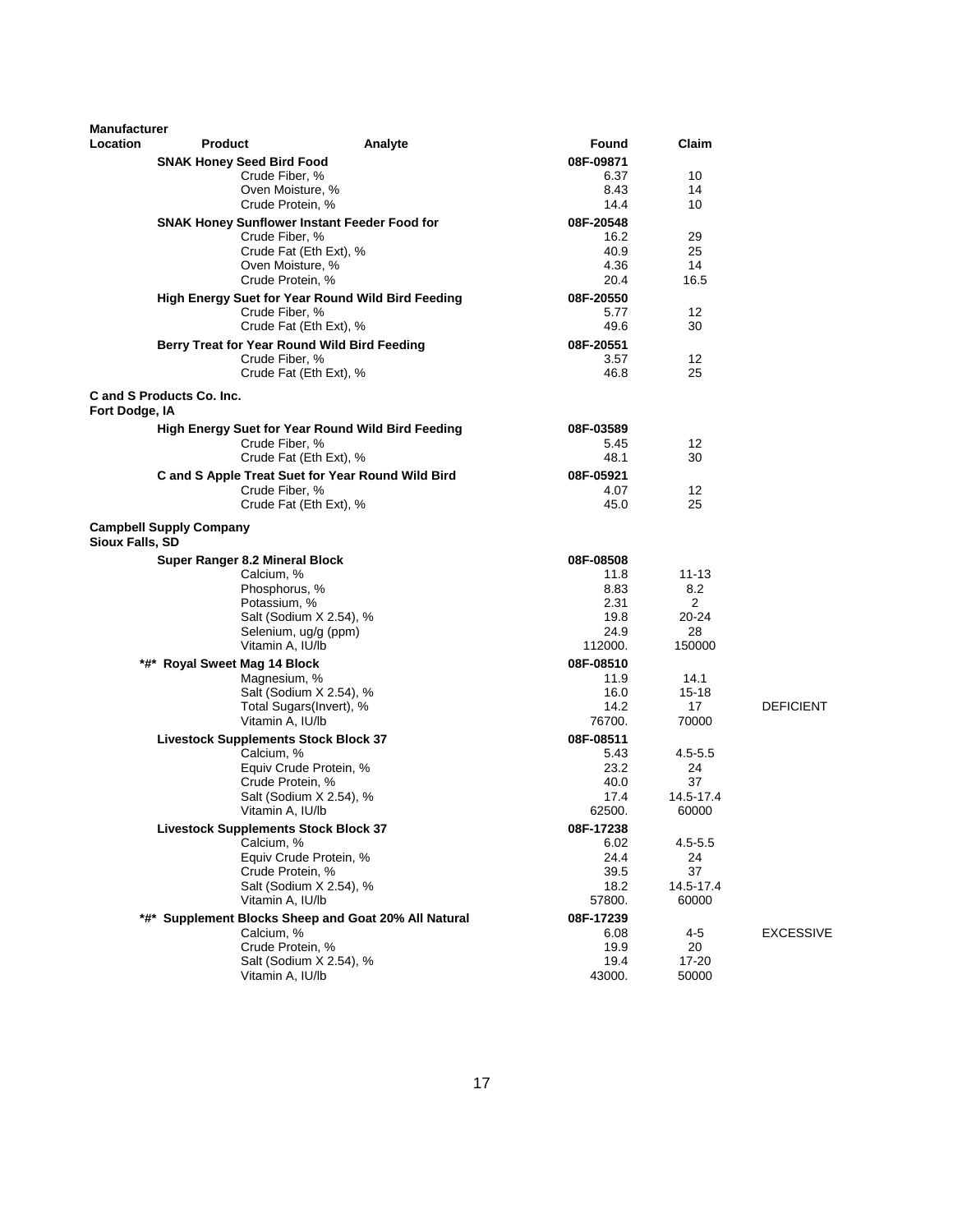| <b>Manufacturer</b><br>Location | <b>Product</b>                                       | Analyte                                            | Found             | Claim                 |                  |
|---------------------------------|------------------------------------------------------|----------------------------------------------------|-------------------|-----------------------|------------------|
|                                 |                                                      |                                                    |                   |                       |                  |
|                                 | Super Ranger 8.2 Mineral Block<br>Calcium, %         |                                                    | 08F-17240<br>12.3 | 11-13                 |                  |
|                                 | Phosphorus, %                                        |                                                    | 8.66              | 8.2                   |                  |
|                                 | Potassium, %                                         |                                                    | 2.25              | 2                     |                  |
|                                 |                                                      | Salt (Sodium X 2.54), %                            | 20.8              | 20-24                 |                  |
|                                 | Selenium, ug/g (ppm)                                 |                                                    | 22.4              | 28                    |                  |
|                                 | Vitamin A, IU/lb                                     |                                                    | 106000.           | 150000                |                  |
|                                 | Stablemate Horse Blocks 20% All Natural Protein      |                                                    | 08F-17241         |                       |                  |
|                                 | Calcium, %                                           |                                                    | 3.60              | 3.25-3.75             |                  |
|                                 | Phosphorus, %                                        |                                                    | 2.13              | 2                     |                  |
|                                 | Crude Protein, %                                     |                                                    | 24.4              | 20                    |                  |
|                                 |                                                      | Salt (Sodium X 2.54), %                            | 18.3              | 19-22.8               |                  |
|                                 | Vitamin A, IU/lb                                     |                                                    | 45600.            | 40000                 |                  |
| Minneapolis, MN                 | <b>Cargill Animal Nutrition</b>                      |                                                    |                   |                       |                  |
|                                 | *#* Right Now Bronze                                 |                                                    | 08F-02830         |                       |                  |
|                                 | Calcium, %                                           |                                                    | 14.2              | 11.5-13.5             |                  |
|                                 | Phosphorus, %                                        |                                                    | 10.2              | 9                     |                  |
|                                 | Potassium, %                                         |                                                    | 1.77              | 2                     |                  |
|                                 |                                                      | Salt (ChlorideX1.65), %                            | 12.5              | 11.5-13.5             |                  |
|                                 |                                                      | Salt (Sodium X 2.54), %                            | 9.73              | 11.5-13.5             | <b>DEFICIENT</b> |
|                                 | Selenium, ug/g (ppm)                                 |                                                    | 0.571             | 26                    | <b>DEFICIENT</b> |
|                                 | Sodium, %<br>Vitamin A, IU/lb                        |                                                    | 3.82<br>38700.    | $4.5 - 5.4$<br>200000 | <b>DEFICIENT</b> |
|                                 |                                                      |                                                    |                   |                       |                  |
|                                 | *#* Right Now Emerald (No Sel) (DN)<br>Calcium, %    |                                                    | 08F-03812<br>16.5 | 15-17                 |                  |
|                                 | Magnesium, %                                         |                                                    | 3.73              | 3.5                   |                  |
|                                 | Phosphorus, %                                        |                                                    | 5.89              | 7                     | <b>DEFICIENT</b> |
|                                 |                                                      | Salt (Sodium X 2.54), %                            | 14.1              | 14-16.5               |                  |
|                                 | Sodium, %                                            |                                                    | 5.55              | $5.5 - 6.5$           |                  |
|                                 | Vitamin A, IU/lb                                     |                                                    | 49700.            | 150000                | <b>DEFICIENT</b> |
|                                 | Right Now Bronze (No Se) (DN) Cattle Mineral         |                                                    | 08F-06768         |                       |                  |
|                                 | Calcium, %                                           |                                                    | 13.7              | 11.5-13.5             |                  |
|                                 | Magnesium, %                                         |                                                    | 2.12              | 2                     |                  |
|                                 | Phosphorus, %                                        |                                                    | 10.0              | 9                     |                  |
|                                 | Potassium, %                                         |                                                    | 1.70              | $\overline{2}$        |                  |
|                                 |                                                      | Salt (Sodium X 2.54), %                            | 13.6              | 11.5-13.5             |                  |
|                                 | Sodium, %                                            |                                                    | 5.36              | $4.5 - 5.4$           |                  |
|                                 | Vitamin A, IU/lb                                     |                                                    | 172000.           | 200000                |                  |
|                                 | *#* Native Habitat Deer Block Apple Flavored         |                                                    | 08F-08509         |                       |                  |
|                                 | Crude Fiber, %                                       |                                                    | 11.3              | 12                    |                  |
|                                 |                                                      | Salt (Sodium X 2.54), %<br>Total Sugars(Invert), % | 43.3<br>13.0      | 45-50<br>16           | <b>DEFICIENT</b> |
|                                 |                                                      |                                                    |                   |                       |                  |
|                                 | <b>Right Now Emerald Cattle Mineral (NoSel) (DN)</b> |                                                    | 08F-08784         | $15 - 17$             |                  |
|                                 | Calcium, %<br>Magnesium, %                           |                                                    | 16.4<br>3.28      | 3.5                   |                  |
|                                 | Phosphorus, %                                        |                                                    | 6.78              | $\overline{7}$        |                  |
|                                 |                                                      | Salt (Sodium X 2.54), %                            | 15.9              | 14-16.5               |                  |
|                                 | Sodium, %                                            |                                                    | 6.25              | $5.5 - 6.5$           |                  |
|                                 | Vitamin A, IU/lb                                     |                                                    | 184000.           | 150000                |                  |
|                                 | <b>Right Now Gold Cattle Mineral</b>                 |                                                    | 08F-08786         |                       |                  |
|                                 | Calcium, %                                           |                                                    | 13.8              | 11.5-13.5             |                  |
|                                 | Magnesium, %                                         |                                                    | 13.0              | 13                    |                  |
|                                 | Phosphorus, %                                        |                                                    | 3.26              | 3                     |                  |
|                                 |                                                      | Salt (ChlorideX1.65), %                            | 12.8              | 14-16.5               |                  |
|                                 |                                                      | Salt (Sodium X 2.54), %                            | 11.1              | 14-16.5               | <b>DEFICIENT</b> |
|                                 | Vitamin A, IU/lb                                     |                                                    | 110000.           | 150000                |                  |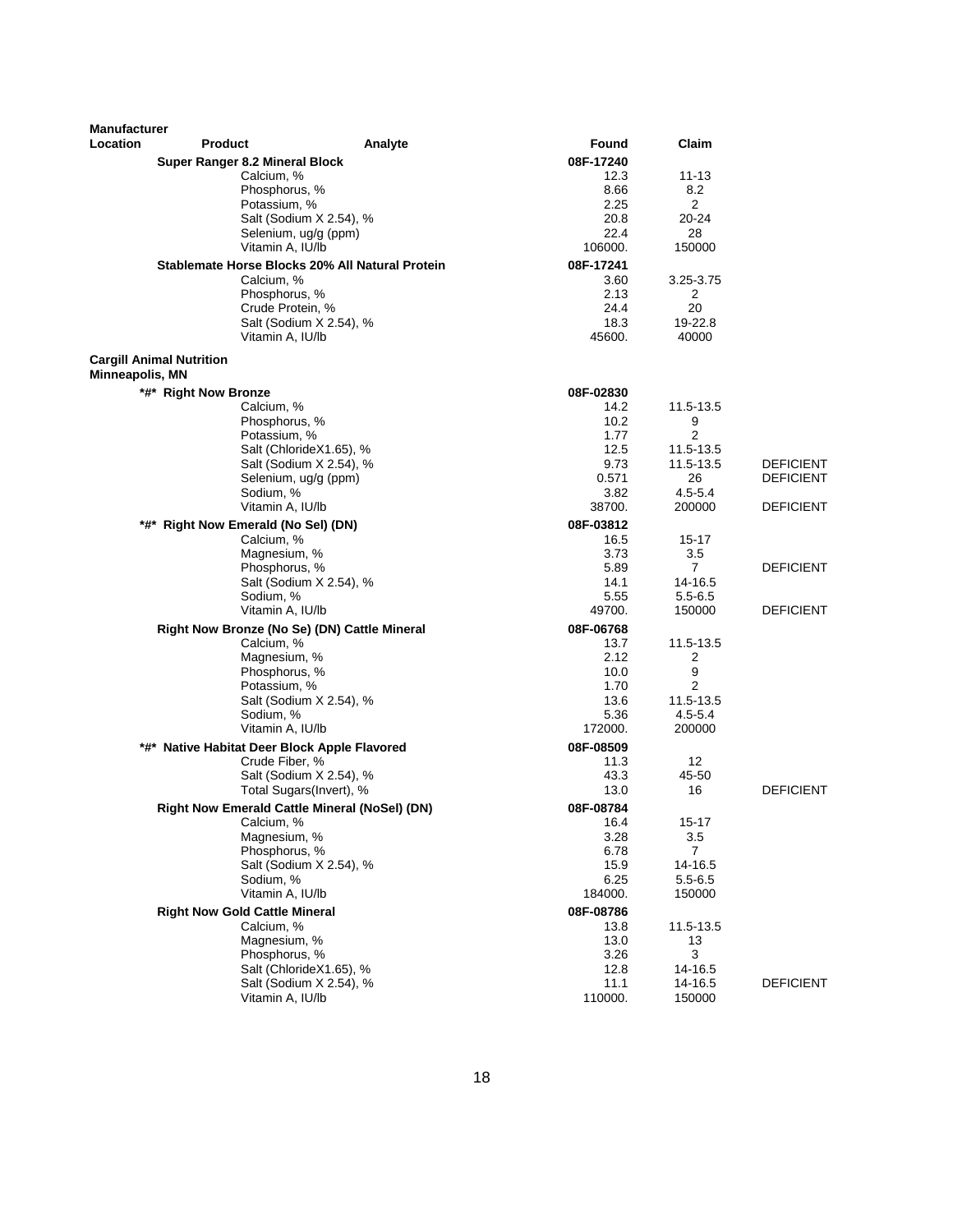| <b>Manufacturer</b>                            |                                 |                                                           |              |                          |                  |
|------------------------------------------------|---------------------------------|-----------------------------------------------------------|--------------|--------------------------|------------------|
| Location                                       | <b>Product</b>                  | Analyte                                                   | Found        | Claim                    |                  |
|                                                |                                 | *#* Right Now Bronze (No Se) (DN) Mineral for Beef Cattle | 08F-08787    |                          |                  |
|                                                |                                 | Calcium, %                                                | 14.4         | 11.5-13.5                |                  |
|                                                |                                 | Magnesium, %                                              | 1.46         | 2                        | <b>DEFICIENT</b> |
|                                                |                                 | Phosphorus, %                                             | 11.9         | 9                        |                  |
|                                                |                                 | Potassium, %                                              | 1.12         | $\overline{2}$           | <b>DEFICIENT</b> |
|                                                |                                 | Salt (Sodium X 2.54), %<br>Sodium, %                      | 12.9<br>5.08 | 11.5-13.5<br>$4.5 - 5.4$ |                  |
|                                                |                                 | Vitamin A, IU/lb                                          | 22200.       | 200000                   | <b>DEFICIENT</b> |
|                                                |                                 | Whitestone 301 Pig Starter PL (MCX) (NS) Medicated        | 08F-08798    |                          |                  |
|                                                |                                 | Carbadox, g/ton                                           | 47.8         | 50                       |                  |
|                                                |                                 | Crude Fat (Eth Ext), %                                    | 6.23         | 5                        |                  |
|                                                |                                 | Crude Protein, %                                          | 23.7         | 20                       |                  |
|                                                |                                 | *#* Native Habitat Deer Block Apple Flavored              | 08F-09315    |                          |                  |
|                                                |                                 | Crude Fiber, %                                            | 12.2         | $12 \overline{ }$        |                  |
|                                                |                                 | Salt (Sodium X 2.54), %                                   | 44.1         | 45-50                    |                  |
|                                                |                                 | Total Sugars(Invert), %                                   | 13.0         | 16                       | <b>DEFICIENT</b> |
|                                                |                                 | Farm To Farm Equine Block Supplement                      | 08F-09564    |                          |                  |
|                                                |                                 | Crude Fat (Eth Ext), %                                    | 5.88         | 5                        |                  |
|                                                |                                 | Crude Protein, %                                          | 19.5         | 14                       |                  |
|                                                |                                 | Vitamin A, IU/lb                                          | 30400.       | 30000                    |                  |
|                                                | <b>Terramycin 2G Crumbles</b>   |                                                           | 08F-10569    |                          |                  |
|                                                |                                 | Calcium, %                                                | 10.2         | $9 - 10$                 |                  |
|                                                |                                 | Crude Fiber, %<br>Oxytetracycline, g/lb                   | 7.47<br>1.83 | 25<br>$\overline{2}$     |                  |
|                                                |                                 | Crude Protein, %                                          | 10.5         | $\overline{7}$           |                  |
|                                                |                                 | Vitamin A, IU/lb                                          | 182000.      | 250000                   |                  |
|                                                |                                 | <b>Sportsman Choice Gamebird Grower</b>                   | 08F-17229    |                          |                  |
|                                                |                                 | Lysine - Total, %                                         | 1.06         | 1.1                      |                  |
|                                                |                                 | Methionine - Total, %                                     | 0.372        | 0.45                     |                  |
|                                                |                                 | Crude Protein, %                                          | 22.7         | 20                       |                  |
|                                                | <b>Terramycin 2G Crumbles</b>   |                                                           | 08F-17231    |                          |                  |
|                                                |                                 | Calcium, %                                                | 10.4         | $9 - 10$                 |                  |
|                                                |                                 | Crude Fiber, %                                            | 7.94         | 25                       |                  |
|                                                |                                 | Oxytetracycline, g/lb                                     | 2.13         | 2                        |                  |
|                                                |                                 | Crude Protein, %<br>Vitamin A, IU/lb                      | 10.5         | $\overline{7}$<br>250000 |                  |
|                                                |                                 |                                                           | 210000.      |                          |                  |
| Cargill Inc.<br>Savage, MN                     |                                 |                                                           |              |                          |                  |
|                                                | <b>DC Brine Block 40P</b>       |                                                           | 08F-05814    |                          |                  |
|                                                |                                 | Salt (ChlorideX1.65), %                                   | 102.         | 94-98.5                  |                  |
|                                                |                                 | Salt (Sodium X 2.54), %                                   | 94.6         | 94-98.5                  |                  |
|                                                |                                 | Sodium, %                                                 | 37.2         | 37-38.75                 |                  |
| <b>Cargill Incorporated</b><br>Minneapolis, MN |                                 |                                                           |              |                          |                  |
|                                                | <b>Sunflower Meal</b>           |                                                           | 08F-04072    |                          |                  |
|                                                |                                 | Crude Fiber, %                                            | 21.2         | 28                       |                  |
|                                                |                                 | Crude Protein, %                                          | 32.5         | 28                       |                  |
|                                                | <b>Trace Mineral Salt Block</b> |                                                           | 08F-05818    |                          |                  |
|                                                |                                 | Salt (ChlorideX1.65), %                                   | 99.4         | 94-98.5                  |                  |
|                                                |                                 | Salt (Sodium X 2.54), %<br>Sodium, %                      | 92.0<br>36.2 | 94-98.5<br>37-38.75      |                  |
|                                                |                                 | *#* Champions Choice Trace Mineral Horse Salt Brick       | 08F-09314    |                          |                  |
|                                                |                                 | Magnesium, %                                              | 2.08         | 3                        | <b>DEFICIENT</b> |
|                                                |                                 | Salt (ChlorideX1.65), %                                   | 95.8         | 91.5-96.5                |                  |
|                                                |                                 | Salt (Sodium X 2.54), %                                   | 98.2         | 91.5-96.5                |                  |
|                                                |                                 | Sodium, %                                                 | 38.7         | 36-36.75                 |                  |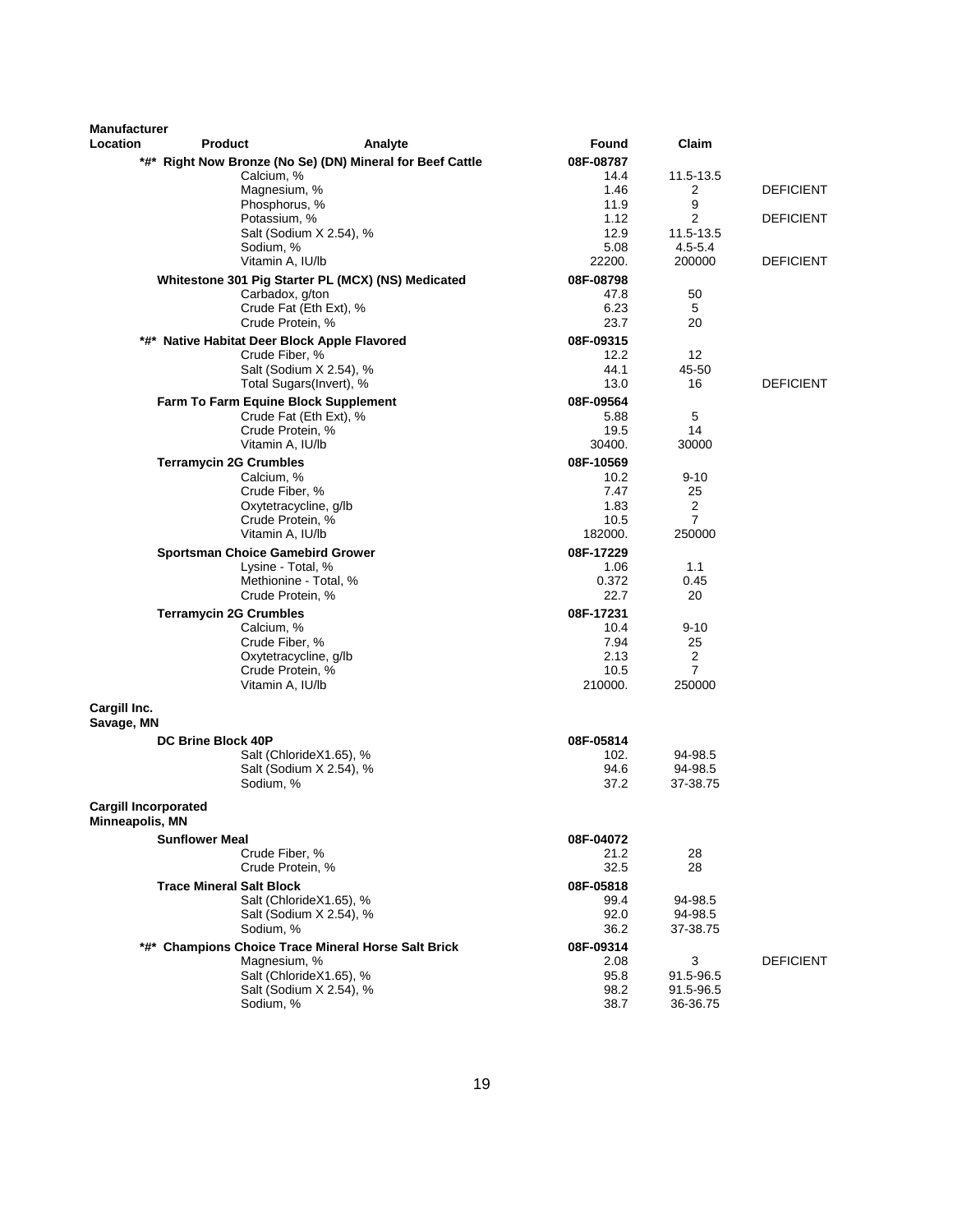| <b>Manufacturer</b><br>Location                   | <b>Product</b>                                                                                                                                                      | Analyte                     | Found                                                                 | Claim                                  |                  |
|---------------------------------------------------|---------------------------------------------------------------------------------------------------------------------------------------------------------------------|-----------------------------|-----------------------------------------------------------------------|----------------------------------------|------------------|
| <b>Cargill Salt</b><br>Minneapolis, MN            |                                                                                                                                                                     |                             |                                                                       |                                        |                  |
|                                                   | <b>Champion's Choice Trace Mineral Salt Brick</b><br>Salt (ChlorideX1.65), %<br>Salt (Sodium X 2.54), %<br>Sodium, %<br><b>Champion's Choice lodized Salt Block</b> |                             | 08F-03591<br>94.3<br>96.2<br>37.9<br>08F-03592                        | 94-98.5<br>94-98.5<br>37-38.75         |                  |
|                                                   | Salt (ChlorideX1.65), %<br>Salt (Sodium X 2.54), %                                                                                                                  |                             | 94.9<br>99.0                                                          | 96-99.5<br>96-99.5                     |                  |
| Cargill, Incorp.<br>Minneapolis, MN               |                                                                                                                                                                     |                             |                                                                       |                                        |                  |
|                                                   | <b>Champions Choice Trace Mineral Salt Brick</b><br>Salt (ChlorideX1.65), %<br>Salt (Sodium X 2.54), %<br>Sodium, %                                                 |                             | 08F-20553<br>97.1<br>92.9<br>36.6                                     | 94-98.5<br>94-98.5<br>37-38.75         |                  |
| <b>CHS Inc.</b><br><b>Inver Grove Heights, MN</b> |                                                                                                                                                                     |                             |                                                                       |                                        |                  |
|                                                   | <b>Corn Distillers Dried Grains With Solubles</b><br>Aflatoxins, ug/g (ppm)<br>Ash, %<br>Crude Fiber, %<br>Crude Fat (Pet Ext), %<br>Crude Protein, %<br>Sulfur, %  | Aflatoxin-ELISA, ng/g (ppb) | 08F-00608<br>< 0.020<br>2.90<br>3.99<br>7.25<br>11.0<br>27.6<br>0.769 | 8<br>15<br>10<br>25<br>$0 - 1$         |                  |
|                                                   | <b>Corn Distillers Dried Grains With Solubles</b><br>Ash, %<br>Crude Fiber, %<br>Crude Fat (Pet Ext), %<br>Crude Protein, %<br>Sulfur, %                            | Aflatoxin-ELISA, ng/g (ppb) | 08F-03454<br>< 5.00<br>4.24<br>6.73<br>11.0<br>28.3<br>0.747          | 8<br>15<br>10<br>25<br>$0 - 1$         |                  |
| <b>CHS Nutrition</b><br>Sioux Falls, SD           |                                                                                                                                                                     |                             |                                                                       |                                        |                  |
|                                                   | *#* Triple 12 Cattle Mineral<br>Calcium, %<br>Phosphorus, %<br>Salt (Sodium X 2.54), %<br>Vitamin A, IU/lb                                                          |                             | 08F-03772<br>12.3<br>11.8<br>12.6<br>70500.                           | $12 - 14$<br>12<br>$12 - 14$<br>250000 | <b>DEFICIENT</b> |
|                                                   | Soybean Meal Solvent Dehulled<br>Ash, %<br>Crude Protein, %                                                                                                         |                             | 08F-03773<br>5.88<br>46.7                                             | 8<br>46                                |                  |
|                                                   | <b>Calf Creep B68</b><br>Crude Fiber, %<br>Lasalocid, g/ton<br>Crude Protein, %                                                                                     |                             | 08F-03774<br>13.4<br>82.4<br>16.9                                     | 18<br>68<br>15                         |                  |
|                                                   | Beef Mix H-0.3<br>Calcium, %<br>Crude Fiber, %<br>Crude Protein, %                                                                                                  |                             | 08F-03775<br>3.73<br>12.4<br>14.2                                     | $3 - 4$<br>12<br>10                    |                  |
|                                                   | 23% DDG Cubes No Se<br>Crude Fiber, %<br>Crude Fat (Pet Ext), %<br>Crude Protein, %<br>Vitamin A, IU/lb                                                             |                             | 08F-03801<br>7.07<br>5.27<br>22.8<br>18800.                           | 10<br>5<br>23<br>20000                 |                  |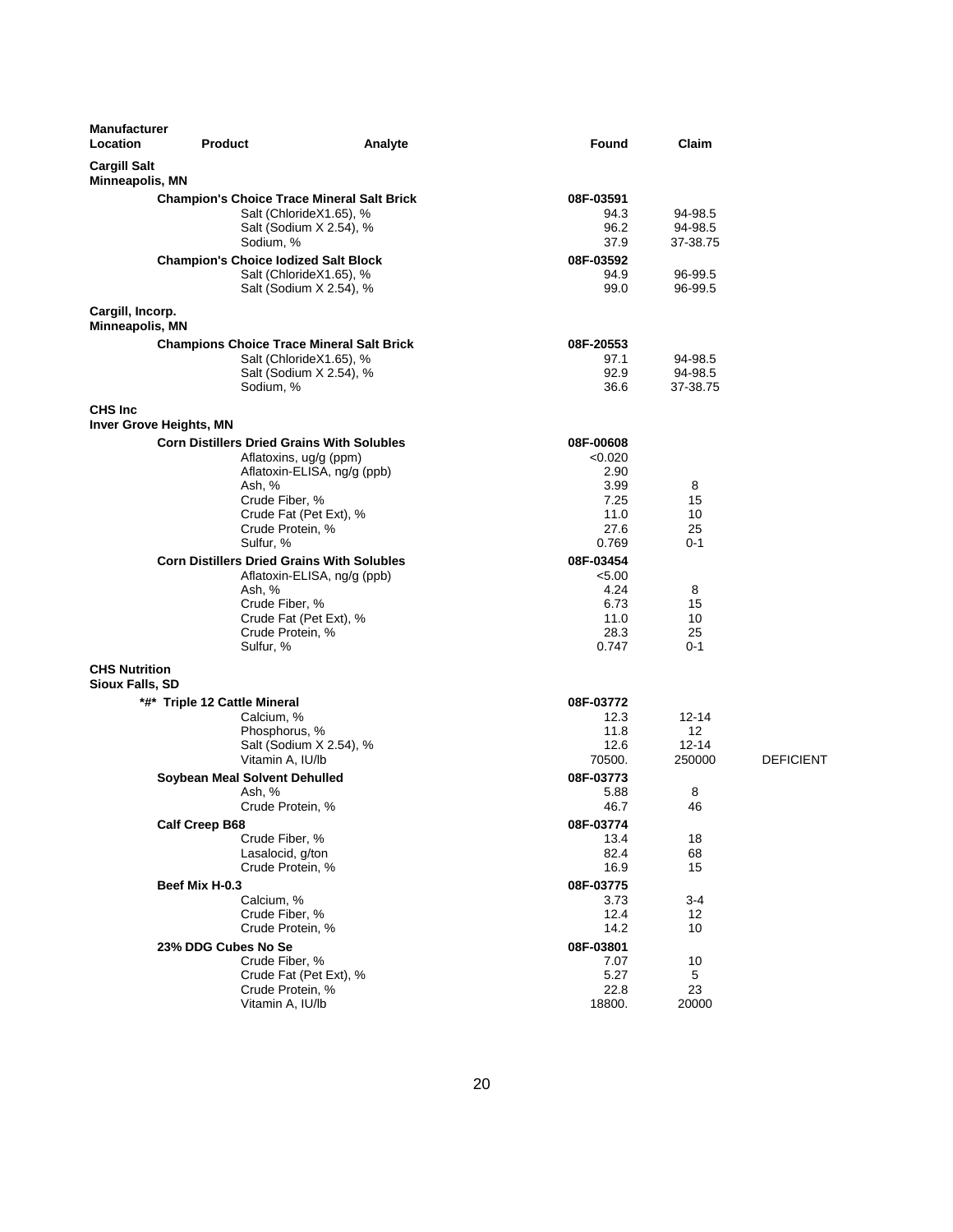| <b>Manufacturer</b> |                                      |                         |                   |                     |                  |
|---------------------|--------------------------------------|-------------------------|-------------------|---------------------|------------------|
| Location            | <b>Product</b>                       | Analyte                 | Found             | Claim               |                  |
|                     | *#* Triple 12 Plus Mineral           |                         | 08F-03805         |                     |                  |
|                     | Calcium, %                           |                         | 13.0              | $12 - 14$           |                  |
|                     | Magnesium, %                         |                         | 2.89              | 3                   |                  |
|                     | Phosphorus, %                        | Salt (Sodium X 2.54), % | 11.1<br>12.6      | 12<br>$12 - 14$     |                  |
|                     | Selenium, ug/g (ppm)                 |                         | 31.5              | 36                  |                  |
|                     | Vitamin A, IU/lb                     |                         | 10900.            | 250000              | <b>DEFICIENT</b> |
|                     | <b>Million-Ade</b>                   |                         | 08F-03806         |                     |                  |
|                     | Crude Fiber, %                       |                         | 6.36              | 13                  |                  |
|                     | Crude Protein, %                     |                         | 14.1              | 11                  |                  |
|                     | Vitamin A, IU/lb                     |                         | 882000.           | 1000000             |                  |
|                     | *#* Pierre 12-6 Mineral              |                         | 08F-04042         |                     |                  |
|                     | Calcium, %                           |                         | 13.2              | 12-14               |                  |
|                     | Magnesium, %                         |                         | 3.27              | 2.75                |                  |
|                     | Phosphorus, %                        | Salt (Sodium X 2.54), % | 5.84<br>19.0      | 6<br>18-21          |                  |
|                     | Vitamin A, IU/lb                     |                         | 165000.           | 250000              | <b>DEFICIENT</b> |
| *#*                 | Market Lamb 38N B136 Supplement      |                         | 08F-04043         |                     |                  |
|                     | Calcium, %                           |                         | 4.00              | $3.8 - 4.8$         |                  |
|                     |                                      | Equiv Crude Protein, %  | 5.14              | 5.3                 |                  |
|                     | Lasalocid, g/ton                     |                         | 160.              | 136                 |                  |
|                     | Crude Protein, %                     |                         | 38.8              | 38<br>$3.15 - 4.15$ |                  |
|                     | Vitamin A, IU/lb                     | Salt (Sodium X 2.54), % | 3.16<br>8460.     | 24000               | <b>DEFICIENT</b> |
|                     | Soybean Meal Solvent Dehulled        |                         | 08F-04044         |                     |                  |
|                     | Ash, %                               |                         | 5.96              | 8                   |                  |
|                     | Crude Protein, %                     |                         | 46.3              | 46                  |                  |
| *#*                 | <b>Snook Supplement for Deer</b>     |                         | 08F-04045         |                     |                  |
|                     | Calcium, %                           |                         | 2.82              | 2.75-3.25           |                  |
|                     | Crude Fiber, %                       |                         | 10.8              | 12                  |                  |
|                     | Phosphorus, %                        |                         | 1.97              | 2                   |                  |
|                     | Crude Protein, %<br>Vitamin A, IU/lb |                         | 19.3<br>38500.    | 18<br>60000         | <b>DEFICIENT</b> |
|                     |                                      |                         |                   |                     |                  |
|                     | Beef Grower 38N B500<br>Calcium, %   |                         | 08F-04461<br>4.51 | 4.05-5.05           |                  |
|                     | Crude Fiber, %                       |                         | 5.02              | 15                  |                  |
|                     | Lasalocid, g/ton                     |                         | 459.              | 500                 |                  |
|                     | Crude Protein, %                     |                         | 38.7              | 38                  |                  |
|                     |                                      | Salt (Sodium X 2.54), % | 3.28              | 3.35-4.35           |                  |
|                     | Vitamin A, IU/lb                     |                         | 38500.            | 40000               |                  |
|                     | CPC 12-12-5 Cu&Zn Mineral X-Dry      |                         | 08F-04462         |                     |                  |
|                     | Calcium, %<br>Magnesium, %           |                         | 14.2<br>2.21      | 12-14<br>2.5        |                  |
|                     | Phosphorus, %                        |                         | 11.9              | 12                  |                  |
|                     |                                      | Salt (Sodium X 2.54), % | 4.92              | $5 - 5.5$           |                  |
|                     | Vitamin A, IU/lb                     |                         | 262000.           | 250000              |                  |
|                     | *#* Country Calf-18 DC               |                         | 08F-04465         |                     |                  |
|                     | Decoquinate, g/ton                   |                         | 31.8              | 46                  | <b>DEFICIENT</b> |
|                     | Crude Protein, %                     |                         | 16.5              | 18                  | <b>DEFICIENT</b> |
|                     | <b>Heifers Edge Supplement DX</b>    |                         | 08F-04466         |                     |                  |
|                     | Calcium, %                           | Acid Detergent Fiber, % | 7.40<br>2.01      | 8<br>$1.8 - 2.3$    |                  |
|                     | Decoquinate, mg/lb                   |                         | 66.4              | 65                  |                  |
|                     | Crude Protein, %                     |                         | 38.3              | 38                  |                  |
|                     | Vitamin A, IU/lb                     |                         | 34200.            | 36250               |                  |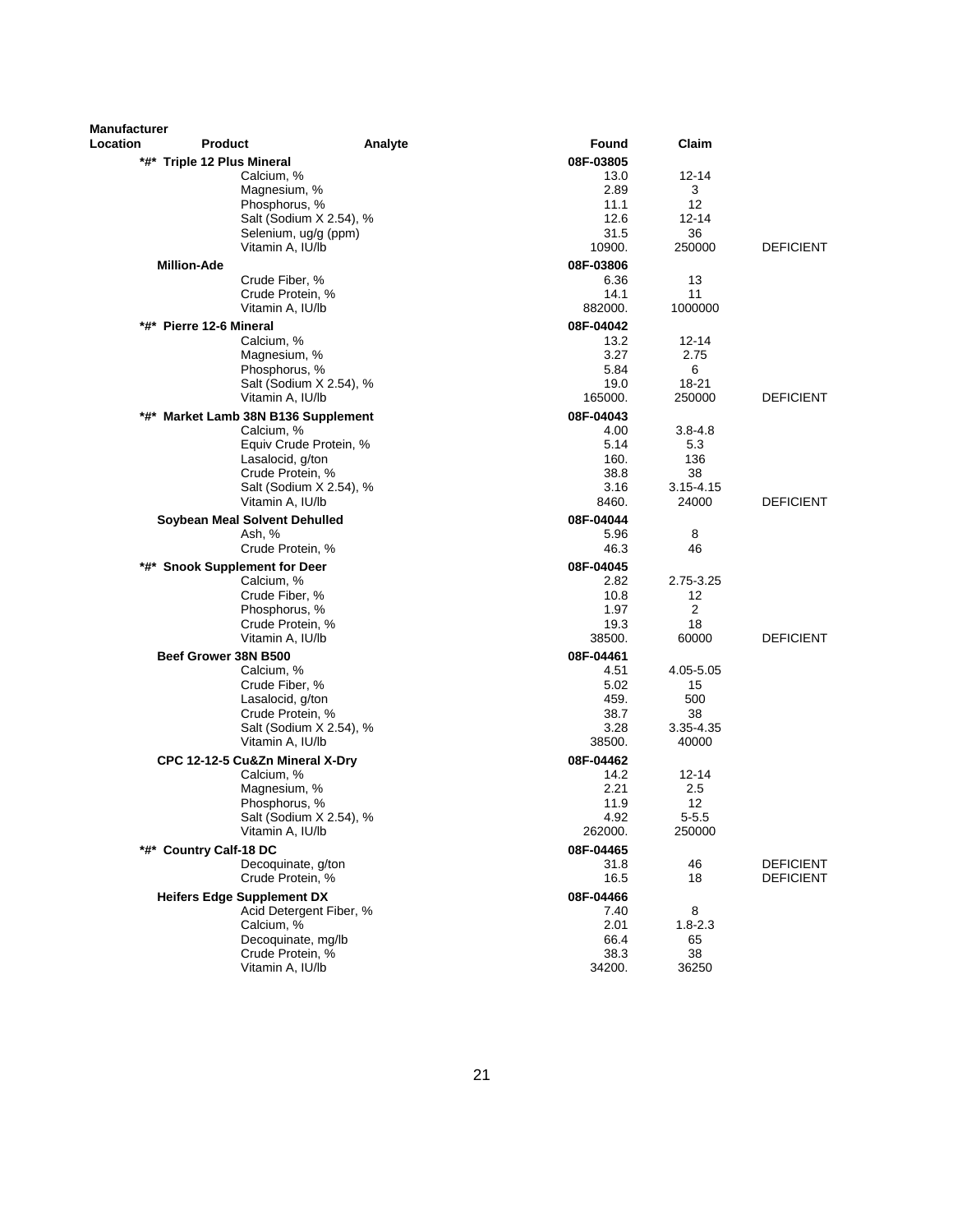| <b>Manufacturer</b> |                                                |                          |                   |               |                  |
|---------------------|------------------------------------------------|--------------------------|-------------------|---------------|------------------|
| <b>Location</b>     | <b>Product</b>                                 | Analyte                  | Found             | Claim         |                  |
|                     | <b>Triple 12 Plus Mineral</b>                  |                          | 08F-04467         |               |                  |
|                     | Calcium, %                                     |                          | 12.3              | 12-14         |                  |
|                     | Magnesium, %                                   |                          | 2.62              | 3             |                  |
|                     | Phosphorus, %                                  | Salt (Sodium X 2.54), %  | 12.0<br>12.3      | 12<br>12-14   |                  |
|                     | Selenium, ug/g (ppm)                           |                          | 28.2              | 36            |                  |
|                     | Vitamin A, IU/lb                               |                          | 248000.           | 250000        |                  |
|                     | <b>Lamb Creep Supplement B240</b>              |                          | 08F-04468         |               |                  |
|                     | Calcium, %                                     |                          | 2.55              | $2.5 - 3$     |                  |
|                     |                                                | Equiv Crude Protein, %   | 5.10              | 5.25          |                  |
|                     | Lasalocid, g/ton                               |                          | 243.              | 240           |                  |
|                     | Crude Protein, %                               |                          | 42.8              | 41.25         |                  |
|                     | Vitamin A, IU/lb                               |                          | 64800.            | 26000         |                  |
|                     | *#* Beef Finisher 40-20 R500 H-0.4             |                          | 08F-04754         |               |                  |
|                     | Calcium, %                                     |                          | 7.36              | $7.5 - 10$    |                  |
|                     | Crude Fiber, %                                 |                          | 7.57              | 15            |                  |
|                     |                                                | Equiv Crude Protein, %   | 18.4              | 20            |                  |
|                     | Monensin, g/ton                                |                          | 470.              | 500           |                  |
|                     | Potassium, %                                   |                          | 1.92              | 2.5           | <b>DEFICIENT</b> |
|                     | Crude Protein, %                               |                          | 39.1              | 40            |                  |
|                     |                                                | Salt (Sodium X 2.54), %  | 3.45              | 3.25-4.25     |                  |
|                     | Vitamin A, IU/lb                               | Selenium, ug/g (ppm)     | 6.65<br>28000.    | 5.4<br>40000  |                  |
|                     |                                                |                          |                   |               |                  |
|                     | 12-6 Cattle Mineral<br>Calcium, %              |                          | 08F-05435<br>11.7 | 12-14         |                  |
|                     | Magnesium, %                                   |                          | 3.18              | 2.75          |                  |
|                     | Phosphorus, %                                  |                          | 5.52              | 6             |                  |
|                     |                                                | Salt (Sodium X 2.54), %  | 17.3              | 17.5-21       |                  |
|                     | Vitamin A, IU/lb                               |                          | 431000.           | 250000        |                  |
|                     | Triple 12 Cattle Mineral Plus CTC5600          |                          | 08F-05436         |               |                  |
|                     | Calcium, %                                     |                          | 13.0              | $12 - 13$     |                  |
|                     |                                                | Chlortetracycline, g/ton | 5380.             | 5600          |                  |
|                     | Magnesium, %                                   |                          | 2.98              | 3             |                  |
|                     | Phosphorus, %                                  |                          | 11.7              | 12            |                  |
|                     |                                                | Salt (Sodium X 2.54), %  | 12.0              | $12 - 13$     |                  |
|                     | Selenium, ug/g (ppm)                           |                          | 38.1              | 36            |                  |
|                     | Vitamin A, IU/lb                               |                          | 249000.           | 250000        |                  |
|                     | <b>Triple 12 Cattle Mineral</b>                |                          | 08F-05437         |               |                  |
|                     | Calcium, %                                     |                          | 12.0              | 12-14         |                  |
|                     | Magnesium, %<br>Phosphorus, %                  |                          | 2.99<br>11.8      | 3<br>12       |                  |
|                     |                                                | Salt (Sodium X 2.54), %  | 11.5              | $12 - 14$     |                  |
|                     | Vitamin A, IU/lb                               |                          | 176000.           | 250000        |                  |
|                     | <b>Country Choice Chick Grower A Medicated</b> |                          | 08F-05704         |               |                  |
|                     | Amprolium, %                                   |                          | 0.0082            | 0.0095        |                  |
|                     | Lysine - Total, %                              |                          | 0.765             | 0.6           |                  |
|                     | Methionine - Total, %                          |                          | 0.323             | 0.28          |                  |
|                     | Crude Protein, %                               |                          | 18.6              | 16            |                  |
|                     | Market Lamb 38N B136 Supplement                |                          | 08F-05705         |               |                  |
|                     | Calcium, %                                     |                          | 4.15              | $3.8 - 4.8$   |                  |
|                     |                                                | Equiv Crude Protein, %   | 4.78              | 5.3           |                  |
|                     | Lasalocid, g/ton                               |                          | 136.              | 136           |                  |
|                     | Crude Protein, %                               |                          | 38.9              | 38            |                  |
|                     |                                                | Salt (Sodium X 2.54), %  | 3.20              | $3.15 - 4.15$ |                  |
|                     | Vitamin A, IU/lb                               |                          | 17000.            | 24000         |                  |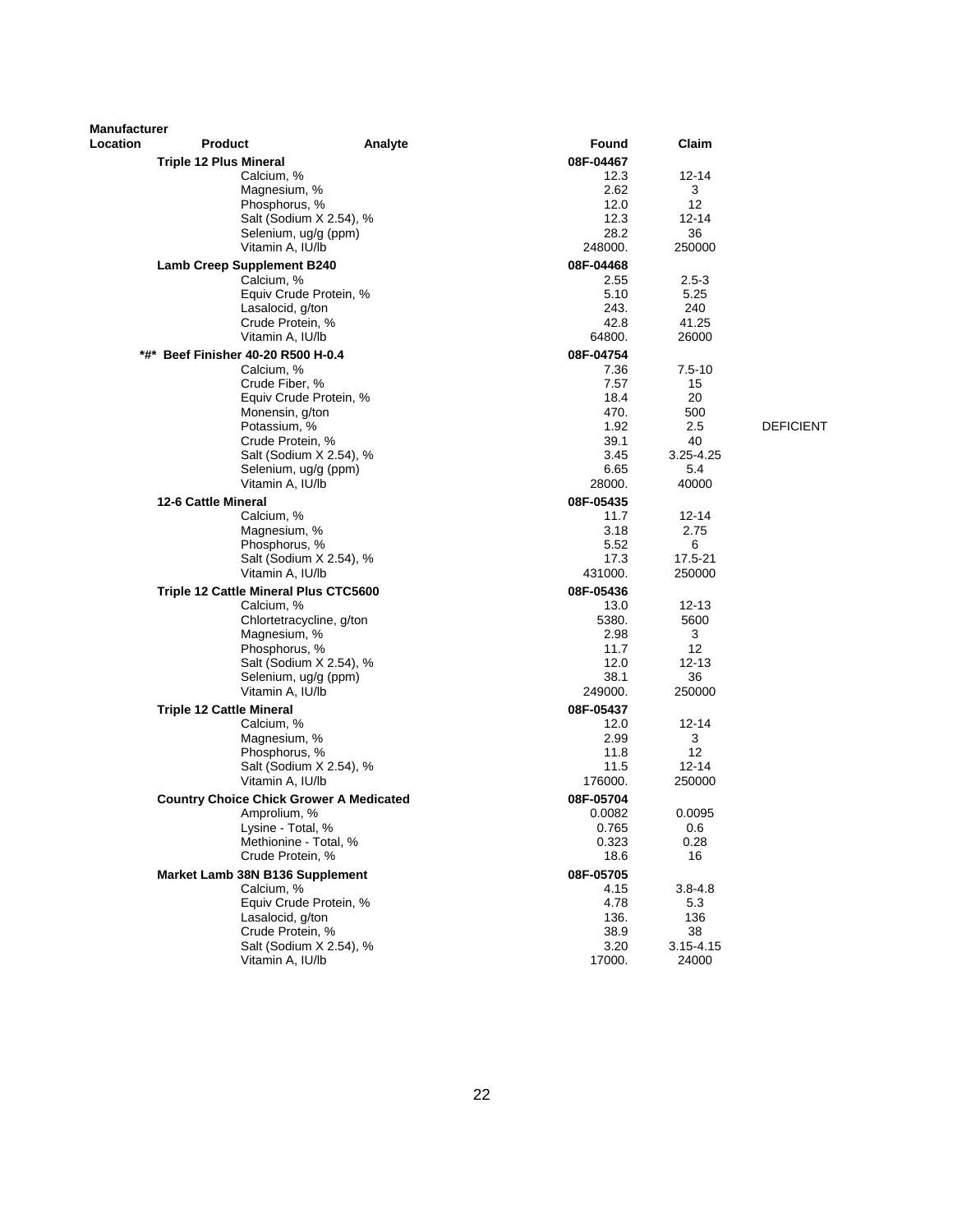| Manufacturer |                                                    |         |                   |                   |                  |
|--------------|----------------------------------------------------|---------|-------------------|-------------------|------------------|
| Location     | Product                                            | Analyte | Found             | Claim             |                  |
|              | <b>Pierre 12-6 Cattle Mineral</b>                  |         | 08F-05706         |                   |                  |
|              | Calcium, %                                         |         | 14.4              | $12 - 14$         |                  |
|              | Magnesium, %                                       |         | 2.78              | 2.75              |                  |
|              | Phosphorus, %                                      |         | 5.81              | 6                 |                  |
|              | Salt (Sodium X 2.54), %                            |         | 17.6              | 18-21             |                  |
|              | Vitamin A, IU/lb                                   |         | 188000.           | 250000            |                  |
|              | <b>Calf Creep B68 Medicated</b>                    |         | 08F-05819         |                   |                  |
|              | Crude Fiber, %                                     |         | 16.2              | 18                |                  |
|              | Lasalocid, g/ton                                   |         | 56.3              | 68                |                  |
|              | Crude Protein, %                                   |         | 15.2              | 15                |                  |
|              | *#* AS-700 2G                                      |         | 08F-06315         |                   |                  |
|              | Crude Fiber, %                                     |         | 9.94              | 13                |                  |
|              | Chlortetracycline, g/lb                            |         | 1.15              | 2<br>13           | <b>DEFICIENT</b> |
|              | Crude Protein, %<br>Sulfamethazine, %              |         | 13.5<br>0.368     | 0.44              |                  |
|              |                                                    |         |                   |                   |                  |
|              | <b>CTC 10G</b>                                     |         | 08F-06316<br>12.1 | 20                |                  |
|              | Crude Fiber, %<br>Chlortetracycline, g/ton         |         | 20600.            | 20000             |                  |
|              | Crude Protein, %                                   |         | 15.7              | 12.5              |                  |
|              |                                                    |         | 08F-06317         |                   |                  |
|              | <b>Koxy Krumbles Medicated</b><br>Amprolium, g/ton |         | 9790.             | 11362.49          |                  |
|              | Crude Fiber, %                                     |         | 11.8              | 12                |                  |
|              | Crude Protein, %                                   |         | 15.2              | 11.75             |                  |
|              | <b>Country Choice Chick Grower A</b>               |         | 08F-07653         |                   |                  |
|              | Amprolium, %                                       |         | 0.0076            | 0.0095            |                  |
|              | Lysine - Total, %                                  |         | 0.578             | 0.6               |                  |
|              | Methionine - Total, %                              |         | 0.317             | 0.28              |                  |
|              | Crude Protein, %                                   |         | 16.3              | 16                |                  |
|              | <b>Calf Creep</b>                                  |         | 08F-07654         |                   |                  |
|              | Crude Fiber, %                                     |         | 12.3              | 18                |                  |
|              | Crude Protein, %                                   |         | 16.8              | 15                |                  |
|              | Beef Mix H-1.0                                     |         | 08F-07655         |                   |                  |
|              | Calcium, %                                         |         | 4.32              | 3-4               |                  |
|              | Crude Fiber, %                                     |         | 11.2              | 12                |                  |
|              | Crude Protein, %                                   |         | 14.4              | 10                |                  |
|              | <b>Beef Grower 38-13 R400</b>                      |         | 08F-07656         |                   |                  |
|              | Calcium, %                                         |         | 5.30              | 4-5               |                  |
|              | Crude Fiber, %                                     |         | 6.06              | 15                |                  |
|              | Equiv Crude Protein, %                             |         | 14.0              | 13                |                  |
|              | Monensin, g/ton                                    |         | 446.<br>41.1      | 400<br>38         |                  |
|              | Crude Protein, %<br>Salt (Sodium X 2.54), %        |         | 4.57              | $3.5 - 4.5$       |                  |
|              | Selenium, ug/g (ppm)                               |         | 6.54              | 5.4               |                  |
|              | Vitamin A, IU/lb                                   |         | 30600.            | 40000             |                  |
|              | Triple 12 Plus Mineral for Cattle on Pasture       |         | 08F-08266         |                   |                  |
|              | Calcium, %                                         |         | 11.9              | $12 - 14$         |                  |
|              | Magnesium, %                                       |         | 2.85              | 3                 |                  |
|              | Phosphorus, %                                      |         | 11.9              | 12                |                  |
|              | Salt (Sodium X 2.54), %                            |         | 12.5              | $12 - 14$         |                  |
|              | Selenium, ug/g (ppm)                               |         | 33.6              | 36                |                  |
|              | Vitamin A, IU/lb                                   |         | 246000.           | 250000            |                  |
|              | *#* Sheep Range Mineral                            |         | 08F-08269         |                   |                  |
|              | Calcium, %                                         |         | 11.4              | $12 - 14$         |                  |
|              | Magnesium, %                                       |         | 2.47              | 3                 |                  |
|              | Phosphorus, %<br>Salt (Sodium X 2.54), %           |         | 11.8<br>11.8      | 12<br>$11 - 12.5$ |                  |
|              | Selenium, ug/g (ppm)                               |         | 3.54              | 19                | <b>DEFICIENT</b> |
|              | Vitamin A, IU/lb                                   |         | 188000.           | 250000            |                  |
|              |                                                    |         |                   |                   |                  |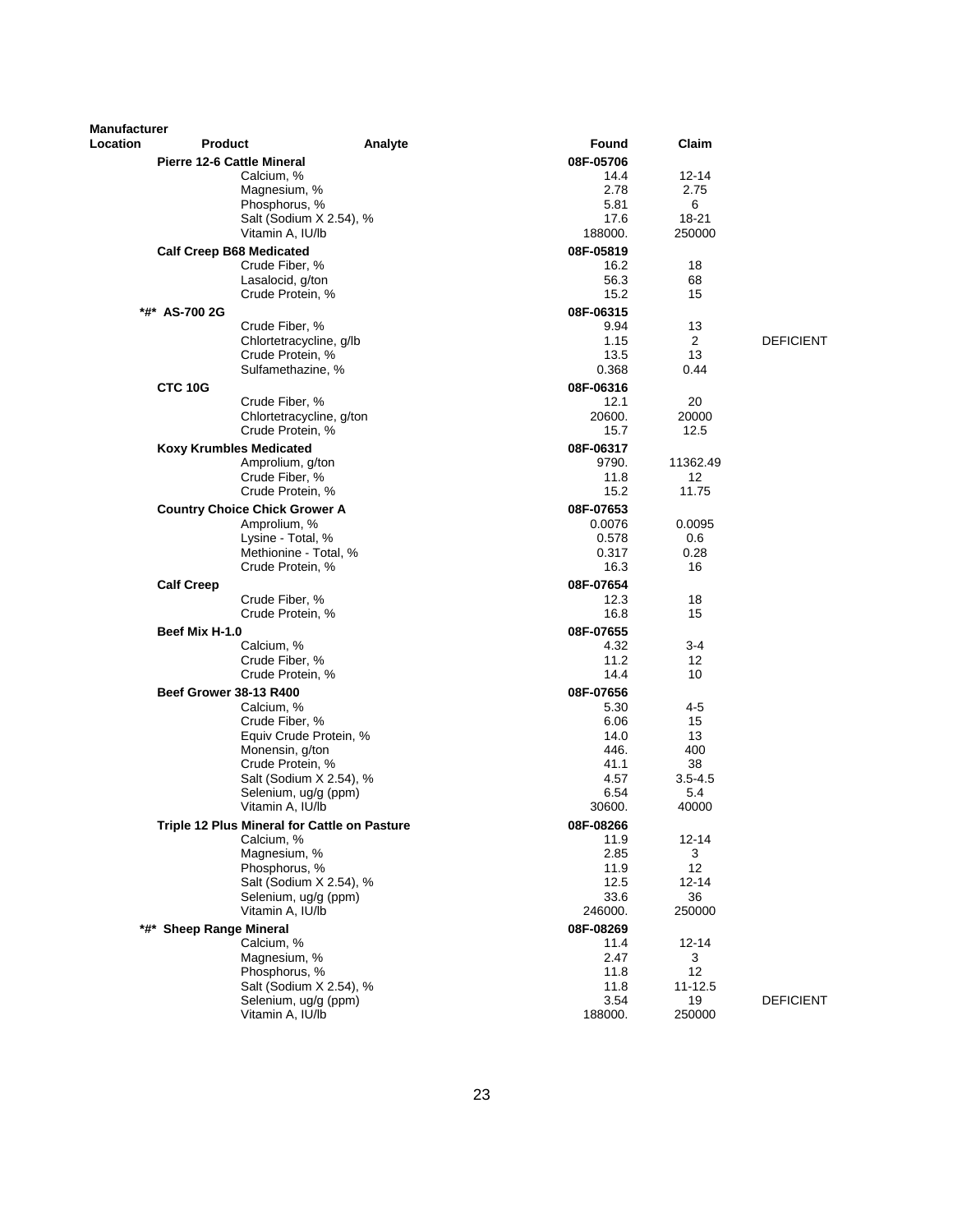| Manufacturer |                                      |                                                     |           |             |                  |
|--------------|--------------------------------------|-----------------------------------------------------|-----------|-------------|------------------|
| Location     | <b>Product</b>                       | Analyte                                             | Found     | Claim       |                  |
|              | <b>Calf Creep B68</b>                |                                                     | 08F-08270 |             |                  |
|              |                                      | Crude Fiber, %                                      | 17.7      | 18          |                  |
|              |                                      | Lasalocid, g/ton                                    | 73.0      | 68          |                  |
|              |                                      | Crude Protein, %                                    | 17.2      | 15          |                  |
|              | *#* 12-6 Cattle Mineral ALTOSID      |                                                     | 08F-08779 |             |                  |
|              | Calcium, %                           |                                                     | 12.4      | $12 - 14$   |                  |
|              |                                      | Magnesium, %                                        | 2.99      | 2.75        |                  |
|              |                                      | S-Methoprene, g/ton                                 | 43.5      | 136.2       | <b>DEFICIENT</b> |
|              |                                      | Phosphorus, %                                       | 6.01      | 6           |                  |
|              |                                      | Salt (Sodium X 2.54), %                             | 19.3      | 18-20       |                  |
|              |                                      | Vitamin A, IU/lb                                    | 223000.   | 250000      |                  |
|              | <b>Pierre 12-6 Cattle Mineral</b>    |                                                     | 08F-08780 |             |                  |
|              | Calcium, %                           |                                                     | 12.8      | 12-14       |                  |
|              |                                      | Magnesium, %                                        | 2.88      | 2.75        |                  |
|              |                                      | Phosphorus, %                                       | 6.22      | 6           |                  |
|              |                                      | Salt (Sodium X 2.54), %                             | 19.0      | 18-21       |                  |
|              |                                      | Vitamin A, IU/lb                                    | 212000.   | 250000      |                  |
|              | CTC 10G                              |                                                     | 08F-08781 |             |                  |
|              |                                      | Crude Fiber, %                                      | 8.83      | 20          |                  |
|              |                                      | Chlortetracycline, g/ton                            | 21500.    | 20000       |                  |
|              |                                      | Crude Protein, %                                    | 14.9      | 12.5        |                  |
|              |                                      | Calf Cream 20-20 Calf Milk Replacer with Sel-Plex   | 08F-08783 |             |                  |
|              |                                      | Fat: Roese Gottlieb, %                              | 23.3      | 20          |                  |
|              |                                      | Neomycin, g/ton                                     | 462.      | 400         |                  |
|              |                                      | Oxytetracycline, g/ton                              | 208.      | 200         |                  |
|              |                                      | Crude Protein, %                                    | 20.3      | 20          |                  |
|              |                                      | Vitamin A, IU/lb                                    | 33900.    | 35000       |                  |
|              | CPC X-Tra 12-6-5 Hi-Mag Xtra-Dry     |                                                     | 08F-08797 |             |                  |
|              | Calcium, %                           |                                                     | 13.1      | $12 - 13$   |                  |
|              |                                      | Magnesium, %                                        | 11.5      | 13          |                  |
|              |                                      | Phosphorus, %                                       | 6.67      | 6           |                  |
|              |                                      | Salt (Sodium X 2.54), %                             | 5.84      | $5-6$       |                  |
|              |                                      | Vitamin A, IU/lb                                    | 184000.   | 250000      |                  |
|              | <b>Calf Creep B68 Medicated</b>      |                                                     | 08F-09322 |             |                  |
|              |                                      | Crude Fiber, %                                      | 17.4      | 18          |                  |
|              |                                      | Lasalocid, g/ton                                    | 68.4      | 68          |                  |
|              |                                      | Crude Protein, %                                    | 15.7      | 15          |                  |
|              | *#* CHS Pheasant Starter A Medicated |                                                     | 08F-09323 |             |                  |
|              | Amprolium, %                         |                                                     | 0.0143    | 0.0175      |                  |
|              |                                      | Crude Fat (Eth Ext), %                              | 4.29      | 6.5         | <b>DEFICIENT</b> |
|              |                                      | Lysine - Total, %                                   | 1.34      | 1.5         |                  |
|              |                                      | Methionine - Total, %                               | 0.571     | 0.65        |                  |
|              |                                      | Crude Protein, %                                    | 26.9      | 27          |                  |
|              |                                      | <b>Country Choice Turkey &amp; Game Bird Grower</b> | 08F-09327 |             |                  |
|              | Lysine - Total, %                    |                                                     | 1.03      | 1.2         |                  |
|              |                                      | Methionine - Total, %                               | 0.385     | 0.45        |                  |
|              |                                      | Crude Protein, %                                    | 22.8      | 22          |                  |
|              | <b>Complete Layer Crumbles</b>       |                                                     | 08F-09328 |             |                  |
|              | Calcium, %                           |                                                     | 3.44      | $3.4 - 4.4$ |                  |
|              |                                      | Lysine - Total, %                                   | 0.831     | 0.7         |                  |
|              |                                      | Methionine - Total, %                               | 0.300     | 0.25        |                  |
|              |                                      | Crude Protein, %                                    | 17.7      | 16          |                  |
|              | *#* Koxy Krumbles Medicated          |                                                     | 08F-09556 |             |                  |
|              | Amprolium, %                         |                                                     | 1.20      | 1.25        |                  |
|              |                                      | Crude Fiber, %                                      | 14.2      | 12          | <b>EXCESSIVE</b> |
|              |                                      | Crude Protein, %                                    | 15.1      | 11.75       |                  |
|              |                                      |                                                     |           |             |                  |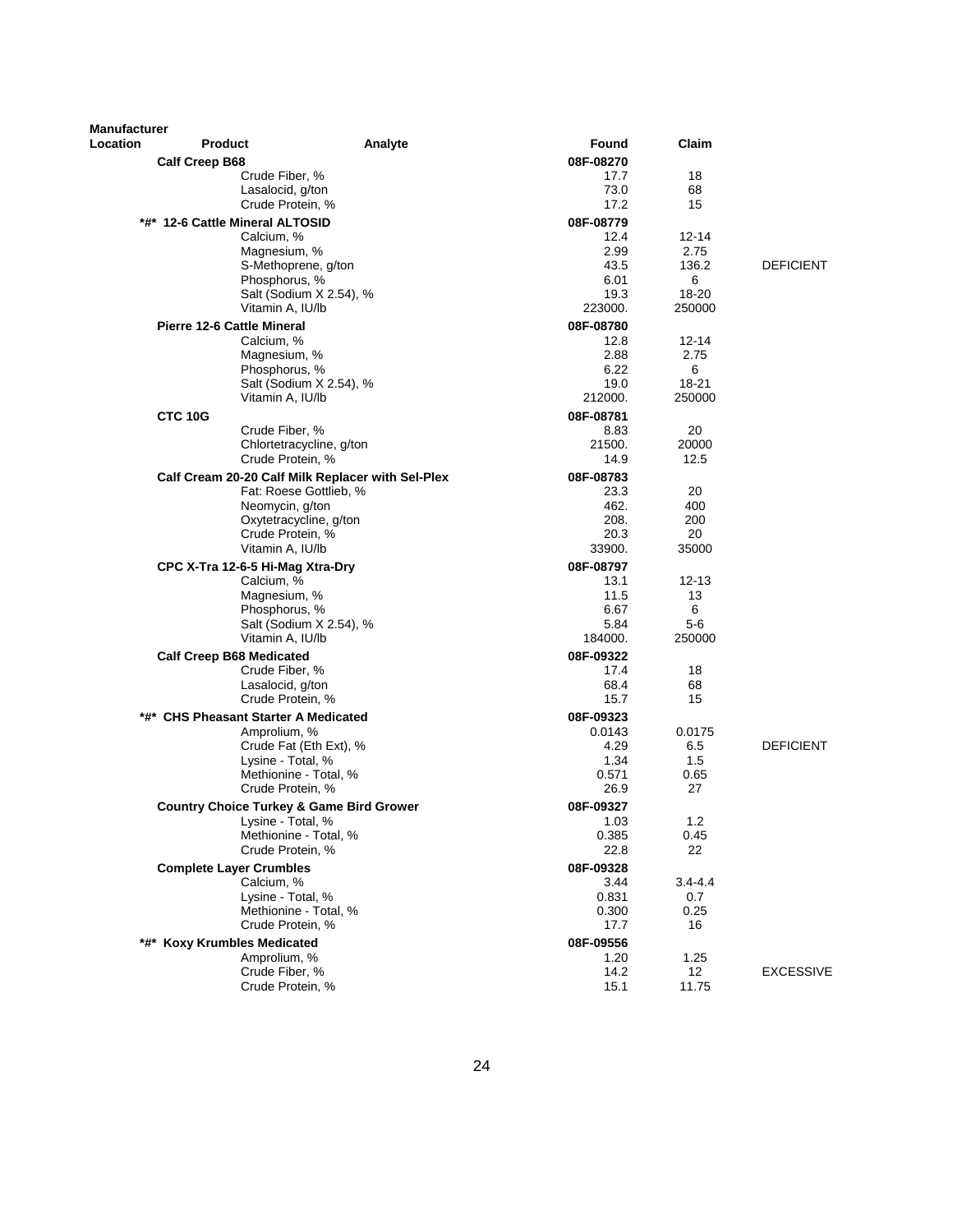| Manufacturer |                         |                                                             |         |           |              |
|--------------|-------------------------|-------------------------------------------------------------|---------|-----------|--------------|
| Location     | <b>Product</b>          |                                                             | Analyte | Found     | <b>Claim</b> |
|              |                         | Dekade Krumbles Medicated for Beef Sheep & Goats            |         | 08F-09557 |              |
|              |                         | Crude Fiber, %                                              |         | 11.5      | 21           |
|              |                         | Decoquinate, mg/lb                                          |         | 542.      | 569          |
|              |                         | Crude Protein, %                                            |         | 14.4      | 11           |
|              | <b>OTC 4G Medicated</b> |                                                             |         | 08F-09558 |              |
|              |                         | Crude Fiber, %                                              |         | 12.1      | 21           |
|              |                         | Oxytetracycline, g/lb                                       |         | 3.44      | 4            |
|              |                         | Crude Protein, %                                            |         | 13.7      | 10.5         |
|              | S700 2G Med             |                                                             |         | 08F-09559 |              |
|              |                         | Crude Fiber, %                                              |         | 10.8      | 12           |
|              |                         | Chlortetracycline, g/lb                                     |         | 1.84      | 2            |
|              |                         | Crude Protein, %                                            |         | 14.9      | 12.5         |
|              |                         | Sulfamethazine, %                                           |         | 0.418     | 0.44         |
|              | OTC 10 G                |                                                             |         | 08F-09560 |              |
|              |                         | Crude Fiber, %                                              |         | 9.59      | 26           |
|              |                         | Oxytetracycline, g/ton                                      |         | 19600.    | 20000        |
|              |                         | Crude Protein, %                                            |         | 14.7      | 7            |
|              | CTC 10G                 |                                                             |         | 08F-09561 |              |
|              |                         | Crude Fiber, %                                              |         | 9.93      | 20           |
|              |                         | Chlortetracycline, g/ton                                    |         | 20600.    | 20000        |
|              |                         | Crude Protein, %                                            |         | 17.0      | 12.5         |
|              |                         | <b>Million-ADE Vitamin Premix</b>                           |         | 08F-09562 |              |
|              |                         | Crude Fiber, %                                              |         | 10.5      | 13           |
|              |                         | Crude Protein, %                                            |         | 14.0      | 11           |
|              |                         | Vitamin A, IU/lb                                            |         | 885000.   | 1000000      |
|              |                         | Ranger 20N for Cattle on Pasture                            |         | 08F-09961 |              |
|              |                         | Crude Fiber, %                                              |         | 11.8      | 12           |
|              |                         | Crude Protein, %                                            |         | 20.3      | 20           |
|              |                         | Vitamin A, IU/lb                                            |         | 14300.    | 20000        |
|              | Lamb Creep B90          |                                                             |         | 08F-10058 |              |
|              |                         | Crude Fiber, %                                              |         | 15.2      | 18           |
|              |                         | Lasalocid, g/ton                                            |         | 92.4      | 90           |
|              |                         | Crude Protein, %                                            |         | 18.4      | 18           |
|              | Dakota Lamb Starter     |                                                             |         | 08F-10059 |              |
|              |                         | Crude Protein, %                                            |         | 26.0      | 25.5         |
|              |                         | Vitamin A, IU/lb                                            |         | 29800.    | 20000        |
|              |                         | <b>Head Start OTC200 Medicated Beef Cattle Starter Feed</b> |         | 08F-10060 |              |
|              |                         | Crude Fiber, %                                              |         | 20.7      | 22           |
|              |                         | Oxytetracycline, g/ton                                      |         | 142.      | 200          |
|              |                         | Crude Protein, %                                            |         | 13.6      | 13           |
|              |                         | <b>Country Choice Egg Maker BMD</b>                         |         | 08F-10061 |              |
|              |                         | Calcium, %                                                  |         | 3.29      | $3.1 - 4.1$  |
|              |                         | Lysine - Total, %                                           |         | 0.898     | 0.77         |
|              |                         | Methionine - Total, %                                       |         | 0.319     | 0.33         |
|              |                         | Crude Protein, %                                            |         | 18.7      | 18           |
|              |                         | Payback Calf Cream 20-20 Calf Milk Replacer with            |         | 08F-14238 |              |
|              |                         | Fat: Roese Gottlieb, %                                      |         | 20.5      | 20           |
|              |                         | Neomycin, g/ton                                             |         | 545.      | 400          |
|              |                         | Oxytetracycline, g/ton                                      |         | 179.      | 200          |
|              |                         | Crude Protein, %                                            |         | 20.4      | 20           |
|              |                         | Vitamin A, IU/lb                                            |         | 28500.    | 35000        |
|              |                         | Soybean Meal Solvent Dehulled                               |         | 08F-14240 |              |
|              |                         | Ash, %                                                      |         | 6.69      | 8            |
|              |                         | Crude Protein, %                                            |         | 47.9      | 46           |
|              |                         |                                                             |         |           |              |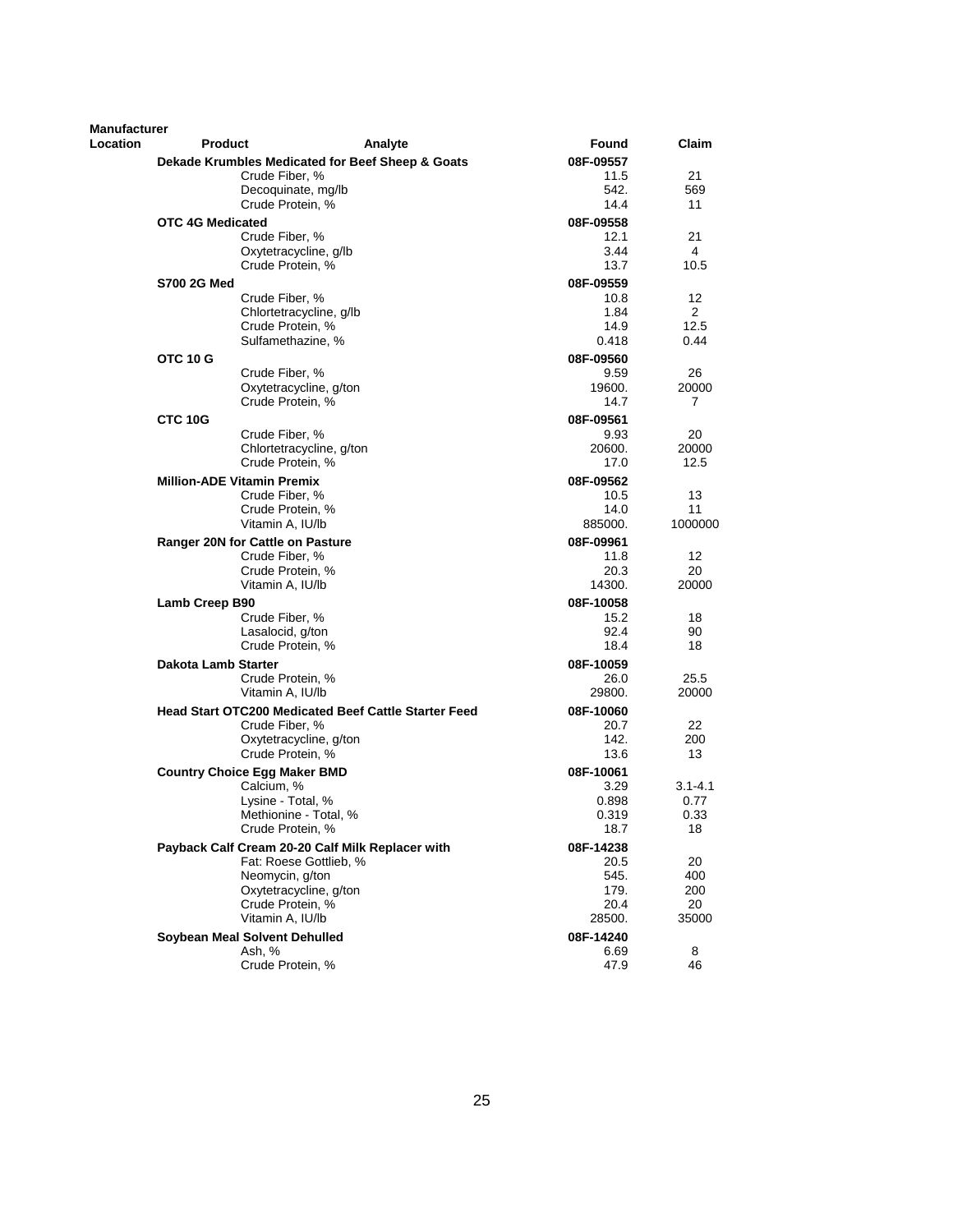| <b>Manufacturer</b><br>Location                      | <b>Product</b>                             | Analyte                                           | <b>Found</b> | Claim     |                  |
|------------------------------------------------------|--------------------------------------------|---------------------------------------------------|--------------|-----------|------------------|
|                                                      |                                            |                                                   | 08F-14241    |           |                  |
|                                                      | Calcium, %                                 | CPC Kennebec 12-6-5 Mineral for Cattle on Pasture | 14.6         | 12-14.4   |                  |
|                                                      | Magnesium, %                               |                                                   | 2.26         | 2.5       |                  |
|                                                      | Phosphorus, %                              |                                                   | 6.65         | 6         |                  |
|                                                      | Salt (Sodium X 2.54), %                    |                                                   | 5.80         | $5-6$     |                  |
|                                                      | Vitamin A, IU/lb                           |                                                   | 195000.      | 250000    |                  |
|                                                      | *#* Triple 12 Cattle Mineral               |                                                   | 08F-14242    |           |                  |
|                                                      | Calcium, %                                 |                                                   | 12.2         | $12 - 14$ |                  |
|                                                      | Magnesium, %                               |                                                   | 2.87         | 3         |                  |
|                                                      | Phosphorus, %                              |                                                   | 12.5         | 12        |                  |
|                                                      | Salt (Sodium X 2.54), %                    |                                                   | 12.7         | $12 - 14$ |                  |
|                                                      | Vitamin A, IU/lb                           |                                                   | 123000.      | 250000    | <b>DEFICIENT</b> |
| *#* CTC 20G                                          |                                            |                                                   | 08F-14243    |           |                  |
|                                                      | Crude Fiber, %                             |                                                   | 21.5         | 17        | <b>EXCESSIVE</b> |
|                                                      | Chlortetracycline, g/lb                    |                                                   | 19.4         | 20        |                  |
|                                                      | Crude Protein, %                           |                                                   | 12.7         | 14        | <b>DEFICIENT</b> |
| Church & Dwight Co. Inc.                             |                                            |                                                   |              |           |                  |
| Princeton, NJ                                        |                                            |                                                   |              |           |                  |
|                                                      | <b>Feed Grade Sodium Bicarbonate</b>       |                                                   | 08F-15211    |           |                  |
|                                                      | Sodium, %                                  |                                                   | 25.9         | 27.1      |                  |
| <b>CK Processing Company</b><br><b>Muscatine, IA</b> |                                            |                                                   |              |           |                  |
| *#* Econolass                                        |                                            |                                                   | 08F-03771    |           |                  |
|                                                      | Crude Fiber, %                             |                                                   | 18.4         | 20        |                  |
|                                                      | Crude Protein, %                           |                                                   | 9.03         | 6         |                  |
|                                                      | Total Sugars(Invert), %                    |                                                   | 31.5         | 38        | <b>DEFICIENT</b> |
| *#* Econolass                                        |                                            |                                                   | 08F-05434    |           |                  |
|                                                      | Crude Fiber, %                             |                                                   | 17.2         | 20        |                  |
|                                                      | Crude Protein, %                           |                                                   | 8.19         | 6         |                  |
|                                                      | Total Sugars(Invert), %                    |                                                   | 32.0         | 38        | <b>DEFICIENT</b> |
| *#* Econolass                                        |                                            |                                                   | 08F-08018    |           |                  |
|                                                      | Crude Fiber, %                             |                                                   | 18.4         | 20        |                  |
|                                                      | Crude Protein, %                           |                                                   | 8.96         | 6         |                  |
|                                                      | Total Sugars(Invert), %                    |                                                   | 32.5         | 38        | <b>DEFICIENT</b> |
| *#* Econolass                                        |                                            |                                                   | 08F-08782    |           |                  |
|                                                      | Crude Fiber, %                             |                                                   | 18.0         | 20        |                  |
|                                                      | Crude Protein, %                           |                                                   | 9.53         | 6         |                  |
|                                                      | Total Sugars(Invert), %                    |                                                   | 30.6         | 38        | <b>DEFICIENT</b> |
| <b>Econolass</b>                                     |                                            |                                                   | 08F-15024    |           |                  |
|                                                      | Crude Fiber, %                             |                                                   | 17.6         | 20        |                  |
|                                                      | Crude Protein, %                           |                                                   | 9.20         | 6         |                  |
|                                                      | Total Sugars(Invert), %                    |                                                   | 33.8         | 38        |                  |
| <b>Econolass</b>                                     |                                            |                                                   | 08F-15207    |           |                  |
|                                                      | Crude Fiber, %                             |                                                   | 17.4         | 20        |                  |
|                                                      | Total Sugars(Invert), %                    |                                                   | 35.2         | 38        |                  |
| <b>Consolidated Blenders Inc.</b>                    |                                            |                                                   |              |           |                  |
| Hastings, NE                                         |                                            |                                                   |              |           |                  |
|                                                      | 17% Dehydrated Alfalfa Pellets Merry Mixer |                                                   | 08F-04094    |           |                  |
|                                                      | Crude Fiber, %                             |                                                   | 25.6         | 32        |                  |
|                                                      | Crude Protein, %                           |                                                   | 20.2         | 17        |                  |
|                                                      | <b>Dehydrated Alfalfa Pellets</b>          |                                                   | 08F-06293    |           |                  |
|                                                      | Crude Fiber, %                             |                                                   | 33.4         | 32        |                  |
|                                                      | Crude Protein, %                           |                                                   | 17.4         | 17        |                  |
|                                                      | <b>Merry Mixer-Alfalfa Pellets</b>         |                                                   | 08F-07495    |           |                  |
|                                                      | Crude Fiber, %                             |                                                   | 32.7         | 32        |                  |
|                                                      | Crude Protein, %                           |                                                   | 18.1         | 17        |                  |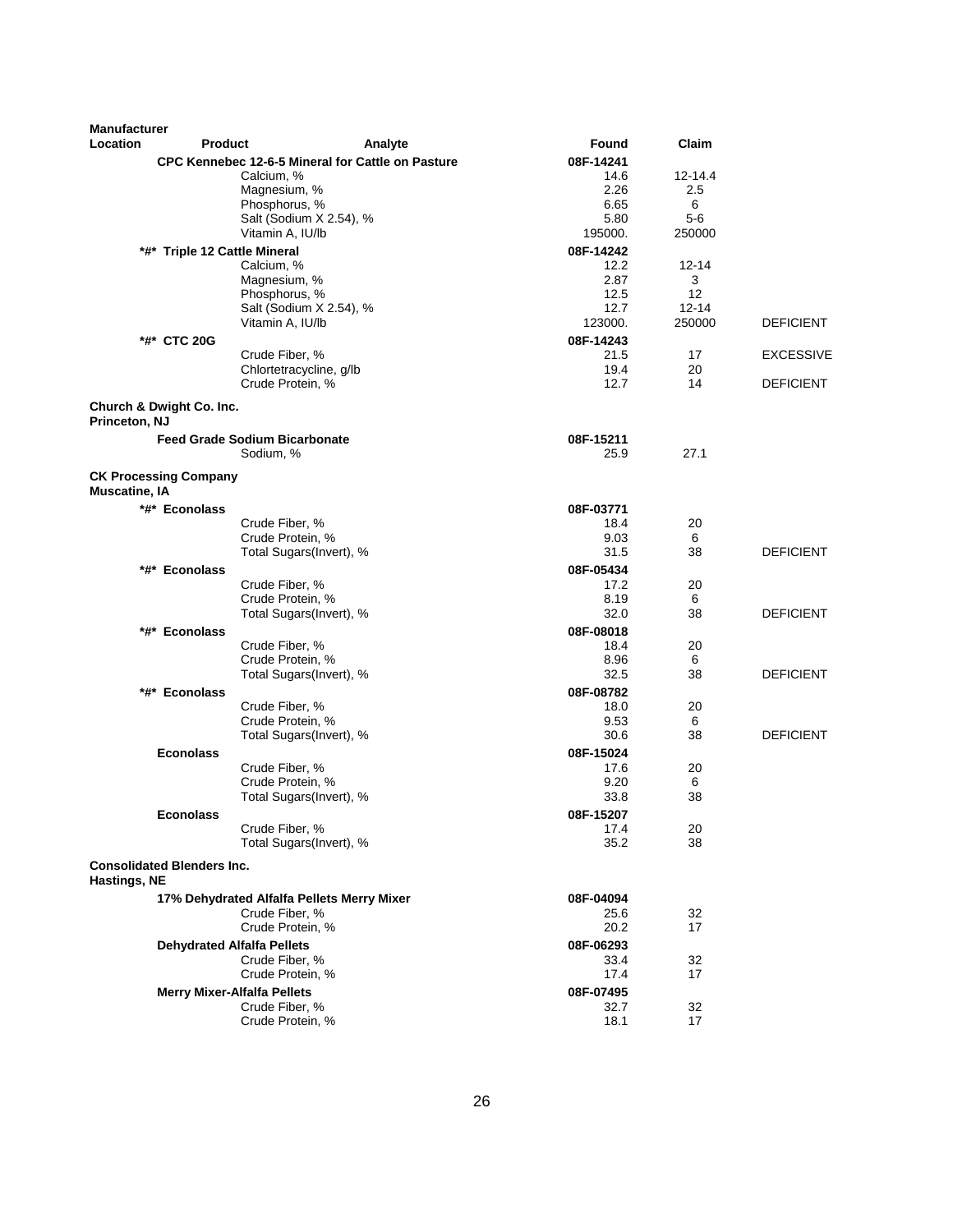| <b>Manufacturer</b>                                 |                                      |                                                       |         |              |           |                  |
|-----------------------------------------------------|--------------------------------------|-------------------------------------------------------|---------|--------------|-----------|------------------|
| Location                                            | <b>Product</b>                       |                                                       | Analyte | Found        | Claim     |                  |
|                                                     |                                      | 17% Dehydrated Alfalfa Pellets                        |         | 08F-08268    |           |                  |
|                                                     |                                      | Crude Fiber, %                                        |         | 30.6         | 32        |                  |
|                                                     |                                      | Crude Protein, %                                      |         | 17.3         | 17        |                  |
| Sioux City, IA                                      | <b>Consumers Supply Dist Company</b> |                                                       |         |              |           |                  |
|                                                     |                                      | <b>Distillers Dried Grains with Solubles</b>          |         | 08F-08267    |           |                  |
|                                                     |                                      | Crude Fiber, %                                        |         | 6.04         | 12        |                  |
|                                                     |                                      | Crude Fat (Pet Ext), %                                |         | 10.1         | 8         |                  |
|                                                     |                                      | Crude Protein, %                                      |         | 26.7         | 25        |                  |
| Corona, SD                                          | <b>Corona Grain and Feed</b>         |                                                       |         |              |           |                  |
|                                                     | Corn                                 |                                                       |         | 08F-08830    |           |                  |
|                                                     |                                      | Crude Protein, %                                      |         | 8.20         | 8.5       |                  |
| Brentwood, MO                                       | <b>Country Acres Feed Co.</b>        |                                                       |         |              |           |                  |
|                                                     | <b>Horse Sweet 12</b>                |                                                       |         | 08F-07171    |           |                  |
|                                                     |                                      | Crude Fiber, %                                        |         | 14.3         | 15        |                  |
|                                                     |                                      | Crude Protein, %                                      |         | 12.1         | 12        |                  |
|                                                     |                                      | *#* Home Grown Turkey/Pheasant Starter 30% AMP .0175% |         | 08F-08859    |           |                  |
|                                                     |                                      | Amprolium, %                                          |         | 0.0151       | 0.0175    |                  |
|                                                     |                                      | Lysine - Total, %                                     |         | 1.37         | 1.7       |                  |
|                                                     |                                      | Methionine - Total, %                                 |         | 0.603        | 0.6       |                  |
|                                                     |                                      | Crude Protein, %                                      |         | 28.2         | 30        | <b>DEFICIENT</b> |
|                                                     | Dehull Soybean Meal                  |                                                       |         | 08F-09117    |           |                  |
|                                                     |                                      | Crude Protein, %                                      |         | 46.9         | 47        |                  |
| <b>Country Pride Coop</b><br>Winner, SD             |                                      |                                                       |         |              |           |                  |
|                                                     |                                      | Soybean Meal 46.5% Protein                            |         | 08F-08799    |           |                  |
|                                                     |                                      | Ash, %                                                |         | 6.66         | 8         |                  |
|                                                     |                                      | Crude Protein, %                                      |         | 46.5         | 46.5      |                  |
| <b>CSD Nutrition</b><br><b>North Sioux City, IA</b> |                                      |                                                       |         |              |           |                  |
|                                                     | *#* 14% Hi-Mag Block                 |                                                       |         | 08F-02832    |           |                  |
|                                                     |                                      | Magnesium, %                                          |         | 9.95         | 14.1      | <b>DEFICIENT</b> |
|                                                     |                                      | Salt (Sodium X 2.54), %                               |         | 13.7         | $15 - 18$ |                  |
|                                                     |                                      | Vitamin A, IU/lb                                      |         | 75300.       | 100000    |                  |
|                                                     | 14% Hi-Mag Block                     |                                                       |         | 08F-03804    |           |                  |
|                                                     |                                      | Magnesium, %                                          |         | 13.2         | 14.1      |                  |
|                                                     |                                      | Salt (Sodium X 2.54), %                               |         | 16.9         | 15-18     |                  |
|                                                     |                                      | Vitamin A, IU/lb                                      |         | 72800.       | 100000    |                  |
|                                                     |                                      | <b>Country Vet Formula for Cats</b>                   |         | 08F-05813    |           |                  |
|                                                     |                                      | Fat: Acid Hydrolysis, %                               |         | 11.5         |           |                  |
|                                                     |                                      | Crude Fat (Eth Ext), %                                |         | 11.5         | 9         |                  |
|                                                     |                                      | Oven Moisture, %<br>Crude Protein, %                  |         | 7.75<br>32.2 | 10<br>30  |                  |
|                                                     |                                      | Taurine - Total, %                                    |         | 0.180        | 0.1       |                  |
|                                                     |                                      |                                                       |         |              |           |                  |
| <b>CSD Nutrition, LLC</b><br>Sioux City, IA         |                                      |                                                       |         |              |           |                  |
|                                                     |                                      | Aureomycin CTC 4 Type B Medicated Pellets             |         | 08F-02829    |           |                  |
|                                                     |                                      | Crude Fiber, %                                        |         | 6.98         | 15        |                  |
|                                                     |                                      | Chlortetracycline, q/lb                               |         | 3.73         | 4         |                  |
|                                                     | Cocci-Med 10X                        |                                                       |         | 08F-03800    |           |                  |
|                                                     |                                      | Crude Fiber, %                                        |         | 6.39         | 18        |                  |
|                                                     |                                      | Decoquinate, mg/lb                                    |         | 2240.        | 2271      |                  |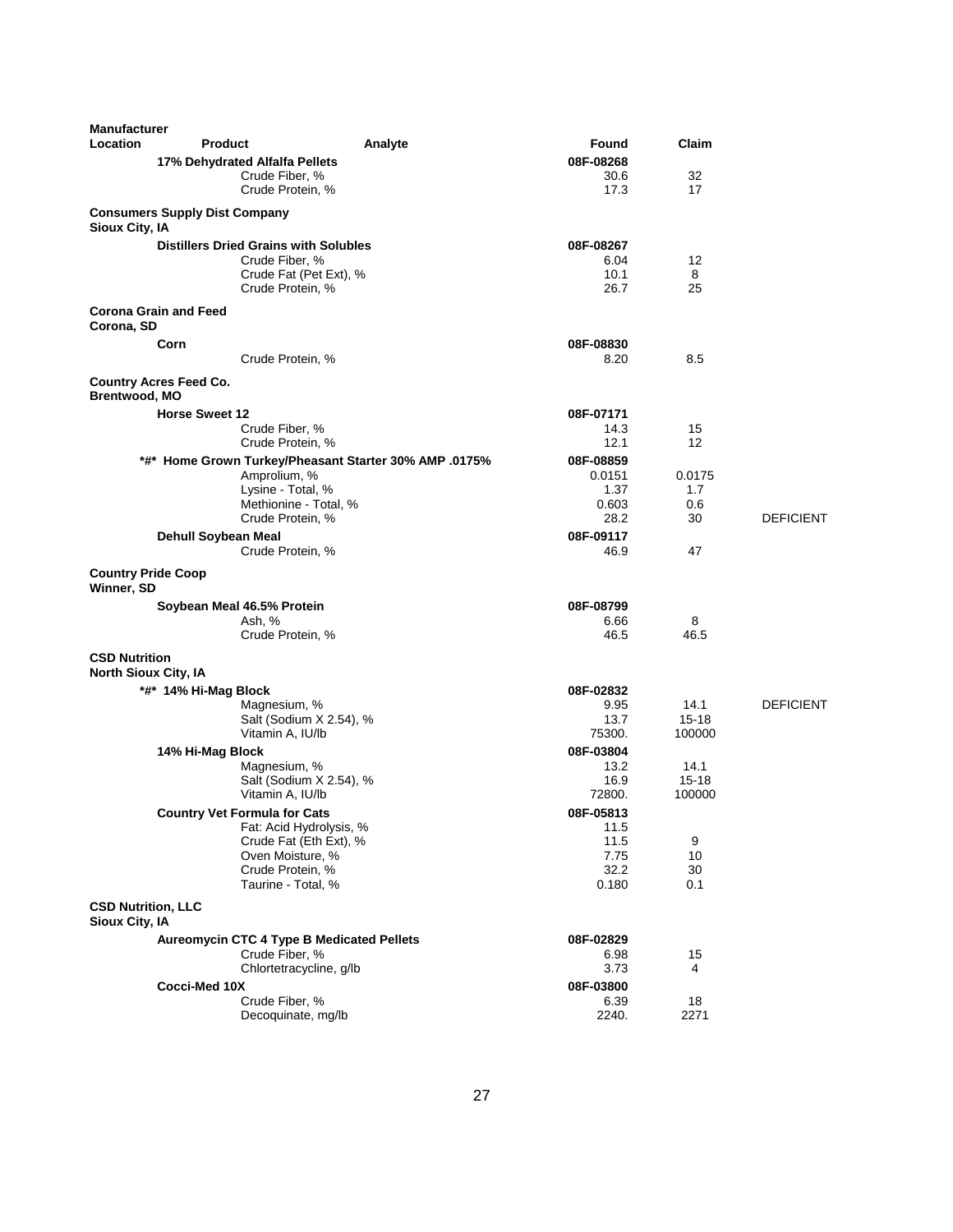| <b>Manufacturer</b> |                                            |                                                    |                   |             |                  |
|---------------------|--------------------------------------------|----------------------------------------------------|-------------------|-------------|------------------|
| Location            | <b>Product</b>                             | Analyte                                            | Found             | Claim       |                  |
|                     | <b>Menhaden Fish Meal</b>                  |                                                    | 08F-04463         |             |                  |
|                     |                                            | Crude Fat (Eth Ext), %                             | 7.83              | 6           |                  |
|                     | Crude Protein, %                           |                                                    | 64.6              | 60          |                  |
|                     | *#* Country Vet Formula for Dogs           | Fat: Acid Hydrolysis, %                            | 08F-05815<br>19.8 | 18          |                  |
|                     | Oven Moisture, %                           |                                                    | 7.29              | 10          |                  |
|                     |                                            | Omega-3 Fatty Acids, %                             | 0.451             | 2.5         | <b>DEFICIENT</b> |
|                     |                                            | Omega-6 Fatty Acids, %                             | 4.36              | 2.5         |                  |
|                     | Crude Protein, %                           |                                                    | 28.5              | 26          |                  |
|                     | <b>CTC 4 Type B Medicated Pellets</b>      |                                                    | 08F-06304         |             |                  |
|                     | Crude Fiber, %                             |                                                    | 5.70              | 15          |                  |
|                     |                                            | Chlortetracycline, g/lb                            | 3.63              | 4           |                  |
|                     | 46% Soybean Meal                           |                                                    | 08F-06769         |             |                  |
|                     | Ash, %<br>Oven Moisture, %                 |                                                    | 6.49<br>10.5      | 8<br>12.5   |                  |
|                     | Crude Protein, %                           |                                                    | 46.8              | 46          |                  |
|                     | Aureomycin CTC 4 Type B Medicated Pellets  |                                                    | 08F-07497         |             |                  |
|                     | Crude Fiber, %                             |                                                    | 8.29              | 15          |                  |
|                     |                                            | Chlortetracycline, g/lb                            | 3.96              | 4           |                  |
|                     | <b>Pork Blood Meal</b>                     |                                                    | 08F-08001         |             |                  |
|                     | Crude Protein, %                           |                                                    | 95.0              | 80          |                  |
|                     | 46% Soybean Meal                           |                                                    | 08F-08785         |             |                  |
|                     | Ash, %                                     |                                                    | 6.61              | 8           |                  |
|                     | Oven Moisture, %                           |                                                    | 11.9              | 12.5        |                  |
|                     | Crude Protein, %                           |                                                    | 46.7              | 46          |                  |
|                     | Cocci-Med 568<br>Crude Fiber, %            |                                                    | 08F-09051<br>5.22 | 18          |                  |
|                     |                                            | Decoquinate, mg/lb                                 | 532.              | 568         |                  |
|                     | <b>Pork Blood Meal</b>                     |                                                    | 08F-09055         |             |                  |
|                     | Crude Protein, %                           |                                                    | 94.3              | 80          |                  |
|                     | <b>Pork Blood Meal</b>                     |                                                    | 08F-09571         |             |                  |
|                     | Crude Protein, %                           |                                                    | 92.7              | 80          |                  |
|                     | <b>Steam Rolled Oats</b>                   |                                                    | 08F-10201         |             |                  |
|                     |                                            | Crude Fat (Eth Ext), %                             | 5.14              | 5           |                  |
|                     | Crude Protein, %                           |                                                    | 15.4              | 12          |                  |
|                     | *#* CTC 4 W/Vits                           |                                                    | 08F-13494         |             |                  |
|                     | Crude Fiber, %                             |                                                    | 6.83              | 15          |                  |
|                     | Vitamin A, IU/lb                           | Chlortetracycline, g/lb                            | 3.76<br>153000.   | 4<br>250000 | <b>DEFICIENT</b> |
|                     | <b>Aureomycin CTC 20 Medicated Pellets</b> |                                                    |                   |             |                  |
|                     | Crude Fiber, %                             |                                                    | 08F-15015<br>6.76 | 15          |                  |
|                     |                                            | Chlortetracycline, g/lb                            | 18.0              | 20          |                  |
|                     | Cocci-Med 10x                              |                                                    | 08F-15210         |             |                  |
|                     | Crude Fiber, %                             |                                                    | 4.14              | 18          |                  |
|                     |                                            | Decoquinate, mg/lb                                 | 2200.             | 2271        |                  |
| D & D Commodities   |                                            |                                                    |                   |             |                  |
| Stephen, MN         |                                            |                                                    |                   |             |                  |
|                     |                                            | Wild Delight Natural Formula Special Finch Food    | 08F-08655         |             |                  |
|                     | Crude Fiber, %                             |                                                    | 9.60              | 18          |                  |
|                     |                                            | Crude Fat (Eth Ext), %                             | 47.1              | 25          |                  |
|                     | Oven Moisture, %                           |                                                    | 6.36              | 12          |                  |
|                     | Crude Protein, %                           |                                                    | 23.0              | 15          |                  |
|                     |                                            | Wild Delight Advanced Formula Deck, Porch N' Patio | 08F-08802         |             |                  |
|                     | Oven Moisture, %                           | Crude Fat (Eth Ext), %                             | 53.4<br>7.98      | 40<br>12    |                  |
|                     | Crude Protein, %                           |                                                    | 22.2              | 18          |                  |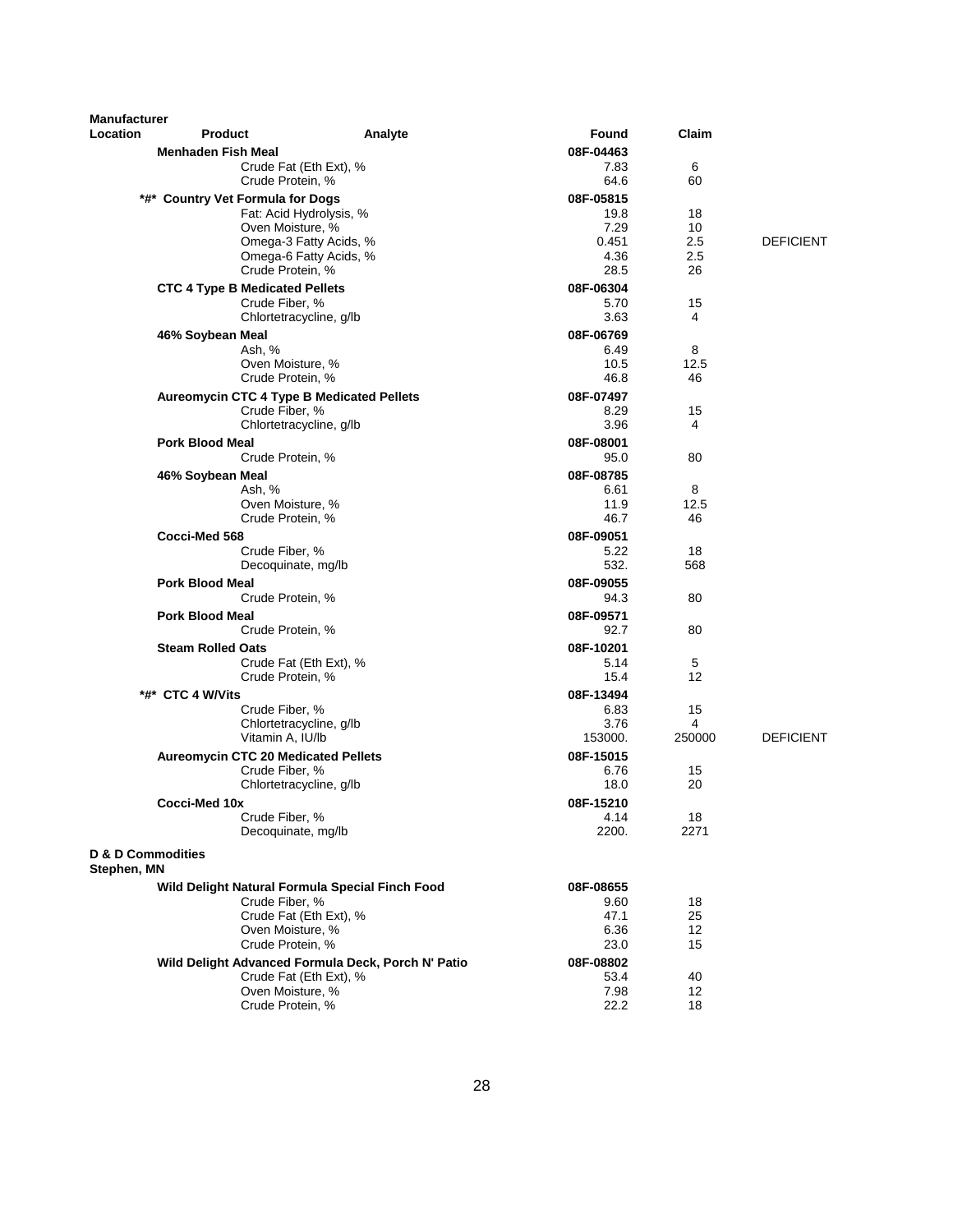| Manufacturer                         |                                   |                                               |                                                            |                   |                 |                  |
|--------------------------------------|-----------------------------------|-----------------------------------------------|------------------------------------------------------------|-------------------|-----------------|------------------|
| Location                             | <b>Product</b>                    |                                               | Analyte                                                    | Found             | Claim           |                  |
|                                      |                                   | <b>Wild Delight Total Cuisine Bird Food</b>   |                                                            | 08F-08803         |                 |                  |
|                                      |                                   | Crude Fat (Eth Ext), %                        |                                                            | 49.7              | 40              |                  |
|                                      |                                   | Oven Moisture, %                              |                                                            | 7.44              | 12              |                  |
|                                      |                                   | Crude Protein, %                              |                                                            | 26.0              | 18              |                  |
|                                      |                                   |                                               | *#* Wild Delight Deck, Porch N' Patio Party Suet for Birds | 08F-08817         |                 |                  |
|                                      |                                   | Crude Fiber, %                                |                                                            | 14.9<br>58.6      | 12<br>30        | <b>EXCESSIVE</b> |
|                                      |                                   | Crude Fat (Eth Ext), %<br>Oven Moisture, %    |                                                            | 2.09              | 12              |                  |
|                                      |                                   |                                               |                                                            |                   |                 |                  |
|                                      |                                   | Crude Fiber, %                                | *#* Wild Delight Deck, Porch N' Patio Party Suet for Birds | 08F-09876<br>21.6 | 12              | <b>EXCESSIVE</b> |
|                                      |                                   | Crude Fat (Eth Ext), %                        |                                                            | 63.8              | 30              |                  |
|                                      |                                   | Oven Moisture, %                              |                                                            | 1.80              | 12              |                  |
|                                      |                                   | *#* Fruit & Berry Smoothie Suet for Songbirds |                                                            | 08F-09877         |                 |                  |
|                                      |                                   | Crude Fiber, %                                |                                                            | 15.9              | 12              | <b>EXCESSIVE</b> |
|                                      |                                   | Crude Fat (Eth Ext), %                        |                                                            | 71.2              | 30              |                  |
|                                      |                                   | Oven Moisture, %                              |                                                            | 1.78              | 12              |                  |
| Dakota Ethanol<br>Wentworth, SD      |                                   |                                               |                                                            |                   |                 |                  |
|                                      | <b>Modified Distillers Grain</b>  |                                               |                                                            | 08F-00609         |                 |                  |
|                                      |                                   | Aflatoxins, ug/g (ppm)                        |                                                            | < 0.020           |                 |                  |
|                                      |                                   | Aflatoxin-ELISA, ng/g (ppb)                   |                                                            | 0.58              |                 |                  |
|                                      |                                   | Crude Fat (Pet Ext), %                        |                                                            | 6.03              | 5               |                  |
|                                      |                                   | Oven Moisture, %                              |                                                            | 53.1              | 49-53           |                  |
|                                      |                                   | Crude Protein, %                              |                                                            | 14.6              | 13              |                  |
|                                      |                                   | Sulfur, %                                     |                                                            | 0.372             | $0 - 0.6$       |                  |
|                                      | <b>Modified Distillers Grains</b> |                                               |                                                            | 08F-03455         |                 |                  |
|                                      |                                   | Aflatoxins, ug/g (ppm)                        |                                                            | 2.80              |                 |                  |
|                                      |                                   | Crude Fat (Pet Ext), %                        |                                                            | 5.99              | 5               |                  |
|                                      |                                   | Oven Moisture, %                              |                                                            | 52.7              | 49-53           |                  |
|                                      |                                   | Crude Protein, %<br>Sulfur, %                 |                                                            | 15.0<br>0.390     | 13<br>$0 - 0.6$ |                  |
|                                      |                                   |                                               |                                                            |                   |                 |                  |
| <b>Dakotaland Feeds</b><br>Huron, SD |                                   |                                               |                                                            |                   |                 |                  |
|                                      |                                   | <b>Wet Distillers Grains With Solubles</b>    |                                                            | 08F-00852         |                 |                  |
|                                      |                                   | Aflatoxins, ug/g (ppm)                        |                                                            | < 0.020           |                 |                  |
|                                      |                                   | Aflatoxin-ELISA, ng/g (ppb)                   |                                                            | < 5.00            |                 |                  |
|                                      |                                   | Crude Protein, %                              |                                                            | 10.3              | 8.5             |                  |
|                                      |                                   | Sulfur, %                                     |                                                            | 0.127             | $0 - 0.15$      |                  |
|                                      |                                   | <b>Dried Distillers Grains With Solubles</b>  |                                                            | 08F-00853         |                 |                  |
|                                      |                                   | Aflatoxins, ug/g (ppm)                        |                                                            | <0.020            |                 |                  |
|                                      |                                   | Aflatoxin-ELISA, ng/g (ppb)                   |                                                            | 6.20<br>6.45      | 10              |                  |
|                                      |                                   | Crude Fiber, %<br>Crude Fat (Pet Ext), %      |                                                            | 9.96              | 7.5             |                  |
|                                      |                                   | Crude Protein, %                              |                                                            | 28.0              | 26              |                  |
|                                      |                                   | Sulfur, %                                     |                                                            | 0.368             | $0 - 0.4$       |                  |
|                                      |                                   | <b>Wet Distillers Grains With Solubles</b>    |                                                            | 08F-02420         |                 |                  |
|                                      |                                   | Aflatoxin-ELISA, ng/g (ppb)                   |                                                            | 1.70              |                 |                  |
|                                      |                                   | Oven Moisture, %                              |                                                            | 72.1              |                 |                  |
|                                      |                                   | Crude Protein, %                              |                                                            | 9.80              | 8.5             |                  |
|                                      |                                   | Sulfur, %                                     |                                                            | 0.116             | 0.15            |                  |
|                                      |                                   | <b>Dried Distillers Grains With Solubles</b>  |                                                            | 08F-02421         |                 |                  |
|                                      |                                   | Aflatoxin-ELISA, ng/g (ppb)                   |                                                            | 2.20              |                 |                  |
|                                      |                                   | Crude Fiber, %                                |                                                            | 7.51              | 10              |                  |
|                                      |                                   | Crude Fat (Pet Ext), %                        |                                                            | 10.6              | 7.5             |                  |
|                                      |                                   | Crude Protein, %<br>Sulfur, %                 |                                                            | 31.6<br>0.374     | 26<br>0.4       |                  |
|                                      |                                   |                                               |                                                            |                   |                 |                  |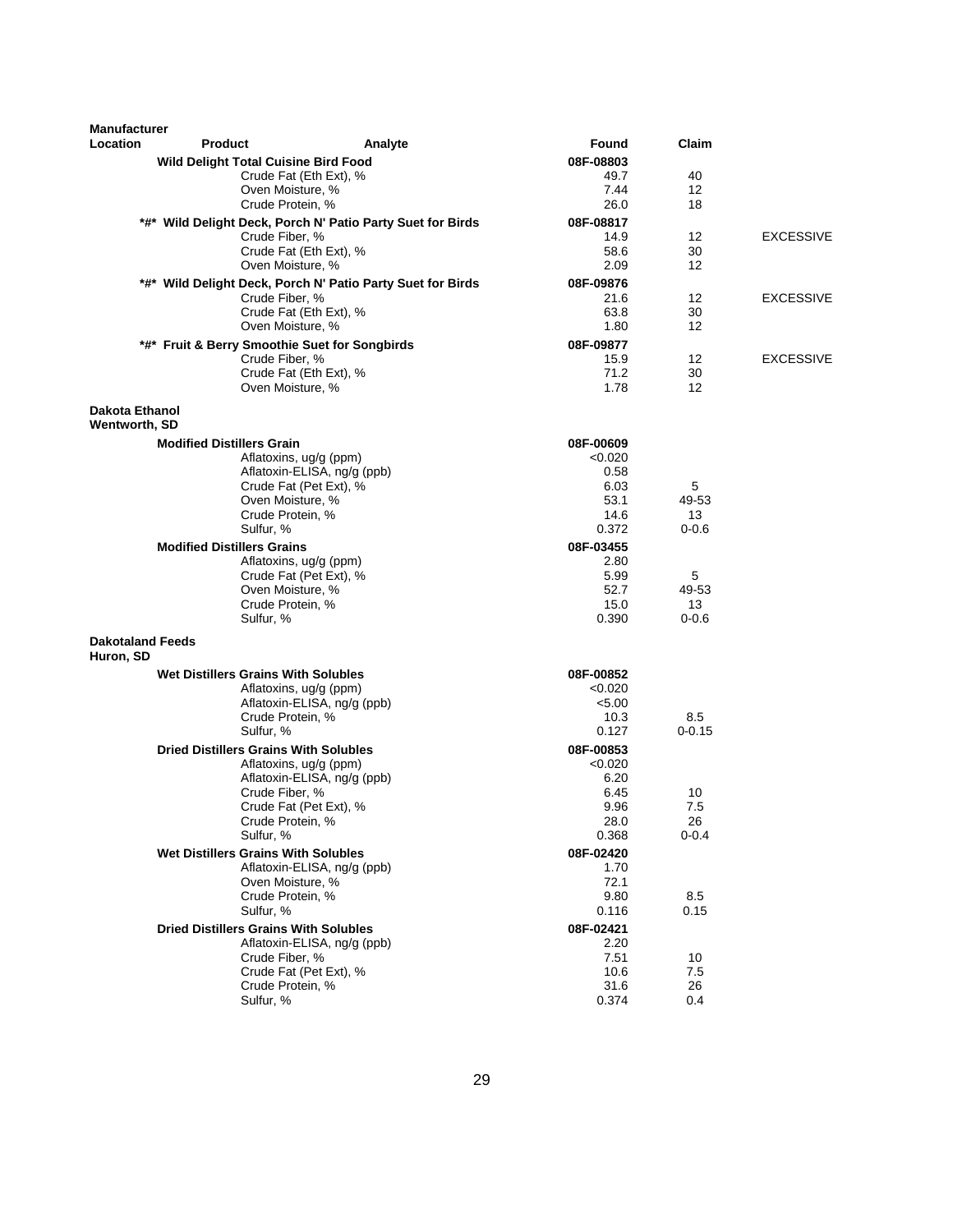| <b>Manufacturer</b><br>Location      | <b>Product</b>                               | Analyte                                                               | Found     | Claim          |                  |
|--------------------------------------|----------------------------------------------|-----------------------------------------------------------------------|-----------|----------------|------------------|
|                                      |                                              | Soybean Meal 46.5% Protein Solvent Extracted                          | 08F-04093 |                |                  |
|                                      | Ash, %                                       |                                                                       | 6.09      | 8              |                  |
|                                      |                                              | Crude Protein, %                                                      | 47.2      | 46.5           |                  |
|                                      | *#*  DLF-Chloro 10 GM                        |                                                                       | 08F-08012 |                |                  |
|                                      | Calcium, %                                   |                                                                       | 8.35      | $6 - 7$        | <b>EXCESSIVE</b> |
|                                      |                                              | Crude Fiber, %                                                        | 11.9      | 29             |                  |
|                                      |                                              | Chlortetracycline, g/lb                                               | 11.1      | 10             |                  |
|                                      |                                              | Crude Protein, %                                                      | 15.3      | $\overline{7}$ |                  |
|                                      |                                              | *#* 50% Meat And Bone Meal Certified Pork                             | 08F-08856 |                |                  |
|                                      | Calcium, %                                   |                                                                       | 7.65      | $9 - 10.2$     | <b>DEFICIENT</b> |
|                                      |                                              | Crude Fat (Eth Ext), %                                                | 11.0      | 8              |                  |
|                                      |                                              | Phosphorus, %                                                         | 3.93      | 4.1            |                  |
|                                      |                                              | Crude Protein, %                                                      | 54.6      | 50             |                  |
|                                      | <b>Wet Distillers Grains With Solubles</b>   |                                                                       | 08F-08863 |                |                  |
|                                      |                                              | Crude Protein, %                                                      | 9.63      | 8.5            |                  |
|                                      | Sulfur, %                                    |                                                                       | 0.097     | 0.15           |                  |
|                                      | <b>Dried Distillers Grains With Solubles</b> |                                                                       | 08F-08864 |                |                  |
|                                      |                                              | Crude Fiber, %                                                        | 6.30      | 10             |                  |
|                                      |                                              | Crude Fat (Pet Ext), %                                                | 10.6      | 7.5            |                  |
|                                      |                                              | Crude Protein, %                                                      | 27.4      | 26             |                  |
|                                      | Sulfur, %                                    |                                                                       | 0.316     | 0.4            |                  |
|                                      | <b>DLF-Chloro 18 GM</b>                      |                                                                       | 08F-09554 |                |                  |
|                                      | Calcium, %                                   |                                                                       | 7.78      | 6-7            |                  |
|                                      |                                              | Crude Fiber, %                                                        | 11.1      | 29             |                  |
|                                      |                                              | Chlortetracycline, g/lb                                               | 10.4      | 10             |                  |
|                                      |                                              | Crude Protein, %                                                      | 15.2      | 7              |                  |
| Pittsburgh, PA                       | <b>Del Monte Pet Products</b>                |                                                                       | 08F-02374 |                |                  |
|                                      |                                              | <b>Skippy Premium Chunky Stew Canned Dog Food</b><br>Oven Moisture, % | 78.5      | 82             |                  |
|                                      |                                              | Crude Protein, %                                                      | 9.81      | 8              |                  |
|                                      |                                              |                                                                       |           |                |                  |
| Dell Rapids, SD                      | <b>Dell Rapids Coop Grain</b>                |                                                                       |           |                |                  |
|                                      | *#* Steakmaker Co-Pass 36-13                 |                                                                       | 08F-05516 |                |                  |
|                                      | Calcium, %                                   |                                                                       | 4.44      | 4-5            |                  |
|                                      |                                              | Crude Fiber, %                                                        | 11.5      | 15             |                  |
|                                      |                                              | Equiv Crude Protein, %                                                | 9.65      | 13             |                  |
|                                      |                                              | Crude Protein, %                                                      | 38.6      | 36             |                  |
|                                      |                                              | Salt (Sodium X 2.54), %                                               | 3.30      | $3 - 4$        |                  |
|                                      |                                              | Selenium, ug/g (ppm)                                                  | 4.85      | 4.1            |                  |
|                                      |                                              | Vitamin A, IU/lb                                                      | 22600.    | 40000          | <b>DEFICIENT</b> |
| <b>Diamond Pet Foods</b><br>meta, mO |                                              |                                                                       |           |                |                  |
|                                      |                                              | Lamb Meal & Rice Formula for Adult Dogs                               | 08F-01375 |                |                  |
|                                      |                                              | Fat: Acid Hydrolysis, %                                               | 15.9      |                |                  |
|                                      |                                              | Crude Fat (Eth Ext), %                                                | 15.9      | 14             |                  |
|                                      |                                              | Oven Moisture, %                                                      | 5.78      | 10             |                  |
|                                      |                                              | Omega-3 Fatty Acids, %                                                | 0.419     | 0.4            |                  |
|                                      |                                              | Omega-6 Fatty Acids, %                                                | 3.65      | 2.2            |                  |
|                                      |                                              | Crude Protein, %                                                      | 26.0      | 23             |                  |
|                                      |                                              | Chicken Soup for the Puppy Lover's Soul Puppy                         | 08F-01376 |                |                  |
|                                      |                                              | Crude Fat (Pet Ext), %                                                | 7.74      | 6              |                  |
|                                      |                                              | Oven Moisture, %                                                      | 71.5      | 78             |                  |
|                                      |                                              | Crude Protein, %                                                      | 10.9      | 9              |                  |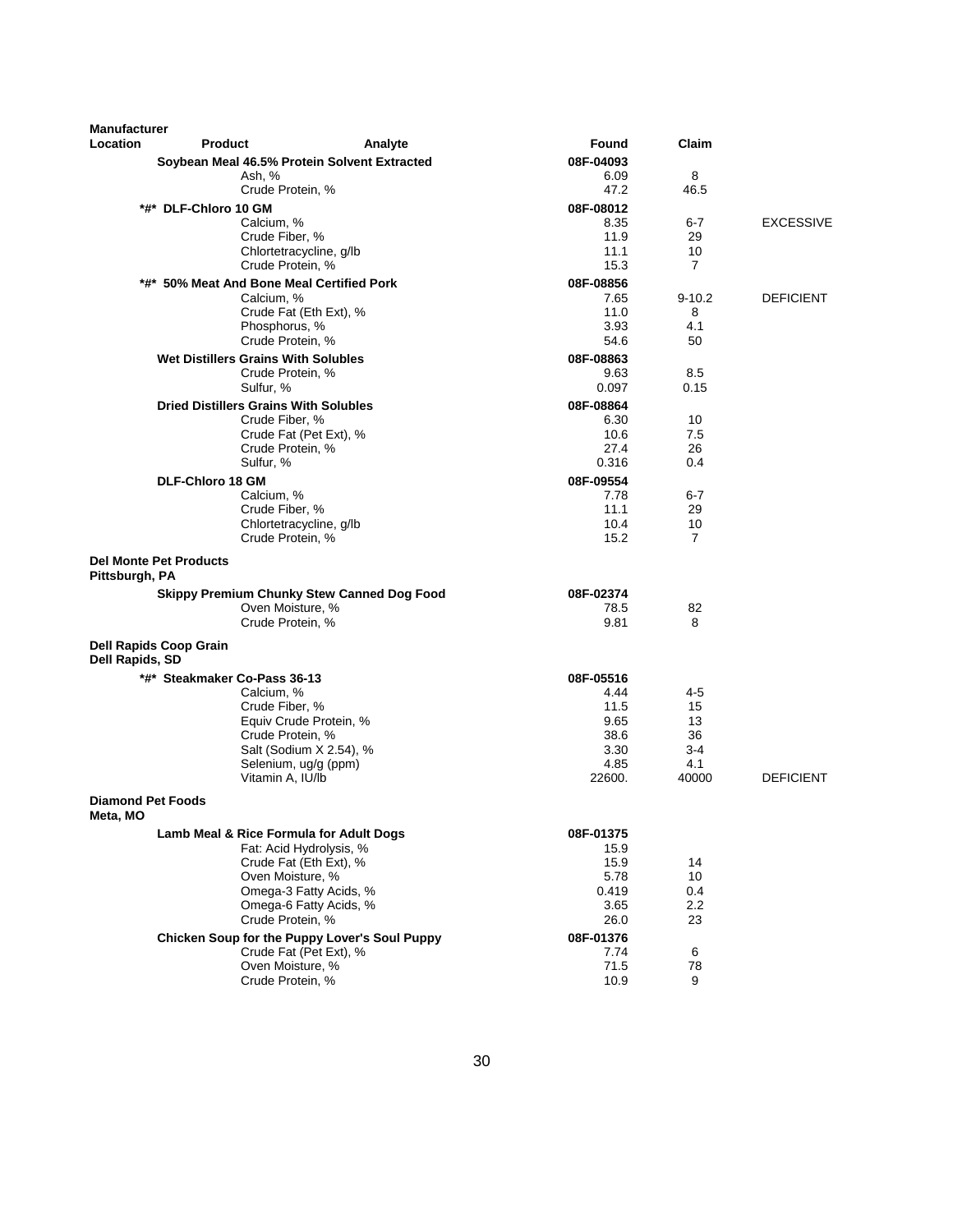| <b>Manufacturer</b>                           |                                            |                                                       |                |       |                  |
|-----------------------------------------------|--------------------------------------------|-------------------------------------------------------|----------------|-------|------------------|
| Location                                      | <b>Product</b>                             | Analyte                                               | Found          | Claim |                  |
|                                               |                                            | Diamond Pet Foods Beef & Rice Formula for Dogs        | 08F-05627      |       |                  |
|                                               |                                            | Crude Fat (Pet Ext), %                                | 7.58           | 6     |                  |
|                                               | Oven Moisture, %                           |                                                       | 72.8           | 78    |                  |
|                                               | Crude Protein, %                           |                                                       | 10.3           | 9     |                  |
|                                               | <b>Premium Adult for Dogs</b>              |                                                       | 08F-08016      |       |                  |
|                                               | Ash, %                                     |                                                       | 5.15           | 5.5   |                  |
|                                               |                                            | Fat: Acid Hydrolysis, %                               | 18.6           | 18    |                  |
|                                               | Crude Protein, %                           |                                                       | 27.2           | 26    |                  |
| <b>Doane Pet Care</b><br><b>Brentwood, TN</b> |                                            |                                                       |                |       |                  |
|                                               |                                            | *#* Smart Bites Skin & Coat for All Breeds Dog Treats | 08F-14236      |       |                  |
|                                               |                                            | Fat: Acid Hydrolysis, %                               | 9.00           | 8     |                  |
|                                               |                                            | Linoleic Acid 18:2, %                                 | 1.50           | 2.5   | <b>DEFICIENT</b> |
|                                               | Oven Moisture, %                           |                                                       | 28.0           | 30    |                  |
|                                               |                                            | Omega-3 Fatty Acids, %                                | 0.936          | 0.5   |                  |
|                                               | Crude Protein, %                           |                                                       | 19.0           | 14    |                  |
|                                               | *#* Smart Bites Puppy Growth & Development |                                                       | 08F-14237      |       |                  |
|                                               |                                            | Arachidonic Acid, %                                   | 0.015          |       |                  |
|                                               |                                            | Arachidic Acid 20:0, %                                | 0.229          |       |                  |
|                                               |                                            | Behenic Acid 22:0, %                                  | 0.008          |       |                  |
|                                               | Butyric Acid 4:0, %                        |                                                       | 0.000          |       |                  |
|                                               | Capric Acid 10:0, %                        |                                                       | 0.000          |       |                  |
|                                               |                                            | Caproic Acid 6:0, %                                   | 0.000          |       |                  |
|                                               |                                            | Caprylic Acid 8:0, %                                  | 0.000          |       |                  |
|                                               |                                            | Docosadienoic Acid, %                                 | 0.000          |       |                  |
|                                               |                                            | Docosahexaenoic Ac., %                                | 0.036          | 0.5   | <b>DEFICIENT</b> |
|                                               |                                            | Docosapentaenoic Ac., %                               | 0.010          |       |                  |
|                                               |                                            | Docosatetraenoic Ac., %                               | 0.000          |       |                  |
|                                               |                                            | Eicosadienoic Acid, %                                 | 0.000          |       |                  |
|                                               |                                            | Eicosapentaenoic Ac., %                               | 0.100          |       |                  |
|                                               |                                            | Eicosatrienoic Acid, %                                | 0.000          |       |                  |
|                                               | Erucic Acid 22:1, %                        |                                                       | 0.000          |       |                  |
|                                               |                                            | Fat: Acid Hydrolysis, %                               | 8.26           | 8     |                  |
|                                               |                                            | Gamma Linolenic Acid, %<br>10-Heptadecenoic Ac., %    | 0.000<br>0.000 |       |                  |
|                                               |                                            | Heptadecanoic Acid, %                                 | 0.000          |       |                  |
|                                               |                                            | HG Linolenic Acid, %                                  | 0.000          |       |                  |
|                                               |                                            | II-eicosenoic Acid, %                                 | 0.055          |       |                  |
|                                               | Lauric Acid 12:0, %                        |                                                       | 0.000          |       |                  |
|                                               |                                            | Lignoceric Acid 24:0, %                               | 0.006          |       |                  |
|                                               |                                            | Linoleic Acid 18:2, %                                 | 0.965          |       |                  |
|                                               |                                            | Linolenic Acid 18:3, %                                | 0.180          |       |                  |
|                                               |                                            | Stearic Acid 18:0, %                                  | 0.568          |       |                  |
|                                               | Oven Moisture, %                           |                                                       | 25.2           | 30    |                  |
|                                               |                                            | Myristic Acid 14.0, %                                 | 0.456          |       |                  |
|                                               | Myristoleic Acid, %                        |                                                       | 0.000          |       |                  |
|                                               |                                            | Nervonic Acid 24:1, %                                 | 0.009          |       |                  |
|                                               | Oleic Acid 18:1, %                         |                                                       | 1.62           |       |                  |
|                                               |                                            | Omega-3 Fatty Acids, %                                | 0.474          | 0.5   |                  |
|                                               |                                            | Omega-6 Fatty Acids, %                                | 0.981          |       |                  |
|                                               |                                            | Palmitic Acid 16:0, %                                 | 1.79           |       |                  |
|                                               | Palmitoleic Acid, %                        |                                                       | 0.689          |       |                  |
|                                               |                                            | Pentadecanoic Acid, %                                 | 0.000          |       |                  |
|                                               | Crude Protein, %                           |                                                       | 20.9           | $18$  |                  |
|                                               | Saturated Fat, %                           |                                                       | 3.0            |       |                  |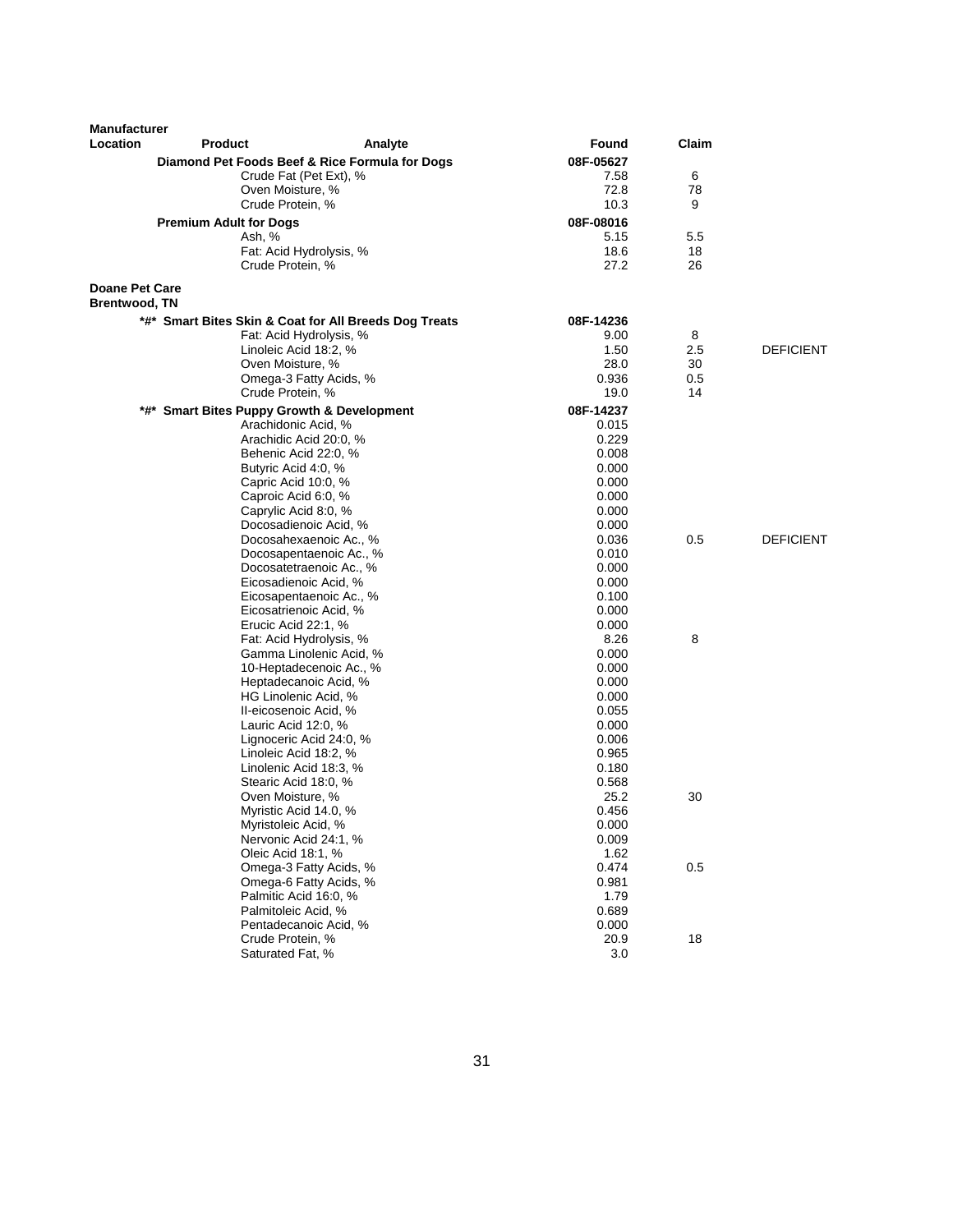| <b>Manufacturer</b><br><b>Location</b>       | <b>Product</b>                                                   | Analyte                                                                 | Found                     | Claim          |                  |
|----------------------------------------------|------------------------------------------------------------------|-------------------------------------------------------------------------|---------------------------|----------------|------------------|
| Brooklyn, NY                                 | Dogmatic Products, Inc.                                          |                                                                         |                           |                |                  |
|                                              | Crude Protein, %                                                 | Bounty Bites Fish Sticks w/ Lobster Snacks for Cats<br>Oven Moisture, % | 08F-02834<br>46.4<br>26.2 | 45<br>25       |                  |
| <b>Durvet Inc.</b>                           |                                                                  |                                                                         |                           |                |                  |
| <b>Blue Springs, MO</b>                      |                                                                  |                                                                         |                           |                |                  |
|                                              | <b>Rumatel Goat &amp; Cattle Wormer Ration</b><br>Crude Fiber, % |                                                                         | 08F-03795<br>11.3         | 12             |                  |
| <b>Evolved</b>                               | Crude Protein, %                                                 |                                                                         | 18.4                      | 15             |                  |
| New Roads, LA                                |                                                                  |                                                                         |                           |                |                  |
|                                              | <b>HerdLife Billy Block Berry Bush</b>                           | Salt (ChlorideX1.65), %<br>Salt (Sodium X 2.54), %                      | 08F-12239<br>95.7<br>90.4 | 93-98<br>93-98 |                  |
| <b>Evolved Habitats</b><br>New Roads, LA     |                                                                  |                                                                         |                           |                |                  |
|                                              |                                                                  | <b>Billy Block Berry Bush Goat Mineral Supplement Block</b>             | 08F-08684                 |                |                  |
|                                              |                                                                  | Salt (ChlorideX1.65), %                                                 | 95.7                      | 93-98          |                  |
|                                              |                                                                  | Salt (Sodium X 2.54), %                                                 | 90.1                      | 93-98          |                  |
|                                              | <b>Heavy Molasses Old Fashioned Feed Grade</b>                   |                                                                         | 08F-08816                 |                |                  |
|                                              |                                                                  | Vacuum Moisture, %                                                      | 22.4                      | 27             |                  |
|                                              |                                                                  | Total Sugars(Invert), %                                                 | 48.3                      | 43             |                  |
|                                              |                                                                  | Apple Flavored Buck Lickers Flavored Salt Block with                    | 08F-09316                 |                |                  |
|                                              |                                                                  | Salt (ChlorideX1.65), %                                                 | 98.2                      | 93-98          |                  |
|                                              |                                                                  | Salt (Sodium X 2.54), %                                                 | 97.5                      | 93-98          |                  |
|                                              | <b>Molasses</b>                                                  |                                                                         | 08F-09884                 |                |                  |
|                                              |                                                                  | Vacuum Moisture, %                                                      | 24.5                      | 27<br>43       |                  |
|                                              |                                                                  | Total Sugars(Invert), %                                                 | 48.1                      |                |                  |
|                                              | <b>Stump Likker Liquid Minerals</b>                              | Vacuum Moisture, %                                                      | 08F-09885<br>34.1         | 44             |                  |
|                                              | Sodium, %                                                        |                                                                         | 3.99                      | $2.5 - 3.5$    |                  |
|                                              |                                                                  | Total Sugars(Invert), %                                                 | 33.4                      | 27             |                  |
| <b>Sinking Springs, PA</b>                   | F.M. Brown's Son's Inc.                                          |                                                                         |                           |                |                  |
|                                              | <b>Brown's Traditional Cockatiel Food</b>                        |                                                                         | 08F-04102                 |                |                  |
|                                              | Crude Fiber, %                                                   |                                                                         | 9.80                      | 15             |                  |
|                                              |                                                                  | Crude Fat (Eth Ext), %                                                  | 13.2                      | 6              |                  |
|                                              |                                                                  | Oven Moisture, %                                                        | 8.75                      | 15             |                  |
|                                              | Crude Protein, %                                                 |                                                                         | 13.8                      | 12             |                  |
| Faith Feeds, Inc.<br>Faith, SD               |                                                                  |                                                                         |                           |                |                  |
|                                              | Custom mix feed 70% Corn 30% Accuration                          |                                                                         | 08F-03777                 |                |                  |
|                                              | Monensin, g/ton                                                  |                                                                         | 42.5                      | 39             |                  |
| <b>Fall River Feedlot</b><br>Hot Springs, SD |                                                                  |                                                                         |                           |                |                  |
|                                              | *#* Custom Ration 52                                             |                                                                         | 08F-00605                 |                |                  |
|                                              | Monensin, mg/lb                                                  |                                                                         | 24.0                      | 12.68          | <b>EXCESSIVE</b> |
|                                              | Tylosin, mg/lb                                                   |                                                                         | 11.2                      | 3.27           | <b>EXCESSIVE</b> |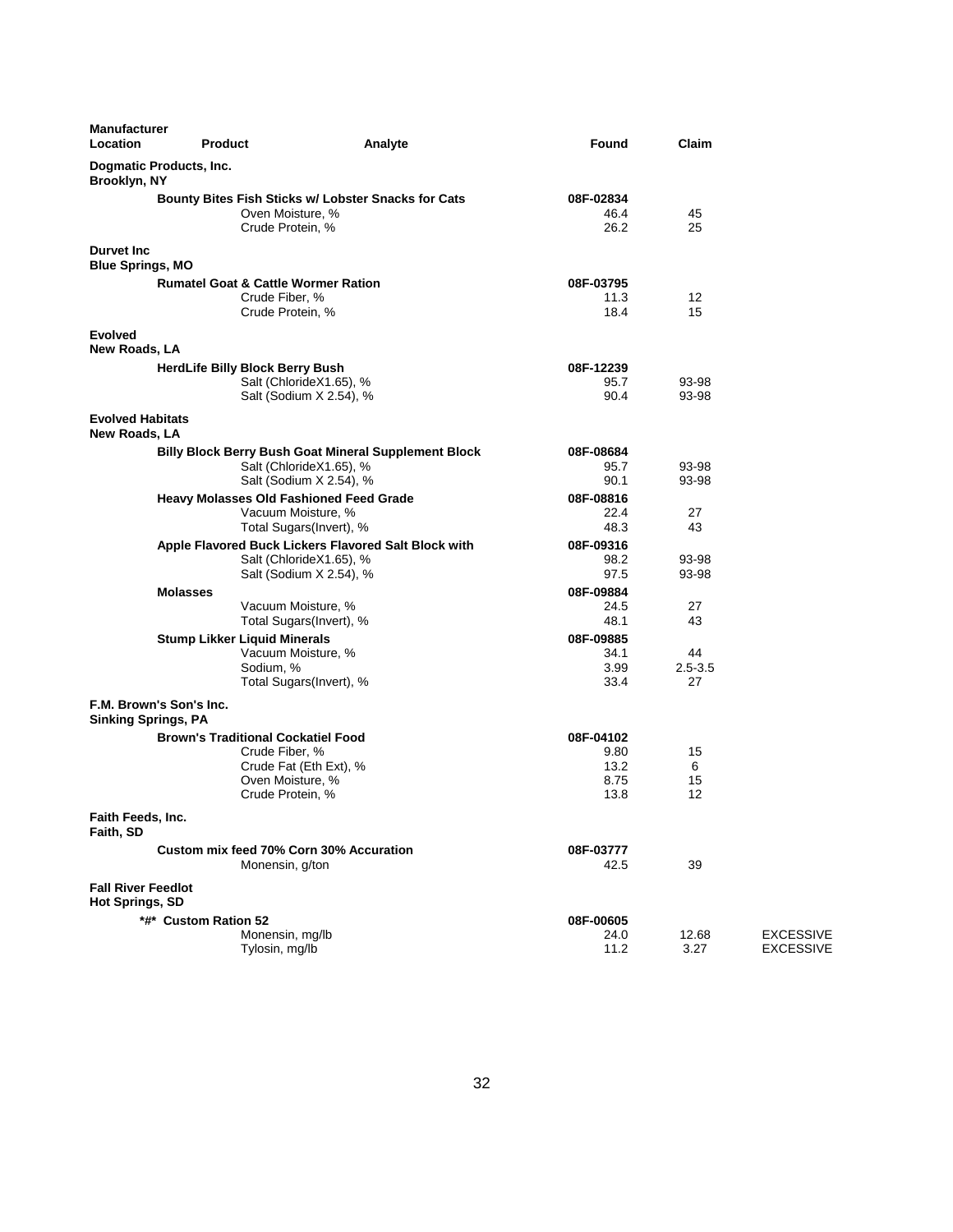| <b>Manufacturer</b><br>Location         | <b>Product</b>                                                                                                                                                   | Analyte                                               | Found                                                                 | Claim                                                             |                                      |
|-----------------------------------------|------------------------------------------------------------------------------------------------------------------------------------------------------------------|-------------------------------------------------------|-----------------------------------------------------------------------|-------------------------------------------------------------------|--------------------------------------|
| <b>FAMO Feeds, Inc.</b><br>Freeport, MN |                                                                                                                                                                  |                                                       |                                                                       |                                                                   |                                      |
|                                         | Famo Feeds Select 40/14 R400 Medicated<br>Calcium, %<br>Equiv Crude Protein, %<br>Monensin, g/ton<br>Potassium, %<br>Crude Protein, %<br>Salt (Sodium X 2.54), % |                                                       | 08F-09320<br>5.68<br>13.4<br>406.<br>1.95<br>41.7<br>4.32<br>28400.   | $5.5 - 6.5$<br>14<br>400<br>$2.2\,$<br>40<br>$3.5 - 4.5$<br>40000 |                                      |
|                                         | Vitamin A, IU/lb<br>Herd Builder 38-B260 Medicated<br>Acid Detergent Fiber, %<br>Calcium, %<br>Lasalocid, g/ton<br>Crude Protein, %<br>Vitamin A, IU/lb          |                                                       | 08F-09321<br>6.46<br>2.16<br>252.<br>38.4<br>40400.                   | 9<br>$2.3 - 2.8$<br>260<br>38<br>45000                            |                                      |
| <b>Farmers Coop</b><br>Gordon, NE       |                                                                                                                                                                  |                                                       |                                                                       |                                                                   |                                      |
|                                         | <b>Western Choice Pro Choice Sweet Mix</b><br>Crude Protein, %<br><b>Western Choice Hen Scractch Mix</b>                                                         |                                                       | 08F-06301<br>12.0<br>08F-06302                                        | 10                                                                |                                      |
|                                         | Crude Protein, %<br>Western Choice 20% Lay Feed<br>Calcium, %<br>Lysine - Total, %<br>Methionine - Total, %<br>Crude Protein, %                                  |                                                       | 10.4<br>08F-06303<br>3.32<br>0.991<br>0.375<br>22.9                   | 9.5<br>$2.5 - 3$<br>0.9<br>0.3<br>20                              |                                      |
| <b>Feed Solutions</b><br>St. Louis, MO  |                                                                                                                                                                  |                                                       |                                                                       |                                                                   |                                      |
|                                         | <b>Nutri-Source Mor-M-Las Molasses Feed</b><br>Crude Fiber, %                                                                                                    |                                                       | 08F-10578<br>15.3                                                     | 24                                                                |                                      |
| Freeport, IL                            | <b>Furst-McNess Company</b>                                                                                                                                      |                                                       |                                                                       |                                                                   |                                      |
|                                         | Calcium, %<br>Magnesium, %<br>Phosphorus, %<br>Selenium, ug/g (ppm)<br>Vitamin A, IU/lb                                                                          | *#* Custom Ruminant Premix No. 4930 Vitamen & Mineral | 08F-09551<br>19.6<br>1.97<br>13.4<br>7.93<br>146000.                  | 18.8-22.5<br>2.4<br>12<br>52<br>375000                            | <b>DEFICIENT</b><br><b>DEFICIENT</b> |
|                                         | *#* 16-16 Livestock Mineral<br>Calcium, %<br>Phosphorus, %<br>Selenium, ug/g (ppm)<br>Vitamin A, IU/lb                                                           |                                                       | 08F-09552<br>16.7<br>16.0<br>4.59<br>250000.                          | 15.7-18.8<br>16<br>9<br>300000                                    | <b>DEFICIENT</b>                     |
| Watertown, SD                           | <b>Glacial Lakes Energy Rising Star Feeds</b>                                                                                                                    |                                                       |                                                                       |                                                                   |                                      |
|                                         | <b>Corn Distillers Dried Grains with Solubles</b><br>Arsenic, ug/g (ppm)<br>Ash, %<br>Crude Fiber, %<br>Crude Fat (Pet Ext), %<br>Crude Protein, %<br>Sulfur, %  | Aflatoxin-ELISA, ng/g (ppb)                           | 08F-01710<br>< 5.00<br>< 1.0<br>3.52<br>6.55<br>11.4<br>28.1<br>0.466 | 8<br>15<br>8<br>25<br>$0 - 0.65$                                  |                                      |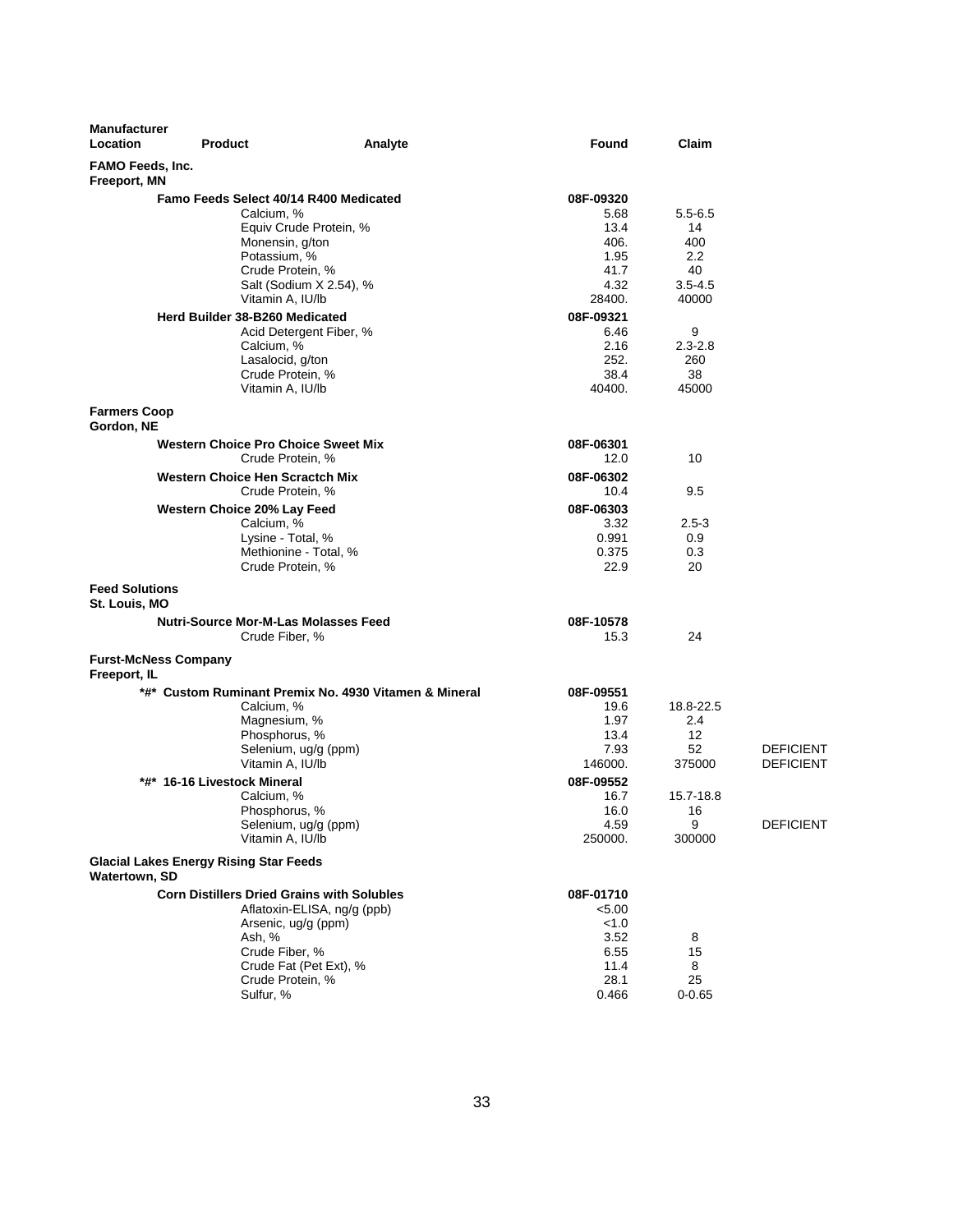| <b>Manufacturer</b>                      |                                                             |                                               |                     |            |                  |
|------------------------------------------|-------------------------------------------------------------|-----------------------------------------------|---------------------|------------|------------------|
| Location                                 | <b>Product</b>                                              | Analyte                                       | Found               | Claim      |                  |
|                                          | <b>Corn Distillers Dried Grains With Solubles</b>           |                                               | 08F-03778           |            |                  |
|                                          | Ash, %                                                      | Aflatoxin-ELISA, ng/g (ppb)                   | < 5.00<br>4.16      | 8          |                  |
|                                          |                                                             | Crude Fiber, %                                | 6.37                | 15         |                  |
|                                          |                                                             | Crude Fat (Pet Ext), %                        | 10.2                | 8          |                  |
|                                          |                                                             | Crude Protein, %                              | 29.4                | 25         |                  |
|                                          | Sulfur, %                                                   |                                               | 0.506               | $0 - 0.65$ |                  |
|                                          | <b>Corn Distillers Wet Grains With Solubles</b>             |                                               | 08F-08415           |            |                  |
|                                          | Ash, %                                                      |                                               | 2.12                | 4          |                  |
|                                          |                                                             | Oven Moisture, %                              | 56.0                | 55         |                  |
|                                          |                                                             | Crude Protein, %                              | 12.7<br>0.320       | 10<br>0.4  |                  |
|                                          | Sulfur, %                                                   |                                               |                     |            |                  |
|                                          | <b>Corn Distillers Dried Grains With Solubles</b><br>Ash, % |                                               | 08F-08416<br>3.72   | 8          |                  |
|                                          |                                                             | Crude Fiber, %                                | 7.06                | 15         |                  |
|                                          |                                                             | Crude Fat (Pet Ext), %                        | 9.70                | 8          |                  |
|                                          |                                                             | Oven Moisture, %                              | 8.21                | 14         |                  |
|                                          |                                                             | Crude Protein, %                              | 28.0                | 25         |                  |
|                                          | Sulfur, %                                                   |                                               | 0.633               | 0.65       |                  |
| <b>Golden Sun Feeds</b><br>St. Louis, MO |                                                             |                                               |                     |            |                  |
|                                          | Calf Max 13                                                 |                                               | 08F-08023           |            |                  |
|                                          |                                                             | Crude Fiber, %                                | 20.9                | 22         |                  |
|                                          |                                                             | Crude Protein, %                              | 13.7                | 13         |                  |
|                                          | Calf Max 13 90 Bov                                          |                                               | 08F-08645           |            |                  |
|                                          |                                                             | Crude Fiber, %                                | 20.5                | 22         |                  |
|                                          |                                                             | Equiv Crude Protein, %                        | 0.24                | 0.1        |                  |
|                                          |                                                             | Lasalocid, g/ton<br>Crude Protein, %          | 101.<br>13.7        | 90<br>13   |                  |
|                                          |                                                             |                                               |                     |            |                  |
|                                          | *#* Broiler Mix MP 0.0325%<br>Amprolium, %                  |                                               | 08F-12954<br>0.0228 | 0.0325     | <b>DEFICIENT</b> |
|                                          | Calcium, %                                                  |                                               | 2.25                | $2.5 - 3$  |                  |
|                                          |                                                             | Lysine - Total, %                             | 2.19                | 2.4        |                  |
|                                          |                                                             | Methionine - Total, %                         | 0.511               | 0.6        |                  |
|                                          |                                                             | Crude Protein, %                              | 41.4                | 40         |                  |
|                                          | Calf Max 13 90 BOV                                          |                                               | 08F-12955           |            |                  |
|                                          |                                                             | Crude Fiber, %                                | 20.7                | 22         |                  |
|                                          |                                                             | Lasalocid, g/ton                              | 99.9                | 90         |                  |
|                                          |                                                             | Crude Protein, %                              | 14.7                | 13         |                  |
|                                          |                                                             | Lean Choice 40/20 .4HF-600BOV Beef Supplement | 08F-16219           | $7-8$      |                  |
|                                          | Calcium, %                                                  | Equiv Crude Protein, %                        | 6.62<br>19.4        | 20         |                  |
|                                          |                                                             | Lasalocid, g/ton                              | 741.                | 600        |                  |
|                                          |                                                             | Crude Protein, %                              | 39.6                | 40         |                  |
|                                          |                                                             | Vitamin A, IU/lb                              | 22200.              | 30000      |                  |
| Estherville, IA                          | <b>Golden Sun Feeds Inc.</b>                                |                                               |                     |            |                  |
|                                          | Hi-Energy NT2 Milk Replacer Medicated                       |                                               | 08F-08641           |            |                  |
|                                          |                                                             | Fat: Roese Gottlieb, %                        | 20.6                | 20         |                  |
|                                          |                                                             | Neomycin, g/ton                               | 170.                | 200        |                  |
|                                          |                                                             | Oxytetracycline, g/ton                        | 85.8                | 100        |                  |
|                                          |                                                             | Crude Protein, %                              | 20.8                | 21         |                  |
|                                          |                                                             | Vitamin A, IU/lb                              | 27700.              | 30000      |                  |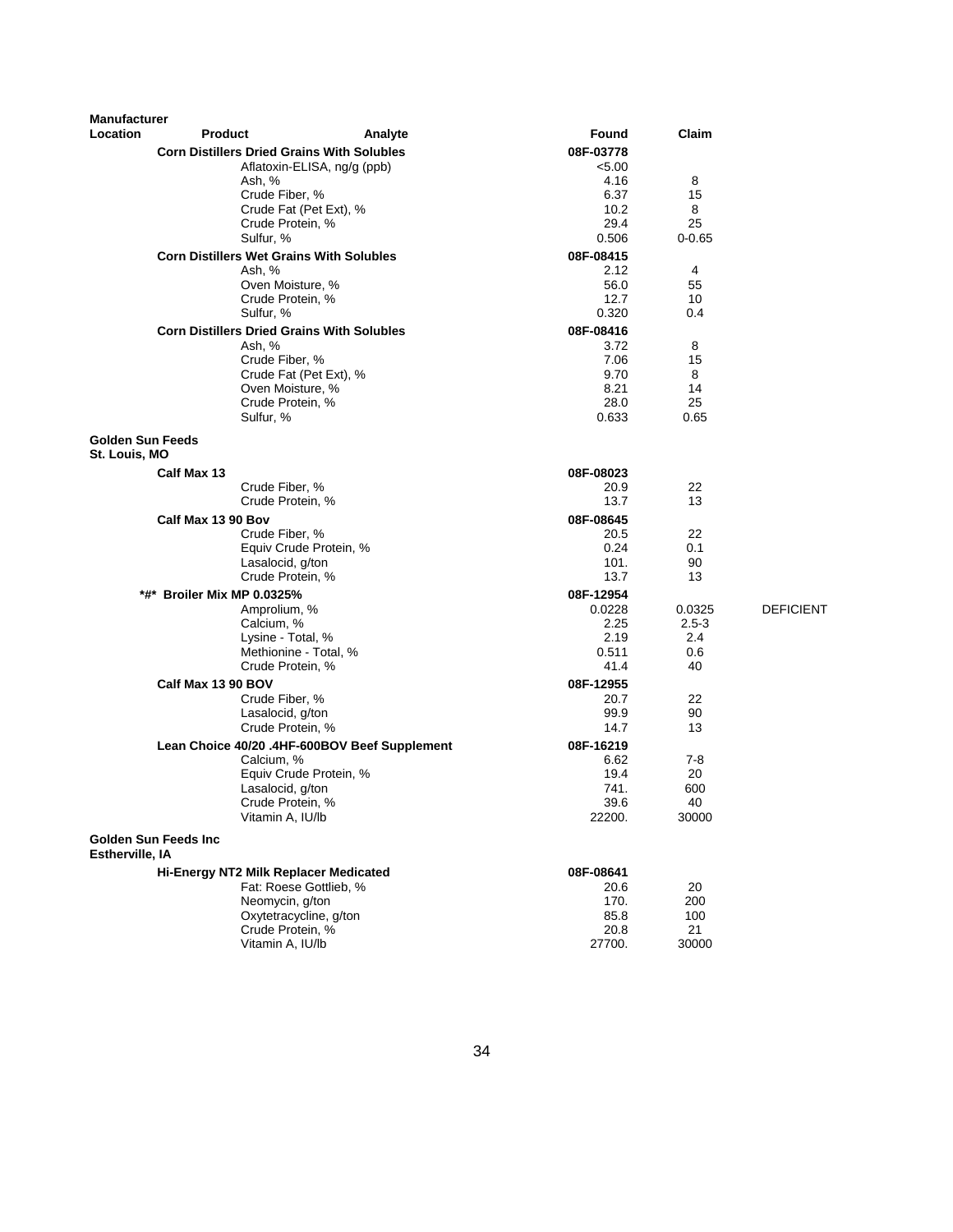| <b>Manufacturer</b>                  |                                                      |                                                    |                   |                       |
|--------------------------------------|------------------------------------------------------|----------------------------------------------------|-------------------|-----------------------|
| <b>Location</b>                      | Product                                              | Analyte                                            | Found             | Claim                 |
|                                      |                                                      | Golden Sun Feeds Hi-Plains Breeder Mineral CTC-IGR | 08F-08642         |                       |
|                                      | Calcium, %                                           |                                                    | 13.3              | $12 - 13$             |
|                                      |                                                      | Chlortetracycline, g/lb                            | 1.70              | 1.9                   |
|                                      |                                                      | S-Methoprene, g/ton                                | 131.              | 119                   |
|                                      | Phosphorus, %                                        | Selenium, ug/g (ppm)                               | 9.55<br>30.6      | 9<br>30               |
|                                      | Vitamin A, IU/lb                                     |                                                    | 300000.           | 400000                |
|                                      |                                                      |                                                    |                   |                       |
| Gutwein & Co., Inc.<br>Lafayette, IN |                                                      |                                                    |                   |                       |
|                                      | <b>Morning Song Woodpecker Suet</b>                  |                                                    | 08F-03593         |                       |
|                                      | Crude Fiber, %                                       |                                                    | 10.3              | 12                    |
|                                      |                                                      | Crude Fat (Eth Ext), %                             | 60.9              | 38                    |
|                                      |                                                      | Vacuum Moisture, %                                 | 4.48              | 10                    |
|                                      | Crude Protein, %                                     |                                                    | 8.80              | 8                     |
|                                      | Morning Song Fruit Berry & Nut Bell                  |                                                    | 08F-03594         |                       |
|                                      | Crude Fiber, %                                       |                                                    | 13.9              | 21                    |
|                                      |                                                      | Crude Fat (Eth Ext), %                             | 21.3              | 15                    |
|                                      | Oven Moisture, %<br>Crude Protein, %                 |                                                    | 7.21<br>17.0      | 12 <sup>2</sup><br>13 |
|                                      | <b>Hartz Mountain Corp</b>                           |                                                    |                   |                       |
| Secaucus, NJ                         |                                                      |                                                    |                   |                       |
|                                      | Hartz Oinkies Wraps with Chicken Dog Treats          |                                                    | 08F-21504         |                       |
|                                      | Oven Moisture, %                                     |                                                    | 7.10              | 14                    |
|                                      | Crude Protein, %                                     |                                                    | 81.3              | 65                    |
| Aberdeen, SD                         | <b>Heartland Grain Fuels</b>                         |                                                    |                   |                       |
|                                      | <b>Corn Distillers Dried Grain</b>                   |                                                    | 08F-07499         |                       |
|                                      | Crude Fiber, %                                       |                                                    | 6.37              | 10                    |
|                                      |                                                      | Crude Fat (Pet Ext), %                             | 8.74              | 7.5                   |
|                                      | Crude Protein, %                                     |                                                    | 28.5              | 26                    |
|                                      | Sulfur, %                                            |                                                    | 0.324             |                       |
| <b>Coopersville, MI</b>              | <b>Heath Outdoor Products</b>                        |                                                    |                   |                       |
|                                      |                                                      | Heath Bird's Blend All Season Songbird Suet Cake   | 08F-09308         |                       |
|                                      | Crude Fiber, %                                       |                                                    | 10.9              | 12                    |
|                                      |                                                      | Crude Fat (Eth Ext), %                             | 43.3              | 30                    |
|                                      | <b>Heath Bird's Blend Suet Cake</b>                  |                                                    | 08F-21494         |                       |
|                                      | Crude Fiber, %                                       |                                                    | 5.59              | 12                    |
|                                      |                                                      | Crude Fat (Eth Ext), %                             | 45.5              | 30                    |
|                                      | Crude Protein, %                                     |                                                    | 7.92              | 4                     |
|                                      | <b>Hi-Plains Nutrition Service</b>                   |                                                    |                   |                       |
| Whitewood, SD                        |                                                      |                                                    |                   |                       |
|                                      | <b>Hi-Plains Cattle Mineral Premix</b><br>Calcium, % |                                                    | 08F-04911<br>5.91 | 6-7                   |
|                                      | Sulfur, %                                            |                                                    | 2.78              | 1.8                   |
|                                      | Phosphorus, %                                        |                                                    | 15.7              | 16                    |
|                                      | Potassium, %                                         |                                                    | 2.69              | $2.6\,$               |
|                                      | Vitamin A, IU/lb                                     |                                                    | 648000.           | 640000                |
|                                      | <b>Hi-Plains Custom Mineral Premix</b>               |                                                    | 08F-04912         |                       |
|                                      | Calcium, %                                           |                                                    | 12.5              | 12-13                 |
|                                      | Phosphorus, %                                        |                                                    | 12.1              | 12                    |
|                                      |                                                      | Salt (Sodium X 2.54), %                            | 12.0              | $12 - 13$             |
|                                      | Vitamin A, IU/lb                                     |                                                    | 217000.           | 250000                |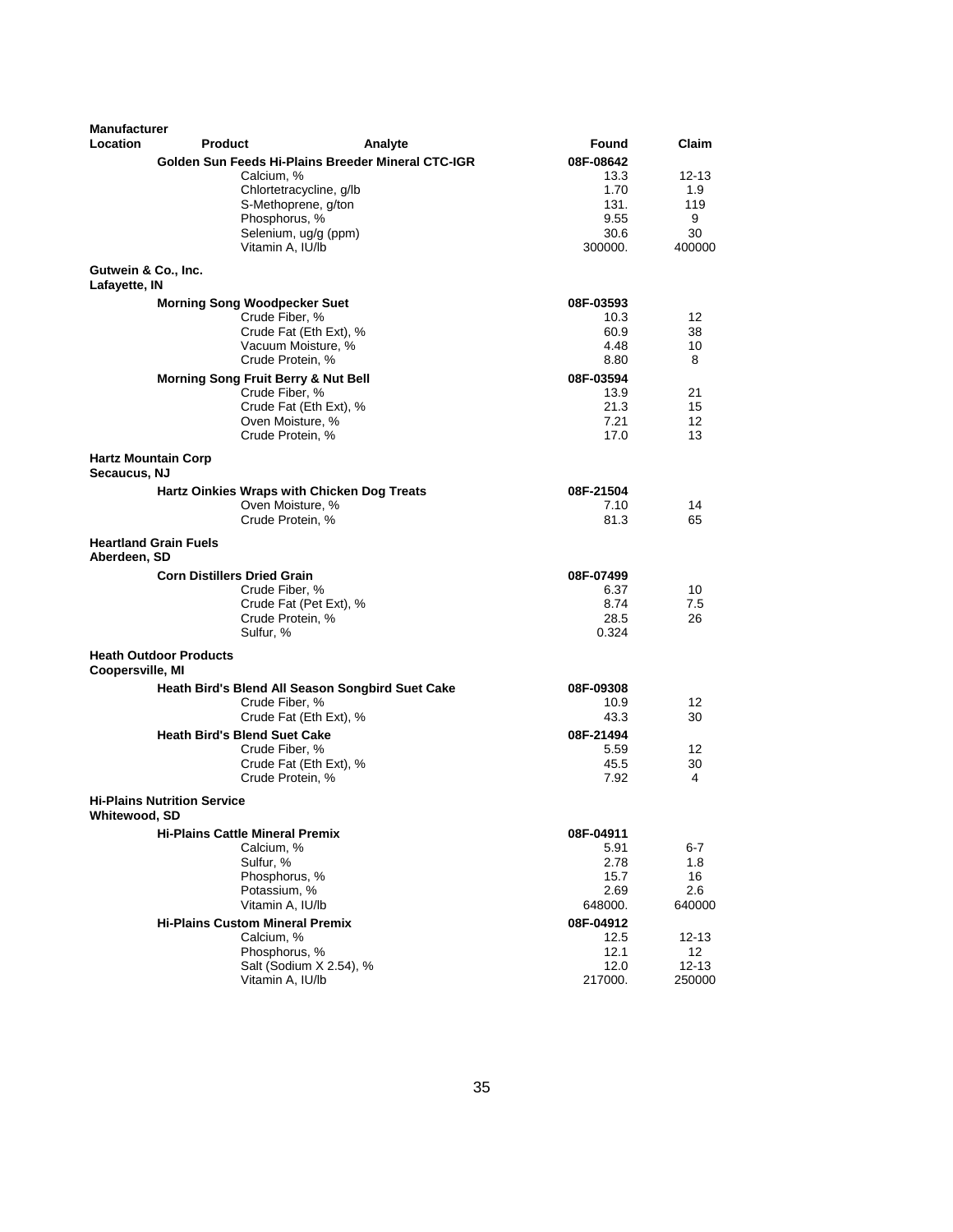| <b>Manufacturer</b>                       |                                               |                                                          |           |                |                  |
|-------------------------------------------|-----------------------------------------------|----------------------------------------------------------|-----------|----------------|------------------|
| <b>Location</b>                           | <b>Product</b>                                | Analyte                                                  | Found     | Claim          |                  |
|                                           | <b>Hi-Plains Mag Mineral Premix</b>           |                                                          | 08F-04913 |                |                  |
|                                           | Calcium, %                                    |                                                          | 2.49      | $2 - 3$        |                  |
|                                           | Magnesium, %                                  |                                                          | 10.3      | 10             |                  |
|                                           | Phosphorus, %                                 |                                                          | 5.13      | 5              |                  |
|                                           | Crude Protein, %                              |                                                          | 13.0      | 11             |                  |
|                                           |                                               | Salt (Sodium X 2.54), %                                  | 21.1      | 18-20          |                  |
|                                           | Vitamin A, IU/lb                              |                                                          | 161000.   | 200000         |                  |
| <b>Hill's Pet Nutrition</b><br>Topeka, KS |                                               |                                                          |           |                |                  |
|                                           | Hills Science Diet Jerky Plus Adult Dog Treat |                                                          | 08F-02376 |                |                  |
|                                           | Ash, %                                        |                                                          | 4.44      | 6              |                  |
|                                           |                                               | Fat: Acid Hydrolysis, %                                  | 8.55      | $\overline{7}$ |                  |
|                                           | Oven Moisture, %                              |                                                          | 24.3      | 23             |                  |
|                                           | Crude Protein, %                              |                                                          | 19.4      | 16             |                  |
|                                           |                                               | <b>Science Diet Puppy Canine Growth Treats with Real</b> | 08F-05665 |                |                  |
|                                           |                                               | Fat: Acid Hydrolysis, %                                  | 11.3      |                |                  |
|                                           |                                               | Crude Fat (Eth Ext), %                                   | 11.3      | 9              |                  |
|                                           | Oven Moisture, %                              |                                                          | 7.91      | 10             |                  |
|                                           | Crude Protein, %                              |                                                          | 23.6      | 22             |                  |
|                                           |                                               | Science Diet Savory Chicken Entree Mature Adult Dog      | 08F-05942 |                |                  |
|                                           |                                               | Oven Moisture, %                                         | 75.8      | 78             |                  |
|                                           | <b>Science Diet Adult Cat Light</b>           |                                                          | 08F-05966 |                |                  |
|                                           | Ash, %                                        |                                                          | 1.26      | 1.8            |                  |
|                                           |                                               | Oven Moisture, %                                         | 75.8      | 77             |                  |
|                                           | Crude Protein, %                              |                                                          | 9.85      | 8              |                  |
|                                           | Taurine - Total, %                            |                                                          | 0.098     | 0.08           |                  |
|                                           | <b>Science Diet Jerky Plus</b>                |                                                          | 08F-08650 |                |                  |
|                                           | Ash, %                                        |                                                          | 4.40      | 6              |                  |
|                                           |                                               | Fat: Acid Hydrolysis, %                                  | 8.89      | 7              |                  |
|                                           |                                               | Karl Fisher Moisture, %                                  | 20.8      | 23             |                  |
|                                           |                                               | Oven Moisture, %                                         | 30.0      | 23             | <b>EXCESSIVE</b> |
|                                           | Crude Protein, %                              |                                                          | 18.6      | 16             |                  |
|                                           | <b>Science Diet Jerky Plus Dog Treat</b>      |                                                          | 08F-09879 |                |                  |
|                                           | Ash, %                                        |                                                          | 4.24      | 6              |                  |
|                                           |                                               | Fat: Acid Hydrolysis, %                                  | 8.97      | $\overline{7}$ |                  |
|                                           |                                               | Karl Fisher Moisture, %                                  | 20.5      | 23             |                  |
|                                           |                                               | Oven Moisture, %                                         | 28.8      | 23             | <b>EXCESSIVE</b> |
|                                           | Crude Protein, %                              |                                                          | 18.5      | 16             |                  |
|                                           |                                               | Science Diet Liver & Chicken Entree Adult Cat Food       | 08F-09880 |                |                  |
|                                           | Ash, %                                        |                                                          | 1.44      | 2              |                  |
|                                           |                                               | Oven Moisture, %                                         | 78.2      | 78             |                  |
|                                           | Crude Protein, %                              |                                                          | 10.4      | 9              |                  |
|                                           |                                               | Taurine - Total, %                                       | 0.099     | 0.08           |                  |
|                                           |                                               | Science Diet Savory Seafood Entree Adult Cat Food        | 08F-09881 |                |                  |
|                                           | Ash, %                                        |                                                          | 1.50      | 2              |                  |
|                                           |                                               | Oven Moisture, %                                         | 75.5      | 77             |                  |
|                                           | Crude Protein, %                              |                                                          | 9.33      | 8              |                  |
|                                           |                                               | Taurine - Total, %                                       | 0.135     | 0.1            |                  |
|                                           | <b>Science Diet Light Adult Dog Food</b>      |                                                          | 08F-14233 |                |                  |
|                                           |                                               | Oven Moisture, %                                         | 75.5      | 76             |                  |
|                                           | Crude Protein, %                              |                                                          | 5.75      | 4              |                  |
|                                           |                                               | Science Diet Gourmet Beef Entree Adult Dog Food          | 08F-14234 |                |                  |
|                                           | Oven Moisture, %                              |                                                          | 75.0      | 78             |                  |
|                                           | Crude Protein, %                              |                                                          | 6.64      | 5.5            |                  |
|                                           |                                               | Science Diet Savory Chicken Entree Adult Dog Food        | 08F-20541 |                |                  |
|                                           |                                               | Oven Moisture, %                                         | 76.9      | 78             |                  |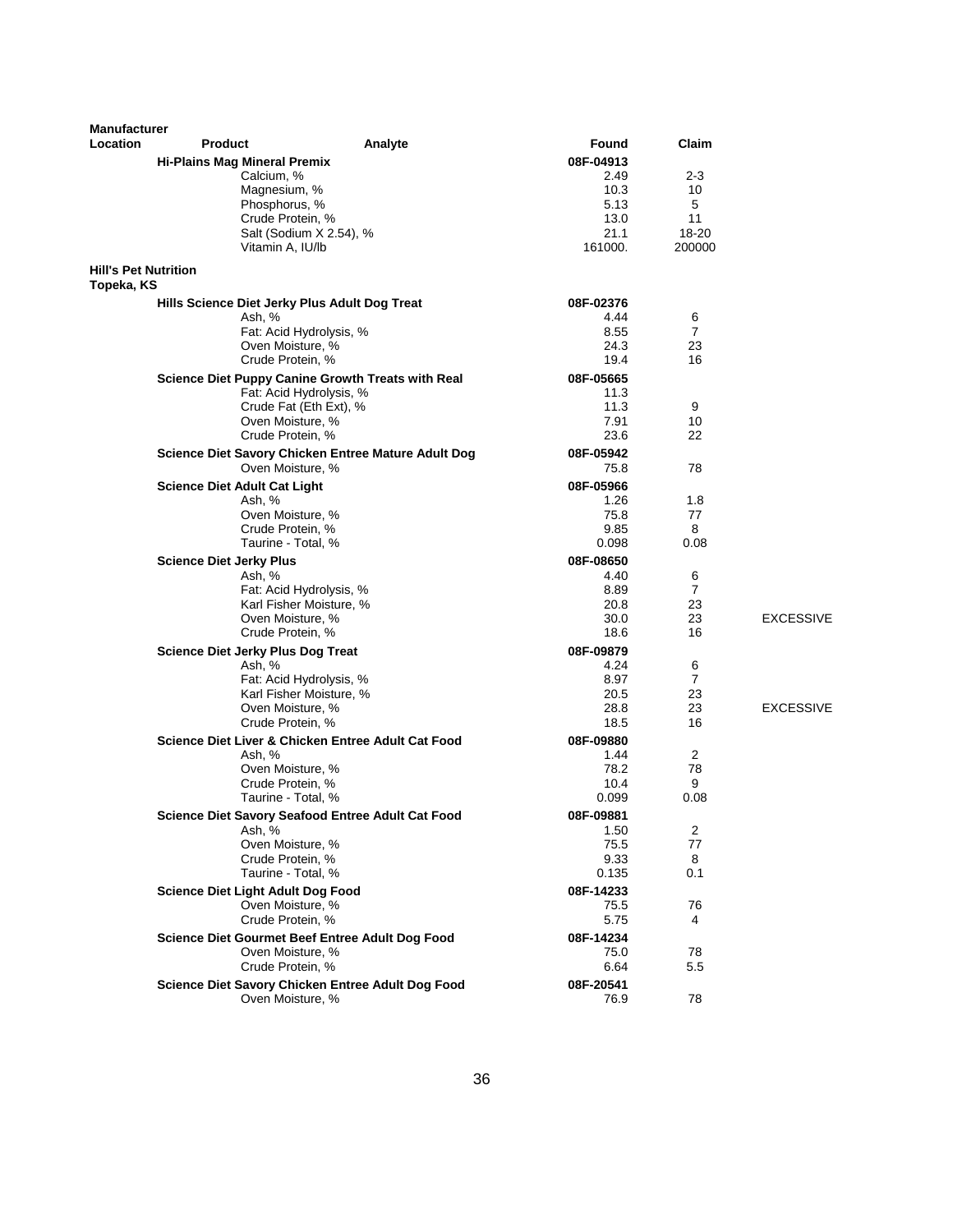| <b>Manufacturer</b><br>Location           | <b>Product</b>                               | Analyte                                                 | <b>Found</b>      | Claim              |                  |
|-------------------------------------------|----------------------------------------------|---------------------------------------------------------|-------------------|--------------------|------------------|
| Hubbard Feeds, Inc.<br><b>Mankato, MN</b> |                                              |                                                         |                   |                    |                  |
|                                           | Soybean Meal 46%                             |                                                         | 08F-02827         |                    |                  |
|                                           | Oven Moisture, %                             |                                                         | 9.90              | 13                 |                  |
|                                           | Crude Protein, %                             |                                                         | 45.8              | 46                 |                  |
|                                           | 15% Rangeland Cake                           |                                                         | 08F-02828         |                    |                  |
|                                           | Calcium, %                                   |                                                         | 2.16              | $2 - 2.5$          |                  |
|                                           | Crude Fiber, %                               |                                                         | 0.83              | 10                 |                  |
|                                           | Crude Protein, %                             |                                                         | 16.1              | 15                 |                  |
|                                           | Vitamin A, IU/lb                             |                                                         | 27300.            | 33000              |                  |
|                                           | 30% Hi-Plains Cottonseed Cake WCS            |                                                         | 08F-03802         |                    |                  |
|                                           | Crude Fiber, %                               |                                                         | 11.9              | 13                 |                  |
|                                           | Crude Protein, %<br>Vitamin A, IU/lb         |                                                         | 29.5<br>46200.    | 30<br>33000        |                  |
|                                           |                                              |                                                         |                   |                    |                  |
|                                           | Calcium, %                                   | *#* Express Grower 40:16 Beef Cattle Feedlot Supplement | 08F-03803<br>5.92 | $5.5 - 6.5$        |                  |
|                                           | Crude Fiber, %                               |                                                         | 7.98              | 15                 |                  |
|                                           |                                              | Equiv Crude Protein, %                                  | 14.3              | 16                 |                  |
|                                           | Crude Protein, %                             |                                                         | 39.5              | 40                 |                  |
|                                           |                                              | Salt (Sodium X 2.54), %                                 | 3.62              | $3.5 - 4.5$        |                  |
|                                           | Selenium, ug/g (ppm)                         |                                                         | 5.49              | 4                  | <b>EXCESSIVE</b> |
|                                           | Vitamin A, IU/lb                             |                                                         | 48000.            | 45000              |                  |
|                                           | 20% Rangeland Cake                           |                                                         | 08F-03809         |                    |                  |
|                                           | Calcium, %                                   |                                                         | 2.47              | 2-3                |                  |
|                                           | Crude Fiber, %                               |                                                         | 9.95              | 10                 |                  |
|                                           | Crude Protein, %<br>Vitamin A, IU/lb         |                                                         | 20.2<br>28800.    | 20<br>30000        |                  |
|                                           | *#* Stockmaster Sweet Phos 8 for Beef Cattle |                                                         |                   |                    |                  |
|                                           | Calcium, %                                   |                                                         | 08F-04067<br>16.2 | 14.1-16.9          |                  |
|                                           | Phosphorus, %                                |                                                         | 8.22              | 8                  |                  |
|                                           |                                              | Salt (Sodium X 2.54), %                                 | 15.2              | 14.6-17.5          |                  |
|                                           | Selenium, ug/g (ppm)                         |                                                         | 16.7              | 20                 |                  |
|                                           | Vitamin A, IU/lb                             |                                                         | 68800.            | 200000             | <b>DEFICIENT</b> |
|                                           | <b>Hydrolyzed Feather Meal</b>               |                                                         | 08F-04068         |                    |                  |
|                                           | Ash, %                                       |                                                         | 1.98              | 6                  |                  |
|                                           | Crude Protein, %                             |                                                         | 86.3              | 80                 |                  |
|                                           | Lamb Grower 16% B25                          |                                                         | 08F-04069         |                    |                  |
|                                           | Crude Fiber, %                               |                                                         | 18.0              | 18                 |                  |
|                                           |                                              | Equiv Crude Protein, %                                  | 0.91              | 1.5                |                  |
|                                           | Lasalocid, g/ton<br>Crude Protein, %         |                                                         | 29.2<br>16.2      | 25<br>16           |                  |
| *#*                                       | <b>Stockmaster Sweet Phos 8 B2000</b>        |                                                         | 08F-04070         |                    |                  |
|                                           | Calcium, %                                   |                                                         | 16.2              | 14.1-16.9          |                  |
|                                           | Lasalocid, g/ton                             |                                                         | 1580.             | 2000               |                  |
|                                           | Phosphorus, %                                |                                                         | 8.26              | 8                  |                  |
|                                           |                                              | Salt (Sodium X 2.54), %                                 | 15.5              | 14.8-17.5          |                  |
|                                           | Selenium, ug/g (ppm)                         |                                                         | 19.1              | 20                 |                  |
|                                           | Vitamin A, IU/lb                             |                                                         | 65500.            | 200000             | <b>DEFICIENT</b> |
|                                           | *#* Distillers Dried Grains With Solubles    |                                                         | 08F-04071         |                    |                  |
|                                           |                                              | Aflatoxin-ELISA, ng/g (ppb)                             | < 5.00            |                    |                  |
|                                           |                                              | Crude Fat (Pet Ext), %                                  | 8.85              | 10                 | <b>DEFICIENT</b> |
|                                           | Crude Protein, %<br>Sulfur, %                |                                                         | 27.2<br>0.581     | 23.5<br>$0 - 0.49$ |                  |
|                                           |                                              |                                                         | 08F-04073         |                    |                  |
|                                           | 21% Monocalcium Phosphate<br>Calcium, %      |                                                         | 15.8              | 14.4-17.28         |                  |
|                                           | Phosphorus, %                                |                                                         | 20.8              | 21                 |                  |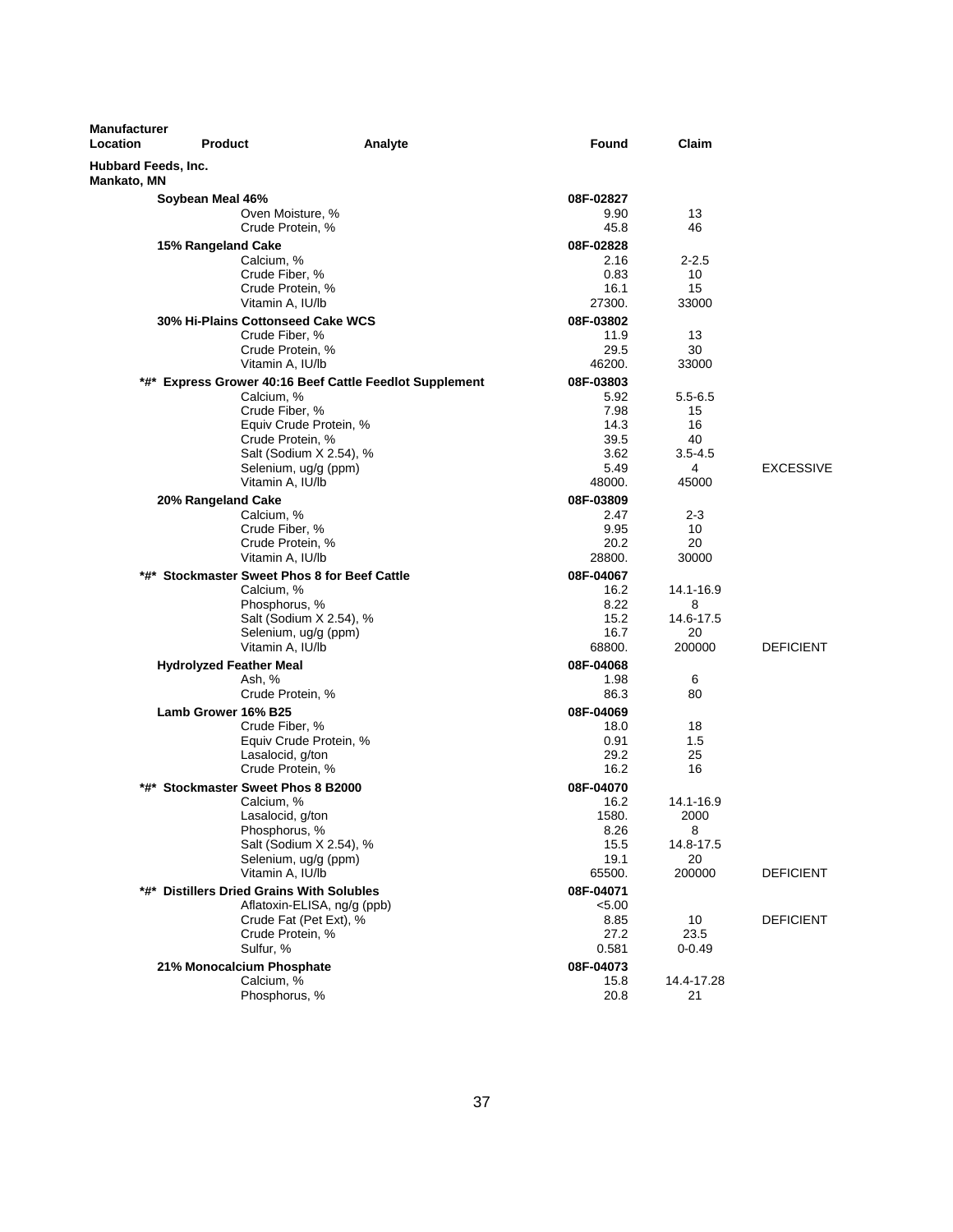| Manufacturer |                                 |                                                |         |           |             |
|--------------|---------------------------------|------------------------------------------------|---------|-----------|-------------|
| Location     | <b>Product</b>                  |                                                | Analyte | Found     | Claim       |
|              | <b>Calcium Carbonate</b>        |                                                |         | 08F-04074 |             |
|              |                                 | Calcium, %                                     |         | 38.5      | 38-43       |
|              |                                 | Agri Tech Dist Grower R800 Beef Cattle Feedlot |         | 08F-04075 |             |
|              |                                 | Calcium, %                                     |         | 10.8      | 10.5-12.6   |
|              |                                 | Crude Fiber, %                                 |         | 6.26      | 12          |
|              |                                 | Monensin, g/ton                                |         | 658.      | 800         |
|              |                                 | Crude Protein, %                               |         | 14.4      | 12          |
|              |                                 | Salt (Sodium X 2.54), %                        |         | 7.32      | 7-8.4       |
|              |                                 | Vitamin A, IU/lb                               |         | 95400.    | 90000       |
|              |                                 | <b>Tradition Chick-En-Egg 38% Concentrate</b>  |         | 08F-05867 |             |
|              |                                 | Calcium, %                                     |         | 4.54      | 3.6-4.6     |
|              |                                 | Lysine - Total, %                              |         | 2.15      | 2           |
|              |                                 | Methionine - Total, %                          |         | 0.615     | 0.7         |
|              |                                 | Crude Protein, %                               |         | 39.3      | 38          |
|              |                                 | Stockmaster 12-8-12 Breeder Mineral for Cattle |         | 08F-05868 |             |
|              |                                 | Calcium, %                                     |         | 12.5      | 11.4-13.6   |
|              |                                 | Phosphorus, %                                  |         | 7.65      | 8           |
|              |                                 | Salt (Sodium X 2.54), %                        |         | 11.8      | 11.9-14.2   |
|              |                                 | Selenium, ug/g (ppm)                           |         | 26.2      | 25          |
|              |                                 | Vitamin A, IU/lb                               |         | 245000.   | 300000      |
|              |                                 | <b>Homestead Layer Crumbles NAB/NAP</b>        |         | 08F-05869 |             |
|              |                                 | Calcium, %                                     |         | 3.90      | $2.9 - 3.9$ |
|              |                                 | Lysine - Total, %                              |         | 0.808     | 0.7         |
|              |                                 | Methionine - Total, %                          |         | 0.267     | 0.3         |
|              |                                 | Crude Protein, %                               |         | 17.2      | 17          |
|              | Soybean Meal                    |                                                |         | 08F-05870 |             |
|              |                                 | Crude Protein, %                               |         | 46.8      | 46.5        |
|              | <b>Stockmaster Sweet Phos 8</b> |                                                |         | 08F-05871 |             |
|              |                                 | Calcium, %                                     |         | 16.3      | 14.1-16.9   |
|              |                                 | Phosphorus, %                                  |         | 7.60      | 8           |
|              |                                 | Salt (Sodium X 2.54), %                        |         | 14.5      | 14.6-17.5   |
|              |                                 | Selenium, ug/g (ppm)                           |         | 21.5      | 20          |
|              |                                 | Vitamin A, IU/lb                               |         | 140000.   | 200000      |
|              |                                 | <b>Tradition 17% Egg Layer Granules</b>        |         | 08F-06294 |             |
|              |                                 | Calcium, %                                     |         | 3.50      | $2.9 - 3.9$ |
|              |                                 | Lysine - Total, %                              |         | 0.971     | 0.7         |
|              |                                 | Methionine - Total, %                          |         | 0.278     | 0.3         |
|              |                                 | Crude Protein, %                               |         | 19.5      | 17          |
|              |                                 | <b>Front Runner Foal Texturized</b>            |         | 08F-06298 |             |
|              |                                 | Crude Protein, %                               |         | 19.2      | 16          |
|              | Soybean Meal 46%                |                                                |         | 08F-06299 |             |
|              |                                 | Oven Moisture, %                               |         | 9.63      | 13          |
|              |                                 | Crude Protein, %                               |         | 46.1      | 46          |
|              |                                 | <b>Tradition 17% Egg Layer Pellets</b>         |         | 08F-07513 |             |
|              |                                 | Calcium, %                                     |         | 3.76      | $2.9 - 3.9$ |
|              |                                 | Lysine - Total, %                              |         | 0.899     | 0.7         |
|              |                                 | Methionine - Total, %                          |         | 0.380     | 0.3         |
|              |                                 | Crude Protein, %                               |         | 18.4      | 17          |
|              | 20% Rangeland Cake              |                                                |         | 08F-07514 |             |
|              |                                 | Calcium, %                                     |         | 2.79      | $2 - 2.5$   |
|              |                                 | Crude Fiber, %                                 |         | 10.3      | 12          |
|              |                                 | Crude Protein, %                               |         | 20.6      | 20          |
|              |                                 | Vitamin A, IU/lb                               |         | 36300.    | 33000       |
|              | 15% Rangeland Cake              |                                                |         | 08F-07515 |             |
|              |                                 | Calcium, %                                     |         | 2.44      | $2 - 2.5$   |
|              |                                 | Crude Fiber, %                                 |         | 10.9      | 10          |
|              |                                 | Crude Protein, %                               |         | 17.1      | 15          |
|              |                                 | Vitamin A, IU/lb                               |         | 35700.    | 33000       |
|              |                                 |                                                |         |           |             |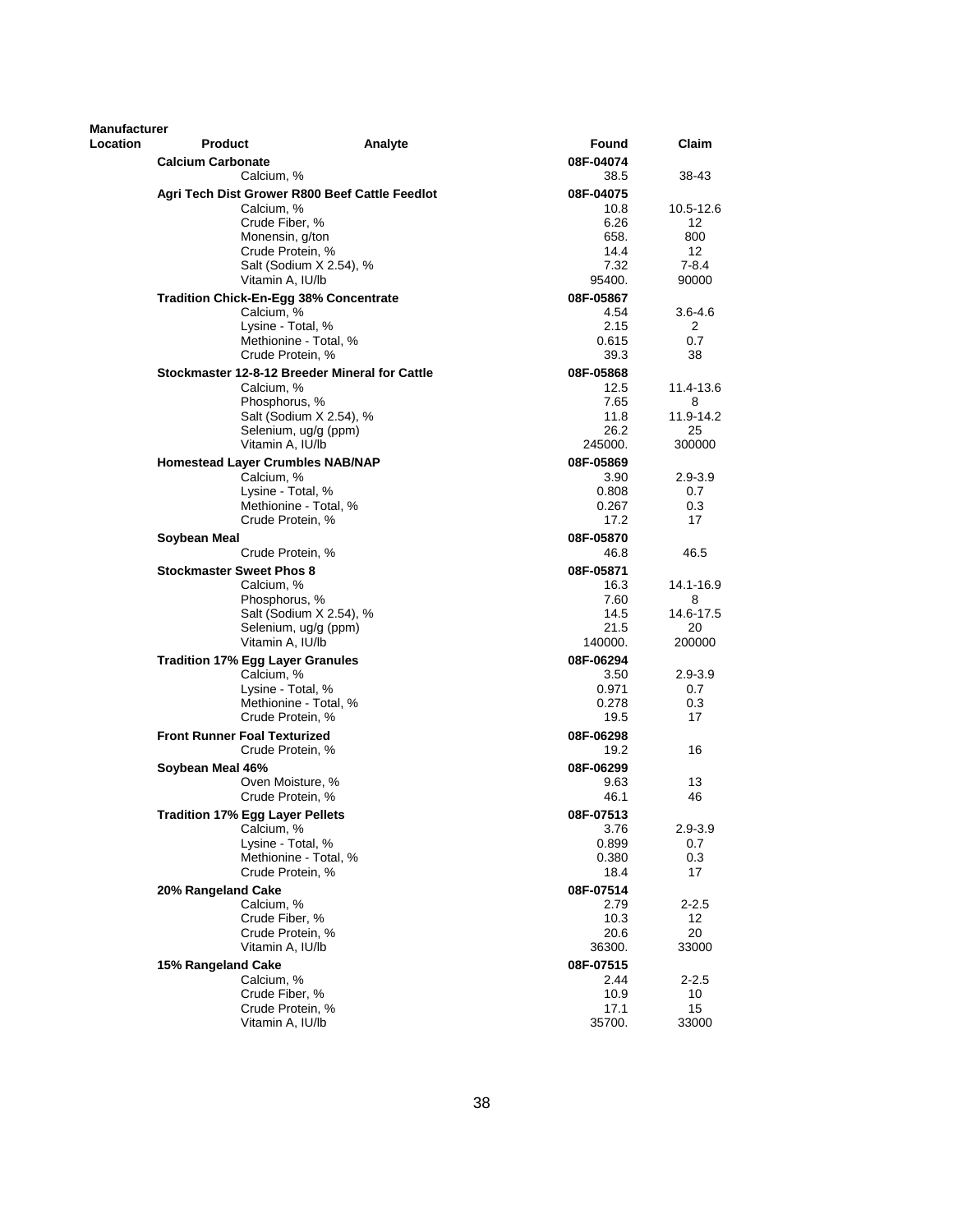| Manufacturer |                                                              |                   |                    |
|--------------|--------------------------------------------------------------|-------------------|--------------------|
| Location     | Product                                                      | Found<br>Analyte  | Claim              |
|              | 16% Sheep Rangeland Cake                                     | 08F-07516         |                    |
|              | Calcium, %                                                   | 2.79              | $2.1 - 3.1$        |
|              | Crude Fiber, %                                               | 7.64              | 8                  |
|              | Crude Protein, %                                             | 16.2<br>34500.    | 16                 |
|              | Vitamin A, IU/lb                                             |                   | 30000              |
|              | <b>Hubbard 25% Distillers Cake</b><br>Crude Fat (Pet Ext), % | 08F-07517<br>7.07 | 6                  |
|              | Crude Protein, %                                             | 25.5              | 25                 |
|              | Vitamin A. IU/lb                                             | 31600.            | 33000              |
|              | 20% Rangeland Cake-M                                         | 08F-07518         |                    |
|              | Calcium, %                                                   | 2.18              | $2 - 2.5$          |
|              | Crude Fiber, %                                               | 9.89              | 12                 |
|              | Crude Protein, %                                             | 20.7              | 20                 |
|              | Vitamin A, IU/lb                                             | 31300.            | 33000              |
|              | Sheep Nat-Pro Block 24%                                      | 08F-07520         |                    |
|              | Crude Fiber, %                                               | 6.70              | 8                  |
|              | Crude Protein, %                                             | 25.4              | 24                 |
|              | Salt (Sodium X 2.54), %<br>Vitamin A, IU/lb                  | 12.6<br>39000.    | 10.7-12.8<br>50000 |
|              |                                                              | 08F-08007         |                    |
|              | <b>Alfalfa Pellets</b><br>Crude Fiber, %                     | 30.1              | 30                 |
|              | Crude Protein, %                                             | 18.5              | 15                 |
|              | 16% Lamb Creep C50                                           | 08F-08008         |                    |
|              | Chlortetracycline, g/ton                                     | 47.0              | 50                 |
|              | Equiv Crude Protein, %                                       | 0.79              | 0.6                |
|              | Crude Protein, %                                             | 16.7              | 16                 |
|              | Dakota Gold Beef Developer 14 (Texturized)                   | 08F-08009         |                    |
|              | Crude Protein, %                                             | 13.6              | 14                 |
|              | 28% Protein Solvent Extracted Sunflower Meal                 | 08F-08831         |                    |
|              | Crude Fiber, %                                               | 21.4              | 28                 |
|              | Crude Protein, %                                             | 32.0              | 28                 |
|              | Express Grower 40:22 R400 Beef Cattle Feedlot                | 08F-08834         |                    |
|              | Calcium, %                                                   | 5.67              | $5.5 - 6.5$        |
|              | Equiv Crude Protein, %<br>Monensin, g/ton                    | 20.1<br>392.      | 22<br>400          |
|              | Crude Protein, %                                             | 40.4              | 40                 |
|              | Salt (Sodium X 2.54), %                                      | 4.06              | $3.5 - 4.5$        |
|              | Vitamin A, IU/lb                                             | 30900.            | 30000              |
|              | Calf Creep 14% B60                                           | 08F-08835         |                    |
|              | Crude Fiber, %                                               | 11.5              | 15                 |
|              | Lasalocid, g/ton                                             | 55.1              | 60                 |
|              | Crude Protein, %                                             | 15.7              | 14                 |
|              | <b>Express Grower 32:0</b>                                   | 08F-09061         |                    |
|              | Calcium, %                                                   | 6.17              | $5.5 - 6.5$        |
|              | Crude Fiber, %<br>Crude Protein, %                           | 7.05<br>32.8      | 15<br>32           |
|              | Salt (Sodium X 2.54), %                                      | 4.14              | $3.5 - 4.5$        |
|              | Selenium, ug/g (ppm)                                         | 4.91              | 4                  |
|              | Vitamin A, IU/lb                                             | 43000.            | 45000              |
|              | <b>Express Finisher 40:30 Beef Cattle Feedlot Supplement</b> | 08F-09062         |                    |
|              | Calcium, %                                                   | 9.95              | $9 - 10.8$         |
|              | Crude Fiber, %                                               | 5.86              | 10                 |
|              | Equiv Crude Protein, %                                       | 13.7              | 30                 |
|              | Potassium, %                                                 | 2.89              | 3<br>40            |
|              | Crude Protein, %<br>Salt (Sodium X 2.54), %                  | 39.7<br>3.86      | $3.5 - 4.5$        |
|              | Selenium, ug/g (ppm)                                         | 5.56              | 5                  |
|              | Vitamin A, IU/lb                                             | 38900.            | 45000              |
|              |                                                              |                   |                    |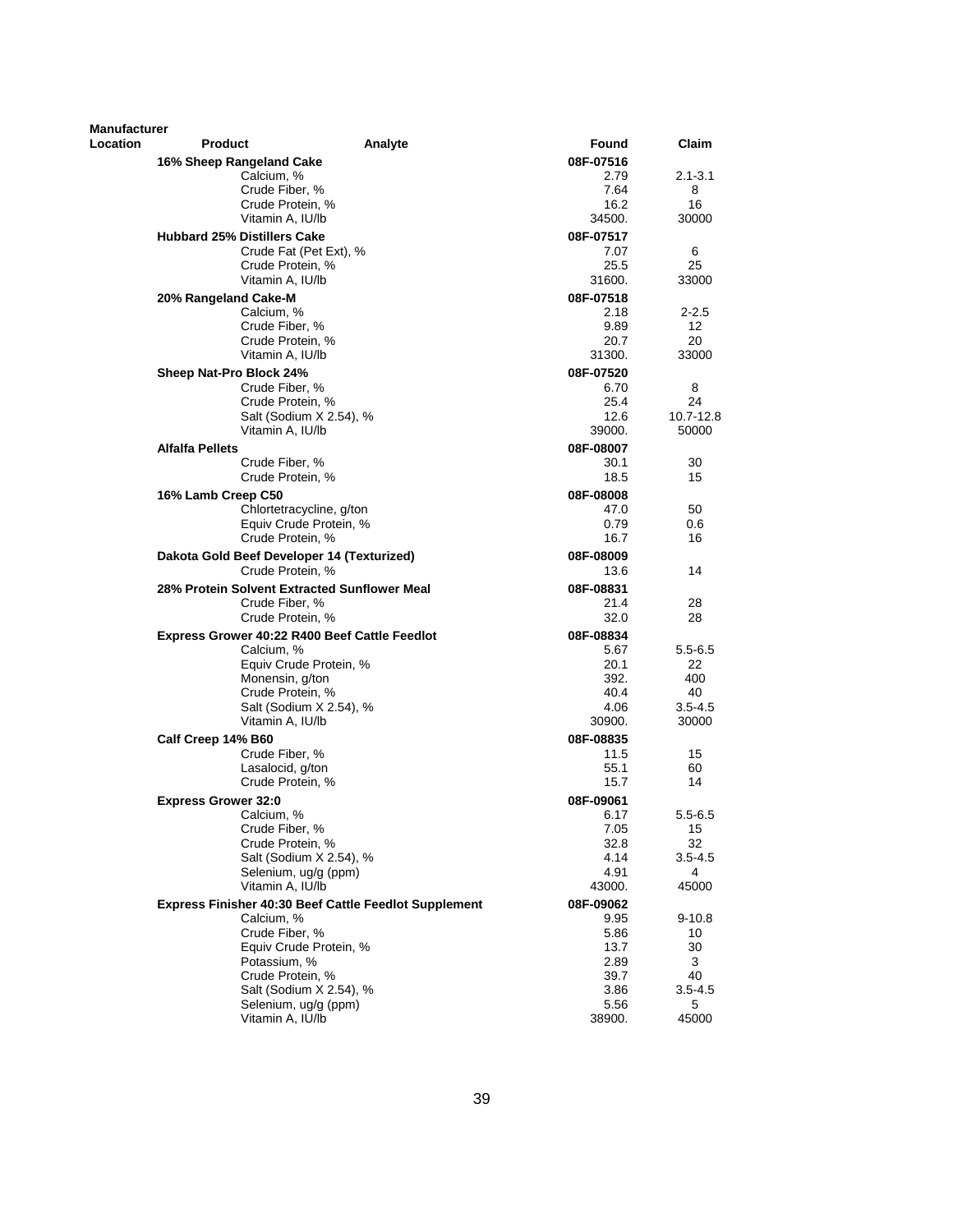| <b>Manufacturer</b> |                                                |                                                       |                   |                     |                  |
|---------------------|------------------------------------------------|-------------------------------------------------------|-------------------|---------------------|------------------|
| <b>Location</b>     | <b>Product</b>                                 | Analyte                                               | Found             | Claim               |                  |
|                     | Aureo S700 2G Crumbles                         |                                                       | 08F-09063         |                     |                  |
|                     | Calcium, %                                     |                                                       | 8.66              | $7.2 - 8.6$         |                  |
|                     | Crude Fiber, %                                 |                                                       | 12.9              | 29                  |                  |
|                     | Crude Protein, %                               | Chlortetracycline, q/lb                               | 1.89<br>13.2      | 2<br>$\overline{7}$ |                  |
|                     |                                                | Sulfamethazine, g/lb                                  | 2.01              | $\overline{2}$      |                  |
|                     | 20% Range Cube                                 |                                                       | 08F-09064         |                     |                  |
|                     | Calcium, %                                     |                                                       | 2.21              | $1.5 - 2$           |                  |
|                     | Crude Fiber, %                                 |                                                       | 10.5              | 12                  |                  |
|                     | Crude Protein, %                               |                                                       | 21.8              | 20                  |                  |
|                     | *#* Stockmaster N-Take 14-6-6 Breeder Mineral  |                                                       | 08F-09548         |                     |                  |
|                     | Calcium, %                                     |                                                       | 14.6              | 13-15.6             |                  |
|                     | Phosphorus, %                                  |                                                       | 6.59              | 6                   |                  |
|                     |                                                | Salt (ChlorideX1.65), %                               | 9.26              | $5.5 - 6.6$         | <b>EXCESSIVE</b> |
|                     |                                                | Salt (Sodium X 2.54), %                               | 9.26              | $5.5 - 6.6$         | <b>EXCESSIVE</b> |
|                     |                                                | Selenium, ug/g (ppm)                                  | 17.2              | 25                  | <b>DEFICIENT</b> |
|                     | Vitamin A, IU/lb                               |                                                       | 250000.           | 300000              |                  |
|                     |                                                | *#* Foundation Premix 2 Lactating Dairy Cattle Premix | 08F-09549         |                     |                  |
|                     | Calcium, %<br>Magnesium, %                     |                                                       | 22.1<br>5.23      | 19-22.8<br>5        |                  |
|                     | Phosphorus, %                                  |                                                       | 7.43              | 8                   |                  |
|                     |                                                | Selenium, ug/g (ppm)                                  | 9.68              | 15                  | <b>DEFICIENT</b> |
|                     | Vitamin A, IU/lb                               |                                                       | 308000.           | 226670              |                  |
|                     | *#* Super Phos 15 Mineral                      |                                                       | 08F-09550         |                     |                  |
|                     | Calcium, %                                     |                                                       | 14.8              | 13-15.1             |                  |
|                     | Phosphorus, %                                  |                                                       | 15.9              | 15                  |                  |
|                     |                                                | Salt (Sodium X 2.54), %                               | 8.61              | $9.5 - 11.4$        |                  |
|                     |                                                | Selenium, ug/g (ppm)                                  | 21.4              | 35                  | <b>DEFICIENT</b> |
|                     | Vitamin A, IU/lb                               |                                                       | 42300.            | 100000              | <b>DEFICIENT</b> |
|                     |                                                | <b>Corid 1.25% Crumbles Medicated Calf Supplement</b> | 08F-09553         |                     |                  |
|                     | Amprolium, %                                   |                                                       | 1.17              | 1.25                |                  |
|                     | Calcium, %                                     |                                                       | 5.84              | $5.5 - 6.5$         |                  |
|                     | Crude Fiber, %<br>Crude Protein, %             |                                                       | 25.7<br>12.5      | 24<br>6             |                  |
|                     |                                                |                                                       |                   |                     |                  |
|                     | Soybean Meal<br>Crude Protein, %               |                                                       | 08F-11986<br>46.5 | 46.5                |                  |
|                     |                                                |                                                       |                   |                     |                  |
|                     | <b>Stockmaster Sweet Phos 12</b><br>Calcium, % |                                                       | 08F-11987<br>13.4 | 11.4-13.6           |                  |
|                     | Phosphorus, %                                  |                                                       | 11.6              | 12                  |                  |
|                     |                                                | Salt (Sodium X 2.54), %                               | 12.0              | 11.9-14.2           |                  |
|                     |                                                | Selenium, ug/g (ppm)                                  | 19.2              | 20                  |                  |
|                     | Vitamin A, IU/lb                               |                                                       | 171000.           | 200000              |                  |
|                     | <b>Custom Show Pig Ration</b>                  |                                                       | 08F-11988         |                     |                  |
|                     |                                                | Crude Fat (Eth Ext), %                                | 7.29              | 7.4                 |                  |
|                     | Crude Protein, %                               |                                                       | 20.4              | 19                  |                  |
|                     | <b>OptiCare EDDI Supplement</b>                |                                                       | 08F-11989         |                     |                  |
|                     | lodine, %                                      |                                                       | 0.069             | 0.0708              |                  |
|                     |                                                | Salt (ChlorideX1.65), %                               | 89.4              | 83-88               |                  |
|                     |                                                | Salt (Sodium X 2.54), %                               | 86.2              | 83-88               |                  |
|                     |                                                | Select 32% Custom Liquid Feed Supplement #870 (for    | 08F-15019         |                     |                  |
|                     |                                                | Equiv Crude Protein, %                                | 22.2              | 27                  |                  |
|                     |                                                | Vacuum Moisture, %                                    | 36.6              | 38                  |                  |
|                     | Crude Protein, %                               |                                                       | 33.2              | 32                  |                  |
|                     | Vitamin A, IU/lb                               | Total Sugars(Invert), %                               | 21.7<br>14200.    | 23<br>20000         |                  |
|                     |                                                |                                                       |                   |                     |                  |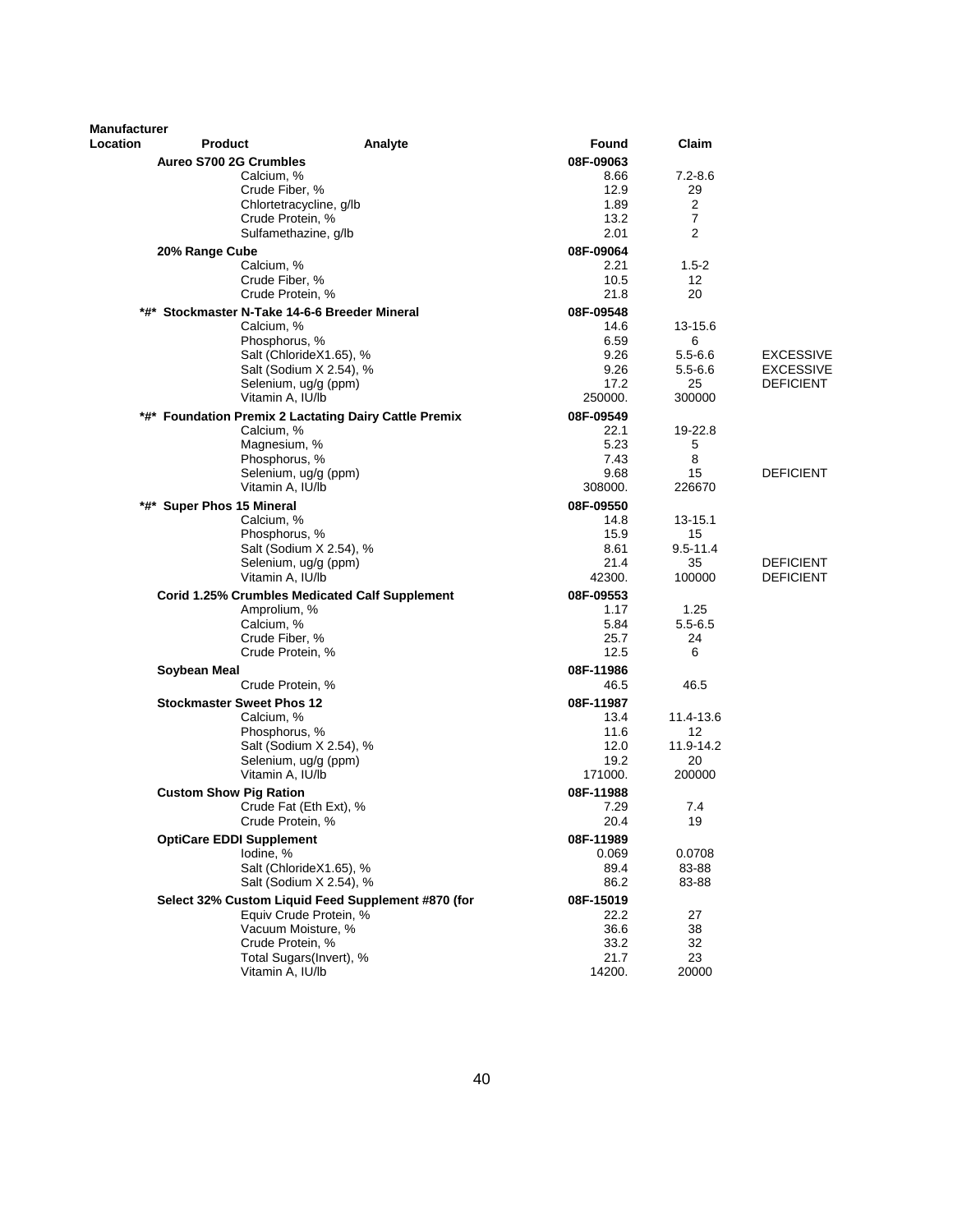| <b>Manufacturer</b>                              |                                           |                                                           |              |                  |                  |
|--------------------------------------------------|-------------------------------------------|-----------------------------------------------------------|--------------|------------------|------------------|
| <b>Location</b>                                  | <b>Product</b>                            | Analyte                                                   | Found        | Claim            |                  |
|                                                  |                                           | <b>Express Grower 32:0 Beef Cattle Feedlot Supplement</b> | 08F-15021    |                  |                  |
|                                                  | Calcium, %                                |                                                           | 5.84         | $5.5 - 6.5$      |                  |
|                                                  | Crude Fiber, %<br>Crude Protein, %        |                                                           | 7.35<br>33.5 | 15<br>32         |                  |
|                                                  |                                           | Salt (Sodium X 2.54), %                                   | 3.71         | $3.5 - 4.5$      |                  |
|                                                  |                                           | Selenium, ug/g (ppm)                                      | 4.52         | 4                |                  |
|                                                  | Vitamin A, IU/lb                          |                                                           | 32200.       | 45000            |                  |
|                                                  | <b>Lactator Supplement</b>                |                                                           | 08F-15022    |                  |                  |
|                                                  |                                           | Acid Detergent Fiber, %                                   | 7.34         | 12               |                  |
|                                                  | Crude Fiber, %                            |                                                           | 5.47         | 10               |                  |
|                                                  | Crude Protein, %                          |                                                           | 38.4         | 38               |                  |
|                                                  | Vitamin A, IU/lb                          |                                                           | 20100.       | 22000            |                  |
| Intervet Inc.<br>Millsboro, DE                   |                                           |                                                           |              |                  |                  |
|                                                  |                                           | Safe-Guard Dewormer for Beef & Dairy Cattle & Swine       | 08F-03796    |                  |                  |
|                                                  | Crude Fiber, %                            |                                                           | 25.7         | 30               |                  |
|                                                  |                                           | Fenbendazole, %                                           | 0.423        | 0.5              |                  |
|                                                  | Crude Protein, %                          |                                                           | 20.1         | 15               |                  |
| <b>J &amp; R Distributing</b><br>Lake Norden, SD |                                           |                                                           |              |                  |                  |
|                                                  | 38% All Natural Beef Grower Supplement    |                                                           | 08F-06350    |                  |                  |
|                                                  | Calcium, %                                |                                                           | 4.19         | $3.5 - 4.5$      |                  |
|                                                  | Crude Fiber, %                            |                                                           | 3.91         | 10               |                  |
|                                                  | Crude Protein, %                          |                                                           | 39.0         | 38               |                  |
|                                                  |                                           | Salt (Sodium X 2.54), %                                   | 4.38         | 4-5              |                  |
|                                                  | Vitamin A. IU/lb                          |                                                           | 29400.       | 30000            |                  |
|                                                  | 42-14 Beef Grower Concentrate Bovatec 500 |                                                           | 08F-06351    |                  |                  |
|                                                  | Calcium, %                                |                                                           | 3.00         | 3-3.5            |                  |
|                                                  | Crude Fiber, %                            |                                                           | 10.1         | 10               |                  |
|                                                  |                                           | Equiv Crude Protein, %                                    | 13.5         | 14               |                  |
|                                                  | Lasalocid, g/ton<br>Crude Protein, %      |                                                           | 455.<br>42.7 | 500<br>42        |                  |
|                                                  |                                           | Salt (Sodium X 2.54), %                                   | 3.58         | $3.5 - 4$        |                  |
|                                                  | Vitamin A, IU/lb                          |                                                           | 36200.       | 45000            |                  |
|                                                  | 15-7 Mineral B2800 Supplement for Cattle  |                                                           | 08F-06352    |                  |                  |
|                                                  | Calcium, %                                |                                                           | 15.2         | 14.2-17          |                  |
|                                                  | Lasalocid, g/ton                          |                                                           | 2440.        | 2800             |                  |
|                                                  | Phosphorus, %                             |                                                           | 7.00         | 7                |                  |
|                                                  |                                           | Salt (Sodium X 2.54), %                                   | 9.42         | 8.9-10.9         |                  |
|                                                  |                                           | Selenium, ug/g (ppm)                                      | 24.1         | 26               |                  |
|                                                  | Vitamin A, IU/lb                          |                                                           | 186000.      | 240000           |                  |
|                                                  | *#* 15-7 Mineral High Mag 14%             |                                                           | 08F-06353    |                  |                  |
|                                                  | Calcium, %                                |                                                           | 14.8         | 14.5-14.9        |                  |
|                                                  | Magnesium, %                              |                                                           | 13.2         | 13.9             |                  |
|                                                  | Phosphorus, %                             | Salt (Sodium X 2.54), %                                   | 7.20<br>4.83 | 7.1<br>$5 - 6.2$ |                  |
|                                                  |                                           | Selenium, ug/g (ppm)                                      | 16.9         | 26.4             | <b>DEFICIENT</b> |
|                                                  | Vitamin A, IU/lb                          |                                                           | 208000.      | 240000           |                  |
|                                                  | 38% All Natural Beef Grower Supplement    |                                                           | 08F-06355    |                  |                  |
|                                                  | Calcium, %                                |                                                           | 3.70         | $3.5 - 4.5$      |                  |
|                                                  | Crude Fiber, %                            |                                                           | 3.20         | 10               |                  |
|                                                  | Crude Protein, %                          |                                                           | 39.4         | 38               |                  |
|                                                  |                                           | Salt (Sodium X 2.54), %                                   | 3.53         | 4-5              |                  |
|                                                  | Vitamin A, IU/lb                          |                                                           | 22800.       | 30000            |                  |
|                                                  |                                           |                                                           |              |                  |                  |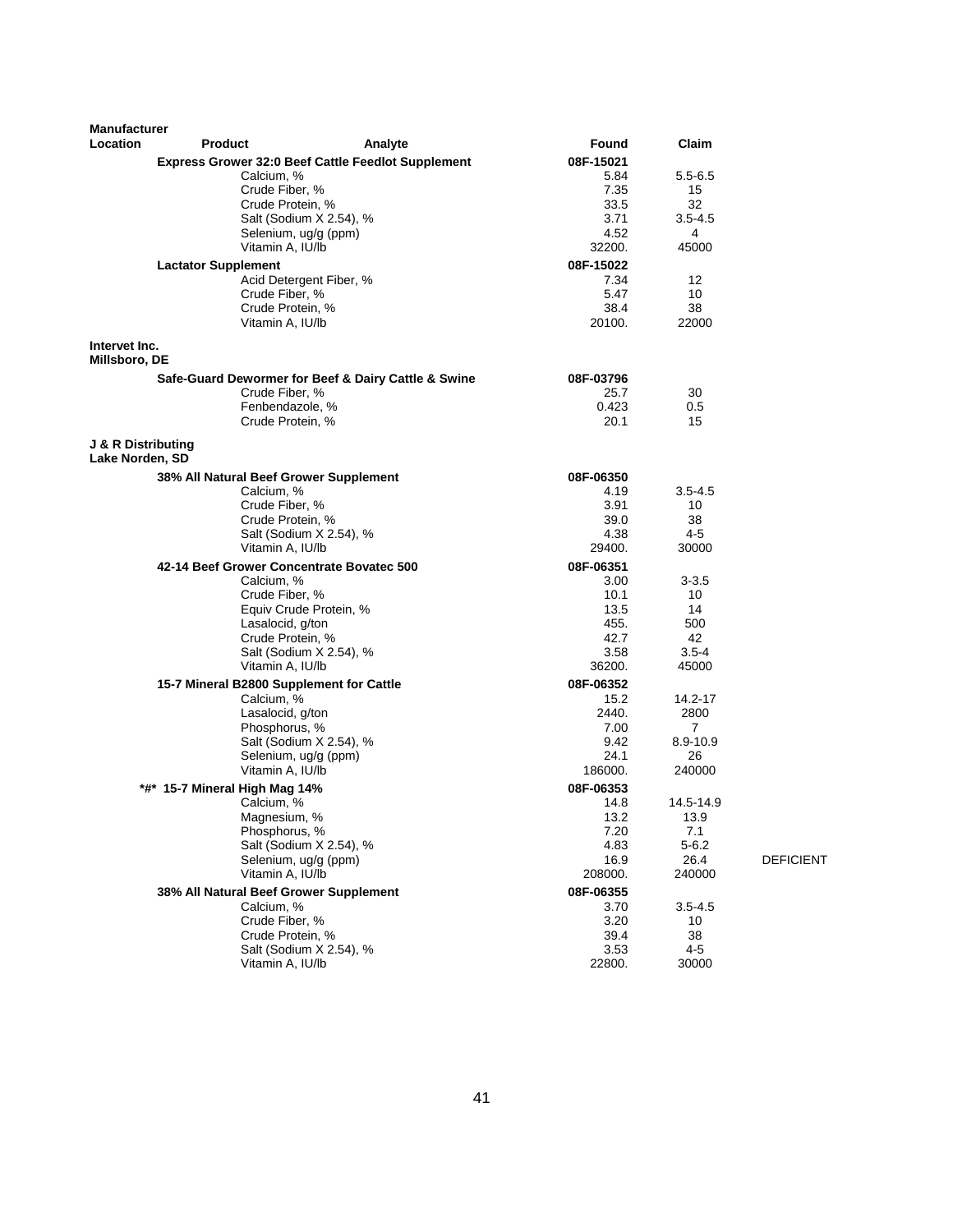| <b>Manufacturer</b> |                                                                |                                                     |              |                            |                  |
|---------------------|----------------------------------------------------------------|-----------------------------------------------------|--------------|----------------------------|------------------|
| Location            | <b>Product</b>                                                 | Analyte                                             | Found        | Claim                      |                  |
|                     | <b>15-7 Mineral for Cattle</b>                                 |                                                     | 08F-06356    |                            |                  |
|                     | Calcium, %                                                     |                                                     | 14.2         | 14.2-17                    |                  |
|                     | Phosphorus, %                                                  | Salt (Sodium X 2.54), %                             | 6.44<br>9.30 | $\overline{7}$<br>8.9-10.9 |                  |
|                     |                                                                | Selenium, ug/g (ppm)                                | 29.6         | 26                         |                  |
|                     | Vitamin A, IU/lb                                               |                                                     | 223000.      | 240000                     |                  |
|                     | 15-7 Mineral Supplement for Cattle                             |                                                     | 08F-06357    |                            |                  |
|                     | Calcium, %                                                     |                                                     | 14.6         | 14.2-17                    |                  |
|                     | Phosphorus, %                                                  |                                                     | 7.23         | 7                          |                  |
|                     |                                                                | Salt (Sodium X 2.54), %                             | 9.73         | 8.9-10.9                   |                  |
|                     |                                                                | Selenium, ug/g (ppm)                                | 24.8         | 26                         |                  |
|                     | Vitamin A. IU/lb                                               |                                                     | 172000.      | 240000                     |                  |
|                     | 42-14 Beef Grower Concentrate                                  |                                                     | 08F-09960    |                            |                  |
|                     | Calcium, %                                                     |                                                     | 3.36         | $3 - 3.5$                  |                  |
|                     | Crude Fiber, %                                                 |                                                     | 8.42         | 10                         |                  |
|                     |                                                                | Equiv Crude Protein, %                              | 12.8         | 14                         |                  |
|                     | Crude Protein, %                                               | Salt (Sodium X 2.54), %                             | 42.3<br>3.35 | 42<br>$3.5 - 4$            |                  |
|                     | Vitamin A, IU/lb                                               |                                                     | 33500.       | 45000                      |                  |
|                     | *#* J&R 42-14 Beef Grower Concentrate                          |                                                     | 08F-11173    |                            |                  |
|                     | Calcium, %                                                     |                                                     | 3.03         | $3 - 3.5$                  |                  |
|                     | Crude Fiber, %                                                 |                                                     | 9.66         | 10                         |                  |
|                     |                                                                | Equiv Crude Protein, %                              | 15.0         | 14                         |                  |
|                     | Crude Protein, %                                               |                                                     | 43.4         | 42                         |                  |
|                     |                                                                | Salt (Sodium X 2.54), %                             | 3.68         | $3.5 - 4$                  |                  |
|                     | Vitamin A, IU/lb                                               |                                                     | 23600.       | 45000                      | <b>DEFICIENT</b> |
|                     | J&R 40-11 Lamb Concentrate Bovatec 200                         |                                                     | 08F-11174    |                            |                  |
|                     | Calcium, %                                                     |                                                     | 6.40         | $5.8 - 7.8$                |                  |
|                     |                                                                | Equiv Crude Protein, %                              | 11.2         | 11                         |                  |
|                     | Lasalocid, g/ton                                               |                                                     | 226.         | 204                        |                  |
|                     | Crude Protein, %                                               | Selenium, ug/g (ppm)                                | 42.9<br>5.88 | 38<br>5.9                  |                  |
|                     |                                                                |                                                     |              |                            |                  |
|                     | Cust 20% Lamb Starter B90 Bag                                  |                                                     | 08F-11175    | 9                          |                  |
|                     | Lasalocid, g/ton                                               | Equiv Crude Protein, %                              | 8.71<br>96.0 | 90                         |                  |
|                     | Crude Protein, %                                               |                                                     | 22.6         | 20                         |                  |
|                     |                                                                | J&R 42-14 Beef Grower Concentrate Bovatec 500       | 08F-11176    |                            |                  |
|                     | Calcium, %                                                     |                                                     | 3.53         | $3 - 3.5$                  |                  |
|                     | Crude Fiber, %                                                 |                                                     | 8.36         | 10                         |                  |
|                     |                                                                | Equiv Crude Protein, %                              | 13.3         | 14                         |                  |
|                     | Lasalocid, g/ton                                               |                                                     | 548.         | 500                        |                  |
|                     | Crude Protein, %                                               |                                                     | 43.5         | 42                         |                  |
|                     |                                                                | Salt (Sodium X 2.54), %                             | 3.73         | $3.5 - 4$                  |                  |
|                     | Vitamin A, IU/lb                                               |                                                     | 32300.       | 45000                      |                  |
|                     |                                                                | *#* J&R 14% Beef Creep Bovatec 60 Pellet for Calves | 08F-11177    |                            |                  |
|                     | Crude Fiber, %                                                 |                                                     | 15.9         | 20                         |                  |
|                     | Lasalocid, g/ton<br>Crude Protein, %                           |                                                     | 99.6<br>17.6 | 60<br>14                   | <b>EXCESSIVE</b> |
|                     |                                                                |                                                     |              |                            |                  |
|                     | *#* J&R Hy-Lean Finisher Rumensin & Tylan Pellet<br>Calcium, % |                                                     | 08F-11178    | $6.5 - 7.5$                |                  |
|                     | Crude Fiber, %                                                 |                                                     | 7.38<br>5.46 | 10                         |                  |
|                     |                                                                | Equiv Crude Protein, %                              | 12.9         | 16                         |                  |
|                     | Monensin, g/ton                                                |                                                     | 261.         | 260                        |                  |
|                     | Crude Protein, %                                               |                                                     | 40.6         | 41                         |                  |
|                     |                                                                | Salt (Sodium X 2.54), %                             | 4.67         | $4 - 5$                    |                  |
|                     | Tylosin, g/ton                                                 |                                                     | 82.0         | 80                         |                  |
|                     | Vitamin A, IU/lb                                               |                                                     | 19000.       | 50000                      | <b>DEFICIENT</b> |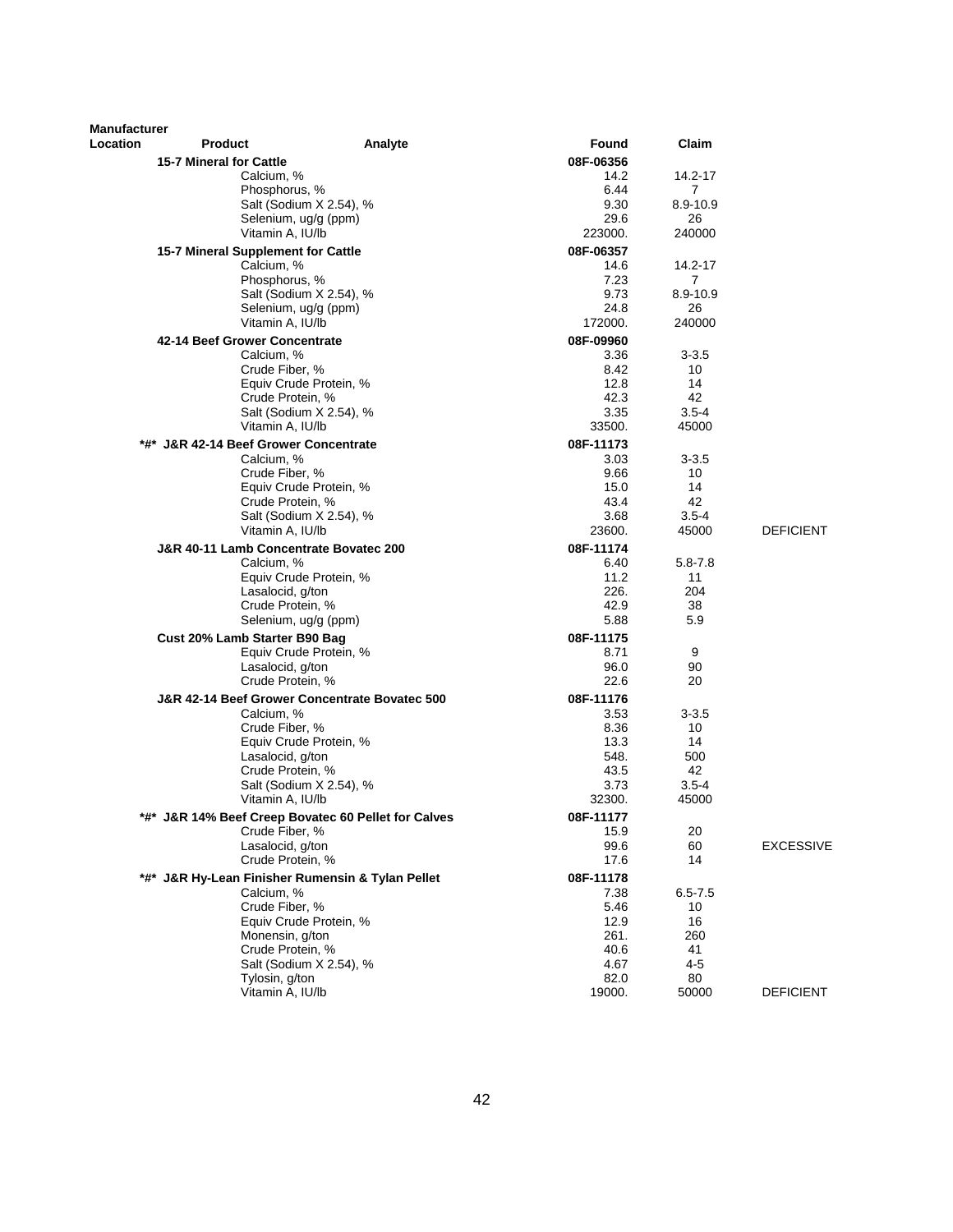| <b>Manufacturer</b><br>Location                      | <b>Product</b>                                               | Analyte                                              | Found             | Claim          |                  |
|------------------------------------------------------|--------------------------------------------------------------|------------------------------------------------------|-------------------|----------------|------------------|
|                                                      |                                                              | *#* J&R 42-30 Beef Finisher Supplement Non-Medicated | 08F-11179         |                |                  |
|                                                      | Calcium, %                                                   |                                                      | 9.09              | $7.5 - 8.7$    |                  |
|                                                      |                                                              | Equiv Crude Protein, %                               | 29.3              | 30             |                  |
|                                                      | Crude Protein, %                                             |                                                      | 44.5              | 42             |                  |
|                                                      |                                                              | Salt (Sodium X 2.54), %                              | 4.55              | $4.8 - 5.1$    |                  |
|                                                      |                                                              | Selenium, ug/g (ppm)                                 | 3.01              | 4              |                  |
|                                                      | Vitamin A, IU/lb                                             |                                                      | 22800.            | 49895          | <b>DEFICIENT</b> |
|                                                      | *#* Hi-Pro Soybean Meal                                      |                                                      | 08F-11180         |                |                  |
|                                                      | Crude Protein, %                                             |                                                      | 41.9              | 45             | <b>DEFICIENT</b> |
|                                                      | 14% Performance Horse Feed                                   |                                                      | 08F-11181         |                |                  |
|                                                      | Crude Fiber, %                                               |                                                      | 15.5              | 16.54          |                  |
|                                                      | Crude Protein, %                                             |                                                      | 16.0              | 14             |                  |
|                                                      | 8:16 Sheep Mineral                                           |                                                      | 08F-11182         |                |                  |
|                                                      | Calcium, %                                                   |                                                      | 8.60              | $7.5 - 9$      |                  |
|                                                      | Magnesium, %                                                 |                                                      | 3.06              | 3.8            |                  |
|                                                      | Phosphorus, %                                                |                                                      | 16.0              | 16.1           |                  |
|                                                      |                                                              | Salt (ChlorideX1.65), %                              | 9.29              | $8.8 - 10.8$   |                  |
|                                                      |                                                              | Salt (Sodium X 2.54), %<br>Selenium, ug/g (ppm)      | 17.9<br>5.46      | 8.8-10.8<br>6  | <b>EXCESSIVE</b> |
|                                                      | Vitamin A, IU/lb                                             |                                                      | 68700.            | 60000          |                  |
|                                                      |                                                              |                                                      | 08F-11183         |                |                  |
|                                                      | 14-10 Dakota Breeder Mineral<br>Calcium, %                   |                                                      | 14.6              | 13.4-16        |                  |
|                                                      | Phosphorus, %                                                |                                                      | 10.7              | 10             |                  |
|                                                      |                                                              | Salt (Sodium X 2.54), %                              | 9.40              | $9.1 - 11.1$   |                  |
|                                                      |                                                              | Selenium, ug/g (ppm)                                 | 23.4              | 30             |                  |
|                                                      | Vitamin A, IU/lb                                             |                                                      | 227000.           | 250000         |                  |
|                                                      | J R Feeds 18% Texturized Calf Starter DQ                     |                                                      | 08F-11184         |                |                  |
|                                                      |                                                              | Acid Detergent Fiber, %                              | 5.04              | $\overline{7}$ |                  |
|                                                      |                                                              | Decoquinate, g/ton                                   | 41.4              | 45.5           |                  |
|                                                      |                                                              | Crude Fat (Eth Ext), %                               | 7.09              | 5.5            |                  |
|                                                      | Crude Protein, %                                             |                                                      | 18.0              | 18             |                  |
|                                                      | 15-7 Mineral Supplement for Cattle                           |                                                      | 08F-11185         |                |                  |
|                                                      | Calcium, %                                                   |                                                      | 16.4              | 14.2-17        |                  |
|                                                      | Phosphorus, %                                                |                                                      | 7.05              | 7              |                  |
|                                                      |                                                              | Salt (Sodium X 2.54), %                              | 9.45              | 8.9-10.9       |                  |
|                                                      |                                                              | Selenium, ug/g (ppm)                                 | 20.2              | 26             |                  |
|                                                      | Vitamin A, IU/lb                                             |                                                      | 270000.           | 240000         |                  |
|                                                      | *#* J&R 17% Layer Complete                                   |                                                      | 08F-11186         |                |                  |
|                                                      | Calcium, %                                                   |                                                      | 4.03              | $2.8 - 3.2$    | <b>EXCESSIVE</b> |
|                                                      | Lysine - Total, %                                            | Methionine - Total, %                                | 0.835<br>0.249    | 0.7<br>0.3     |                  |
|                                                      | Crude Protein, %                                             |                                                      | 16.8              | 16             |                  |
|                                                      |                                                              |                                                      |                   |                |                  |
|                                                      | <b>J&amp;R Pheasant Grower Complete</b><br>Lysine - Total, % |                                                      | 08F-11187<br>1.06 | 0.9            |                  |
|                                                      |                                                              | Methionine - Total, %                                | 0.420             | 0.35           |                  |
|                                                      | Crude Protein, %                                             |                                                      | 21.5              | 20             |                  |
|                                                      | <b>J&amp;R Premium Dog Food</b>                              |                                                      | 08F-11188         |                |                  |
|                                                      |                                                              | Fat: Acid Hydrolysis, %                              | 21.3              | 20             |                  |
|                                                      | Crude Protein, %                                             |                                                      | 30.1              | 30             |                  |
| <b>J&amp;R Distributing, Inc.</b><br>Lake Norden, SD |                                                              |                                                      |                   |                |                  |
|                                                      |                                                              | First Step Pak Meal Base Mix for Nursery Pigs        | 08F-05514         |                |                  |
|                                                      | Lysine - Total, %                                            |                                                      | 2.09              | 2              |                  |
|                                                      | Crude Protein, %                                             |                                                      | 28.3              | 26             |                  |
|                                                      | Zinc, ug/g (ppm)                                             |                                                      | 13200.            | 12050          |                  |
|                                                      |                                                              |                                                      |                   |                |                  |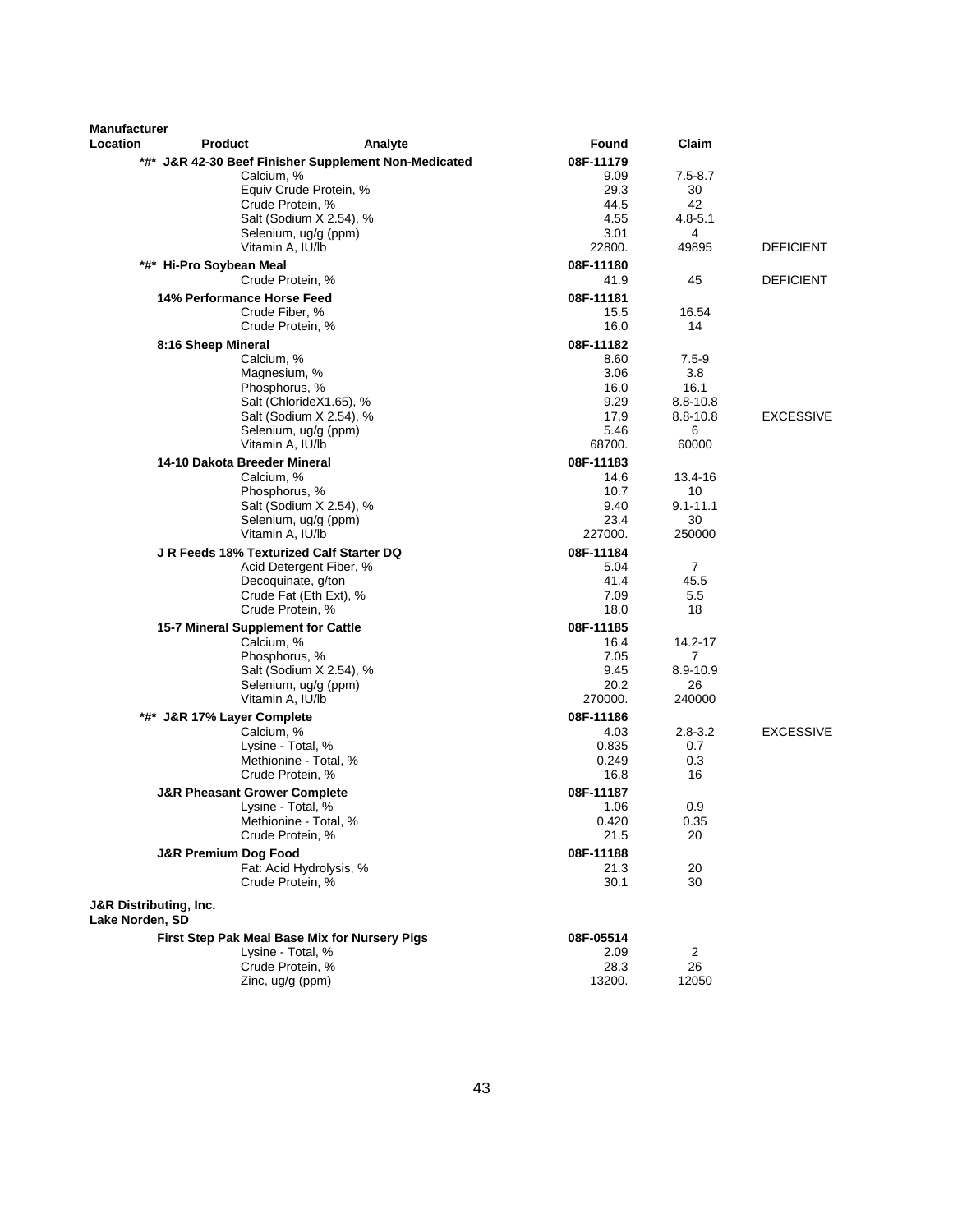| <b>Manufacturer</b><br><b>Location</b> |                                                         |                                                         |                   | Claim                |                                      |
|----------------------------------------|---------------------------------------------------------|---------------------------------------------------------|-------------------|----------------------|--------------------------------------|
|                                        | <b>Product</b>                                          | Analyte                                                 | Found             |                      |                                      |
|                                        | 15-7 Mineral Supplement for Cattle                      |                                                         | 08F-09572         |                      |                                      |
|                                        | Calcium, %<br>Phosphorus, %                             |                                                         | 15.8<br>7.13      | 14.2-17<br>7         |                                      |
|                                        |                                                         | Salt (Sodium X 2.54), %                                 | 9.55              | 8.9-10.9             |                                      |
|                                        |                                                         | Selenium, ug/g (ppm)                                    | 22.7              | 26                   |                                      |
|                                        | Vitamin A, IU/lb                                        |                                                         | 180000.           | 240000               |                                      |
|                                        | First Step Pak Base Mix for Nursery Pigs                |                                                         | 08F-10016         |                      |                                      |
|                                        | Lysine - Total, %                                       |                                                         | 2.06              | $\overline{2}$       |                                      |
|                                        | Crude Protein, %                                        |                                                         | 28.1              | 26                   |                                      |
|                                        | Zinc, $uq/q$ (ppm)                                      |                                                         | 13000.            | 12050                |                                      |
|                                        | 41% Poultry Concentrate                                 |                                                         | 08F-10017         |                      |                                      |
|                                        | Calcium, %                                              |                                                         | 3.34              | $2.7 - 3$            |                                      |
|                                        | Lysine - Total, %                                       | Methionine - Total, %                                   | 2.42<br>0.887     | 2.6<br>0.8           |                                      |
|                                        | Crude Protein, %                                        |                                                         | 43.6              | 41                   |                                      |
|                                        |                                                         |                                                         |                   |                      |                                      |
|                                        | Lysine - Total, %                                       | GF Amino Acid Premix Bag for Growing & Finishing        | 08F-10018<br>27.6 | 29.5                 |                                      |
|                                        | Crude Protein, %                                        |                                                         | 58.2              | 10                   |                                      |
|                                        |                                                         | <b>Lactating Dairy Cow Vitamin/Trace Mineral Premix</b> | 08F-10019         |                      |                                      |
|                                        | Calcium, %                                              |                                                         | 17.9              | 14-16.5              |                                      |
|                                        | Manganese, %                                            |                                                         | 4.04              | 3.8                  |                                      |
|                                        |                                                         | Selenium, ug/g (ppm)                                    | 208.              | 244                  |                                      |
|                                        | Vitamin A, IU/lb                                        |                                                         | 2230000.          | 2796000              |                                      |
|                                        | Zinc, %                                                 |                                                         | 4.72              | 4.8                  |                                      |
|                                        | *#* 14-14 Premier Mineral Supplement for Cattle         |                                                         | 08F-10020         |                      |                                      |
|                                        | Calcium, %                                              |                                                         | 14.9              | 13.5-16.2            |                                      |
|                                        | Phosphorus, %                                           | Salt (Sodium X 2.54), %                                 | 14.2<br>8.71      | 13.9<br>$8.1 - 10.1$ |                                      |
|                                        |                                                         | Selenium, ug/g (ppm)                                    | 25.4              | 37                   | <b>DEFICIENT</b>                     |
|                                        | Vitamin A, IU/lb                                        |                                                         | 271000.           | 300000               |                                      |
|                                        | *#* 14-14 LV Mineral Supplement for Cattle              |                                                         | 08F-10021         |                      |                                      |
|                                        | Calcium, %                                              |                                                         | 15.7              | 13-15.6              |                                      |
|                                        | Magnesium, %                                            |                                                         | 3.09              | 3                    |                                      |
|                                        | Phosphorus, %                                           |                                                         | 15.9              | 14                   |                                      |
|                                        |                                                         | Salt (ChlorideX1.65), %                                 | 3.92              | 8.5-10.5             | <b>DEFICIENT</b>                     |
|                                        |                                                         | Salt (Sodium X 2.54), %<br>Selenium, ug/g (ppm)         | 0.62<br>23.7      | 8.5-10.5<br>29       | <b>DEFICIENT</b>                     |
|                                        | Vitamin A, IU/lb                                        |                                                         | 165000.           | 190000               |                                      |
|                                        | <b>Poultry TM Pack</b>                                  |                                                         | 08F-10022         |                      |                                      |
|                                        | Copper, %                                               |                                                         | 1.39              | 1.33                 |                                      |
|                                        | Iron, %                                                 |                                                         | 6.03              | 6.67                 |                                      |
|                                        | Manganese, %                                            |                                                         | 8.53              | 8.67                 |                                      |
|                                        |                                                         | Selenium, ug/g (ppm)                                    | 179.              | 200                  |                                      |
|                                        | Zinc, %                                                 |                                                         | 6.39              | 6.67                 |                                      |
|                                        | *#* Hi Cal 26 Feedlot Mineral Non-Medicated             |                                                         | 08F-10023         |                      |                                      |
|                                        | Calcium, %                                              |                                                         | 30.5              | 26.4-29.5            |                                      |
|                                        |                                                         | Salt (Sodium X 2.54), %                                 | 10.4              | 11.5-13.5            |                                      |
|                                        | Vitamin A, IU/lb                                        | Selenium, ug/g (ppm)                                    | 4.17<br>22200.    | 6<br>80000           | <b>DEFICIENT</b><br><b>DEFICIENT</b> |
|                                        |                                                         |                                                         |                   |                      |                                      |
| John Morrell & Co.<br>Sioux City, IA   |                                                         |                                                         |                   |                      |                                      |
|                                        |                                                         |                                                         |                   |                      |                                      |
|                                        | Porcine Product Only 85% Blood Meal<br>Crude Protein, % |                                                         | 08F-15213<br>86.3 | 85                   |                                      |
|                                        |                                                         |                                                         |                   |                      |                                      |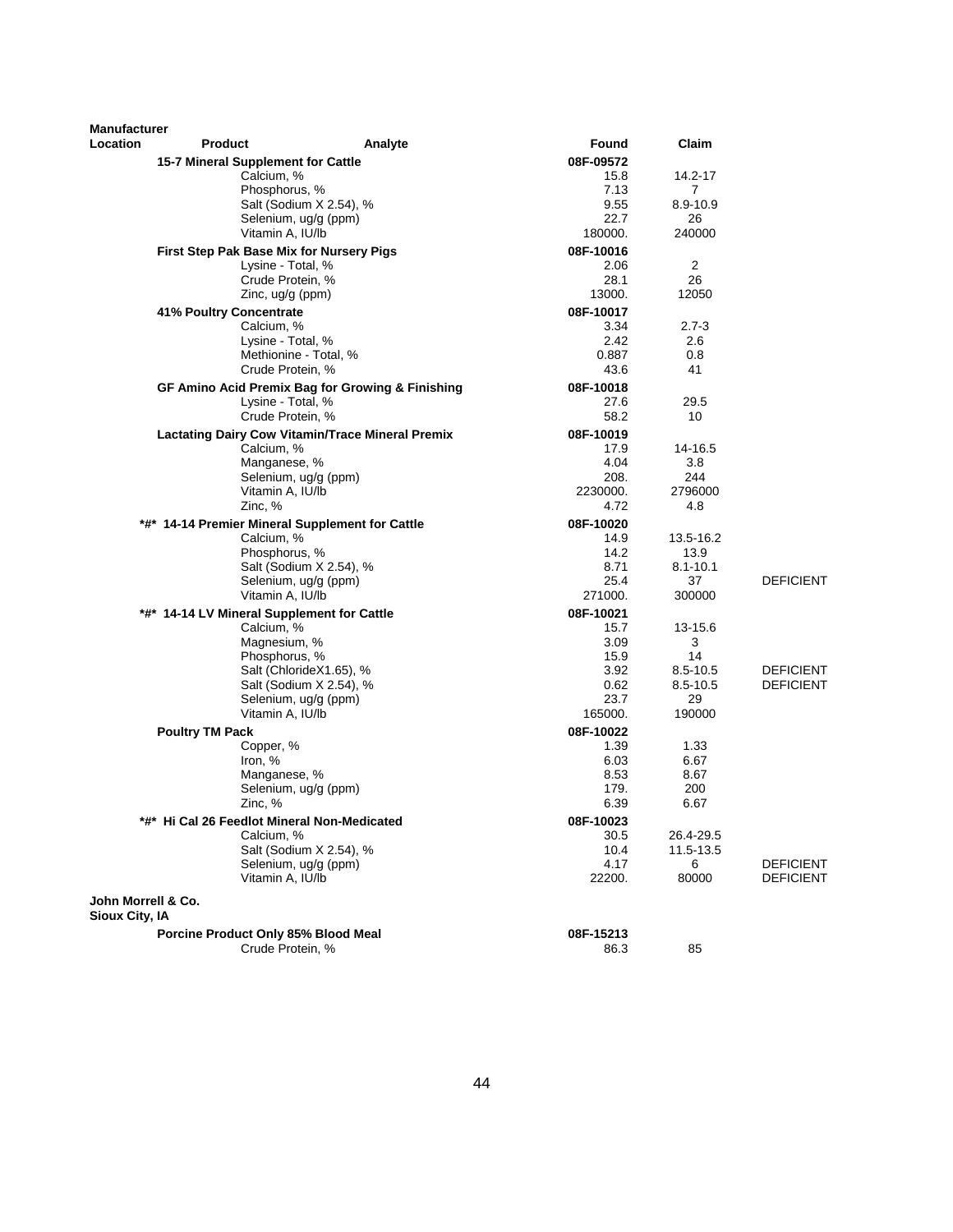| Manufacturer<br>Location                        | <b>Product</b><br>Analyte                                                                                                                                           | Found                                                               | Claim                                                       |                  |
|-------------------------------------------------|---------------------------------------------------------------------------------------------------------------------------------------------------------------------|---------------------------------------------------------------------|-------------------------------------------------------------|------------------|
| <b>Johnsons Ranchers Supply Inc</b><br>Wall, SD |                                                                                                                                                                     |                                                                     |                                                             |                  |
|                                                 | *#* Hard Grass 38 Block<br>Calcium, %<br>Equiv Crude Protein, %<br>Phosphorus, %<br>Potassium, %<br>Crude Protein, %<br>Salt (Sodium X 2.54), %<br>Vitamin A, IU/lb | 08F-07382<br>3.15<br>12.6<br>2.37<br>2.20<br>38.2<br>13.2<br>31100. | 2-3<br>13<br>$\overline{2}$<br>2.04<br>38<br>12-14<br>60000 | <b>DEFICIENT</b> |
| Kandi Hay Co.<br>Willmar, MN                    |                                                                                                                                                                     |                                                                     |                                                             |                  |
| Alfalfa Kubes                                   | Crude Fiber, %<br>Oven Moisture, %<br>Crude Protein, %                                                                                                              | 08F-08819<br>22.3<br>8.22<br>16.4                                   | 30<br>15<br>16                                              |                  |
| <b>KAS Direct, LLC</b><br>Wantagh, NY           |                                                                                                                                                                     |                                                                     |                                                             |                  |
|                                                 | *#* RenewTrients Digestive Aid<br>Oven Moisture, %<br>Crude Protein, %                                                                                              | 08F-21507<br>4.81<br>12.1                                           | 10<br>35                                                    | <b>DEFICIENT</b> |
| <b>Kay Dee Feed Company</b><br>Sioux City, IA   |                                                                                                                                                                     |                                                                     |                                                             |                  |
|                                                 | <b>Super Ranger Kaydets 8.2</b><br>Calcium, %<br>Phosphorus, %<br>Salt (ChlorideX1.65), %<br>Salt (Sodium X 2.54), %<br>Selenium, ug/g (ppm)<br>Vitamin A, IU/lb    | 08F-04046<br>20.3<br>8.06<br>12.0<br>11.9<br>27.9<br>120000.        | 19-22.5<br>8.2<br>$9 - 10.8$<br>$9 - 10.8$<br>26<br>150000  | <b>EXCESSIVE</b> |
|                                                 | *#* KayDee Super Ranger Kaydets<br>Calcium, %<br>Phosphorus, %<br>Salt (Sodium X 2.54), %<br>Selenium, ug/g (ppm)<br>Vitamin A, IU/lb                               | 08F-06305<br>14.1<br>12.4<br>14.4<br>24.8<br>133000.                | 12.5-15<br>12<br>$15 - 18$<br>26<br>350000                  | <b>DEFICIENT</b> |
|                                                 | KayDee Supplement Blocks Sheep 20% All Natural<br>Calcium, %<br>Crude Protein, %<br>Salt (Sodium X 2.54), %<br>Vitamin A, IU/lb                                     | 08F-06306<br>4.94<br>22.3<br>17.6<br>36100.                         | 4-5<br>20<br>17-20<br>50000                                 |                  |
| *#*                                             | KayDee Stablemate Kaydets Granular Horse Mineral<br>Calcium, %<br>Phosphorus, %<br>Salt (Sodium X 2.54), %<br>Vitamin A, IU/lb                                      | 08F-06307<br>15.1<br>11.5<br>23.3<br>17100.                         | 12-14.4<br>12<br>22-26<br>350000                            | <b>DEFICIENT</b> |
|                                                 | *#* Royal Mineral 12<br>Calcium, %<br>Phosphorus, %<br>Salt (Sodium X 2.54), %<br>Selenium, ug/g (ppm)<br>Vitamin A, IU/lb                                          | 08F-07498<br>12.8<br>13.3<br>11.2<br>20.5<br>40900.                 | $11 - 13$<br>12<br>$11 - 12$<br>26<br>100000                | <b>DEFICIENT</b> |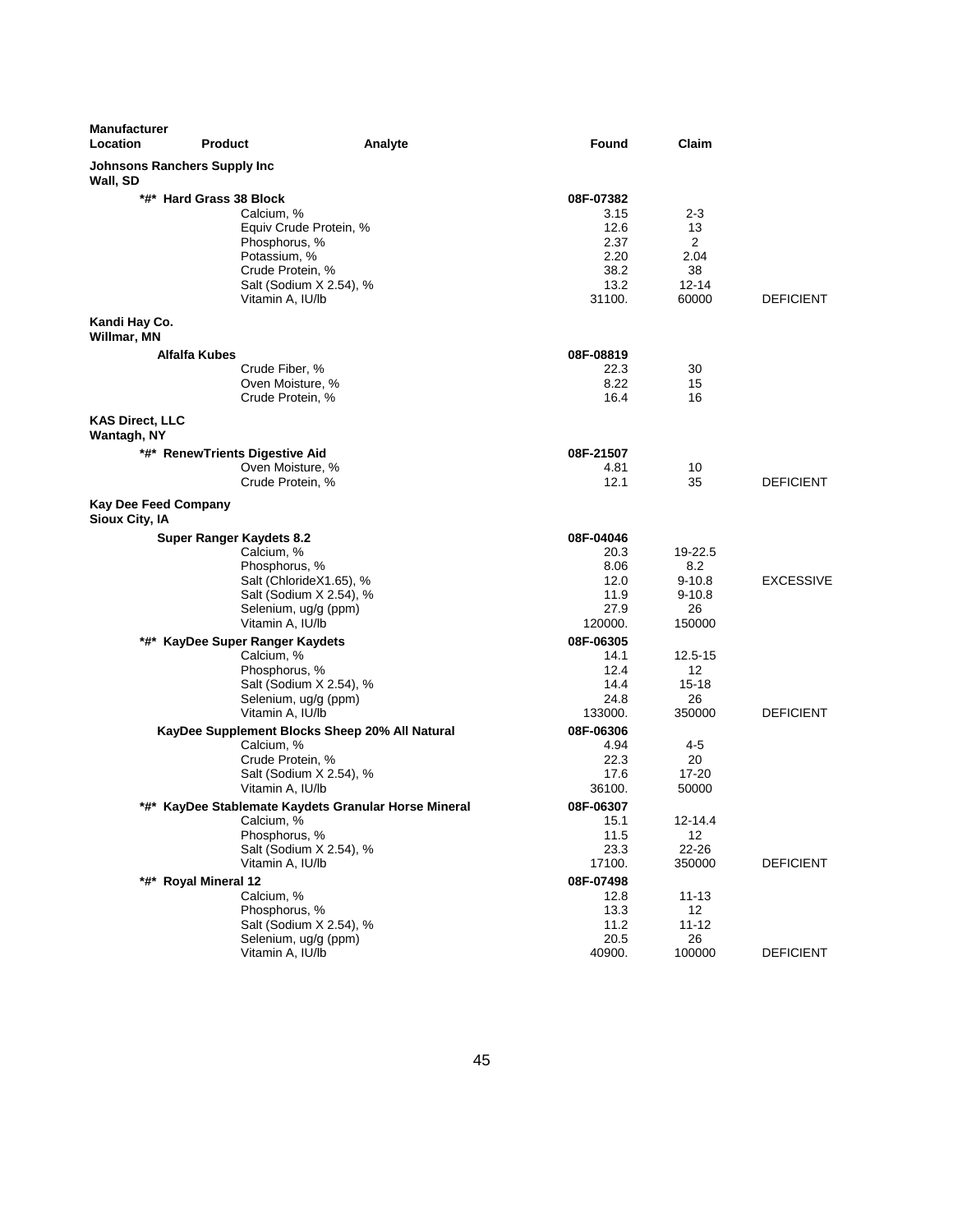| <b>Manufacturer</b><br>Location               | <b>Product</b>                                                                                                                                                                  | Analyte | Found                                                             | Claim                                         |                  |
|-----------------------------------------------|---------------------------------------------------------------------------------------------------------------------------------------------------------------------------------|---------|-------------------------------------------------------------------|-----------------------------------------------|------------------|
| <b>Kaytee Products Inc</b><br>Chilton, WI     |                                                                                                                                                                                 |         |                                                                   |                                               |                  |
|                                               | Kaytee Exact Original Premium Daily Nutrition Bird<br>Crude Fat (Eth Ext), %<br>Oven Moisture, %<br>Crude Protein, %                                                            |         | 08F-04907<br>5.33<br>9.41<br>18.6                                 | 5<br>12<br>14                                 |                  |
|                                               | <b>Forti-Diet Parakeet Food</b><br>Oven Moisture, %<br>Crude Protein, %                                                                                                         |         | 08F-05499<br>9.84<br>16.4                                         | 12<br>14                                      |                  |
|                                               | Honey Seed Treat Bell Bird Food<br>Crude Fiber, %<br>Oven Moisture, %<br>Crude Protein, %                                                                                       |         | 08F-09306<br>7.55<br>8.40<br>13.9                                 | 10<br>14<br>10                                |                  |
| <b>Kent Feeds Inc</b><br><b>Muscatine, IA</b> |                                                                                                                                                                                 |         |                                                                   |                                               |                  |
|                                               | Framework 365 Cattle Mineral ADE<br>Calcium, %<br>Phosphorus, %<br>Salt (Sodium X 2.54), %<br>Selenium, ug/g (ppm)<br>Vitamin A, IU/lb                                          |         | 08F-08680<br>16.4<br>8.00<br>15.7<br>24.6<br>268000.              | 15.3-18.3<br>8<br>13.5-16.2<br>26.4<br>380000 |                  |
|                                               | HP Calf Creep 60B<br>Crude Fiber, %<br>Lasalocid, g/ton<br>Crude Protein, %                                                                                                     |         | 08F-08685<br>11.5<br>60.1<br>15.6                                 | 15<br>60<br>16                                |                  |
|                                               | *#* Omegatin energy supplement for horses<br>Crude Fiber, %<br>Crude Fat (Eth Ext), %<br>Lysine - Total, %<br>Methionine - Total, %<br>Crude Protein, %<br>Threonine - Total, % |         | 08F-08688<br>12.0<br>20.8<br>0.802<br>0.282<br>15.6<br>0.589      | 11<br>20<br>0.8<br>0.2<br>15<br>0.5           | <b>EXCESSIVE</b> |
|                                               | Kent Home Fresh 27 Poultry<br>Lysine - Total, %<br>Methionine - Total, %<br>Crude Protein, %                                                                                    |         | 08F-10579<br>1.46<br>0.521<br>26.6                                | 1.6<br>0.6<br>27                              |                  |
|                                               | *#* Kent Baby Beef 44<br>Calcium, %<br>Equiv Crude Protein, %<br>Crude Protein, %<br>Vitamin A, IU/lb                                                                           |         | 08F-13492<br>6.71<br>18.6<br>45.0<br>13800.                       | $6 - 7.2$<br>18<br>44<br>40000                | <b>DEFICIENT</b> |
|                                               | NRB 40-25 300R 90T<br>Calcium, %<br>Crude Fiber, %<br>Equiv Crude Protein, %<br>Monensin, g/ton<br>Potassium, %<br>Crude Protein, %<br>Tylosin, g/ton                           |         | 08F-13493<br>4.78<br>12.2<br>24.9<br>270.<br>1.97<br>39.7<br>85.5 | $4 - 5$<br>16<br>25<br>300<br>2<br>40<br>90   |                  |
|                                               | *#* Kent 34% Baby Beef<br>Calcium, %<br>Crude Protein, %<br>Vitamin A, IU/lb                                                                                                    |         | 08F-13495<br>3.54<br>34.5<br>15500.                               | $3.2 - 4.2$<br>34<br>30000                    | <b>DEFICIENT</b> |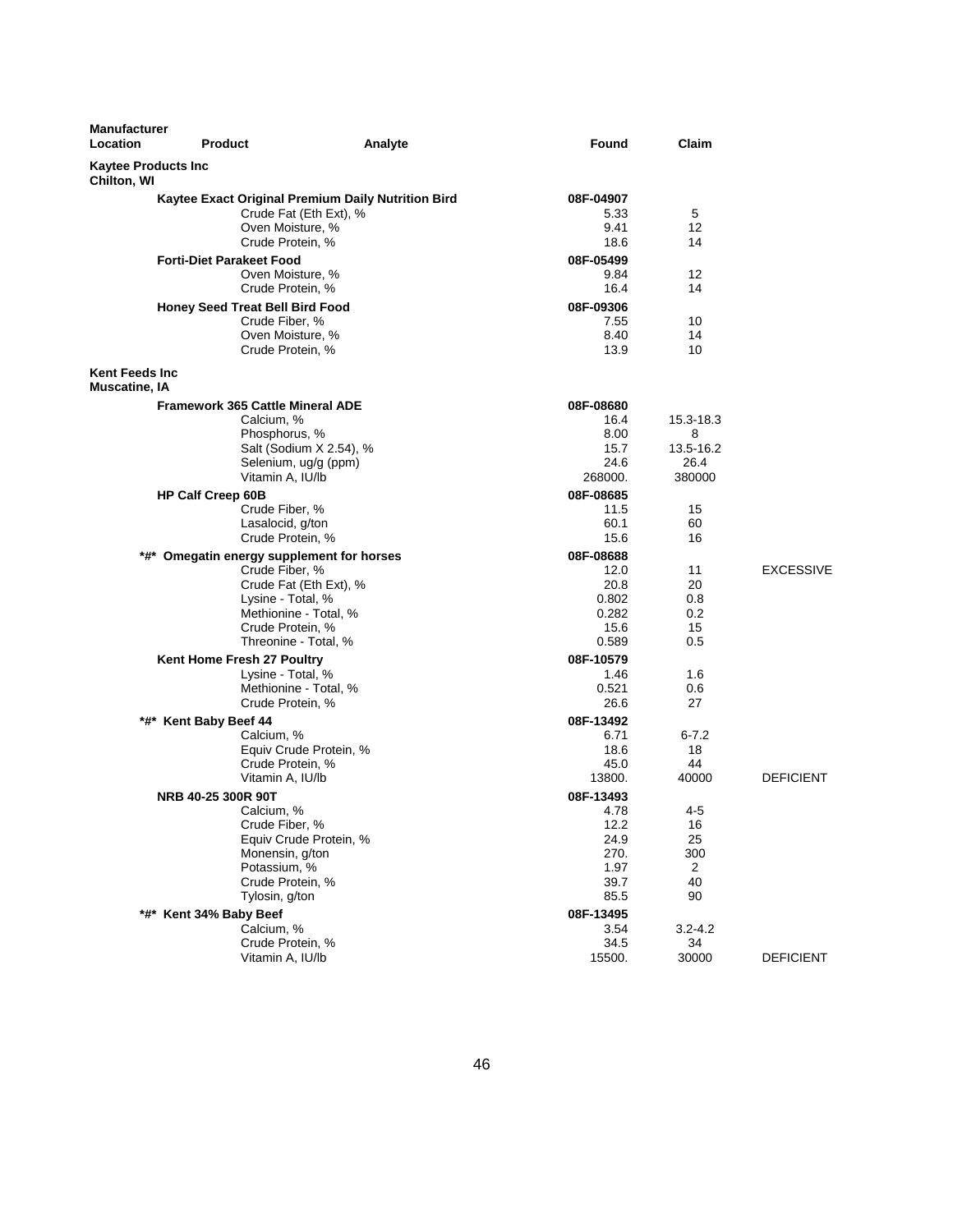| Manufacturer |                                                   |              |                   |                  |
|--------------|---------------------------------------------------|--------------|-------------------|------------------|
| Location     | Product<br>Analyte                                | Found        | Claim             |                  |
|              | Kent No Roughage Calf 150R                        | 08F-13496    |                   |                  |
|              | Calcium, %                                        | 2.20         | $1.8 - 2.3$       |                  |
|              | Crude Fiber, %                                    | 14.1         | 16                |                  |
|              | Monensin, g/ton                                   | 126.<br>27.8 | 150<br>27         |                  |
|              | Crude Protein, %<br>Vitamin A, IU/lb              | 17700.       | 25000             |                  |
|              | Kent 16% Pig Gold CTC100                          | 08F-13497    |                   |                  |
|              | Chlortetracycline, g/ton                          | 89.4         | 100               |                  |
|              | Crude Protein, %                                  | 17.8         | 16                |                  |
|              | *#* Kent 1630 Rebound Plus Complete OTC300        | 08F-13498    |                   |                  |
|              | Crude Fiber, %                                    | 17.5         | 18                |                  |
|              | Oxytetracycline, g/ton                            | 639.         | 300               | <b>EXCESSIVE</b> |
|              | Crude Protein, %                                  | 14.1         | 12.9              |                  |
|              | Kent 1630 Rebound Plus Complete OTC300            | 08F-13499    |                   |                  |
|              | Crude Fiber, %                                    | 18.4         | 20                |                  |
|              | Oxytetracycline, g/ton                            | 256.         | 300               |                  |
|              | Crude Protein, %                                  | 17.4         | 12.9              |                  |
|              | *#* Kent Cattle 32 AN Supplement                  | 08F-13500    |                   |                  |
|              | Calcium, %<br>Crude Fiber, %                      | 3.98<br>10.9 | 4-5<br>14         |                  |
|              | Crude Protein, %                                  | 32.6         | 32                |                  |
|              | Vitamin A, IU/lb                                  | 9640.        | 25000             | <b>DEFICIENT</b> |
|              | *#* Kent Flav-R-Ized 20% Pig Nuggets NT300        | 08F-13501    |                   |                  |
|              | Fat: Roese Gottlieb, %                            | 5.10         | 6                 | <b>DEFICIENT</b> |
|              | Neomycin, g/ton                                   | 150.         | 150               |                  |
|              | Oxytetracycline, g/ton                            | 73.2         | 150               | <b>DEFICIENT</b> |
|              | Crude Protein, %                                  | 21.2         | 20                |                  |
|              | Kent 12% Texturized Horse                         | 08F-13503    |                   |                  |
|              | Crude Protein, %                                  | 14.5         | $12 \overline{ }$ |                  |
|              | Kent Hi Protein 27                                | 08F-15212    |                   |                  |
|              | Fat: Acid Hydrolysis, %<br>Crude Fat (Eth Ext), % | 11.0<br>11.0 | 10                |                  |
|              | Oven Moisture, %                                  | 6.07         | 9                 |                  |
|              | Crude Protein, %                                  | 28.6         | 27                |                  |
|              | <b>Calf Creep 60B Medicated</b>                   | 08F-15214    |                   |                  |
|              | Calcium, %                                        | 1.83         | $1.5 - 2$         |                  |
|              | Crude Fiber, %                                    | 13.8         | 13                |                  |
|              | Lasalocid, g/ton                                  | 67.5         | 60                |                  |
|              | Crude Protein, %                                  | 14.2         | 14                |                  |
| *#*          | Liq-N-Gain 32 Beef Cattle Supplement              | 08F-15215    |                   |                  |
|              | Equiv Crude Protein, %<br>Vacuum Moisture, %      | 24.3<br>38.7 | 25<br>38          |                  |
|              | Potassium, %                                      | 2.43         | 2.5               |                  |
|              | Crude Protein, %                                  | 35.4         | 32                |                  |
|              | Total Sugars(Invert), %                           | 20.2         | 18                |                  |
|              | Vitamin A, IU/lb                                  | 2310.        | 38000             | <b>DEFICIENT</b> |
|              | *#* Liq-N-Gain 32 with Bovatec 20                 | 08F-15216    |                   |                  |
|              | Equiv Crude Protein, %                            | 24.3         | 25                |                  |
|              | Lasalocid, g/ton                                  | N.D.         | 240               |                  |
|              | Vacuum Moisture, %<br>Potassium, %                | 39.0<br>2.48 | 38<br>2.5         |                  |
|              | Crude Protein, %                                  | 35.5         | 32                |                  |
|              | Total Sugars(Invert), %                           | 19.4         | 18                |                  |
|              | Vitamin A, IU/lb                                  | 3320.        | 38000             | <b>DEFICIENT</b> |
|              | *#* Rebound Plus Complete OTC300                  | 08F-15994    |                   |                  |
|              | Crude Fiber, %                                    | 16.2         | 18                |                  |
|              | Oxytetracycline, g/ton                            | 640.         | 300               | <b>EXCESSIVE</b> |
|              | Crude Protein, %                                  | 14.3         | 12.9              |                  |
|              |                                                   |              |                   |                  |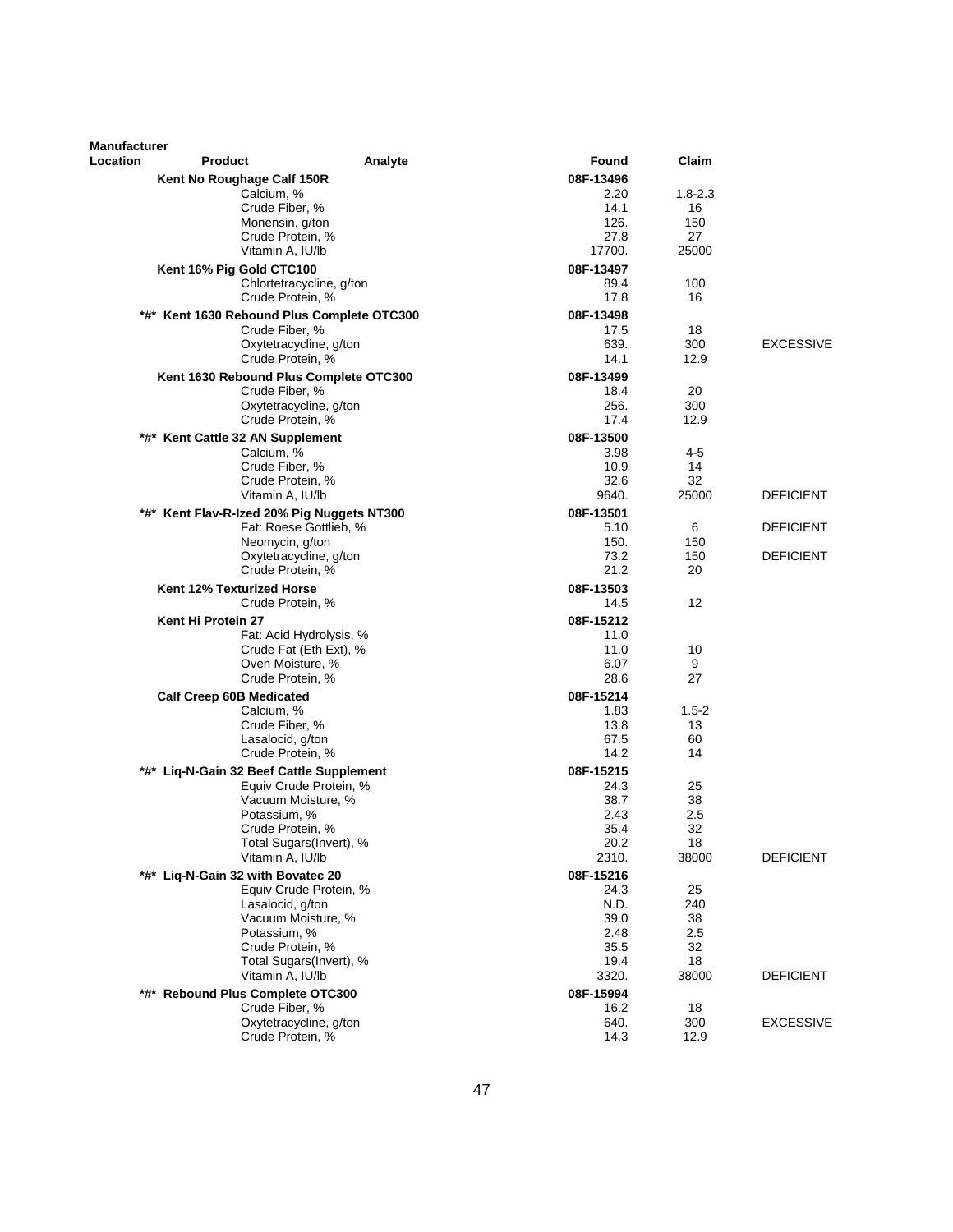| <b>Manufacturer</b><br><b>Location</b> | <b>Product</b>                        |                                                                 | Analyte                                                      | Found             | Claim                    |                  |
|----------------------------------------|---------------------------------------|-----------------------------------------------------------------|--------------------------------------------------------------|-------------------|--------------------------|------------------|
|                                        |                                       |                                                                 |                                                              | 08F-15995         |                          |                  |
|                                        |                                       | *#* Flav-R-ized 20% Pig Nuggets NT300<br>Crude Fat (Eth Ext), % |                                                              | 6.10              | 6                        |                  |
|                                        |                                       | Neomycin, g/ton                                                 |                                                              | 71.3              | 105                      |                  |
|                                        |                                       | Oxytetracycline, g/ton                                          |                                                              | 70.4              | 150                      | <b>DEFICIENT</b> |
|                                        |                                       | Crude Protein, %                                                |                                                              | 21.1              | 20                       |                  |
| Perham, MN                             | <b>KLN Enterprises, Inc.</b>          |                                                                 |                                                              |                   |                          |                  |
|                                        |                                       |                                                                 | <b>NutriSource Functional Treats for Dogs - Real Chicken</b> | 08F-04471         |                          |                  |
|                                        |                                       | Fat: Acid Hydrolysis, %                                         |                                                              | 11.3              | 10                       |                  |
|                                        |                                       | Oven Moisture, %                                                |                                                              | 17.8              | 30                       |                  |
|                                        |                                       | Omega-3 Fatty Acids, %                                          |                                                              | 0.219             | 0.2                      |                  |
|                                        |                                       | Omega-6 Fatty Acids, %<br>Crude Protein, %                      |                                                              | 2.22<br>13.5      | 0.8<br>$12 \overline{ }$ |                  |
|                                        | <b>Land O Lakes Farmland Feed LLC</b> |                                                                 |                                                              |                   |                          |                  |
| Shoreview, MN                          |                                       |                                                                 |                                                              |                   |                          |                  |
|                                        |                                       | <b>ProLeader Swine Grow/Finish Supplement</b><br>Calcium, %     |                                                              | 08F-07493<br>3.88 | $2.8 - 3.8$              |                  |
|                                        |                                       | Lysine - Total, %                                               |                                                              | 2.32              | 2.6                      |                  |
|                                        |                                       | Crude Protein, %                                                |                                                              | 40.3              | 40                       |                  |
| Shoreview, MN                          | Land O Lakes Purina Feed LLC          |                                                                 |                                                              |                   |                          |                  |
|                                        |                                       | <b>Country Choice Turkey &amp; Game Bird Grower</b>             |                                                              | 08F-05438         |                          |                  |
|                                        |                                       | Lysine - Total, %                                               |                                                              | 1.14              | 1.2                      |                  |
|                                        |                                       | Methionine - Total. %                                           |                                                              | 0.510             | 0.45                     |                  |
|                                        |                                       | Crude Protein, %                                                |                                                              | 22.8              | 22                       |                  |
|                                        | <b>DLF-Chloro 20GM</b>                |                                                                 |                                                              | 08F-05515         |                          |                  |
|                                        |                                       | Calcium, %                                                      |                                                              | 7.55              | $6 - 7$                  |                  |
|                                        |                                       | Crude Fiber, %                                                  |                                                              | 13.2              | 29                       |                  |
|                                        |                                       | Chlortetracycline, g/lb<br>Crude Protein, %                     |                                                              | 19.7<br>17.7      | 20<br>$\overline{7}$     |                  |
|                                        |                                       | SteakMaker 40-20 R500 Medicated                                 |                                                              | 08F-07494         |                          |                  |
|                                        |                                       | Calcium, %                                                      |                                                              | 6.83              | $7-8$                    |                  |
|                                        |                                       | Crude Fiber, %                                                  |                                                              | 12.4              | 12                       |                  |
|                                        |                                       | Equiv Crude Protein, %                                          |                                                              | 20.5              | 20                       |                  |
|                                        |                                       | Monensin, g/ton                                                 |                                                              | 500.              | 500                      |                  |
|                                        |                                       | Potassium, %                                                    |                                                              | 2.87<br>42.3      | 3<br>40                  |                  |
|                                        |                                       | Crude Protein, %<br>Salt (Sodium X 2.54), %                     |                                                              | 4.22              | $3.5 - 4.5$              |                  |
|                                        |                                       | Selenium, ug/g (ppm)                                            |                                                              | 4.84              | 4.1                      |                  |
|                                        |                                       | Vitamin A, IU/lb                                                |                                                              | 28900.            | 40000                    |                  |
|                                        |                                       | Lamb Grower Complete B30 Medicated                              |                                                              | 08F-07496         |                          |                  |
|                                        |                                       | Crude Fiber, %                                                  |                                                              | 14.1              | 15                       |                  |
|                                        |                                       | Equiv Crude Protein, %                                          |                                                              | 1.94              | 2                        |                  |
|                                        |                                       | Lasalocid, g/ton<br>Crude Protein, %                            |                                                              | 37.5<br>20.1      | 30<br>18                 |                  |
|                                        |                                       | Lean Gain PREMIX Swine Grown/Finish                             |                                                              | 08F-07500         |                          |                  |
|                                        |                                       | Calcium, %                                                      |                                                              | 22.0              | 19.9-23.8                |                  |
|                                        |                                       | Phosphorus, %                                                   |                                                              | 8.78              | 9                        |                  |
|                                        |                                       | Salt (Sodium X 2.54), %                                         |                                                              | 10.7              | 11.8-14.1                |                  |
|                                        |                                       | Selenium, ug/g (ppm)                                            |                                                              | 10.9              | 9.2                      |                  |
|                                        |                                       | Vitamin A, IU/lb                                                |                                                              | 126000.           | 111000                   |                  |
|                                        | <b>DLF AS700 2 GM</b>                 |                                                                 |                                                              | 08F-08011         |                          |                  |
|                                        |                                       | Calcium, %                                                      |                                                              | 7.29              | $6.5 - 7.5$              |                  |
|                                        |                                       | Crude Fiber, %<br>Chlortetracycline, g/lb                       |                                                              | 17.0<br>1.47      | 17.5<br>$\overline{2}$   |                  |
|                                        |                                       | Crude Protein, %                                                |                                                              | 13.4              | 11                       |                  |
|                                        |                                       | Sulfamethazine, %                                               |                                                              | 0.382             | 0.44                     |                  |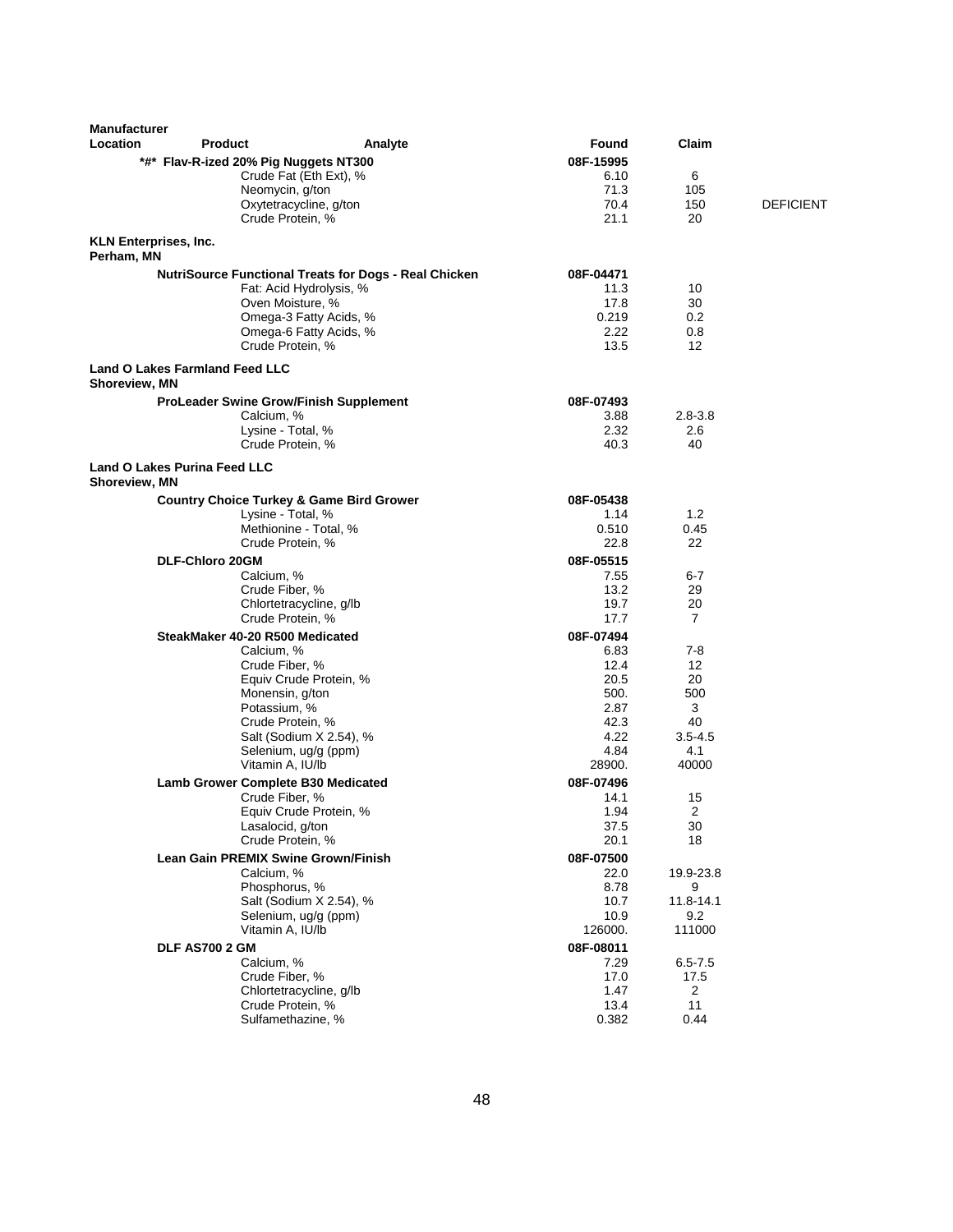| Special Select Menhaden Fish Meal<br>08F-08801<br>6<br>Crude Fat (Eth Ext), %<br>8.55<br>60<br>Crude Protein, %<br>64.0<br>*#* SteakMaker 40-28 R500<br>08F-08857<br>Calcium, %<br>9.47<br>$9 - 10$<br>Crude Fiber, %<br>7.11<br>12<br>Equiv Crude Protein, %<br>25.0<br>28<br>486.<br>500<br>Monensin, g/ton<br>Potassium, %<br>0.925<br>3<br><b>DEFICIENT</b><br>40<br>Crude Protein, %<br>39.1<br>Salt (Sodium X 2.54), %<br>4.42<br>$3.5 - 4.5$<br>4.71<br>Selenium, ug/g (ppm)<br>4.1<br>Vitamin A, IU/lb<br>40000<br>74700.<br><b>ProLeader Swine Grow/Finish Supplement</b><br>08F-08858<br>Calcium, %<br>4.01<br>$2.8 - 3.8$<br>2.26<br>Lysine - Total, %<br>2.6<br>Crude Protein, %<br>40<br>40.2<br>*#* DLF L40 {7} R600 H.6 8Z 2C D<br>08F-08861<br>Calcium, %<br><b>EXCESSIVE</b><br>12.4<br>$6.3 - 7.5$<br>Vacuum Moisture, %<br>31.4<br>35<br>Monensin, g/ton<br>800.<br>600<br><b>EXCESSIVE</b><br>Crude Protein, %<br>23.5<br>40<br><b>DEFICIENT</b><br>Salt (Sodium X 2.54), %<br>$3.5 - 4.5$<br>4.65<br><b>EXCESSIVE</b><br>Selenium, ug/g (ppm)<br>6.33<br>4.1<br>Vitamin A, IU/lb<br>69400.<br>45000<br>08F-08862<br>*#* A&B Feedlot Liq R500<br>9.21<br>$10 - 12$<br>Calcium, %<br>29.1<br>Equiv Crude Protein, %<br>38<br>Vacuum Moisture, %<br>32.5<br>33<br>Monensin, g/ton<br>306.<br>500<br><b>DEFICIENT</b><br>Crude Protein, %<br>42.5<br>40<br>Salt (Sodium X 2.54), %<br>4.98<br>$3.5 - 4.5$<br>5.41<br>4.1<br><b>EXCESSIVE</b><br>Selenium, ug/g (ppm)<br>Vitamin A, IU/lb<br>40000<br>51400.<br><b>ProLeader Swine Grow/Finish Supplement</b><br>08F-09114<br>Calcium, %<br>$2.8 - 3.8$<br>3.90<br>Lysine - Total, %<br>2.6<br>2.22<br>Crude Protein, %<br>40.4<br>40<br>Lean Gain Premix Swine Grow/Finish<br>08F-09115<br>Calcium, %<br>21.1<br>19.9-23.8<br>Phosphorus, %<br>8.63<br>9<br>Salt (Sodium X 2.54), %<br>12.2<br>11.8-14.1<br>Selenium, ug/g (ppm)<br>9.46<br>9.2<br>Vitamin A, IU/lb<br>87000.<br>111000<br>Steakmaker Copass 36-13 R400<br>08F-09116<br>Calcium, %<br>4.63<br>$4 - 5$<br>Crude Fiber, %<br>13.4<br>15<br>Equiv Crude Protein, %<br>10.4<br>13<br>Monensin, g/ton<br>400<br>452.<br>Crude Protein, %<br>37.6<br>36<br>$3 - 4$<br>Salt (Sodium X 2.54), %<br>3.35<br>4.1<br>4.95<br>Selenium, ug/g (ppm)<br>Vitamin A, IU/lb<br>43800.<br>40000 | Manufacturer |                |         |       |       |  |
|----------------------------------------------------------------------------------------------------------------------------------------------------------------------------------------------------------------------------------------------------------------------------------------------------------------------------------------------------------------------------------------------------------------------------------------------------------------------------------------------------------------------------------------------------------------------------------------------------------------------------------------------------------------------------------------------------------------------------------------------------------------------------------------------------------------------------------------------------------------------------------------------------------------------------------------------------------------------------------------------------------------------------------------------------------------------------------------------------------------------------------------------------------------------------------------------------------------------------------------------------------------------------------------------------------------------------------------------------------------------------------------------------------------------------------------------------------------------------------------------------------------------------------------------------------------------------------------------------------------------------------------------------------------------------------------------------------------------------------------------------------------------------------------------------------------------------------------------------------------------------------------------------------------------------------------------------------------------------------------------------------------------------------------------------------------------------------------------------------------------------------------------------------------------------------------------------------------------------------------------------------------------------------------------------------------|--------------|----------------|---------|-------|-------|--|
|                                                                                                                                                                                                                                                                                                                                                                                                                                                                                                                                                                                                                                                                                                                                                                                                                                                                                                                                                                                                                                                                                                                                                                                                                                                                                                                                                                                                                                                                                                                                                                                                                                                                                                                                                                                                                                                                                                                                                                                                                                                                                                                                                                                                                                                                                                                | Location     | <b>Product</b> | Analyte | Found | Claim |  |
|                                                                                                                                                                                                                                                                                                                                                                                                                                                                                                                                                                                                                                                                                                                                                                                                                                                                                                                                                                                                                                                                                                                                                                                                                                                                                                                                                                                                                                                                                                                                                                                                                                                                                                                                                                                                                                                                                                                                                                                                                                                                                                                                                                                                                                                                                                                |              |                |         |       |       |  |
|                                                                                                                                                                                                                                                                                                                                                                                                                                                                                                                                                                                                                                                                                                                                                                                                                                                                                                                                                                                                                                                                                                                                                                                                                                                                                                                                                                                                                                                                                                                                                                                                                                                                                                                                                                                                                                                                                                                                                                                                                                                                                                                                                                                                                                                                                                                |              |                |         |       |       |  |
|                                                                                                                                                                                                                                                                                                                                                                                                                                                                                                                                                                                                                                                                                                                                                                                                                                                                                                                                                                                                                                                                                                                                                                                                                                                                                                                                                                                                                                                                                                                                                                                                                                                                                                                                                                                                                                                                                                                                                                                                                                                                                                                                                                                                                                                                                                                |              |                |         |       |       |  |
|                                                                                                                                                                                                                                                                                                                                                                                                                                                                                                                                                                                                                                                                                                                                                                                                                                                                                                                                                                                                                                                                                                                                                                                                                                                                                                                                                                                                                                                                                                                                                                                                                                                                                                                                                                                                                                                                                                                                                                                                                                                                                                                                                                                                                                                                                                                |              |                |         |       |       |  |
|                                                                                                                                                                                                                                                                                                                                                                                                                                                                                                                                                                                                                                                                                                                                                                                                                                                                                                                                                                                                                                                                                                                                                                                                                                                                                                                                                                                                                                                                                                                                                                                                                                                                                                                                                                                                                                                                                                                                                                                                                                                                                                                                                                                                                                                                                                                |              |                |         |       |       |  |
|                                                                                                                                                                                                                                                                                                                                                                                                                                                                                                                                                                                                                                                                                                                                                                                                                                                                                                                                                                                                                                                                                                                                                                                                                                                                                                                                                                                                                                                                                                                                                                                                                                                                                                                                                                                                                                                                                                                                                                                                                                                                                                                                                                                                                                                                                                                |              |                |         |       |       |  |
|                                                                                                                                                                                                                                                                                                                                                                                                                                                                                                                                                                                                                                                                                                                                                                                                                                                                                                                                                                                                                                                                                                                                                                                                                                                                                                                                                                                                                                                                                                                                                                                                                                                                                                                                                                                                                                                                                                                                                                                                                                                                                                                                                                                                                                                                                                                |              |                |         |       |       |  |
|                                                                                                                                                                                                                                                                                                                                                                                                                                                                                                                                                                                                                                                                                                                                                                                                                                                                                                                                                                                                                                                                                                                                                                                                                                                                                                                                                                                                                                                                                                                                                                                                                                                                                                                                                                                                                                                                                                                                                                                                                                                                                                                                                                                                                                                                                                                |              |                |         |       |       |  |
|                                                                                                                                                                                                                                                                                                                                                                                                                                                                                                                                                                                                                                                                                                                                                                                                                                                                                                                                                                                                                                                                                                                                                                                                                                                                                                                                                                                                                                                                                                                                                                                                                                                                                                                                                                                                                                                                                                                                                                                                                                                                                                                                                                                                                                                                                                                |              |                |         |       |       |  |
|                                                                                                                                                                                                                                                                                                                                                                                                                                                                                                                                                                                                                                                                                                                                                                                                                                                                                                                                                                                                                                                                                                                                                                                                                                                                                                                                                                                                                                                                                                                                                                                                                                                                                                                                                                                                                                                                                                                                                                                                                                                                                                                                                                                                                                                                                                                |              |                |         |       |       |  |
|                                                                                                                                                                                                                                                                                                                                                                                                                                                                                                                                                                                                                                                                                                                                                                                                                                                                                                                                                                                                                                                                                                                                                                                                                                                                                                                                                                                                                                                                                                                                                                                                                                                                                                                                                                                                                                                                                                                                                                                                                                                                                                                                                                                                                                                                                                                |              |                |         |       |       |  |
|                                                                                                                                                                                                                                                                                                                                                                                                                                                                                                                                                                                                                                                                                                                                                                                                                                                                                                                                                                                                                                                                                                                                                                                                                                                                                                                                                                                                                                                                                                                                                                                                                                                                                                                                                                                                                                                                                                                                                                                                                                                                                                                                                                                                                                                                                                                |              |                |         |       |       |  |
|                                                                                                                                                                                                                                                                                                                                                                                                                                                                                                                                                                                                                                                                                                                                                                                                                                                                                                                                                                                                                                                                                                                                                                                                                                                                                                                                                                                                                                                                                                                                                                                                                                                                                                                                                                                                                                                                                                                                                                                                                                                                                                                                                                                                                                                                                                                |              |                |         |       |       |  |
|                                                                                                                                                                                                                                                                                                                                                                                                                                                                                                                                                                                                                                                                                                                                                                                                                                                                                                                                                                                                                                                                                                                                                                                                                                                                                                                                                                                                                                                                                                                                                                                                                                                                                                                                                                                                                                                                                                                                                                                                                                                                                                                                                                                                                                                                                                                |              |                |         |       |       |  |
|                                                                                                                                                                                                                                                                                                                                                                                                                                                                                                                                                                                                                                                                                                                                                                                                                                                                                                                                                                                                                                                                                                                                                                                                                                                                                                                                                                                                                                                                                                                                                                                                                                                                                                                                                                                                                                                                                                                                                                                                                                                                                                                                                                                                                                                                                                                |              |                |         |       |       |  |
|                                                                                                                                                                                                                                                                                                                                                                                                                                                                                                                                                                                                                                                                                                                                                                                                                                                                                                                                                                                                                                                                                                                                                                                                                                                                                                                                                                                                                                                                                                                                                                                                                                                                                                                                                                                                                                                                                                                                                                                                                                                                                                                                                                                                                                                                                                                |              |                |         |       |       |  |
|                                                                                                                                                                                                                                                                                                                                                                                                                                                                                                                                                                                                                                                                                                                                                                                                                                                                                                                                                                                                                                                                                                                                                                                                                                                                                                                                                                                                                                                                                                                                                                                                                                                                                                                                                                                                                                                                                                                                                                                                                                                                                                                                                                                                                                                                                                                |              |                |         |       |       |  |
|                                                                                                                                                                                                                                                                                                                                                                                                                                                                                                                                                                                                                                                                                                                                                                                                                                                                                                                                                                                                                                                                                                                                                                                                                                                                                                                                                                                                                                                                                                                                                                                                                                                                                                                                                                                                                                                                                                                                                                                                                                                                                                                                                                                                                                                                                                                |              |                |         |       |       |  |
|                                                                                                                                                                                                                                                                                                                                                                                                                                                                                                                                                                                                                                                                                                                                                                                                                                                                                                                                                                                                                                                                                                                                                                                                                                                                                                                                                                                                                                                                                                                                                                                                                                                                                                                                                                                                                                                                                                                                                                                                                                                                                                                                                                                                                                                                                                                |              |                |         |       |       |  |
|                                                                                                                                                                                                                                                                                                                                                                                                                                                                                                                                                                                                                                                                                                                                                                                                                                                                                                                                                                                                                                                                                                                                                                                                                                                                                                                                                                                                                                                                                                                                                                                                                                                                                                                                                                                                                                                                                                                                                                                                                                                                                                                                                                                                                                                                                                                |              |                |         |       |       |  |
|                                                                                                                                                                                                                                                                                                                                                                                                                                                                                                                                                                                                                                                                                                                                                                                                                                                                                                                                                                                                                                                                                                                                                                                                                                                                                                                                                                                                                                                                                                                                                                                                                                                                                                                                                                                                                                                                                                                                                                                                                                                                                                                                                                                                                                                                                                                |              |                |         |       |       |  |
|                                                                                                                                                                                                                                                                                                                                                                                                                                                                                                                                                                                                                                                                                                                                                                                                                                                                                                                                                                                                                                                                                                                                                                                                                                                                                                                                                                                                                                                                                                                                                                                                                                                                                                                                                                                                                                                                                                                                                                                                                                                                                                                                                                                                                                                                                                                |              |                |         |       |       |  |
|                                                                                                                                                                                                                                                                                                                                                                                                                                                                                                                                                                                                                                                                                                                                                                                                                                                                                                                                                                                                                                                                                                                                                                                                                                                                                                                                                                                                                                                                                                                                                                                                                                                                                                                                                                                                                                                                                                                                                                                                                                                                                                                                                                                                                                                                                                                |              |                |         |       |       |  |
|                                                                                                                                                                                                                                                                                                                                                                                                                                                                                                                                                                                                                                                                                                                                                                                                                                                                                                                                                                                                                                                                                                                                                                                                                                                                                                                                                                                                                                                                                                                                                                                                                                                                                                                                                                                                                                                                                                                                                                                                                                                                                                                                                                                                                                                                                                                |              |                |         |       |       |  |
|                                                                                                                                                                                                                                                                                                                                                                                                                                                                                                                                                                                                                                                                                                                                                                                                                                                                                                                                                                                                                                                                                                                                                                                                                                                                                                                                                                                                                                                                                                                                                                                                                                                                                                                                                                                                                                                                                                                                                                                                                                                                                                                                                                                                                                                                                                                |              |                |         |       |       |  |
|                                                                                                                                                                                                                                                                                                                                                                                                                                                                                                                                                                                                                                                                                                                                                                                                                                                                                                                                                                                                                                                                                                                                                                                                                                                                                                                                                                                                                                                                                                                                                                                                                                                                                                                                                                                                                                                                                                                                                                                                                                                                                                                                                                                                                                                                                                                |              |                |         |       |       |  |
|                                                                                                                                                                                                                                                                                                                                                                                                                                                                                                                                                                                                                                                                                                                                                                                                                                                                                                                                                                                                                                                                                                                                                                                                                                                                                                                                                                                                                                                                                                                                                                                                                                                                                                                                                                                                                                                                                                                                                                                                                                                                                                                                                                                                                                                                                                                |              |                |         |       |       |  |
|                                                                                                                                                                                                                                                                                                                                                                                                                                                                                                                                                                                                                                                                                                                                                                                                                                                                                                                                                                                                                                                                                                                                                                                                                                                                                                                                                                                                                                                                                                                                                                                                                                                                                                                                                                                                                                                                                                                                                                                                                                                                                                                                                                                                                                                                                                                |              |                |         |       |       |  |
|                                                                                                                                                                                                                                                                                                                                                                                                                                                                                                                                                                                                                                                                                                                                                                                                                                                                                                                                                                                                                                                                                                                                                                                                                                                                                                                                                                                                                                                                                                                                                                                                                                                                                                                                                                                                                                                                                                                                                                                                                                                                                                                                                                                                                                                                                                                |              |                |         |       |       |  |
|                                                                                                                                                                                                                                                                                                                                                                                                                                                                                                                                                                                                                                                                                                                                                                                                                                                                                                                                                                                                                                                                                                                                                                                                                                                                                                                                                                                                                                                                                                                                                                                                                                                                                                                                                                                                                                                                                                                                                                                                                                                                                                                                                                                                                                                                                                                |              |                |         |       |       |  |
|                                                                                                                                                                                                                                                                                                                                                                                                                                                                                                                                                                                                                                                                                                                                                                                                                                                                                                                                                                                                                                                                                                                                                                                                                                                                                                                                                                                                                                                                                                                                                                                                                                                                                                                                                                                                                                                                                                                                                                                                                                                                                                                                                                                                                                                                                                                |              |                |         |       |       |  |
|                                                                                                                                                                                                                                                                                                                                                                                                                                                                                                                                                                                                                                                                                                                                                                                                                                                                                                                                                                                                                                                                                                                                                                                                                                                                                                                                                                                                                                                                                                                                                                                                                                                                                                                                                                                                                                                                                                                                                                                                                                                                                                                                                                                                                                                                                                                |              |                |         |       |       |  |
|                                                                                                                                                                                                                                                                                                                                                                                                                                                                                                                                                                                                                                                                                                                                                                                                                                                                                                                                                                                                                                                                                                                                                                                                                                                                                                                                                                                                                                                                                                                                                                                                                                                                                                                                                                                                                                                                                                                                                                                                                                                                                                                                                                                                                                                                                                                |              |                |         |       |       |  |
|                                                                                                                                                                                                                                                                                                                                                                                                                                                                                                                                                                                                                                                                                                                                                                                                                                                                                                                                                                                                                                                                                                                                                                                                                                                                                                                                                                                                                                                                                                                                                                                                                                                                                                                                                                                                                                                                                                                                                                                                                                                                                                                                                                                                                                                                                                                |              |                |         |       |       |  |
|                                                                                                                                                                                                                                                                                                                                                                                                                                                                                                                                                                                                                                                                                                                                                                                                                                                                                                                                                                                                                                                                                                                                                                                                                                                                                                                                                                                                                                                                                                                                                                                                                                                                                                                                                                                                                                                                                                                                                                                                                                                                                                                                                                                                                                                                                                                |              |                |         |       |       |  |
|                                                                                                                                                                                                                                                                                                                                                                                                                                                                                                                                                                                                                                                                                                                                                                                                                                                                                                                                                                                                                                                                                                                                                                                                                                                                                                                                                                                                                                                                                                                                                                                                                                                                                                                                                                                                                                                                                                                                                                                                                                                                                                                                                                                                                                                                                                                |              |                |         |       |       |  |
|                                                                                                                                                                                                                                                                                                                                                                                                                                                                                                                                                                                                                                                                                                                                                                                                                                                                                                                                                                                                                                                                                                                                                                                                                                                                                                                                                                                                                                                                                                                                                                                                                                                                                                                                                                                                                                                                                                                                                                                                                                                                                                                                                                                                                                                                                                                |              |                |         |       |       |  |
|                                                                                                                                                                                                                                                                                                                                                                                                                                                                                                                                                                                                                                                                                                                                                                                                                                                                                                                                                                                                                                                                                                                                                                                                                                                                                                                                                                                                                                                                                                                                                                                                                                                                                                                                                                                                                                                                                                                                                                                                                                                                                                                                                                                                                                                                                                                |              |                |         |       |       |  |
|                                                                                                                                                                                                                                                                                                                                                                                                                                                                                                                                                                                                                                                                                                                                                                                                                                                                                                                                                                                                                                                                                                                                                                                                                                                                                                                                                                                                                                                                                                                                                                                                                                                                                                                                                                                                                                                                                                                                                                                                                                                                                                                                                                                                                                                                                                                |              |                |         |       |       |  |
|                                                                                                                                                                                                                                                                                                                                                                                                                                                                                                                                                                                                                                                                                                                                                                                                                                                                                                                                                                                                                                                                                                                                                                                                                                                                                                                                                                                                                                                                                                                                                                                                                                                                                                                                                                                                                                                                                                                                                                                                                                                                                                                                                                                                                                                                                                                |              |                |         |       |       |  |
|                                                                                                                                                                                                                                                                                                                                                                                                                                                                                                                                                                                                                                                                                                                                                                                                                                                                                                                                                                                                                                                                                                                                                                                                                                                                                                                                                                                                                                                                                                                                                                                                                                                                                                                                                                                                                                                                                                                                                                                                                                                                                                                                                                                                                                                                                                                |              |                |         |       |       |  |
|                                                                                                                                                                                                                                                                                                                                                                                                                                                                                                                                                                                                                                                                                                                                                                                                                                                                                                                                                                                                                                                                                                                                                                                                                                                                                                                                                                                                                                                                                                                                                                                                                                                                                                                                                                                                                                                                                                                                                                                                                                                                                                                                                                                                                                                                                                                |              |                |         |       |       |  |
|                                                                                                                                                                                                                                                                                                                                                                                                                                                                                                                                                                                                                                                                                                                                                                                                                                                                                                                                                                                                                                                                                                                                                                                                                                                                                                                                                                                                                                                                                                                                                                                                                                                                                                                                                                                                                                                                                                                                                                                                                                                                                                                                                                                                                                                                                                                |              |                |         |       |       |  |
|                                                                                                                                                                                                                                                                                                                                                                                                                                                                                                                                                                                                                                                                                                                                                                                                                                                                                                                                                                                                                                                                                                                                                                                                                                                                                                                                                                                                                                                                                                                                                                                                                                                                                                                                                                                                                                                                                                                                                                                                                                                                                                                                                                                                                                                                                                                |              |                |         |       |       |  |
|                                                                                                                                                                                                                                                                                                                                                                                                                                                                                                                                                                                                                                                                                                                                                                                                                                                                                                                                                                                                                                                                                                                                                                                                                                                                                                                                                                                                                                                                                                                                                                                                                                                                                                                                                                                                                                                                                                                                                                                                                                                                                                                                                                                                                                                                                                                |              |                |         |       |       |  |
|                                                                                                                                                                                                                                                                                                                                                                                                                                                                                                                                                                                                                                                                                                                                                                                                                                                                                                                                                                                                                                                                                                                                                                                                                                                                                                                                                                                                                                                                                                                                                                                                                                                                                                                                                                                                                                                                                                                                                                                                                                                                                                                                                                                                                                                                                                                |              |                |         |       |       |  |
|                                                                                                                                                                                                                                                                                                                                                                                                                                                                                                                                                                                                                                                                                                                                                                                                                                                                                                                                                                                                                                                                                                                                                                                                                                                                                                                                                                                                                                                                                                                                                                                                                                                                                                                                                                                                                                                                                                                                                                                                                                                                                                                                                                                                                                                                                                                |              |                |         |       |       |  |
|                                                                                                                                                                                                                                                                                                                                                                                                                                                                                                                                                                                                                                                                                                                                                                                                                                                                                                                                                                                                                                                                                                                                                                                                                                                                                                                                                                                                                                                                                                                                                                                                                                                                                                                                                                                                                                                                                                                                                                                                                                                                                                                                                                                                                                                                                                                |              |                |         |       |       |  |
|                                                                                                                                                                                                                                                                                                                                                                                                                                                                                                                                                                                                                                                                                                                                                                                                                                                                                                                                                                                                                                                                                                                                                                                                                                                                                                                                                                                                                                                                                                                                                                                                                                                                                                                                                                                                                                                                                                                                                                                                                                                                                                                                                                                                                                                                                                                |              |                |         |       |       |  |
|                                                                                                                                                                                                                                                                                                                                                                                                                                                                                                                                                                                                                                                                                                                                                                                                                                                                                                                                                                                                                                                                                                                                                                                                                                                                                                                                                                                                                                                                                                                                                                                                                                                                                                                                                                                                                                                                                                                                                                                                                                                                                                                                                                                                                                                                                                                |              |                |         |       |       |  |
|                                                                                                                                                                                                                                                                                                                                                                                                                                                                                                                                                                                                                                                                                                                                                                                                                                                                                                                                                                                                                                                                                                                                                                                                                                                                                                                                                                                                                                                                                                                                                                                                                                                                                                                                                                                                                                                                                                                                                                                                                                                                                                                                                                                                                                                                                                                |              |                |         |       |       |  |
|                                                                                                                                                                                                                                                                                                                                                                                                                                                                                                                                                                                                                                                                                                                                                                                                                                                                                                                                                                                                                                                                                                                                                                                                                                                                                                                                                                                                                                                                                                                                                                                                                                                                                                                                                                                                                                                                                                                                                                                                                                                                                                                                                                                                                                                                                                                |              |                |         |       |       |  |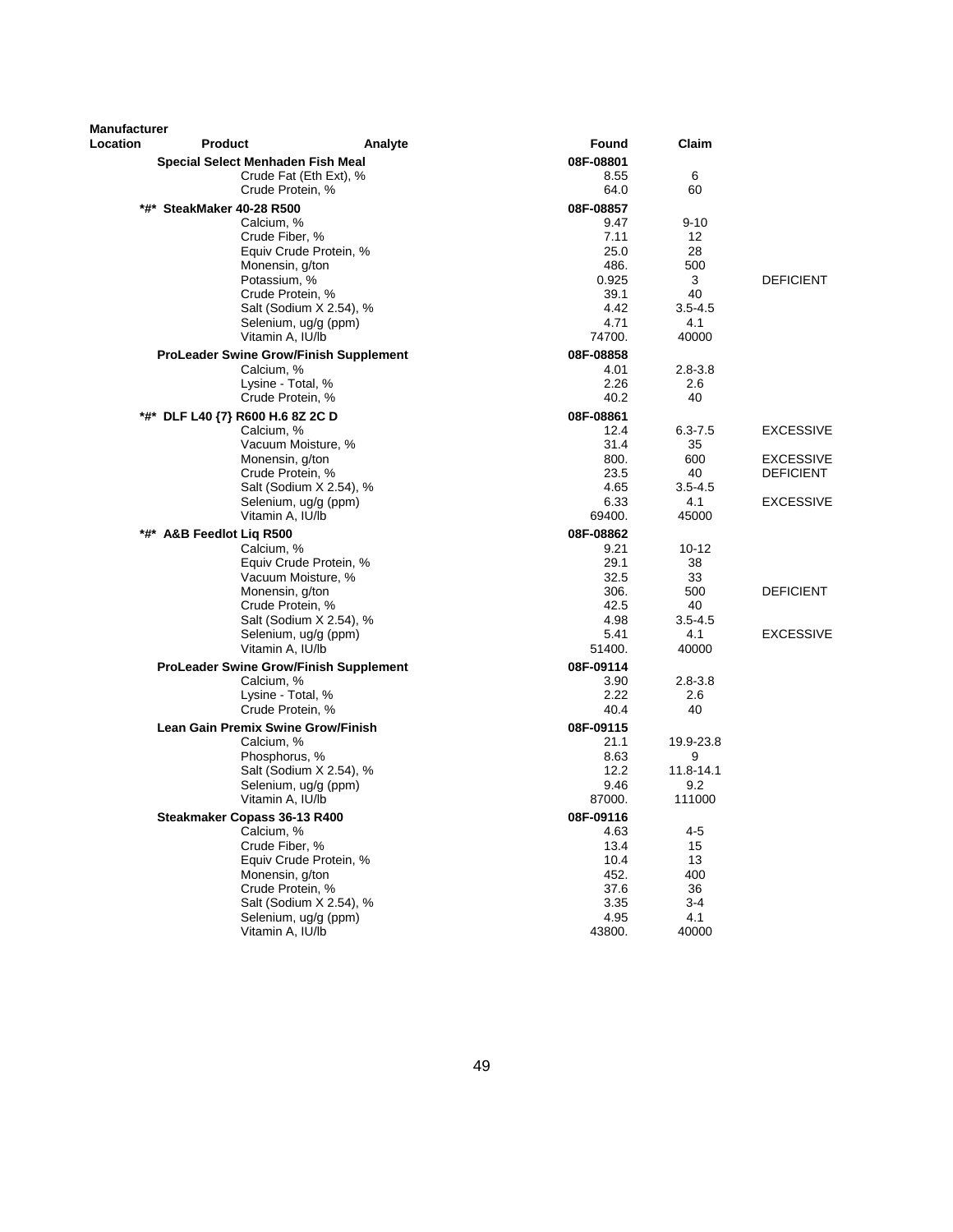| <b>Manufacturer</b> |                                         |                                                                     |                   |                     |                  |
|---------------------|-----------------------------------------|---------------------------------------------------------------------|-------------------|---------------------|------------------|
| Location            | <b>Product</b>                          | Analyte                                                             | Found             | Claim               |                  |
|                     | *#* Pro-Phos 12 Mineral for Beef Cattle |                                                                     | 08F-09118         |                     |                  |
|                     | Calcium, %                              |                                                                     | 12.4              | 11.5-13.5           |                  |
|                     | Magnesium, %                            |                                                                     | 1.96              | 2                   |                  |
|                     | Phosphorus, %                           |                                                                     | 11.6              | 12                  |                  |
|                     |                                         | Salt (Sodium X 2.54), %                                             | 11.2              | $11 - 13$           |                  |
|                     | Vitamin A, IU/lb                        | Selenium, ug/g (ppm)                                                | 19.2<br>124000.   | 22<br>200000        | <b>DEFICIENT</b> |
|                     |                                         |                                                                     |                   |                     |                  |
|                     |                                         | *#* Honor Duck, Goose And Chick Starter/Grower<br>Lysine - Total, % | 08F-09121<br>1.01 | 1.1                 |                  |
|                     |                                         | Methionine - Total, %                                               | 0.310             | 0.4                 | <b>DEFICIENT</b> |
|                     |                                         | Crude Protein, %                                                    | 19.9              | 20                  |                  |
|                     | <b>Rangeland Ration Manager R125</b>    |                                                                     | 08F-09574         |                     |                  |
|                     | Calcium, %                              |                                                                     | 3.26              | $3 - 4$             |                  |
|                     |                                         | Equiv Crude Protein, %                                              | 13.5              | 14                  |                  |
|                     |                                         | Crude Fat (Eth Ext), %                                              | 10.2              | 9                   |                  |
|                     | Monensin, g/ton                         |                                                                     | 122.              | 125                 |                  |
|                     |                                         | Crude Protein, %                                                    | 29.0              | 27                  |                  |
|                     |                                         | Salt (Sodium X 2.54), %                                             | 5.56              | $5.5 - 6.5$         |                  |
|                     |                                         | Intense Calf Mixer B120 Medicated Dairy/Dairy Beef                  | 08F-09861         |                     |                  |
|                     |                                         | Acid Detergent Fiber, %                                             | 10.3              | 11                  |                  |
|                     | Calcium, %                              |                                                                     | 1.71              | $1.7 - 2.2$         |                  |
|                     | Lasalocid, g/ton                        |                                                                     | 116.              | 120                 |                  |
|                     |                                         | Crude Protein, %                                                    | 39.0              | 37                  |                  |
|                     | Omega Beef Base R560                    |                                                                     | 08F-09862         |                     |                  |
|                     | Calcium, %                              |                                                                     | 10.5              | 10.5-12.6           |                  |
|                     | Monensin, g/ton                         |                                                                     | 557.              | 560                 |                  |
|                     |                                         | Crude Protein, %                                                    | 9.31              | 8.5<br>$9.5 - 11.4$ |                  |
|                     |                                         | Salt (Sodium X 2.54), %<br>Selenium, ug/g (ppm)                     | 10.1<br>6.96      | 7                   |                  |
|                     |                                         |                                                                     |                   |                     |                  |
|                     | <b>Bruce Sheep Str Pel DX</b>           |                                                                     | 08F-09863<br>2.52 |                     |                  |
|                     | Calcium, %<br>Crude Fiber, %            |                                                                     | 5.41              | $2.1 - 2.6$<br>11.5 |                  |
|                     |                                         | Decoquinate, mg/lb                                                  | 34.7              | 37.8                |                  |
|                     |                                         | Equiv Crude Protein, %                                              | 1.59              | 3.7                 |                  |
|                     |                                         | Crude Protein, %                                                    | 38.8              | 38                  |                  |
|                     | Vitamin A, IU/lb                        |                                                                     | 26300.            | 25000               |                  |
|                     |                                         | Rangeland Ration Manager for Beef Cattle on Pasture                 | 08F-09962         |                     |                  |
|                     | Calcium, %                              |                                                                     | 3.51              | $3 - 4$             |                  |
|                     |                                         | Equiv Crude Protein, %                                              | 13.0              | 14                  |                  |
|                     |                                         | Crude Fat (Eth Ext), %                                              | 9.85              | 9                   |                  |
|                     |                                         | Crude Protein, %                                                    | 29.0              | 27                  |                  |
|                     |                                         | Salt (Sodium X 2.54), %                                             | 5.87              | $5.5 - 6.5$         |                  |
|                     |                                         | Ultracare 240 Den/CTC Complete Swine Pre-Starter                    | 08F-15018         |                     |                  |
|                     |                                         | Chlortetracycline, g/ton                                            | 387.              | 400                 |                  |
|                     |                                         | Crude Fat (Eth Ext), %                                              | 5.85              | 6                   |                  |
|                     | Tiamulin, g/ton                         | Crude Protein, %                                                    | 23.4<br>31.6      | 22<br>39            |                  |
|                     |                                         |                                                                     |                   |                     |                  |
|                     | SteakMaker 40-20 B600                   |                                                                     | 08F-16220         |                     |                  |
|                     | Calcium, %<br>Crude Fiber, %            |                                                                     | 6.36<br>12.5      | $7 - 8$<br>12       |                  |
|                     |                                         | Equiv Crude Protein, %                                              | 21.0              | 20                  |                  |
|                     | Lasalocid, g/ton                        |                                                                     | 656.              | 600                 |                  |
|                     | Potassium, %                            |                                                                     | 3.06              | 3                   |                  |
|                     |                                         | Crude Protein, %                                                    | 41.9              | 40                  |                  |
|                     |                                         | Salt (Sodium X 2.54), %                                             | 4.06              | $3.5 - 4.5$         |                  |
|                     |                                         | Selenium, ug/g (ppm)                                                | 4.97              | 4.1                 |                  |
|                     | Vitamin A, IU/lb                        |                                                                     | 30300.            | 40000               |                  |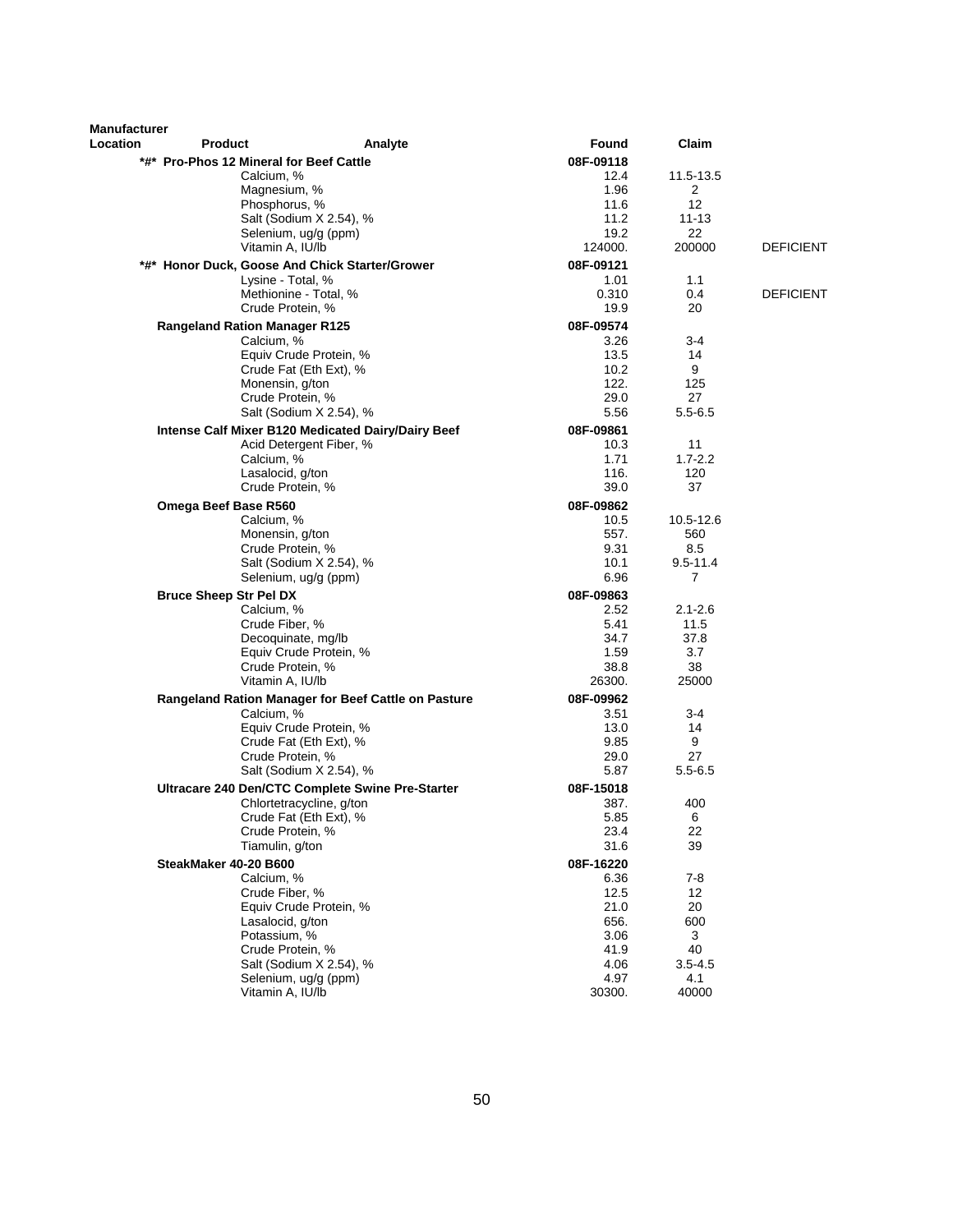| <b>Manufacturer</b><br>Location                        | <b>Product</b>                                                                                                                                    | Analyte                                                  | Found                                                | Claim                                                            |                  |
|--------------------------------------------------------|---------------------------------------------------------------------------------------------------------------------------------------------------|----------------------------------------------------------|------------------------------------------------------|------------------------------------------------------------------|------------------|
| <b>Lesterville Feed &amp; Grain</b><br>Lesterville, SD |                                                                                                                                                   |                                                          |                                                      |                                                                  |                  |
|                                                        | <b>Extruded Soybean Meal</b><br>Crude Fat (Pet Ext), %<br>Crude Protein, %<br>18% Chicken Feed                                                    |                                                          | 08F-15208<br>20.2<br>37.4<br>08F-15209               | 18<br>37                                                         |                  |
|                                                        | Calcium, %<br>Crude Protein, %                                                                                                                    |                                                          | 1.28<br>20.0                                         | $1.1 - 2.5$<br>18                                                |                  |
| Louis Dreyfus Norfolk, LLC<br>Norfolk, NE              |                                                                                                                                                   |                                                          |                                                      |                                                                  |                  |
|                                                        | <b>Dried Distillers Grains</b><br>Aflatoxin-ELISA, ng/g (ppb)<br>Crude Fiber, %<br>Crude Fat (Pet Ext), %<br>Crude Protein, %<br>Sulfur, %        |                                                          | 08F-04880<br>2.10<br>7.39<br>10.3<br>26.6<br>0.572   | 10<br>9<br>25                                                    |                  |
| <b>Manna Pro</b><br>St. Louis, MO                      |                                                                                                                                                   |                                                          |                                                      |                                                                  |                  |
|                                                        | <b>Equine Fat Supplement</b><br>Crude Fat (Eth Ext), %<br>Linoleic Acid 18:2, %                                                                   |                                                          | 08F-14229<br>100.<br>54.3                            | 98<br>48                                                         |                  |
| <b>Manna Pro Corporation</b><br>St. Louis, MO          |                                                                                                                                                   |                                                          |                                                      |                                                                  |                  |
|                                                        | Amprolium, g/ton<br>Lysine - Total, %<br>Methionine - Total, %<br>Crude Protein, %                                                                | *#* Chick Starter Medicated-Complete Crumbles for Chicks | 08F-04085<br>90.4<br>0.921<br>0.339<br>18.4          | 113.5<br>0.85<br>0.25<br>18                                      | <b>DEFICIENT</b> |
|                                                        | Calcium, %<br>Phosphorus, %<br>Salt (Sodium X 2.54), %<br>Selenium, ug/g (ppm)<br>Vitamin A, IU/lb                                                | Manna 12-12-12 Mineral With Vitamins for Cattle and      | 08F-04743<br>13.1<br>11.1<br>12.5<br>8.04<br>123000. | $12 - 14.4$<br>$12 \overline{ }$<br>$12 - 14.4$<br>8.5<br>175000 |                  |
|                                                        | Manna Pro Bite-Size Nuggets Peppermint Flavor<br>Crude Fiber, %<br>Crude Protein, %                                                               |                                                          | 08F-04746<br>11.8<br>17.1                            | 15<br>16                                                         |                  |
|                                                        | <b>Aureomycin 4G Medicated Crumbles</b><br>Crude Fiber, %<br>Chlortetracycline, g/lb<br>Crude Protein, %                                          |                                                          | 08F-08652<br>17.9<br>3.27<br>10.5                    | 29<br>4<br>$\overline{7}$                                        |                  |
|                                                        | <b>Goat Mineral</b><br>Calcium, %<br>Phosphorus, %<br>Salt (Sodium X 2.54), %<br>Selenium, ug/g (ppm)<br>Vitamin A, IU/lb                         |                                                          | 08F-08653<br>17.6<br>8.22<br>12.7<br>10.6<br>216000. | 16-19.2<br>8<br>12-14.4<br>12<br>300000                          |                  |
|                                                        | All Milk NurseAll for Multiple Species<br>Fat: Roese Gottlieb, %<br>Lysine - Total, %<br>Oven Moisture, %<br>Crude Protein, %<br>Vitamin A, IU/lb |                                                          | 08F-08681<br>24.6<br>2.70<br>3.37<br>24.3<br>32500.  | 24<br>2.1<br>6<br>24<br>30000                                    |                  |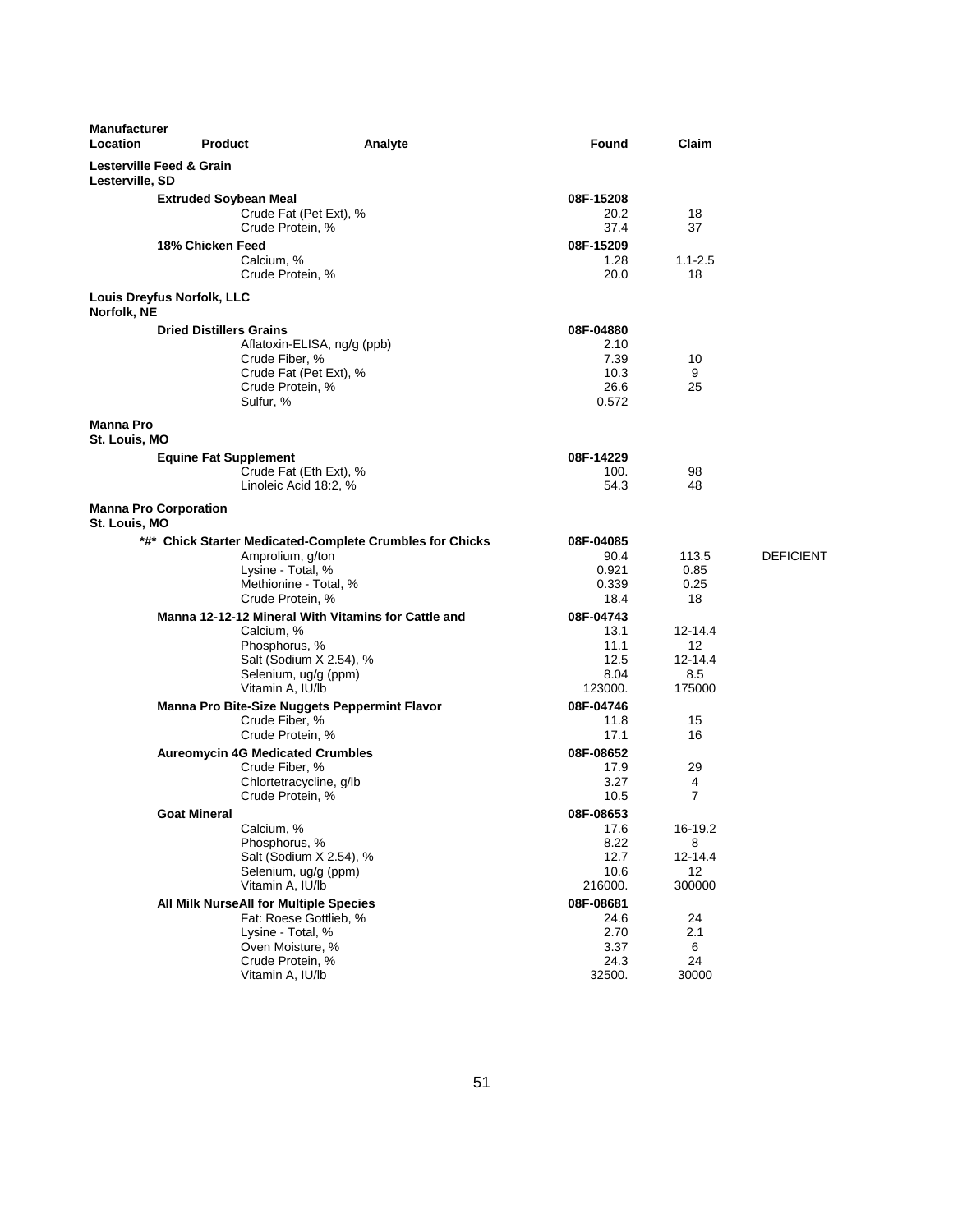| <b>Product</b><br>Analyte<br>Found<br><b>Goat Mineral</b><br>08F-20547<br>16-19.2<br>Calcium, %<br>18.2<br>Phosphorus, %<br>7.86<br>8<br>Salt (ChlorideX1.65), %<br>13.2<br>12-14.4<br>8.55<br>Salt (Sodium X 2.54), %<br>$12 - 14.4$<br><b>DEFICIENT</b><br>Selenium, ug/g (ppm)<br>10.7<br>12<br>246000.<br>300000<br>Vitamin A, IU/lb<br><b>MannaPro</b><br>Chesterfield, MO<br>*#* Optimil Complete Medicated - Aid in Treatment of<br>08F-09866<br>Ash, %<br>9.49<br>11<br>19.4<br>20<br>Fat: Roese Gottlieb, %<br>1660.<br>Neomycin, g/ton<br>1600<br>609.<br>Oxytetracycline, g/ton<br>800<br>Crude Protein, %<br>23.3<br>22<br>100000<br>Vitamin A, IU/lb<br>65300.<br><b>DEFICIENT</b><br>Mars Petcare US, Inc.<br>Franklin, TN<br>Pedigree Meaty Ground Dinner with Chunky Chicken<br>08F-21505<br>Crude Fat (Pet Ext), %<br>6.55<br>6<br>Linoleic Acid 18:2, %<br>1.41<br>0.7<br>Oven Moisture, %<br>77.7<br>78<br>Crude Protein, %<br>10.5<br>8<br><b>Mason City By-Products Inc</b><br><b>Mason City, IA</b><br><b>Porcine Blood Meal</b><br>08F-08855<br>Crude Protein, %<br>91.3<br>85<br><b>MasterFoods USA</b><br>Vernon, CA<br>08F-02375<br><b>Tradition Ground Dinner Pedigree with Chunky</b><br>Crude Fat (Pet Ext), %<br>7.02<br>6<br>1.61<br>Linoleic Acid 18:2, %<br>0.7<br>79.4<br>Oven Moisture, %<br>78<br>Crude Protein, %<br>10.6<br>8<br><b>Cesar Canine Cuisine T-Bone Steak Flavor</b><br>08F-04736<br>82<br>Oven Moisture, %<br>81.6<br>11.6<br>8<br>Crude Protein, %<br><b>McFleeg Inc</b><br><b>Watertown, SD</b><br>*#* 13% Calf Booster B 50<br>08F-08013<br><b>EXCESSIVE</b><br>Crude Fiber, %<br>17.0<br>10<br>52.4<br>Lasalocid, g/ton<br>50<br>Crude Protein, %<br>15.8<br>13<br>Sheep All Natural 32% Protein Supplement<br>08F-08014<br>Calcium, %<br>3.41<br>3-4<br>Crude Fiber, %<br>5.54<br>10<br>32<br>Crude Protein, %<br>33.8<br>Vitamin A, IU/lb<br>50000<br>35700.<br>Soybean Meal 44%<br>08F-08015<br>Crude Protein, %<br>43.5<br>44<br>McFleeg Inc.<br>Watertown, SD<br><b>Biopeak Swine Pre-Grower Base Mix</b><br>08F-09555<br>Crude Protein, %<br>34.8<br>30.8 | <b>Manufacturer</b> |  |       |  |
|------------------------------------------------------------------------------------------------------------------------------------------------------------------------------------------------------------------------------------------------------------------------------------------------------------------------------------------------------------------------------------------------------------------------------------------------------------------------------------------------------------------------------------------------------------------------------------------------------------------------------------------------------------------------------------------------------------------------------------------------------------------------------------------------------------------------------------------------------------------------------------------------------------------------------------------------------------------------------------------------------------------------------------------------------------------------------------------------------------------------------------------------------------------------------------------------------------------------------------------------------------------------------------------------------------------------------------------------------------------------------------------------------------------------------------------------------------------------------------------------------------------------------------------------------------------------------------------------------------------------------------------------------------------------------------------------------------------------------------------------------------------------------------------------------------------------------------------------------------------------------------------------------------------------------------------------------------------------------------------------------------------------------------------------------------------------------------------------------------------------|---------------------|--|-------|--|
|                                                                                                                                                                                                                                                                                                                                                                                                                                                                                                                                                                                                                                                                                                                                                                                                                                                                                                                                                                                                                                                                                                                                                                                                                                                                                                                                                                                                                                                                                                                                                                                                                                                                                                                                                                                                                                                                                                                                                                                                                                                                                                                        | Location            |  | Claim |  |
|                                                                                                                                                                                                                                                                                                                                                                                                                                                                                                                                                                                                                                                                                                                                                                                                                                                                                                                                                                                                                                                                                                                                                                                                                                                                                                                                                                                                                                                                                                                                                                                                                                                                                                                                                                                                                                                                                                                                                                                                                                                                                                                        |                     |  |       |  |
|                                                                                                                                                                                                                                                                                                                                                                                                                                                                                                                                                                                                                                                                                                                                                                                                                                                                                                                                                                                                                                                                                                                                                                                                                                                                                                                                                                                                                                                                                                                                                                                                                                                                                                                                                                                                                                                                                                                                                                                                                                                                                                                        |                     |  |       |  |
|                                                                                                                                                                                                                                                                                                                                                                                                                                                                                                                                                                                                                                                                                                                                                                                                                                                                                                                                                                                                                                                                                                                                                                                                                                                                                                                                                                                                                                                                                                                                                                                                                                                                                                                                                                                                                                                                                                                                                                                                                                                                                                                        |                     |  |       |  |
|                                                                                                                                                                                                                                                                                                                                                                                                                                                                                                                                                                                                                                                                                                                                                                                                                                                                                                                                                                                                                                                                                                                                                                                                                                                                                                                                                                                                                                                                                                                                                                                                                                                                                                                                                                                                                                                                                                                                                                                                                                                                                                                        |                     |  |       |  |
|                                                                                                                                                                                                                                                                                                                                                                                                                                                                                                                                                                                                                                                                                                                                                                                                                                                                                                                                                                                                                                                                                                                                                                                                                                                                                                                                                                                                                                                                                                                                                                                                                                                                                                                                                                                                                                                                                                                                                                                                                                                                                                                        |                     |  |       |  |
|                                                                                                                                                                                                                                                                                                                                                                                                                                                                                                                                                                                                                                                                                                                                                                                                                                                                                                                                                                                                                                                                                                                                                                                                                                                                                                                                                                                                                                                                                                                                                                                                                                                                                                                                                                                                                                                                                                                                                                                                                                                                                                                        |                     |  |       |  |
|                                                                                                                                                                                                                                                                                                                                                                                                                                                                                                                                                                                                                                                                                                                                                                                                                                                                                                                                                                                                                                                                                                                                                                                                                                                                                                                                                                                                                                                                                                                                                                                                                                                                                                                                                                                                                                                                                                                                                                                                                                                                                                                        |                     |  |       |  |
|                                                                                                                                                                                                                                                                                                                                                                                                                                                                                                                                                                                                                                                                                                                                                                                                                                                                                                                                                                                                                                                                                                                                                                                                                                                                                                                                                                                                                                                                                                                                                                                                                                                                                                                                                                                                                                                                                                                                                                                                                                                                                                                        |                     |  |       |  |
|                                                                                                                                                                                                                                                                                                                                                                                                                                                                                                                                                                                                                                                                                                                                                                                                                                                                                                                                                                                                                                                                                                                                                                                                                                                                                                                                                                                                                                                                                                                                                                                                                                                                                                                                                                                                                                                                                                                                                                                                                                                                                                                        |                     |  |       |  |
|                                                                                                                                                                                                                                                                                                                                                                                                                                                                                                                                                                                                                                                                                                                                                                                                                                                                                                                                                                                                                                                                                                                                                                                                                                                                                                                                                                                                                                                                                                                                                                                                                                                                                                                                                                                                                                                                                                                                                                                                                                                                                                                        |                     |  |       |  |
|                                                                                                                                                                                                                                                                                                                                                                                                                                                                                                                                                                                                                                                                                                                                                                                                                                                                                                                                                                                                                                                                                                                                                                                                                                                                                                                                                                                                                                                                                                                                                                                                                                                                                                                                                                                                                                                                                                                                                                                                                                                                                                                        |                     |  |       |  |
|                                                                                                                                                                                                                                                                                                                                                                                                                                                                                                                                                                                                                                                                                                                                                                                                                                                                                                                                                                                                                                                                                                                                                                                                                                                                                                                                                                                                                                                                                                                                                                                                                                                                                                                                                                                                                                                                                                                                                                                                                                                                                                                        |                     |  |       |  |
|                                                                                                                                                                                                                                                                                                                                                                                                                                                                                                                                                                                                                                                                                                                                                                                                                                                                                                                                                                                                                                                                                                                                                                                                                                                                                                                                                                                                                                                                                                                                                                                                                                                                                                                                                                                                                                                                                                                                                                                                                                                                                                                        |                     |  |       |  |
|                                                                                                                                                                                                                                                                                                                                                                                                                                                                                                                                                                                                                                                                                                                                                                                                                                                                                                                                                                                                                                                                                                                                                                                                                                                                                                                                                                                                                                                                                                                                                                                                                                                                                                                                                                                                                                                                                                                                                                                                                                                                                                                        |                     |  |       |  |
|                                                                                                                                                                                                                                                                                                                                                                                                                                                                                                                                                                                                                                                                                                                                                                                                                                                                                                                                                                                                                                                                                                                                                                                                                                                                                                                                                                                                                                                                                                                                                                                                                                                                                                                                                                                                                                                                                                                                                                                                                                                                                                                        |                     |  |       |  |
|                                                                                                                                                                                                                                                                                                                                                                                                                                                                                                                                                                                                                                                                                                                                                                                                                                                                                                                                                                                                                                                                                                                                                                                                                                                                                                                                                                                                                                                                                                                                                                                                                                                                                                                                                                                                                                                                                                                                                                                                                                                                                                                        |                     |  |       |  |
|                                                                                                                                                                                                                                                                                                                                                                                                                                                                                                                                                                                                                                                                                                                                                                                                                                                                                                                                                                                                                                                                                                                                                                                                                                                                                                                                                                                                                                                                                                                                                                                                                                                                                                                                                                                                                                                                                                                                                                                                                                                                                                                        |                     |  |       |  |
|                                                                                                                                                                                                                                                                                                                                                                                                                                                                                                                                                                                                                                                                                                                                                                                                                                                                                                                                                                                                                                                                                                                                                                                                                                                                                                                                                                                                                                                                                                                                                                                                                                                                                                                                                                                                                                                                                                                                                                                                                                                                                                                        |                     |  |       |  |
|                                                                                                                                                                                                                                                                                                                                                                                                                                                                                                                                                                                                                                                                                                                                                                                                                                                                                                                                                                                                                                                                                                                                                                                                                                                                                                                                                                                                                                                                                                                                                                                                                                                                                                                                                                                                                                                                                                                                                                                                                                                                                                                        |                     |  |       |  |
|                                                                                                                                                                                                                                                                                                                                                                                                                                                                                                                                                                                                                                                                                                                                                                                                                                                                                                                                                                                                                                                                                                                                                                                                                                                                                                                                                                                                                                                                                                                                                                                                                                                                                                                                                                                                                                                                                                                                                                                                                                                                                                                        |                     |  |       |  |
|                                                                                                                                                                                                                                                                                                                                                                                                                                                                                                                                                                                                                                                                                                                                                                                                                                                                                                                                                                                                                                                                                                                                                                                                                                                                                                                                                                                                                                                                                                                                                                                                                                                                                                                                                                                                                                                                                                                                                                                                                                                                                                                        |                     |  |       |  |
|                                                                                                                                                                                                                                                                                                                                                                                                                                                                                                                                                                                                                                                                                                                                                                                                                                                                                                                                                                                                                                                                                                                                                                                                                                                                                                                                                                                                                                                                                                                                                                                                                                                                                                                                                                                                                                                                                                                                                                                                                                                                                                                        |                     |  |       |  |
|                                                                                                                                                                                                                                                                                                                                                                                                                                                                                                                                                                                                                                                                                                                                                                                                                                                                                                                                                                                                                                                                                                                                                                                                                                                                                                                                                                                                                                                                                                                                                                                                                                                                                                                                                                                                                                                                                                                                                                                                                                                                                                                        |                     |  |       |  |
|                                                                                                                                                                                                                                                                                                                                                                                                                                                                                                                                                                                                                                                                                                                                                                                                                                                                                                                                                                                                                                                                                                                                                                                                                                                                                                                                                                                                                                                                                                                                                                                                                                                                                                                                                                                                                                                                                                                                                                                                                                                                                                                        |                     |  |       |  |
|                                                                                                                                                                                                                                                                                                                                                                                                                                                                                                                                                                                                                                                                                                                                                                                                                                                                                                                                                                                                                                                                                                                                                                                                                                                                                                                                                                                                                                                                                                                                                                                                                                                                                                                                                                                                                                                                                                                                                                                                                                                                                                                        |                     |  |       |  |
|                                                                                                                                                                                                                                                                                                                                                                                                                                                                                                                                                                                                                                                                                                                                                                                                                                                                                                                                                                                                                                                                                                                                                                                                                                                                                                                                                                                                                                                                                                                                                                                                                                                                                                                                                                                                                                                                                                                                                                                                                                                                                                                        |                     |  |       |  |
|                                                                                                                                                                                                                                                                                                                                                                                                                                                                                                                                                                                                                                                                                                                                                                                                                                                                                                                                                                                                                                                                                                                                                                                                                                                                                                                                                                                                                                                                                                                                                                                                                                                                                                                                                                                                                                                                                                                                                                                                                                                                                                                        |                     |  |       |  |
|                                                                                                                                                                                                                                                                                                                                                                                                                                                                                                                                                                                                                                                                                                                                                                                                                                                                                                                                                                                                                                                                                                                                                                                                                                                                                                                                                                                                                                                                                                                                                                                                                                                                                                                                                                                                                                                                                                                                                                                                                                                                                                                        |                     |  |       |  |
|                                                                                                                                                                                                                                                                                                                                                                                                                                                                                                                                                                                                                                                                                                                                                                                                                                                                                                                                                                                                                                                                                                                                                                                                                                                                                                                                                                                                                                                                                                                                                                                                                                                                                                                                                                                                                                                                                                                                                                                                                                                                                                                        |                     |  |       |  |
|                                                                                                                                                                                                                                                                                                                                                                                                                                                                                                                                                                                                                                                                                                                                                                                                                                                                                                                                                                                                                                                                                                                                                                                                                                                                                                                                                                                                                                                                                                                                                                                                                                                                                                                                                                                                                                                                                                                                                                                                                                                                                                                        |                     |  |       |  |
|                                                                                                                                                                                                                                                                                                                                                                                                                                                                                                                                                                                                                                                                                                                                                                                                                                                                                                                                                                                                                                                                                                                                                                                                                                                                                                                                                                                                                                                                                                                                                                                                                                                                                                                                                                                                                                                                                                                                                                                                                                                                                                                        |                     |  |       |  |
|                                                                                                                                                                                                                                                                                                                                                                                                                                                                                                                                                                                                                                                                                                                                                                                                                                                                                                                                                                                                                                                                                                                                                                                                                                                                                                                                                                                                                                                                                                                                                                                                                                                                                                                                                                                                                                                                                                                                                                                                                                                                                                                        |                     |  |       |  |
|                                                                                                                                                                                                                                                                                                                                                                                                                                                                                                                                                                                                                                                                                                                                                                                                                                                                                                                                                                                                                                                                                                                                                                                                                                                                                                                                                                                                                                                                                                                                                                                                                                                                                                                                                                                                                                                                                                                                                                                                                                                                                                                        |                     |  |       |  |
|                                                                                                                                                                                                                                                                                                                                                                                                                                                                                                                                                                                                                                                                                                                                                                                                                                                                                                                                                                                                                                                                                                                                                                                                                                                                                                                                                                                                                                                                                                                                                                                                                                                                                                                                                                                                                                                                                                                                                                                                                                                                                                                        |                     |  |       |  |
|                                                                                                                                                                                                                                                                                                                                                                                                                                                                                                                                                                                                                                                                                                                                                                                                                                                                                                                                                                                                                                                                                                                                                                                                                                                                                                                                                                                                                                                                                                                                                                                                                                                                                                                                                                                                                                                                                                                                                                                                                                                                                                                        |                     |  |       |  |
|                                                                                                                                                                                                                                                                                                                                                                                                                                                                                                                                                                                                                                                                                                                                                                                                                                                                                                                                                                                                                                                                                                                                                                                                                                                                                                                                                                                                                                                                                                                                                                                                                                                                                                                                                                                                                                                                                                                                                                                                                                                                                                                        |                     |  |       |  |
|                                                                                                                                                                                                                                                                                                                                                                                                                                                                                                                                                                                                                                                                                                                                                                                                                                                                                                                                                                                                                                                                                                                                                                                                                                                                                                                                                                                                                                                                                                                                                                                                                                                                                                                                                                                                                                                                                                                                                                                                                                                                                                                        |                     |  |       |  |
|                                                                                                                                                                                                                                                                                                                                                                                                                                                                                                                                                                                                                                                                                                                                                                                                                                                                                                                                                                                                                                                                                                                                                                                                                                                                                                                                                                                                                                                                                                                                                                                                                                                                                                                                                                                                                                                                                                                                                                                                                                                                                                                        |                     |  |       |  |
|                                                                                                                                                                                                                                                                                                                                                                                                                                                                                                                                                                                                                                                                                                                                                                                                                                                                                                                                                                                                                                                                                                                                                                                                                                                                                                                                                                                                                                                                                                                                                                                                                                                                                                                                                                                                                                                                                                                                                                                                                                                                                                                        |                     |  |       |  |
|                                                                                                                                                                                                                                                                                                                                                                                                                                                                                                                                                                                                                                                                                                                                                                                                                                                                                                                                                                                                                                                                                                                                                                                                                                                                                                                                                                                                                                                                                                                                                                                                                                                                                                                                                                                                                                                                                                                                                                                                                                                                                                                        |                     |  |       |  |
|                                                                                                                                                                                                                                                                                                                                                                                                                                                                                                                                                                                                                                                                                                                                                                                                                                                                                                                                                                                                                                                                                                                                                                                                                                                                                                                                                                                                                                                                                                                                                                                                                                                                                                                                                                                                                                                                                                                                                                                                                                                                                                                        |                     |  |       |  |
|                                                                                                                                                                                                                                                                                                                                                                                                                                                                                                                                                                                                                                                                                                                                                                                                                                                                                                                                                                                                                                                                                                                                                                                                                                                                                                                                                                                                                                                                                                                                                                                                                                                                                                                                                                                                                                                                                                                                                                                                                                                                                                                        |                     |  |       |  |
|                                                                                                                                                                                                                                                                                                                                                                                                                                                                                                                                                                                                                                                                                                                                                                                                                                                                                                                                                                                                                                                                                                                                                                                                                                                                                                                                                                                                                                                                                                                                                                                                                                                                                                                                                                                                                                                                                                                                                                                                                                                                                                                        |                     |  |       |  |
|                                                                                                                                                                                                                                                                                                                                                                                                                                                                                                                                                                                                                                                                                                                                                                                                                                                                                                                                                                                                                                                                                                                                                                                                                                                                                                                                                                                                                                                                                                                                                                                                                                                                                                                                                                                                                                                                                                                                                                                                                                                                                                                        |                     |  |       |  |
|                                                                                                                                                                                                                                                                                                                                                                                                                                                                                                                                                                                                                                                                                                                                                                                                                                                                                                                                                                                                                                                                                                                                                                                                                                                                                                                                                                                                                                                                                                                                                                                                                                                                                                                                                                                                                                                                                                                                                                                                                                                                                                                        |                     |  |       |  |
|                                                                                                                                                                                                                                                                                                                                                                                                                                                                                                                                                                                                                                                                                                                                                                                                                                                                                                                                                                                                                                                                                                                                                                                                                                                                                                                                                                                                                                                                                                                                                                                                                                                                                                                                                                                                                                                                                                                                                                                                                                                                                                                        |                     |  |       |  |
|                                                                                                                                                                                                                                                                                                                                                                                                                                                                                                                                                                                                                                                                                                                                                                                                                                                                                                                                                                                                                                                                                                                                                                                                                                                                                                                                                                                                                                                                                                                                                                                                                                                                                                                                                                                                                                                                                                                                                                                                                                                                                                                        |                     |  |       |  |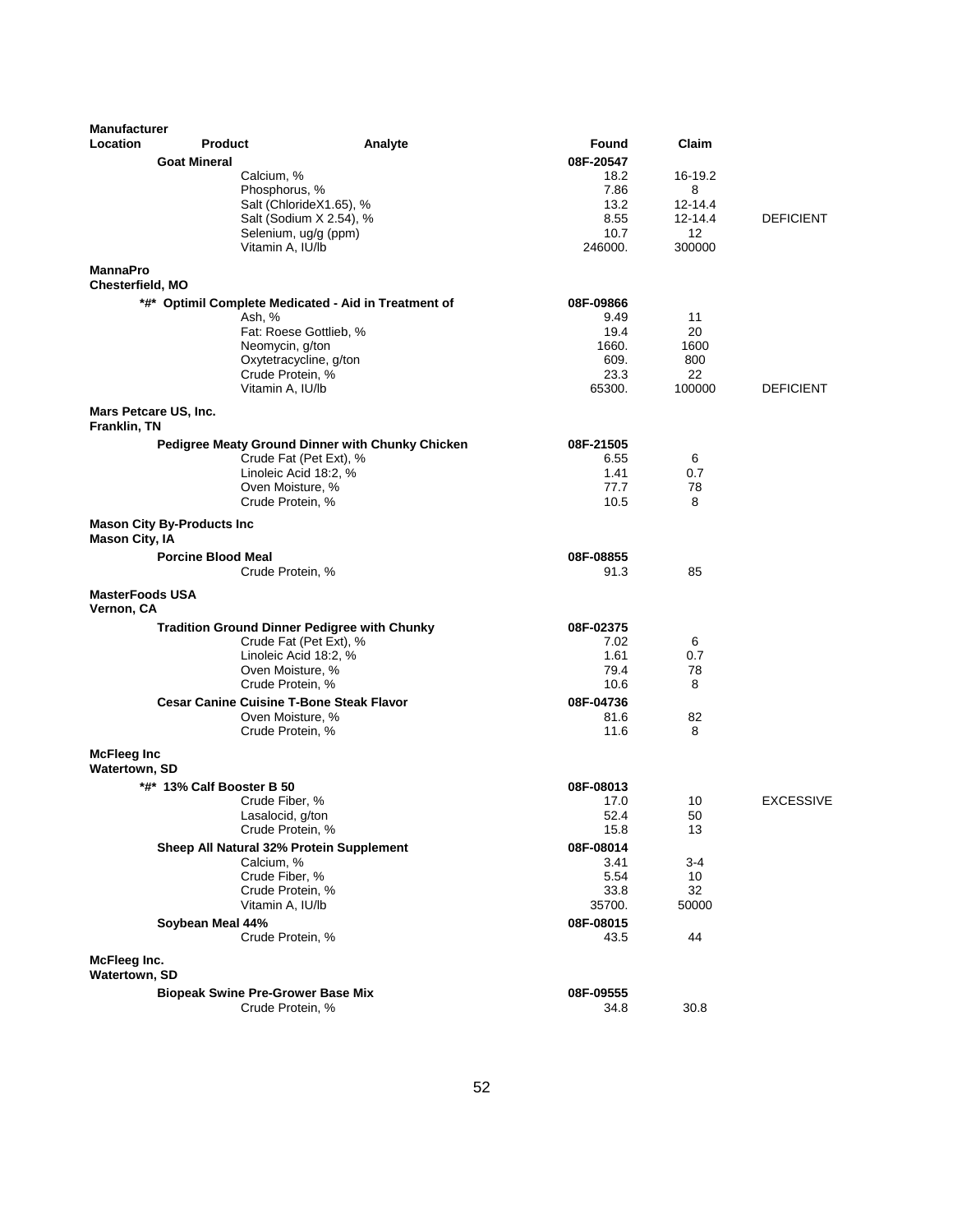| <b>Manufacturer</b><br>Location             | <b>Product</b>                           | Analyte                                            | Found     | Claim       |                  |
|---------------------------------------------|------------------------------------------|----------------------------------------------------|-----------|-------------|------------------|
| Amarillo, TX                                | <b>Merrick Pet Care, LTD.</b>            |                                                    |           |             |                  |
|                                             | Grammy's Pot Pie Food for Cats & Kittens |                                                    | 08F-05500 |             |                  |
|                                             | Ash, %                                   |                                                    | 1.50      | 1.8         |                  |
|                                             | Oven Moisture, %                         |                                                    | 77.7      | 78          |                  |
|                                             | Crude Protein, %                         |                                                    | 12.7      | 10          |                  |
|                                             | Taurine - Total, %                       |                                                    | 0.076     | 0.08        |                  |
| San Rafael, CA                              | <b>Midwest Agri-Commodities</b>          |                                                    |           |             |                  |
|                                             | <b>Dried Beet Pulp</b>                   |                                                    | 08F-04096 |             |                  |
|                                             | Crude Fiber, %                           |                                                    | 15.5      | 22          |                  |
|                                             | Crude Protein, %                         |                                                    | 7.91      | 6           |                  |
|                                             | <b>Beet Pulp Shreds with Molasses</b>    |                                                    | 08F-08265 |             |                  |
|                                             | Crude Fiber, %                           |                                                    | 18.1      | 22          |                  |
|                                             | Crude Protein, %                         |                                                    | 7.94      | 6           |                  |
| <b>Midwest PMS LLC</b><br>Firestone, CO     |                                          |                                                    |           |             |                  |
|                                             | *#* Custom Liquid Feed C.M. 149          |                                                    | 08F-00602 |             |                  |
|                                             | Calcium, %                               |                                                    | 9.64      | $9 - 9.5$   |                  |
|                                             |                                          | Equiv Crude Protein, %                             | 11.0      | 17          |                  |
|                                             | Vacuum Moisture, %                       |                                                    | 33.3      | 36          |                  |
|                                             | Crude Protein, %                         |                                                    | 17.5      | 22          | <b>DEFICIENT</b> |
|                                             |                                          | Salt (ChlorideX1.65), %                            | 4.90      | $4 - 4.5$   |                  |
|                                             |                                          | Salt (Sodium X 2.54), %                            | 6.82      | $4 - 4.5$   | <b>EXCESSIVE</b> |
|                                             | <b>Custom Liquid Feed C.M. 236</b>       |                                                    | 08F-00603 |             |                  |
|                                             |                                          | Equiv Crude Protein, %                             | 0.86      | 1           |                  |
|                                             | Vacuum Moisture, %                       |                                                    | 38.3      | 41          |                  |
|                                             | Crude Protein, %                         |                                                    | 11.2      | 10          |                  |
| <b>Midwest QLF</b><br>Dodgeville, WI        |                                          |                                                    |           |             |                  |
|                                             | *#* QLF Natural 4C                       |                                                    | 08F-03768 |             |                  |
|                                             |                                          | Karl Fisher Moisture, %                            | 33.0      | 30          |                  |
|                                             | Vacuum Moisture, %                       |                                                    | 33.8      | 30          | <b>EXCESSIVE</b> |
|                                             | Potassium, %                             |                                                    | 2.70      | $2.2\,$     |                  |
|                                             |                                          | Total Sugars(Invert), %                            | 31.5      | 39          | <b>DEFICIENT</b> |
| <b>Mighty Deer Lick</b><br>Powers, MI       |                                          |                                                    |           |             |                  |
|                                             |                                          | Mighty Deer Lick Sweet Acorn Flavored Pocket Block | 08F-12238 |             |                  |
|                                             |                                          | Salt (ChlorideX1.65), %                            | 99.3      | 93-98       |                  |
|                                             |                                          | Salt (Sodium X 2.54), %                            | 89.4      | 93-98       |                  |
| <b>Milk Specialties Co.</b><br>Dundee, IL   |                                          |                                                    |           |             |                  |
|                                             | Advance Perki-Lac Milk Replacer for Cats |                                                    | 08F-14230 |             |                  |
|                                             | Ash, %                                   |                                                    | 6.12      | 8           |                  |
|                                             |                                          | Fat: Roese Gottlieb, %                             | 28.0      | 27          |                  |
|                                             | Oven Moisture, %                         |                                                    | 3.52      | 5           |                  |
|                                             | Crude Protein, %                         |                                                    | 39.1      | 40          |                  |
| <b>Millbrook Feeds, LLC</b><br>Mitchell, SD |                                          |                                                    |           |             |                  |
|                                             | CTC 10 Gram                              |                                                    | 08F-09056 |             |                  |
|                                             | Calcium, %                               |                                                    | 5.60      | $5.5 - 6.5$ |                  |
|                                             | Chlortetracycline, g/lb                  |                                                    | 9.93      | 10          |                  |
|                                             | Crude Protein, %                         |                                                    | 18.8      | 10          |                  |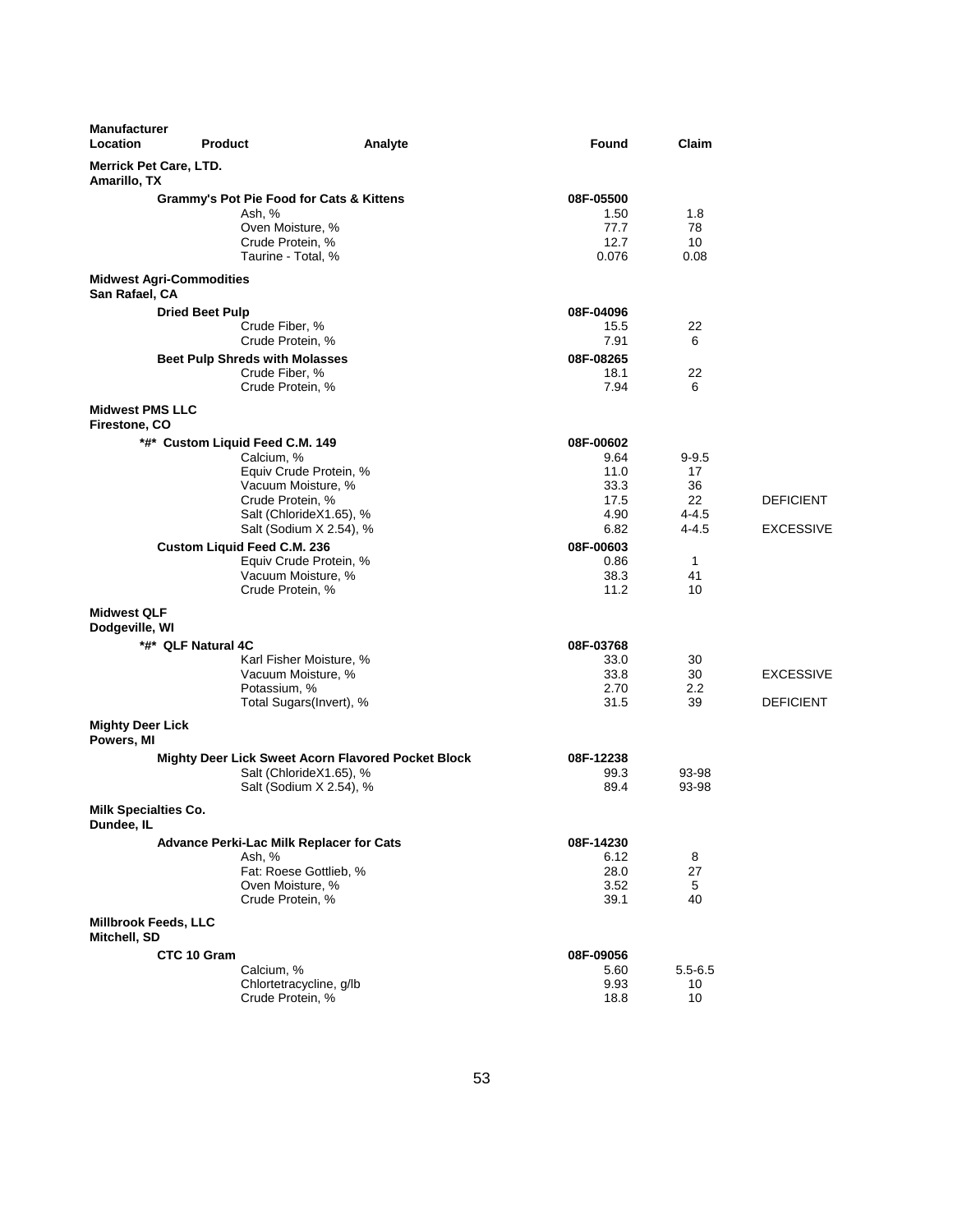| <b>Manufacturer</b><br>Location | <b>Product</b>                              | Analyte                                         | Found     | Claim     |                  |
|---------------------------------|---------------------------------------------|-------------------------------------------------|-----------|-----------|------------------|
|                                 | *#* Silver Range Mineral 15-9-12            |                                                 | 08F-09057 |           |                  |
|                                 | Calcium, %                                  |                                                 | 15.7      | 14-16     |                  |
|                                 |                                             | Chlortetracycline, g/ton                        | 2280.     | 2800      |                  |
|                                 | Magnesium, %                                |                                                 | 1.83      | 2         |                  |
|                                 | Phosphorus, %                               |                                                 | 8.48      | 9         |                  |
|                                 | Potassium, %                                |                                                 | 1.93      | 2         |                  |
|                                 |                                             | Salt (Sodium X 2.54), %                         | 11.6      | $11 - 13$ |                  |
|                                 | Selenium, ug/g (ppm)                        |                                                 | 40.4      | 50        |                  |
|                                 | Vitamin A, IU/lb                            |                                                 | 52200.    | 250000    | <b>DEFICIENT</b> |
|                                 | Bear Paw Byproduct Balancer RU              |                                                 | 08F-09058 |           |                  |
|                                 | Calcium, %                                  |                                                 | 24.6      | 24-26     |                  |
|                                 | Monensin, g/ton                             |                                                 | 1400.     | 1500      |                  |
|                                 |                                             | Salt (Sodium X 2.54), %                         | 14.5      | $12 - 14$ |                  |
|                                 | Selenium, ug/g (ppm)                        |                                                 | 11.3      | 12        |                  |
|                                 | Vitamin A, IU/lb                            |                                                 | 311000.   | 250000    |                  |
|                                 | Silver Byproduct Balancer RU 1500           |                                                 | 08F-09059 |           |                  |
|                                 | Calcium, %                                  |                                                 | 24.1      | 24-26     |                  |
|                                 | Monensin, g/ton                             |                                                 | 1360.     | 1500      |                  |
|                                 |                                             | Salt (Sodium X 2.54), %                         | 13.7      | 12-14     |                  |
|                                 | Selenium, ug/g (ppm)                        |                                                 | 11.4      | 12        |                  |
|                                 | Vitamin A, IU/lb                            |                                                 | 182000.   | 250000    |                  |
| *#*                             | <b>BM1526 Ultimate Mineral Zn Pro DFM</b>   |                                                 | 08F-09060 |           |                  |
|                                 | Calcium, %                                  |                                                 | 12.7      | 10-14     |                  |
|                                 | Phosphorus, %                               |                                                 | 5.60      | 6         |                  |
|                                 |                                             | Salt (Sodium X 2.54), %                         | 10.9      | $11 - 13$ |                  |
|                                 | Selenium, ug/g (ppm)                        |                                                 | 43.2      | 48        |                  |
|                                 | Vitamin A, IU/lb                            |                                                 | 22900.    | 250000    | <b>DEFICIENT</b> |
|                                 |                                             |                                                 |           |           |                  |
| MSC<br>Dundee, IL               |                                             |                                                 |           |           |                  |
|                                 | <b>Carrot Horse Snacks</b>                  |                                                 | 08F-17234 |           |                  |
|                                 | Crude Fiber, %                              |                                                 | 7.90      | 10        |                  |
|                                 | Crude Protein, %                            |                                                 | 17.6      | 13        |                  |
| Dundee, IL                      | <b>MSC Specialty Nutrition</b>              |                                                 |           |           |                  |
|                                 | *#* Calf Medic Milk Replacer                |                                                 | 08F-09865 |           |                  |
|                                 | Ash, %                                      |                                                 | 9.72      | 10        |                  |
|                                 |                                             | Fat: Roese Gottlieb, %                          | 23.8      | 25        |                  |
|                                 | Neomycin, g/ton                             |                                                 | 1220.     | 1600      |                  |
|                                 | Oxytetracycline, g/ton                      |                                                 | 642.      | 800       |                  |
|                                 | Crude Protein, %                            |                                                 | 21.5      | 20        |                  |
|                                 | Vitamin A, IU/lb                            |                                                 | 55200.    | 100000    | <b>DEFICIENT</b> |
| Nash Finch                      |                                             |                                                 |           |           |                  |
| <b>Minneapolis, MN</b>          |                                             |                                                 |           |           |                  |
|                                 | <b>Fame Tuna Dinner</b>                     |                                                 | 08F-02373 |           |                  |
|                                 | Ash, %                                      |                                                 | 2.22      | 3         |                  |
|                                 | Crude Fiber, %                              |                                                 | 0.82      | 1.5       |                  |
|                                 | Oven Moisture, %                            |                                                 | 78.1      | 78        |                  |
|                                 | Crude Protein, %                            |                                                 | 12.5      | 11        |                  |
|                                 | Taurine - Total, %                          |                                                 | 0.058     | 0.05      |                  |
|                                 | <b>Our Family Dog Biscuits Multi-Flavor</b> |                                                 | 08F-04099 |           |                  |
|                                 |                                             | Crude Fat (Eth Ext), %                          | 5.34      | 5         |                  |
|                                 | Oven Moisture, %                            |                                                 | 5.86      | 12        |                  |
|                                 | Crude Protein, %                            |                                                 | 19.8      | 15        |                  |
|                                 |                                             | Our Family 100% Complete & Balanced Gourmet Cat | 08F-04101 |           |                  |
|                                 |                                             | Crude Fat (Eth Ext), %                          | 7.93      | 8         |                  |
|                                 | Oven Moisture, %                            |                                                 | 7.61      | 12        |                  |
|                                 | Crude Protein, %                            |                                                 | 32.6      | 31.5      |                  |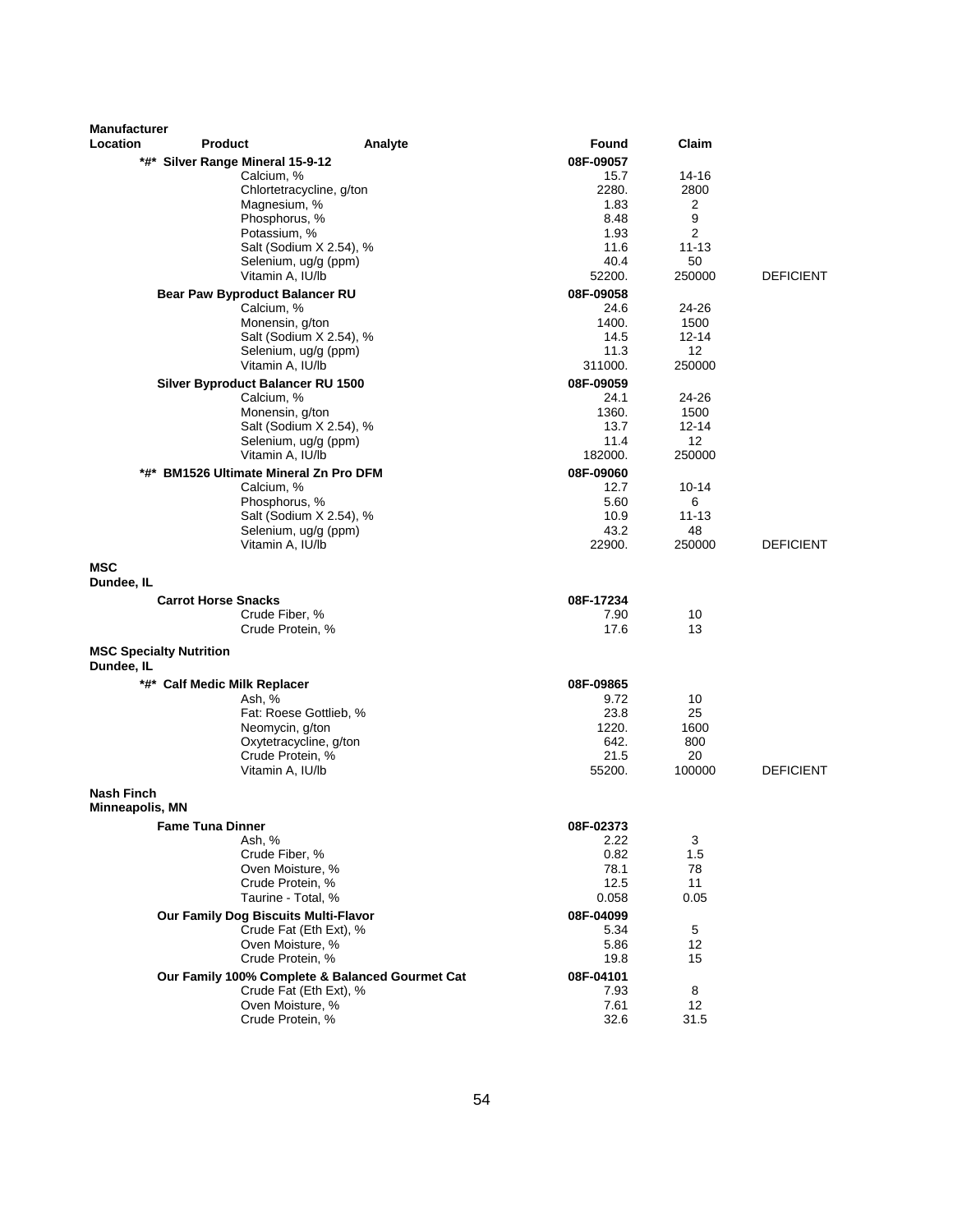| <b>Manufacturer</b>                        |                                                  |         |                   |                       |
|--------------------------------------------|--------------------------------------------------|---------|-------------------|-----------------------|
| <b>Location</b>                            | <b>Product</b>                                   | Analyte | Found             | <b>Claim</b>          |
|                                            | <b>Fame Turkey &amp; Giblets Dinner Cat Food</b> |         | 08F-10211         |                       |
|                                            | Ash, %                                           |         | 1.99              | 2.7                   |
|                                            | Crude Fat (Pet Ext), %                           |         | 8.33              | 5                     |
|                                            | Oven Moisture, %                                 |         | 76.3              | 78                    |
|                                            | Crude Protein, %                                 |         | 13.2              | 10                    |
|                                            | Taurine - Total, %                               |         | 0.066             | 0.05                  |
| Santa Clara, CA                            | <b>Natura Pet Products</b>                       |         |                   |                       |
|                                            | Innova Puppy Food                                |         | 08F-05924         |                       |
|                                            | Fat: Acid Hydrolysis, %                          |         | 15.8              |                       |
|                                            | Crude Fat (Eth Ext), %                           |         | 15.8              | 12                    |
|                                            | Linoleic Acid 18:2, %                            |         | 3.15              | 2.3                   |
|                                            | Oven Moisture, %                                 |         | 8.15              | 10                    |
|                                            | Omega-3 Fatty Acids, %                           |         | 0.689             | 0.5                   |
|                                            | Crude Protein, %                                 |         | 27.6              | 26                    |
|                                            | <b>Innova Senior Dog Food</b>                    |         | 08F-05925         |                       |
|                                            | Fat: Acid Hydrolysis, %                          |         | 11.2              | 8                     |
|                                            | Oven Moisture, %                                 |         | 6.99              | 10                    |
|                                            | Crude Protein, %                                 |         | 19.4              | 18                    |
| <b>Nelson &amp; Sons Inc</b><br>Murray, UT |                                                  |         |                   |                       |
|                                            | Silver Cup Trout 3.5 Fish Food                   |         | 08F-05620         |                       |
|                                            | Ash, %                                           |         | 6.86              | $0 - 12$              |
|                                            | Crude Fat (Eth Ext), %                           |         | 13.4              | 10                    |
|                                            | Crude Protein, %<br>Sodium, %                    |         | 41.2<br>0.233     | 40<br>$0 - 2$         |
|                                            |                                                  |         |                   |                       |
|                                            | Silver Cup Salmon 1.0 Fish Food<br>Ash, %        |         | 08F-05621<br>7.41 | $0 - 10$              |
|                                            | Crude Fat (Eth Ext), %                           |         | 19.4              | 19                    |
|                                            | Crude Protein, %                                 |         | 45.4              | 45                    |
|                                            | Sodium, %                                        |         | 0.327             | $0 - 2$               |
|                                            | <b>Silver Cup Fish Feed Trout Fry</b>            |         | 08F-05622         |                       |
|                                            | Ash, %                                           |         | 10.7              | 0-12                  |
|                                            | Crude Fat (Eth Ext), %                           |         | 15.4              | 14                    |
|                                            | Crude Protein, %                                 |         | 51.8              | 48                    |
|                                            | Sodium, %                                        |         | 0.515             | $0 - 2$               |
| St. Louis, MO                              | <b>Nestle Purina PetCare</b>                     |         |                   |                       |
|                                            | <b>Purina Butcher's Burger</b>                   |         | 08F-04100         |                       |
|                                            | Crude Fat (Eth Ext), %                           |         | 9.88              | 7                     |
|                                            | Oven Moisture, %                                 |         | 29.7              | 33                    |
|                                            | Crude Protein, %                                 |         | 18.6              | 18                    |
|                                            | Beneful Prepared Meals Dog Food - Savory Rice &  |         | 08F-10210         |                       |
|                                            | Oven Moisture, %                                 |         | 74.4              | 78                    |
|                                            | Crude Protein, %                                 |         | 14.3              | 11                    |
| <b>Belle Fourche, SD</b>                   | <b>New Generation Feeds</b>                      |         |                   |                       |
|                                            | NE-22 Free Choice Supplement for Beef Cattle on  |         | 08F-07174         |                       |
|                                            | Calcium, %                                       |         | 2.70              | $2.3 - 2.8$           |
|                                            | Equiv Crude Protein, %                           |         | 4.78              | 10                    |
|                                            | Crude Fat (Eth Ext), %                           |         | 6.02              | 5                     |
|                                            | Fat: Roese Gottlieb, %                           |         | 6.04              |                       |
|                                            | Phosphorus, %<br>Potassium, %                    |         | 2.00<br>2.74      | $\overline{2}$<br>2.5 |
|                                            | Crude Protein, %                                 |         | 23.5              | 22                    |
|                                            | Selenium, ug/g (ppm)                             |         | 6.68              | 6.6                   |
|                                            | Vitamin A, IU/lb                                 |         | 91800.            | 80000                 |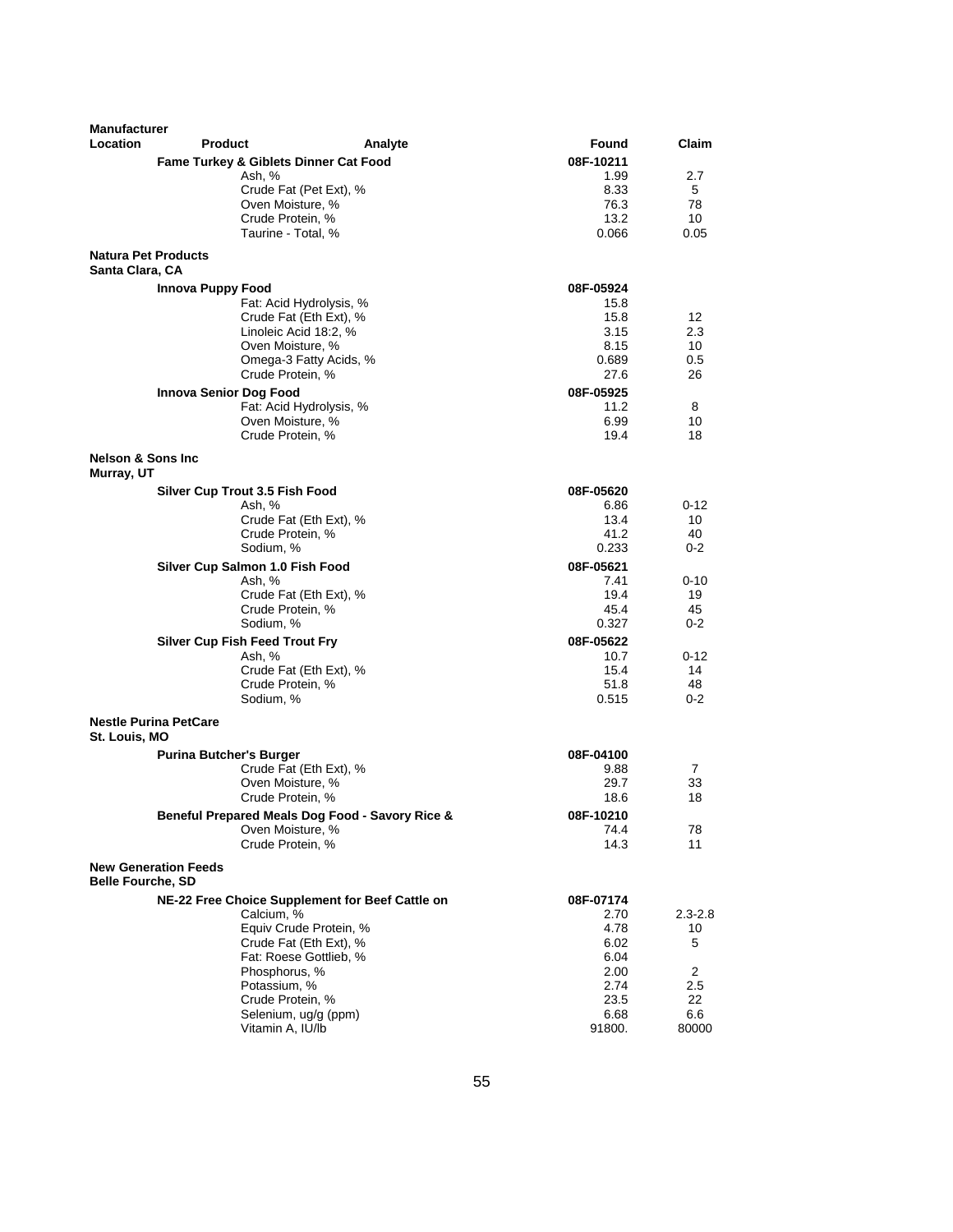| <b>Manufacturer</b><br>Location | Product                                                                 | Analyte                                                                                                                          | Found                                                         | Claim                         |                  |
|---------------------------------|-------------------------------------------------------------------------|----------------------------------------------------------------------------------------------------------------------------------|---------------------------------------------------------------|-------------------------------|------------------|
| Lewisburg, OH                   | <b>North American Nutrition Companies, Inc.</b>                         |                                                                                                                                  |                                                               |                               |                  |
|                                 | Vigortone 3V2 AX<br>Calcium, %<br>Zinc, %                               | Phosphorus, %<br>Vitamin A, IU/lb                                                                                                | 08F-07389<br>16.7<br>8.14<br>468000.<br>0.96                  | 15.5-18.6<br>8<br>535000<br>1 |                  |
| <b>Overland Park, KS</b>        | <b>North American Salt Company</b>                                      |                                                                                                                                  |                                                               |                               |                  |
|                                 | *#* Equine Micro 100                                                    | Salt (ChlorideX1.65), %<br>Salt (Sodium X 2.54), %<br>Selenium, ug/g (ppm)                                                       | 08F-03797<br>95.0<br>94.5<br>7.23                             | 95-98<br>95-98<br>14          | <b>DEFICIENT</b> |
|                                 |                                                                         | American Stockman Trace Mineralized Salt<br>Salt (ChlorideX1.65), %<br>Salt (Sodium X 2.54), %                                   | 08F-06297<br>102.<br>93.3                                     | 95.5-98.5<br>95.5-98.5        |                  |
|                                 | *#* American Stockman Hi-Salt with EDDI<br>Zinc, %                      | Salt (ChlorideX1.65), %<br>Salt (Sodium X 2.54), %                                                                               | 08F-08010<br>98.6<br>92.4<br>0.64                             | 93-96<br>93-96<br>1           | <b>DEFICIENT</b> |
|                                 |                                                                         | Equine Micro 100 Trace Mineralized w/ Selenium for<br>Salt (ChlorideX1.65), %<br>Salt (Sodium X 2.54), %<br>Selenium, ug/g (ppm) | 08F-08518<br>100.<br>92.1<br>10.6                             | 95-98<br>95-98<br>14          |                  |
|                                 |                                                                         | Equine Micro 100 Trace Mineralized with Selenium<br>Salt (ChlorideX1.65), %<br>Salt (Sodium X 2.54), %<br>Selenium, ug/g (ppm)   | 08F-17235<br>97.5<br>94.6<br>11.8                             | 95-98<br>95-98<br>14          |                  |
|                                 | American Stockman White Salt                                            | Salt (ChlorideX1.65), %<br>Salt (Sodium X 2.54), %                                                                               | 08F-20552<br>99.8<br>97.0                                     | 98-99.9<br>98-99.9            |                  |
|                                 |                                                                         | American Stockman Trace Mineralized Salt<br>Salt (ChlorideX1.65), %<br>Salt (Sodium X 2.54), %                                   | 08F-20554<br>99.2<br>94.5                                     | 95.5-98.5<br>95.5-98.5        |                  |
| Rosholt, SD                     | <b>North Country Ethanol</b>                                            |                                                                                                                                  |                                                               |                               |                  |
|                                 | <b>Corn Distillers Wet Grains</b><br>Ash. %<br>Sulfur, %                | Aflatoxin-ELISA, ng/g (ppb)<br>Arsenic, ug/g (ppm)<br>Oven Moisture, %<br>Crude Protein, %                                       | 08F-01708<br>< 5.00<br>< 1.0<br>1.11<br>69.6<br>9.52<br>0.329 | 2<br>70<br>8.5<br>$0 - 0.8$   |                  |
|                                 | <b>Corn Distillers Dried Grain with Solubles</b><br>Ash, %<br>Sulfur, % | Aflatoxin-ELISA, ng/g (ppb)<br>Crude Fiber, %<br>Crude Fat (Pet Ext), %<br>Crude Protein, %                                      | 08F-06177<br>4.30<br>3.95<br>6.51<br>10.5<br>26.8<br>0.727    | 6<br>10<br>9<br>24<br>$0 - 1$ |                  |
|                                 | <b>Corn Distillers Wet Grains</b><br>Ash, %<br>Sulfur, %                | Aflatoxin-ELISA, ng/g (ppb)<br>Oven Moisture, %<br>Crude Protein, %                                                              | 08F-06178<br>0.72<br>1.17<br>69.3<br>8.92<br>0.231            | 2<br>70<br>8.5<br>$0 - 0.8$   |                  |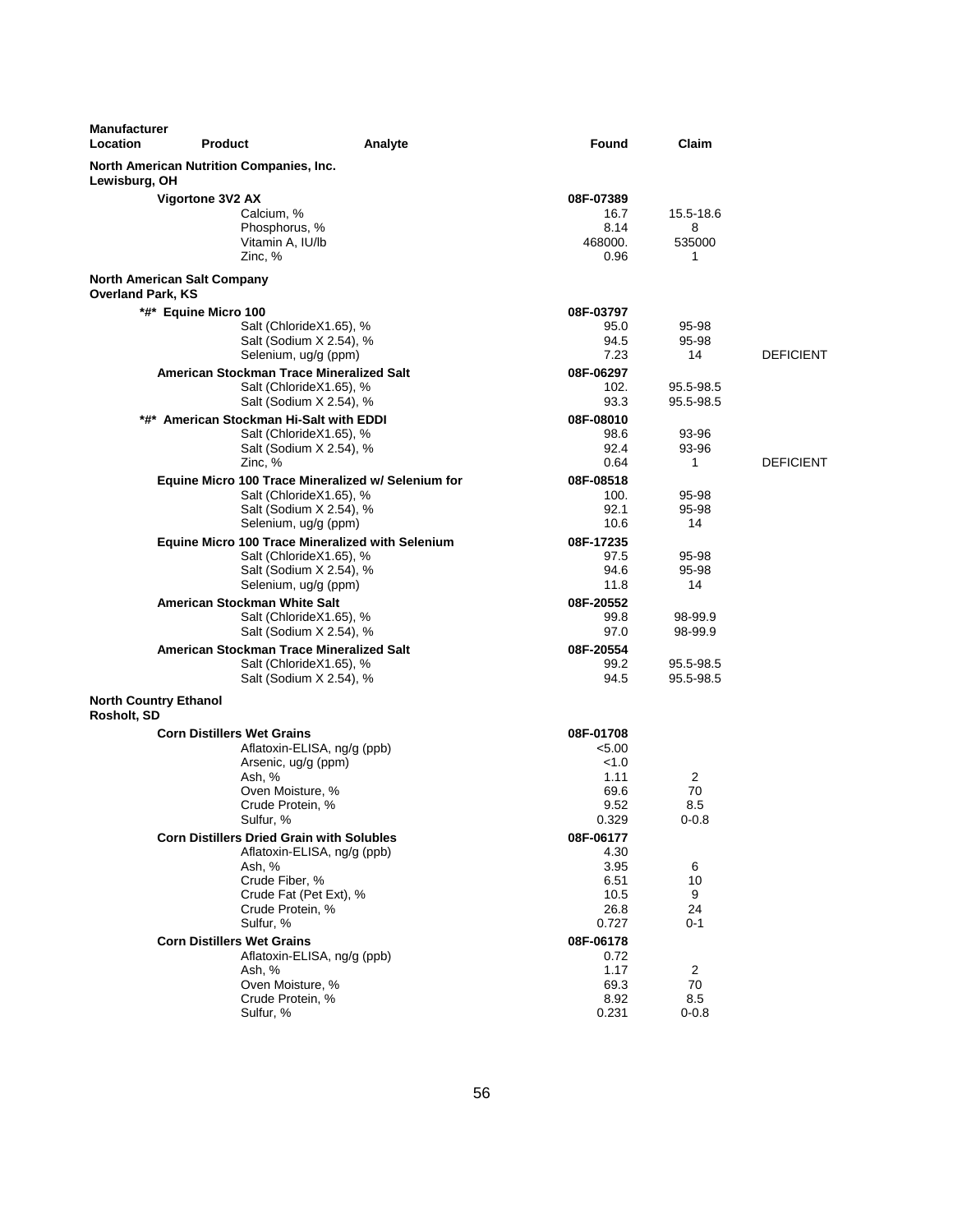| <b>Manufacturer</b><br><b>Location</b>         | <b>Product</b>    | Analyte                                                                                                                                                                     | <b>Found</b>                                                 | Claim                                |                                      |
|------------------------------------------------|-------------------|-----------------------------------------------------------------------------------------------------------------------------------------------------------------------------|--------------------------------------------------------------|--------------------------------------|--------------------------------------|
| <b>Northern Plains Coop</b><br>Dupree, SD      |                   |                                                                                                                                                                             |                                                              |                                      |                                      |
|                                                | <b>Sweet Chop</b> |                                                                                                                                                                             | 08F-03776                                                    |                                      |                                      |
|                                                |                   | Crude Protein, %                                                                                                                                                            | 9.77                                                         | 10                                   |                                      |
| <b>Nutra-Lix Inc.</b><br>Billings, MT          |                   |                                                                                                                                                                             |                                                              |                                      |                                      |
|                                                |                   | Solid 20% Block Supplement for Beef Cattle on Pasture<br>Fat: Roese Gottlieb, %<br>Potassium, %<br>Crude Protein, %<br>Selenium, mg/kg (ppm)<br>Vitamin A, IU/kg            | 08F-03379<br>4.84<br>2.18<br>19.7<br>6.24<br>103000.         | 5<br>2<br>20<br>6<br>132000          |                                      |
| <b>Nutrena Feeds</b><br><b>Minneapolis, MN</b> |                   |                                                                                                                                                                             |                                                              |                                      |                                      |
|                                                |                   | <b>Naturewise Chick Starter/Grower Crumbs (NR)</b><br>Lysine - Total, %<br>Methionine - Total, %<br>Crude Protein, %                                                        | 08F-04086<br>0.932<br>0.356<br>19.5                          | 0.85<br>0.3<br>18                    |                                      |
|                                                |                   | <b>Naturewise Meatbird Complete (NR)</b><br>Lysine - Total, %<br>Methionine - Total, %<br>Crude Protein, %                                                                  | 08F-04087<br>1.04<br>0.440<br>21.9                           | 0.9<br>0.42<br>21                    |                                      |
|                                                |                   | <b>Naturewise Gamebird Grower Pellet (NR)</b><br>Lysine - Total, %<br>Methionine - Total, %<br>Crude Protein, %                                                             | 08F-04088<br>1.14<br>0.421<br>21.6                           | 1.1<br>0.45<br>20                    |                                      |
|                                                |                   | *#* Nutrena Vitality Perform 14% (NR)<br>Crude Fiber, %<br>Crude Fat (Eth Ext), %<br>Lysine - Total, %<br>Methionine - Total, %<br>Crude Protein, %<br>Threonine - Total, % | 08F-04745<br>5.71<br>7.97<br>0.617<br>0.228<br>13.2<br>0.459 | 10<br>6<br>0.75<br>0.3<br>14<br>0.45 | <b>DEFICIENT</b><br><b>DEFICIENT</b> |
|                                                |                   | <b>Naturewise Cracked Corn</b><br>Crude Protein, %                                                                                                                          | 08F-05685<br>7.25                                            | 7                                    |                                      |
|                                                |                   | *#* Nutrebeef Calf Creep 16 AN (NS)<br>Calcium, %<br>Crude Fiber, %<br>Crude Protein, %                                                                                     | 08F-06764<br>2.55<br>15.7<br>16.8                            | $1.5-2$<br>20<br>16                  | <b>EXCESSIVE</b>                     |
|                                                |                   | <b>Naturewise Layer Crumbs 16 (NS)</b><br>Calcium, %<br>Lysine - Total, %<br>Methionine - Total, %<br>Crude Protein, %                                                      | 08F-06765<br>4.35<br>0.673<br>0.304<br>15.8                  | $3.5 - 4$<br>0.72<br>0.32<br>16      |                                      |
|                                                |                   | *#* Naturewise Chick Starter Crumbs (AMP)(NS)<br>Amprolium, %<br>Lysine - Total, %<br>Methionine - Total, %<br>Crude Protein, %                                             | 08F-06766<br>0.0097<br>1.08<br>0.355<br>21.9                 | 0.0125<br>1<br>0.32<br>20            | <b>DEFICIENT</b>                     |
|                                                |                   | <b>Naturewise Meatbird Complete (NS)</b><br>Lysine - Total, %<br>Methionine - Total, %<br>Crude Protein, %                                                                  | 08F-06767<br>1.08<br>0.388<br>21.3                           | 1<br>0.42<br>21                      |                                      |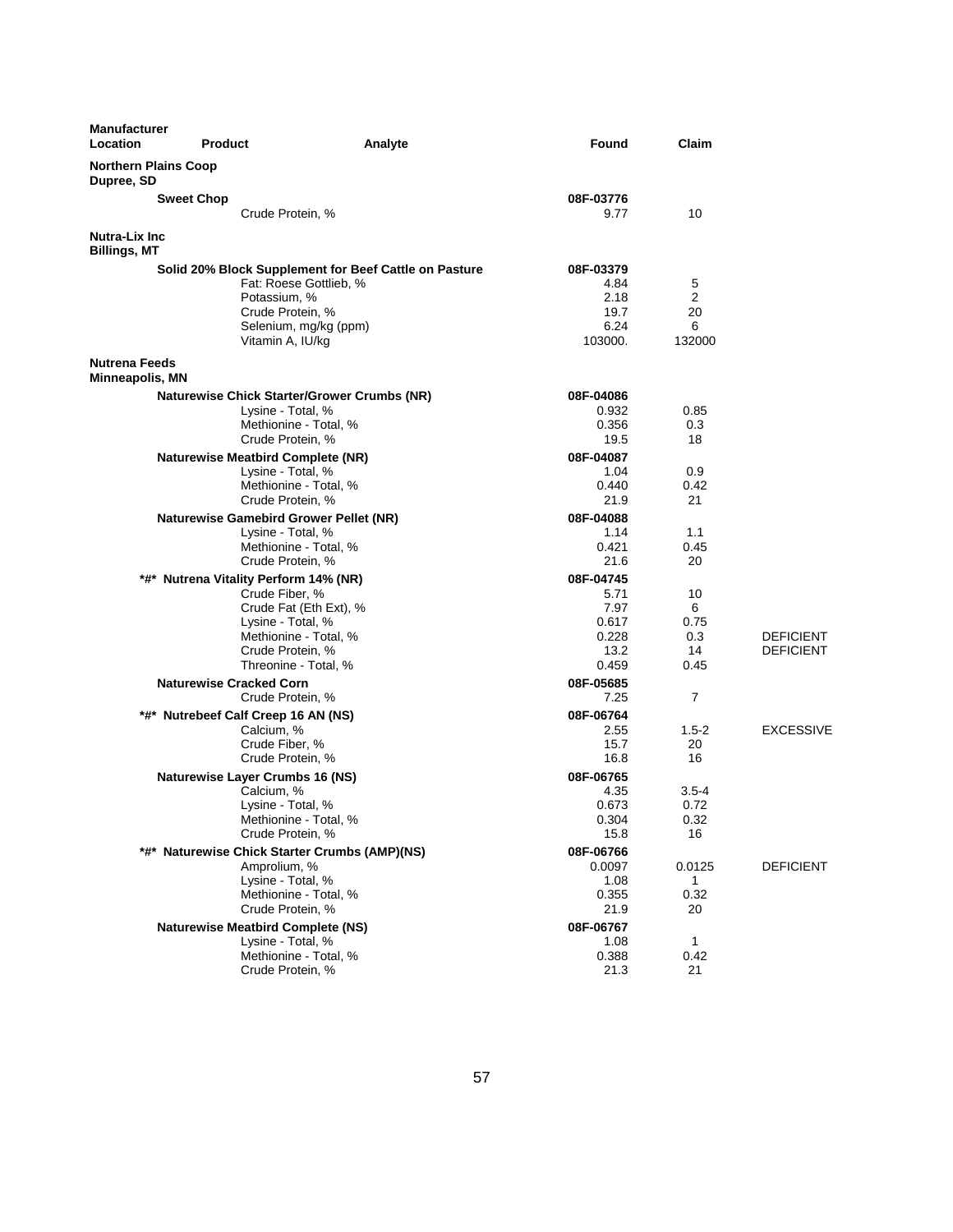| Manufacturer |                                               |           |                |                  |
|--------------|-----------------------------------------------|-----------|----------------|------------------|
| Location     | Product<br>Analyte                            | Found     | Claim          |                  |
|              | Calf Creep 14% AN (68 G BOV) (DN)             | 08F-08020 |                |                  |
|              | Calcium, %                                    | 1.64      | $1.5 - 2$      |                  |
|              | Crude Fiber, %                                | 14.9      | 20             |                  |
|              | Lasalocid, g/ton                              | 79.2      | 68             |                  |
|              | Crude Protein, %                              | 15.4      | 14             |                  |
|              | Nutrebeef Cattle Breeder Cube 20 AN (DN)      | 08F-08021 |                |                  |
|              | Crude Fiber, %                                | 10.0      | 15             |                  |
|              | Crude Protein, %                              | 21.9      | 20             |                  |
|              | Vitamin A, IU/lb                              | 19700.    | 22000          |                  |
|              | <b>Naturewise Scratch Grains (NR)</b>         | 08F-08025 |                |                  |
|              | Crude Protein, %                              | 9.10      | 8              |                  |
|              | <b>Naturewise Cracked Corn (NR)</b>           | 08F-08026 |                |                  |
|              | Crude Protein, %                              | 6.88      | 7              |                  |
|              | <b>Nutrena SafeChoice</b>                     | 08F-08027 |                |                  |
|              | Crude Fiber, %                                | 11.9      | 15             |                  |
|              | Crude Fat (Eth Ext), %                        | 8.24      | $\overline{7}$ |                  |
|              | Lysine - Total, %                             | 0.754     | 0.8            |                  |
|              | Methionine - Total, %                         | 0.299     | 0.3            |                  |
|              | Crude Protein, %                              | 15.3      | 14             |                  |
|              | Threonine - Total, %                          | 0.545     | 0.5            |                  |
|              | <b>Nutrena Naturewise Scratch Grains</b>      | 08F-08512 |                |                  |
|              | Crude Protein, %                              | 9.14      | 8              |                  |
|              |                                               |           |                |                  |
|              | <b>Naturewise Whole Oats</b><br>*#*           | 08F-08513 |                |                  |
|              | Crude Fiber, %                                | 14.9      | 11.5           | <b>EXCESSIVE</b> |
|              | Crude Protein, %                              | 12.3      | 11             |                  |
|              | Naturewise Lamb Creep (B16) (NR) Medicated    | 08F-08514 |                |                  |
|              | Crude Fiber, %                                | 11.1      | 11             |                  |
|              | Lasalocid, g/ton                              | 33.5      | 30             |                  |
|              | Crude Protein, %                              | 19.8      | 20             |                  |
|              | Naturewise Lamb Pellets 16 (B15)              | 08F-08515 |                |                  |
|              | Crude Fiber, %                                | 11.0      | 12             |                  |
|              | Equiv Crude Protein, %                        | 0.95      | 0.8            |                  |
|              | Lasalocid, g/ton                              | 34.7      | 30             |                  |
|              | Crude Protein, %                              | 15.8      | 16             |                  |
|              | <b>Naturewise Meatbird Complete</b>           | 08F-08516 |                |                  |
|              | Lysine - Total, %                             | 0.971     | 0.9            |                  |
|              | Methionine - Total, %                         | 0.417     | 0.42           |                  |
|              | Crude Protein, %                              | 20.8      | 21             |                  |
|              | <b>Naturewise Layer Crumbs 16</b>             | 08F-17227 |                |                  |
|              | Calcium, %                                    | 3.80      | $3.5 - 4$      |                  |
|              | Lysine - Total, %                             | 0.674     | 0.72           |                  |
|              | Methionine - Total, %                         | 0.306     | 0.32           |                  |
|              | Crude Protein, %                              | 16.1      | 16             |                  |
|              | <b>Naturewise Chick Starter/Grower Crumbs</b> | 08F-17228 |                |                  |
|              | Lysine - Total, %                             | 0.854     | 0.85           |                  |
|              | Methionine - Total, %                         | 0.244     | 0.3            |                  |
|              | Crude Protein, %                              | 19.2      | 18             |                  |
|              | Naturewise All Stock Textured 16 (NC) (NR)    | 08F-17230 |                |                  |
|              | Acid Detergent Fiber, %                       | 7.52      | 15             |                  |
|              | Crude Fiber, %                                | 6.61      | 12             |                  |
|              | Crude Protein, %                              | 15.6      | 16             |                  |
|              | <b>Naturewise Whole Oats</b>                  | 08F-17233 |                |                  |
|              | Crude Fiber, %                                | 13.1      | 11.5           | <b>EXCESSIVE</b> |
|              | Crude Protein, %                              | 13.5      | 11             |                  |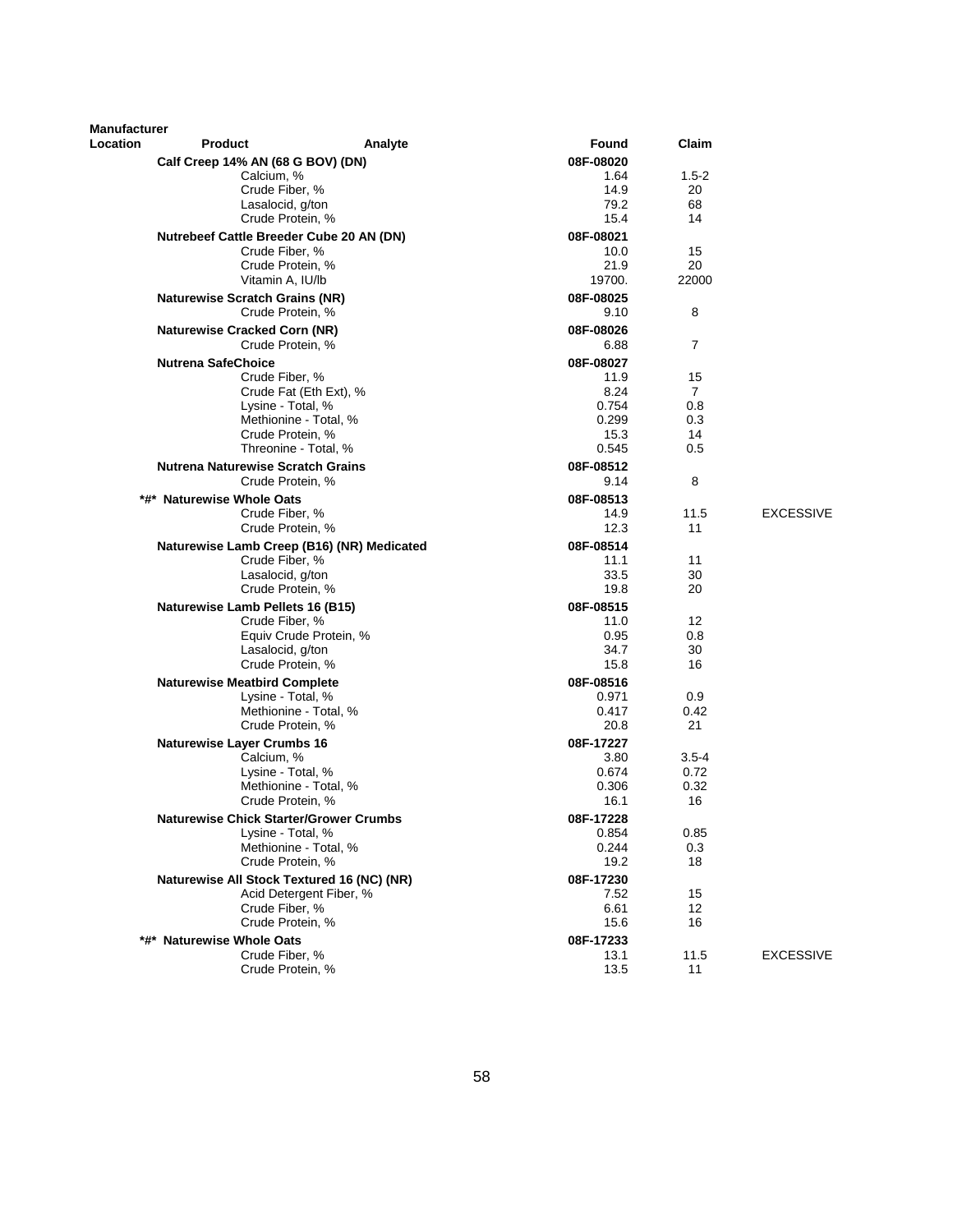| <b>Manufacturer</b><br>Location                    | <b>Product</b>                         |                                                      | Analyte | Found         | <b>Claim</b>   |
|----------------------------------------------------|----------------------------------------|------------------------------------------------------|---------|---------------|----------------|
| <b>Nutro Products Inc.</b><br>City of Industry, CA |                                        |                                                      |         |               |                |
|                                                    |                                        | Natural Choice Crunchy Treats w/ Real Apple for Dogs |         | 08F-02833     |                |
|                                                    |                                        | Oven Moisture, %                                     |         | 7.09          | 11             |
|                                                    |                                        | Crude Protein, %                                     |         | 11.5          | 10             |
|                                                    |                                        | Nutro Max Chicken, Rice & Vegetable Dinner Adult Dog |         | 08F-03585     |                |
|                                                    |                                        | Ash, %                                               |         | 2.09          | 3              |
|                                                    |                                        | Crude Fat (Pet Ext), %                               |         | 3.72          | $2.5 - 4.5$    |
|                                                    |                                        | Linoleic Acid 18:2, %<br>Oven Moisture, %            |         | 0.697<br>79.0 | 0.5<br>78      |
|                                                    |                                        | Crude Protein, %                                     |         | 8.38          | $\overline{7}$ |
|                                                    |                                        | Natural Choice Complete Care Adult Oceanfish & Tuna  |         | 08F-03586     |                |
|                                                    |                                        | Ash, %                                               |         | 1.79          | 2.5            |
|                                                    |                                        | Docosahexaenoic Ac., %                               |         | 0.247         | 0.012          |
|                                                    |                                        | Fat: Acid Hydrolysis, %                              |         | 5.17          | 5              |
|                                                    |                                        | Linoleic Acid 18:2, %                                |         | 1.35          | 0.7            |
|                                                    |                                        | Oven Moisture, %<br>Crude Protein, %                 |         | 79.8<br>13.3  | 82<br>8        |
|                                                    |                                        | Taurine - Total, %                                   |         | 0.058         | 0.05           |
|                                                    |                                        | Nutro Max Cat Gourmet Kitty Crunchy Cat Treats       |         | 08F-03587     |                |
|                                                    |                                        | Fat: Acid Hydrolysis, %                              |         | 12.0          | 10             |
|                                                    |                                        | Linoleic Acid 18:2, %                                |         | 3.10          | 2              |
|                                                    |                                        | Oven Moisture, %                                     |         | 7.62          | 11             |
|                                                    |                                        | Crude Protein, %                                     |         | 35.0          | 32             |
|                                                    |                                        | Natural Choice Chicken & Rice Formula Chunks in      |         | 08F-20539     |                |
|                                                    |                                        | Crude Fat (Pet Ext), %                               |         | 6.88          | 5.5            |
|                                                    |                                        | Linoleic Acid 18:2, %<br>Oven Moisture, %            |         | 1.30<br>76.8  | 0.8<br>80      |
|                                                    |                                        | Crude Protein, %                                     |         | 9.84          | 7.5            |
|                                                    |                                        | Max Chicken, Rice & Lamb Dinner Adult Dog Food       |         | 08F-20540     |                |
|                                                    |                                        | Ash, %                                               |         | 2.20          | 3              |
|                                                    |                                        | Crude Fat (Pet Ext), %                               |         | 7.64          | 6.5            |
|                                                    |                                        | Linoleic Acid 18:2, %                                |         | 1.07          | $\mathbf{1}$   |
|                                                    |                                        | Oven Moisture, %                                     |         | 76.4          | 78             |
|                                                    |                                        | Crude Protein, %                                     |         | 9.92          | 8              |
| Omega Protein<br>Reedville, VA                     |                                        |                                                      |         |               |                |
|                                                    | <b>Menhaden Fish Oil Bulk</b>          |                                                      |         | 08F-08829     |                |
|                                                    |                                        | Fat: Acid Hydrolysis, %                              |         | 94.5          | 96             |
|                                                    |                                        | Crude Fat (Eth Ext), %<br>Free Fatty Acid, %         |         | 100.<br>2.97  | 96<br>4        |
|                                                    |                                        | Total Fatty Acids, %                                 |         | 84.4          | 80             |
| Phoenix, AZ                                        | <b>Pacific Coast Distributing Inc.</b> |                                                      |         |               |                |
|                                                    |                                        | <b>Nutriphase Gold Parakeet Formula</b>              |         | 08F-02671     |                |
|                                                    |                                        | Crude Fat (Eth Ext), %                               |         | 8.22          | 6              |
|                                                    |                                        | Oven Moisture, %                                     |         | 9.62          | 12             |
|                                                    |                                        | Crude Protein, %                                     |         | 14.2          | 12             |
| Alpine, CA                                         | <b>Pampered Pet Treats</b>             |                                                      |         |               |                |
|                                                    |                                        | <b>Cheese &amp; Bacon Flavor Dog Treats</b>          |         | 08F-12237     |                |
|                                                    |                                        | Crude Fat (Eth Ext), %                               |         | 22.9          | 25             |
|                                                    |                                        | Oven Moisture, %                                     |         | 6.44          | 8.5            |
|                                                    |                                        | Crude Protein, %                                     |         | 10.4          | 8.5            |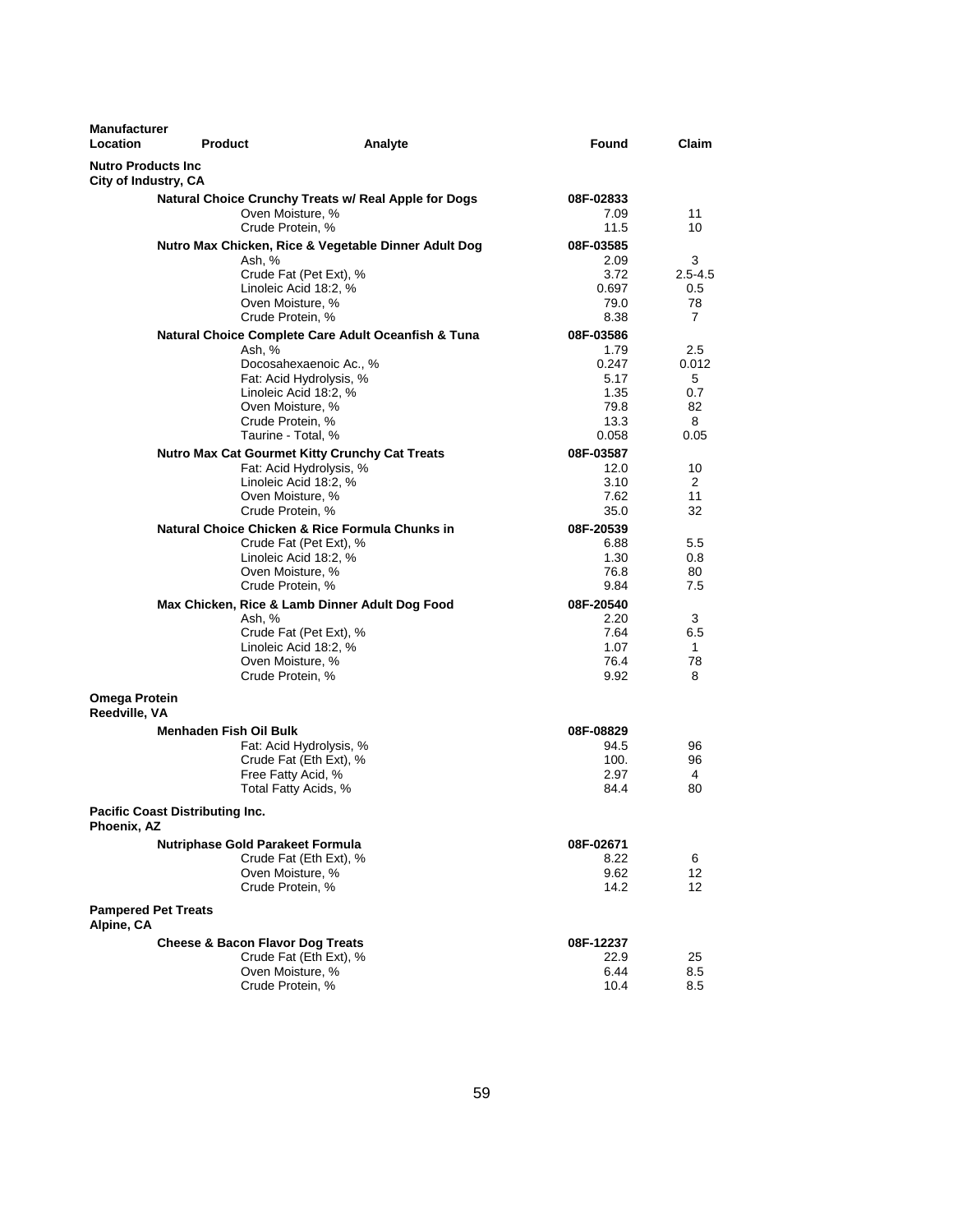| <b>Manufacturer</b><br><b>Location</b>                          | <b>Product</b>                                                                                                            | Analyte                                                                                                    | Found                                                                | Claim                              |
|-----------------------------------------------------------------|---------------------------------------------------------------------------------------------------------------------------|------------------------------------------------------------------------------------------------------------|----------------------------------------------------------------------|------------------------------------|
| <b>Phibro Animal Health</b><br>Fairfield, NJ                    |                                                                                                                           |                                                                                                            |                                                                      |                                    |
|                                                                 | Mecadox 2.5<br>Carbadox, %                                                                                                |                                                                                                            | 08F-09052<br>0.542                                                   | 0.55                               |
| <b>PMI Nutrition International, LLC</b><br><b>Brentwood, MO</b> |                                                                                                                           |                                                                                                            |                                                                      |                                    |
|                                                                 | <b>Exclusive Chicken &amp; Rice Dog Food</b><br>Crude Protein, %                                                          | Fat: Acid Hydrolysis, %                                                                                    | 08F-07508<br>18.2<br>27.4                                            | 15<br>26                           |
| Poet Nutrition, Inc.<br><b>Sioux Falls, SD</b>                  |                                                                                                                           |                                                                                                            |                                                                      |                                    |
|                                                                 | Aflatoxins, ug/g (ppm)<br>Crude Fiber, %<br>Oven Moisture, %<br>Crude Protein, %<br>Sulfur, %                             | <b>DDG/S Corn Distillers Dried Grains with Solubles</b><br>Crude Fat (Pet Ext), %                          | 08F-00320<br>0.060<br>6.85<br>9.83<br>8.97<br>27.2<br>0.876          | 12<br>$\overline{7}$<br>12.5<br>24 |
|                                                                 | Aflatoxins, ug/g (ppm)<br>Crude Fiber, %<br>Oven Moisture, %<br>Crude Protein, %<br>Sulfur, %                             | Dakota Gold BPX Corn Distillers Dried Grains with<br>Crude Fat (Pet Ext), %                                | 08F-00321<br>0.020<br>6.98<br>10.3<br>11.3<br>28.3<br>1.00           | 12<br>9<br>12.5<br>25<br>$0 - 1.7$ |
|                                                                 | Aflatoxins, ug/g (ppm)<br>Crude Fiber, %<br>Oven Moisture, %<br>Crude Protein, %<br>Sulfur, %                             | Dakota Gold BPX Corn Distillers Dried Grains with<br>Aflatoxin-ELISA, ng/g (ppb)<br>Crude Fat (Pet Ext), % | 08F-00606<br>< 0.020<br>3.40<br>6.54<br>11.0<br>7.96<br>28.6<br>1.02 | 12<br>9<br>12.5<br>25<br>$0 - 1.7$ |
|                                                                 | <b>Wet Cake Distillers Wet Grains</b><br>Aflatoxins, ug/g (ppm)<br>Oven Moisture, %<br>Crude Protein, %<br>Sulfur, %      | Aflatoxin-ELISA, ng/g (ppb)                                                                                | 08F-00607<br>< 0.020<br>0.95<br>69.0<br>10.4<br>0.260                | 72<br>10<br>$0 - 0.95$             |
|                                                                 | Dakota Bran Cake<br>Aflatoxins, ug/g (ppm)<br>Oven Moisture, %<br>Crude Protein, %<br>Sulfur, %                           | Aflatoxin-ELISA, ng/g (ppb)                                                                                | 08F-00850<br>< 0.020<br>5.74<br>60.3<br>8.20<br>0.336                | 65<br>6<br>$0 - 0.95$              |
|                                                                 | <b>DDG HP Corn Distillers Dried Grains</b><br>Aflatoxins, ug/g (ppm)<br>Oven Moisture, %<br>Crude Protein, %<br>Sulfur, % | Aflatoxin-ELISA, ng/g (ppb)                                                                                | 08F-00851<br>0.030<br>10.6<br>10.1<br>38.2<br>0.867                  | 12.5<br>31<br>$0 - 1.4$            |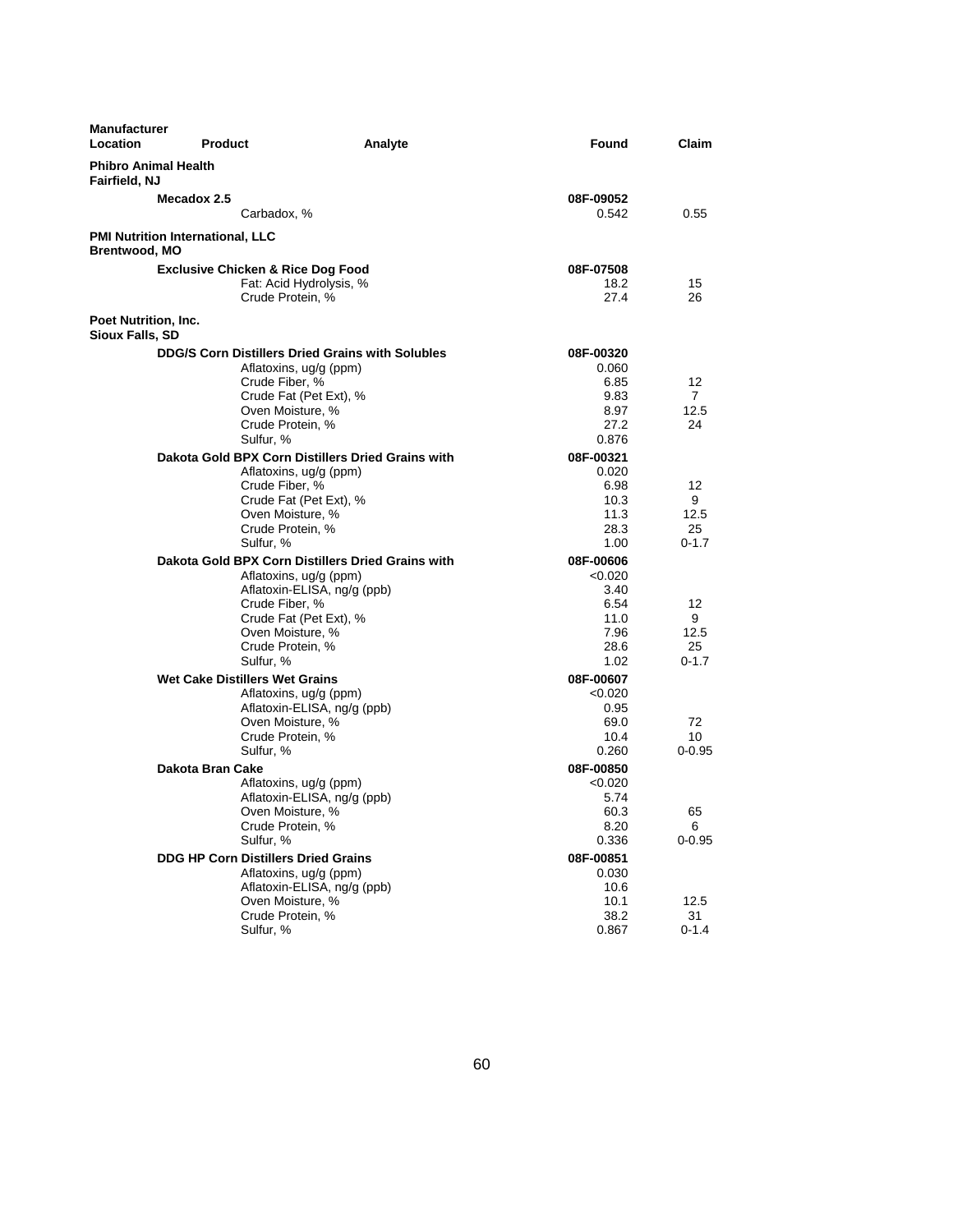| Manufacturer |                                            |                                                         |           |                   |
|--------------|--------------------------------------------|---------------------------------------------------------|-----------|-------------------|
| Location     | <b>Product</b>                             | Analyte                                                 | Found     | Claim             |
|              |                                            | Dakota Gold BPX Corn Distillers Dried Grains with       | 08F-01709 |                   |
|              |                                            | Aflatoxin-ELISA, ng/g (ppb)                             | 5.40      |                   |
|              |                                            | Arsenic, ug/g (ppm)                                     | < 1.0     |                   |
|              | Crude Fiber, %                             |                                                         | 5.85      | $12 \overline{ }$ |
|              |                                            | Crude Fat (Pet Ext), %                                  | 10.6      | 9                 |
|              | Oven Moisture, %                           |                                                         | 10.1      | 12.5              |
|              | Crude Protein, %                           |                                                         | 27.3      | 25                |
|              | Sulfur, %                                  |                                                         | 1.02      | $0 - 1.7$         |
|              |                                            | Dakota Gold BPX Corn Distillers Dried Grains With       | 08F-02419 |                   |
|              |                                            | Aflatoxin-ELISA, ng/g (ppb)                             | 7.10      |                   |
|              | Crude Fiber, %                             |                                                         | 6.94      | 12                |
|              |                                            | Crude Fat (Pet Ext), %                                  | 10.6      | 9                 |
|              | Oven Moisture, %                           |                                                         | 4.82      | 12.5              |
|              | Crude Protein, %                           |                                                         | 29.3      | 25                |
|              | Sulfur, %                                  |                                                         | 1.03      | $0 - 1.7$         |
|              |                                            | Dakota Gold BPX Corn Distillers Dried Grains with       | 08F-03376 |                   |
|              |                                            | Aflatoxin-ELISA, ng/g (ppb)                             | 8.70      |                   |
|              | Crude Fiber, %                             |                                                         | 7.06      | 12                |
|              |                                            | Crude Fat (Pet Ext), %                                  | 10.7      | 9                 |
|              | Oven Moisture, %                           |                                                         | 11.1      | 12.5              |
|              | Crude Protein, %                           |                                                         | 27.4      | 25                |
|              | Sulfur, %                                  |                                                         | 1.01      | $0 - 1.7$         |
|              |                                            | <b>DDG/S Corn Distillers Dried Grains with Solubles</b> | 08F-03377 |                   |
|              |                                            | Aflatoxin-ELISA, ng/g (ppb)                             | 32.1      |                   |
|              | Crude Fiber, %                             |                                                         | 6.67      | 12                |
|              |                                            | Crude Fat (Pet Ext), %                                  | 11.0      | $\overline{7}$    |
|              | Oven Moisture, %                           |                                                         | 10.1      | 12.5              |
|              | Crude Protein, %                           |                                                         | 27.1      | 24                |
|              | Sulfur, %                                  |                                                         | 0.880     | $0 - 1.7$         |
|              |                                            | <b>SYRUP CORN CONDENSED DISTILLERS SOLUBLES</b>         | 08F-07938 |                   |
|              |                                            | Vacuum Moisture, %                                      | 65.7      | 75                |
|              | Sulfur, %                                  |                                                         | 0.601     | $0 - 0.95$        |
|              |                                            | Dakota Gold BPX Corn Distillers Dried Grains with       | 08F-07939 |                   |
|              | Crude Fiber, %                             |                                                         | 6.34      | 12                |
|              |                                            | Crude Fat (Pet Ext), %                                  | 10.8      | 9                 |
|              | Oven Moisture, %                           |                                                         | 7.77      | 12.5              |
|              | Crude Protein, %                           |                                                         | 28.7      | 25                |
|              | Sulfur, %                                  |                                                         | 1.06      | $0 - 1.7$         |
|              |                                            | DDG/S Corn Distillers Dried Grains with Solubles        | 08F-07940 |                   |
|              | Crude Fiber, %                             |                                                         | 6.23      | 12                |
|              |                                            | Crude Fat (Pet Ext), %                                  | 10.2      | $\mathbf{7}$      |
|              | Oven Moisture, %                           |                                                         | 7.84      | 12.5              |
|              | Crude Protein, %                           |                                                         | 28.8      | 24                |
|              | Sulfur, %                                  |                                                         | 1.06      | $0 - 1.7$         |
|              | Wet Cake Distillers Wet Grains             |                                                         | 08F-07941 |                   |
|              | Oven Moisture, %                           |                                                         | 73.1      | 72                |
|              | Crude Protein, %                           |                                                         | 10.8      | 10                |
|              | Sulfur, %                                  |                                                         | 0.279     | $0 - 0.95$        |
|              | <b>DDG HP Corn Distillers Dried Grains</b> |                                                         | 08F-10584 |                   |
|              | Oven Moisture, %                           |                                                         | 10.2      | 12.5              |
|              | Crude Protein, %                           |                                                         | 43.9      | 31                |
|              | Sulfur, %                                  |                                                         | 1.14      | $0 - 1.4$         |
|              | Dakota Germ Corn Germ Dehydrated           |                                                         | 08F-10585 |                   |
|              |                                            | Crude Fat (Pet Ext), %                                  | 18.5      | 15                |
|              | Oven Moisture, %                           |                                                         | 9.25      | 10                |
|              | Crude Protein, %                           |                                                         | 15.2      | 14.5              |
|              |                                            |                                                         |           |                   |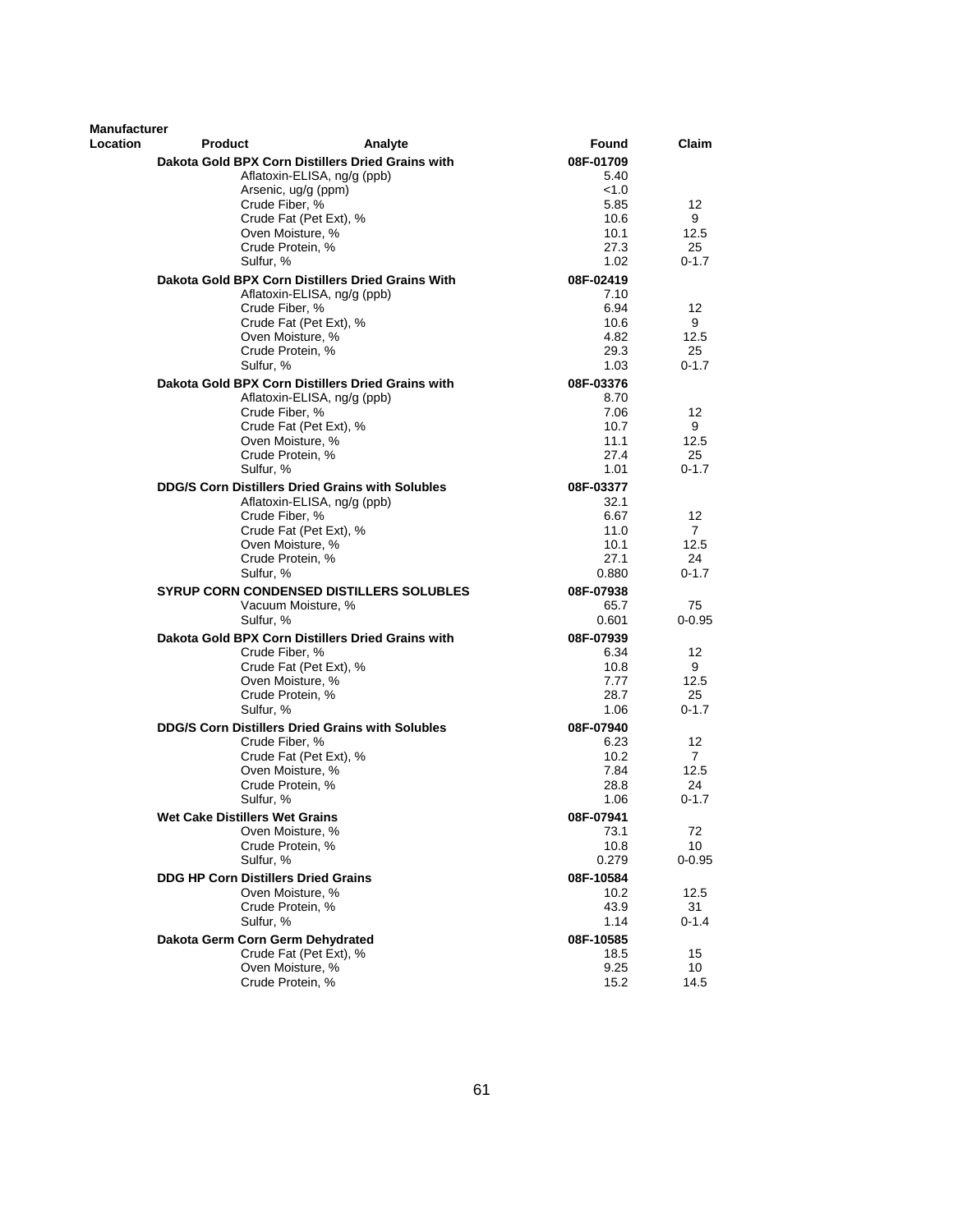| <b>Product</b><br>Analyte<br>Found<br>Dakota Bran Cake<br>08F-10586<br>Oven Moisture, %<br>62.4<br>65<br>Crude Protein, %<br>8.39<br>6<br>Sulfur, %<br>0.318<br>$0 - 0.95$<br><b>Syrup Corn Condensed Distillers Solubles</b><br>08F-10587<br>Vacuum Moisture, %<br>75<br>74.8<br>Sulfur, %<br>0.675<br>$0 - 0.95$<br><b>Dakota Gold GPX Distillers Dried Grains</b><br>08F-16224<br>Crude Fiber, %<br>7.23<br>12<br>11.1<br>9<br>Crude Fat (Pet Ext), %<br>Oven Moisture, %<br>7.94<br>12.5<br>Crude Protein, %<br>27.7<br>25<br>0.932<br>Sulfur, %<br>$0 - 1.7$<br><b>Pride Grain LLC</b><br>Martin, SD<br>*#* Pride Grain 13 Hi-Mag Cube<br>08F-04879<br>Crude Fiber, %<br>6.18<br>12<br>1.40<br>$\overline{2}$<br>Magnesium, %<br><b>DEFICIENT</b><br>Crude Protein, %<br>14.2<br>13<br>Vitamin A, IU/lb<br>30000<br>25200.<br><b>Pride Grain Chicken Scratch</b><br>08F-04883<br>10<br>Crude Protein, %<br>11.1<br>08F-04884<br>Pride Grain Pride Chicken Layer<br>2.75-3.75<br>Calcium, %<br>3.58<br>Crude Protein, %<br>15.0<br>15<br><b>Pride Grain 40% Pellets</b><br>08F-06295<br>40<br>Crude Protein, %<br>43.0<br>30000<br>Vitamin A, IU/lb<br>32100.<br><b>Calf Creep</b><br>08F-06300<br>12<br>Crude Fiber, %<br>8.20<br>Crude Protein, %<br>18.4<br>13<br><b>Progressive Nutrition</b><br>Harlan, IA<br>Forage Pro Supplement Paddock Formula for Horses<br>08F-09971<br>Calcium, %<br>4.50<br>$3.5 - 4.5$<br>Crude Fat (Eth Ext), %<br>10.6<br>9<br>22<br>Crude Protein, %<br>22.0<br>Salt (Sodium X 2.54), %<br>24.3<br>$25 - 29$<br>Vitamin A, IU/lb<br>16200.<br>22000<br>Premium Senior Formula Pellet Complete Feed for<br>08F-09972<br>Crude Fiber, %<br>19.8<br>21<br>12<br>Crude Protein, %<br>16.1<br><b>Progressive Nutrition</b><br>Norfolk, NE<br>*#* PN 50% Liquid Finisher R500<br>08F-08658<br>Calcium, %<br>$8-9$<br>8.22<br>Equiv Crude Protein, %<br>21.3<br>50<br>Vacuum Moisture, %<br>35.1<br>34<br>Monensin, g/ton<br>499.<br>500<br>2.35<br>2.5<br>Potassium, %<br>50<br>Crude Protein, %<br>49.2<br>Salt (ChlorideX1.65), %<br>6.58<br>$4.5 - 5.5$<br><b>EXCESSIVE</b><br>Salt (Sodium X 2.54), %<br>6.89<br><b>EXCESSIVE</b><br>$4.5 - 5.5$<br>Vitamin A, IU/lb<br>39700.<br>40000 | <b>Manufacturer</b> |  |  |       |  |
|-----------------------------------------------------------------------------------------------------------------------------------------------------------------------------------------------------------------------------------------------------------------------------------------------------------------------------------------------------------------------------------------------------------------------------------------------------------------------------------------------------------------------------------------------------------------------------------------------------------------------------------------------------------------------------------------------------------------------------------------------------------------------------------------------------------------------------------------------------------------------------------------------------------------------------------------------------------------------------------------------------------------------------------------------------------------------------------------------------------------------------------------------------------------------------------------------------------------------------------------------------------------------------------------------------------------------------------------------------------------------------------------------------------------------------------------------------------------------------------------------------------------------------------------------------------------------------------------------------------------------------------------------------------------------------------------------------------------------------------------------------------------------------------------------------------------------------------------------------------------------------------------------------------------------------------------------------------------------------------------------------------------------------------------------------------------------------------------------------------------------------------------------------------------------------------------------------------------------------|---------------------|--|--|-------|--|
|                                                                                                                                                                                                                                                                                                                                                                                                                                                                                                                                                                                                                                                                                                                                                                                                                                                                                                                                                                                                                                                                                                                                                                                                                                                                                                                                                                                                                                                                                                                                                                                                                                                                                                                                                                                                                                                                                                                                                                                                                                                                                                                                                                                                                             | <b>Location</b>     |  |  | Claim |  |
|                                                                                                                                                                                                                                                                                                                                                                                                                                                                                                                                                                                                                                                                                                                                                                                                                                                                                                                                                                                                                                                                                                                                                                                                                                                                                                                                                                                                                                                                                                                                                                                                                                                                                                                                                                                                                                                                                                                                                                                                                                                                                                                                                                                                                             |                     |  |  |       |  |
|                                                                                                                                                                                                                                                                                                                                                                                                                                                                                                                                                                                                                                                                                                                                                                                                                                                                                                                                                                                                                                                                                                                                                                                                                                                                                                                                                                                                                                                                                                                                                                                                                                                                                                                                                                                                                                                                                                                                                                                                                                                                                                                                                                                                                             |                     |  |  |       |  |
|                                                                                                                                                                                                                                                                                                                                                                                                                                                                                                                                                                                                                                                                                                                                                                                                                                                                                                                                                                                                                                                                                                                                                                                                                                                                                                                                                                                                                                                                                                                                                                                                                                                                                                                                                                                                                                                                                                                                                                                                                                                                                                                                                                                                                             |                     |  |  |       |  |
|                                                                                                                                                                                                                                                                                                                                                                                                                                                                                                                                                                                                                                                                                                                                                                                                                                                                                                                                                                                                                                                                                                                                                                                                                                                                                                                                                                                                                                                                                                                                                                                                                                                                                                                                                                                                                                                                                                                                                                                                                                                                                                                                                                                                                             |                     |  |  |       |  |
|                                                                                                                                                                                                                                                                                                                                                                                                                                                                                                                                                                                                                                                                                                                                                                                                                                                                                                                                                                                                                                                                                                                                                                                                                                                                                                                                                                                                                                                                                                                                                                                                                                                                                                                                                                                                                                                                                                                                                                                                                                                                                                                                                                                                                             |                     |  |  |       |  |
|                                                                                                                                                                                                                                                                                                                                                                                                                                                                                                                                                                                                                                                                                                                                                                                                                                                                                                                                                                                                                                                                                                                                                                                                                                                                                                                                                                                                                                                                                                                                                                                                                                                                                                                                                                                                                                                                                                                                                                                                                                                                                                                                                                                                                             |                     |  |  |       |  |
|                                                                                                                                                                                                                                                                                                                                                                                                                                                                                                                                                                                                                                                                                                                                                                                                                                                                                                                                                                                                                                                                                                                                                                                                                                                                                                                                                                                                                                                                                                                                                                                                                                                                                                                                                                                                                                                                                                                                                                                                                                                                                                                                                                                                                             |                     |  |  |       |  |
|                                                                                                                                                                                                                                                                                                                                                                                                                                                                                                                                                                                                                                                                                                                                                                                                                                                                                                                                                                                                                                                                                                                                                                                                                                                                                                                                                                                                                                                                                                                                                                                                                                                                                                                                                                                                                                                                                                                                                                                                                                                                                                                                                                                                                             |                     |  |  |       |  |
|                                                                                                                                                                                                                                                                                                                                                                                                                                                                                                                                                                                                                                                                                                                                                                                                                                                                                                                                                                                                                                                                                                                                                                                                                                                                                                                                                                                                                                                                                                                                                                                                                                                                                                                                                                                                                                                                                                                                                                                                                                                                                                                                                                                                                             |                     |  |  |       |  |
|                                                                                                                                                                                                                                                                                                                                                                                                                                                                                                                                                                                                                                                                                                                                                                                                                                                                                                                                                                                                                                                                                                                                                                                                                                                                                                                                                                                                                                                                                                                                                                                                                                                                                                                                                                                                                                                                                                                                                                                                                                                                                                                                                                                                                             |                     |  |  |       |  |
|                                                                                                                                                                                                                                                                                                                                                                                                                                                                                                                                                                                                                                                                                                                                                                                                                                                                                                                                                                                                                                                                                                                                                                                                                                                                                                                                                                                                                                                                                                                                                                                                                                                                                                                                                                                                                                                                                                                                                                                                                                                                                                                                                                                                                             |                     |  |  |       |  |
|                                                                                                                                                                                                                                                                                                                                                                                                                                                                                                                                                                                                                                                                                                                                                                                                                                                                                                                                                                                                                                                                                                                                                                                                                                                                                                                                                                                                                                                                                                                                                                                                                                                                                                                                                                                                                                                                                                                                                                                                                                                                                                                                                                                                                             |                     |  |  |       |  |
|                                                                                                                                                                                                                                                                                                                                                                                                                                                                                                                                                                                                                                                                                                                                                                                                                                                                                                                                                                                                                                                                                                                                                                                                                                                                                                                                                                                                                                                                                                                                                                                                                                                                                                                                                                                                                                                                                                                                                                                                                                                                                                                                                                                                                             |                     |  |  |       |  |
|                                                                                                                                                                                                                                                                                                                                                                                                                                                                                                                                                                                                                                                                                                                                                                                                                                                                                                                                                                                                                                                                                                                                                                                                                                                                                                                                                                                                                                                                                                                                                                                                                                                                                                                                                                                                                                                                                                                                                                                                                                                                                                                                                                                                                             |                     |  |  |       |  |
|                                                                                                                                                                                                                                                                                                                                                                                                                                                                                                                                                                                                                                                                                                                                                                                                                                                                                                                                                                                                                                                                                                                                                                                                                                                                                                                                                                                                                                                                                                                                                                                                                                                                                                                                                                                                                                                                                                                                                                                                                                                                                                                                                                                                                             |                     |  |  |       |  |
|                                                                                                                                                                                                                                                                                                                                                                                                                                                                                                                                                                                                                                                                                                                                                                                                                                                                                                                                                                                                                                                                                                                                                                                                                                                                                                                                                                                                                                                                                                                                                                                                                                                                                                                                                                                                                                                                                                                                                                                                                                                                                                                                                                                                                             |                     |  |  |       |  |
|                                                                                                                                                                                                                                                                                                                                                                                                                                                                                                                                                                                                                                                                                                                                                                                                                                                                                                                                                                                                                                                                                                                                                                                                                                                                                                                                                                                                                                                                                                                                                                                                                                                                                                                                                                                                                                                                                                                                                                                                                                                                                                                                                                                                                             |                     |  |  |       |  |
|                                                                                                                                                                                                                                                                                                                                                                                                                                                                                                                                                                                                                                                                                                                                                                                                                                                                                                                                                                                                                                                                                                                                                                                                                                                                                                                                                                                                                                                                                                                                                                                                                                                                                                                                                                                                                                                                                                                                                                                                                                                                                                                                                                                                                             |                     |  |  |       |  |
|                                                                                                                                                                                                                                                                                                                                                                                                                                                                                                                                                                                                                                                                                                                                                                                                                                                                                                                                                                                                                                                                                                                                                                                                                                                                                                                                                                                                                                                                                                                                                                                                                                                                                                                                                                                                                                                                                                                                                                                                                                                                                                                                                                                                                             |                     |  |  |       |  |
|                                                                                                                                                                                                                                                                                                                                                                                                                                                                                                                                                                                                                                                                                                                                                                                                                                                                                                                                                                                                                                                                                                                                                                                                                                                                                                                                                                                                                                                                                                                                                                                                                                                                                                                                                                                                                                                                                                                                                                                                                                                                                                                                                                                                                             |                     |  |  |       |  |
|                                                                                                                                                                                                                                                                                                                                                                                                                                                                                                                                                                                                                                                                                                                                                                                                                                                                                                                                                                                                                                                                                                                                                                                                                                                                                                                                                                                                                                                                                                                                                                                                                                                                                                                                                                                                                                                                                                                                                                                                                                                                                                                                                                                                                             |                     |  |  |       |  |
|                                                                                                                                                                                                                                                                                                                                                                                                                                                                                                                                                                                                                                                                                                                                                                                                                                                                                                                                                                                                                                                                                                                                                                                                                                                                                                                                                                                                                                                                                                                                                                                                                                                                                                                                                                                                                                                                                                                                                                                                                                                                                                                                                                                                                             |                     |  |  |       |  |
|                                                                                                                                                                                                                                                                                                                                                                                                                                                                                                                                                                                                                                                                                                                                                                                                                                                                                                                                                                                                                                                                                                                                                                                                                                                                                                                                                                                                                                                                                                                                                                                                                                                                                                                                                                                                                                                                                                                                                                                                                                                                                                                                                                                                                             |                     |  |  |       |  |
|                                                                                                                                                                                                                                                                                                                                                                                                                                                                                                                                                                                                                                                                                                                                                                                                                                                                                                                                                                                                                                                                                                                                                                                                                                                                                                                                                                                                                                                                                                                                                                                                                                                                                                                                                                                                                                                                                                                                                                                                                                                                                                                                                                                                                             |                     |  |  |       |  |
|                                                                                                                                                                                                                                                                                                                                                                                                                                                                                                                                                                                                                                                                                                                                                                                                                                                                                                                                                                                                                                                                                                                                                                                                                                                                                                                                                                                                                                                                                                                                                                                                                                                                                                                                                                                                                                                                                                                                                                                                                                                                                                                                                                                                                             |                     |  |  |       |  |
|                                                                                                                                                                                                                                                                                                                                                                                                                                                                                                                                                                                                                                                                                                                                                                                                                                                                                                                                                                                                                                                                                                                                                                                                                                                                                                                                                                                                                                                                                                                                                                                                                                                                                                                                                                                                                                                                                                                                                                                                                                                                                                                                                                                                                             |                     |  |  |       |  |
|                                                                                                                                                                                                                                                                                                                                                                                                                                                                                                                                                                                                                                                                                                                                                                                                                                                                                                                                                                                                                                                                                                                                                                                                                                                                                                                                                                                                                                                                                                                                                                                                                                                                                                                                                                                                                                                                                                                                                                                                                                                                                                                                                                                                                             |                     |  |  |       |  |
|                                                                                                                                                                                                                                                                                                                                                                                                                                                                                                                                                                                                                                                                                                                                                                                                                                                                                                                                                                                                                                                                                                                                                                                                                                                                                                                                                                                                                                                                                                                                                                                                                                                                                                                                                                                                                                                                                                                                                                                                                                                                                                                                                                                                                             |                     |  |  |       |  |
|                                                                                                                                                                                                                                                                                                                                                                                                                                                                                                                                                                                                                                                                                                                                                                                                                                                                                                                                                                                                                                                                                                                                                                                                                                                                                                                                                                                                                                                                                                                                                                                                                                                                                                                                                                                                                                                                                                                                                                                                                                                                                                                                                                                                                             |                     |  |  |       |  |
|                                                                                                                                                                                                                                                                                                                                                                                                                                                                                                                                                                                                                                                                                                                                                                                                                                                                                                                                                                                                                                                                                                                                                                                                                                                                                                                                                                                                                                                                                                                                                                                                                                                                                                                                                                                                                                                                                                                                                                                                                                                                                                                                                                                                                             |                     |  |  |       |  |
|                                                                                                                                                                                                                                                                                                                                                                                                                                                                                                                                                                                                                                                                                                                                                                                                                                                                                                                                                                                                                                                                                                                                                                                                                                                                                                                                                                                                                                                                                                                                                                                                                                                                                                                                                                                                                                                                                                                                                                                                                                                                                                                                                                                                                             |                     |  |  |       |  |
|                                                                                                                                                                                                                                                                                                                                                                                                                                                                                                                                                                                                                                                                                                                                                                                                                                                                                                                                                                                                                                                                                                                                                                                                                                                                                                                                                                                                                                                                                                                                                                                                                                                                                                                                                                                                                                                                                                                                                                                                                                                                                                                                                                                                                             |                     |  |  |       |  |
|                                                                                                                                                                                                                                                                                                                                                                                                                                                                                                                                                                                                                                                                                                                                                                                                                                                                                                                                                                                                                                                                                                                                                                                                                                                                                                                                                                                                                                                                                                                                                                                                                                                                                                                                                                                                                                                                                                                                                                                                                                                                                                                                                                                                                             |                     |  |  |       |  |
|                                                                                                                                                                                                                                                                                                                                                                                                                                                                                                                                                                                                                                                                                                                                                                                                                                                                                                                                                                                                                                                                                                                                                                                                                                                                                                                                                                                                                                                                                                                                                                                                                                                                                                                                                                                                                                                                                                                                                                                                                                                                                                                                                                                                                             |                     |  |  |       |  |
|                                                                                                                                                                                                                                                                                                                                                                                                                                                                                                                                                                                                                                                                                                                                                                                                                                                                                                                                                                                                                                                                                                                                                                                                                                                                                                                                                                                                                                                                                                                                                                                                                                                                                                                                                                                                                                                                                                                                                                                                                                                                                                                                                                                                                             |                     |  |  |       |  |
|                                                                                                                                                                                                                                                                                                                                                                                                                                                                                                                                                                                                                                                                                                                                                                                                                                                                                                                                                                                                                                                                                                                                                                                                                                                                                                                                                                                                                                                                                                                                                                                                                                                                                                                                                                                                                                                                                                                                                                                                                                                                                                                                                                                                                             |                     |  |  |       |  |
|                                                                                                                                                                                                                                                                                                                                                                                                                                                                                                                                                                                                                                                                                                                                                                                                                                                                                                                                                                                                                                                                                                                                                                                                                                                                                                                                                                                                                                                                                                                                                                                                                                                                                                                                                                                                                                                                                                                                                                                                                                                                                                                                                                                                                             |                     |  |  |       |  |
|                                                                                                                                                                                                                                                                                                                                                                                                                                                                                                                                                                                                                                                                                                                                                                                                                                                                                                                                                                                                                                                                                                                                                                                                                                                                                                                                                                                                                                                                                                                                                                                                                                                                                                                                                                                                                                                                                                                                                                                                                                                                                                                                                                                                                             |                     |  |  |       |  |
|                                                                                                                                                                                                                                                                                                                                                                                                                                                                                                                                                                                                                                                                                                                                                                                                                                                                                                                                                                                                                                                                                                                                                                                                                                                                                                                                                                                                                                                                                                                                                                                                                                                                                                                                                                                                                                                                                                                                                                                                                                                                                                                                                                                                                             |                     |  |  |       |  |
|                                                                                                                                                                                                                                                                                                                                                                                                                                                                                                                                                                                                                                                                                                                                                                                                                                                                                                                                                                                                                                                                                                                                                                                                                                                                                                                                                                                                                                                                                                                                                                                                                                                                                                                                                                                                                                                                                                                                                                                                                                                                                                                                                                                                                             |                     |  |  |       |  |
|                                                                                                                                                                                                                                                                                                                                                                                                                                                                                                                                                                                                                                                                                                                                                                                                                                                                                                                                                                                                                                                                                                                                                                                                                                                                                                                                                                                                                                                                                                                                                                                                                                                                                                                                                                                                                                                                                                                                                                                                                                                                                                                                                                                                                             |                     |  |  |       |  |
|                                                                                                                                                                                                                                                                                                                                                                                                                                                                                                                                                                                                                                                                                                                                                                                                                                                                                                                                                                                                                                                                                                                                                                                                                                                                                                                                                                                                                                                                                                                                                                                                                                                                                                                                                                                                                                                                                                                                                                                                                                                                                                                                                                                                                             |                     |  |  |       |  |
|                                                                                                                                                                                                                                                                                                                                                                                                                                                                                                                                                                                                                                                                                                                                                                                                                                                                                                                                                                                                                                                                                                                                                                                                                                                                                                                                                                                                                                                                                                                                                                                                                                                                                                                                                                                                                                                                                                                                                                                                                                                                                                                                                                                                                             |                     |  |  |       |  |
|                                                                                                                                                                                                                                                                                                                                                                                                                                                                                                                                                                                                                                                                                                                                                                                                                                                                                                                                                                                                                                                                                                                                                                                                                                                                                                                                                                                                                                                                                                                                                                                                                                                                                                                                                                                                                                                                                                                                                                                                                                                                                                                                                                                                                             |                     |  |  |       |  |
|                                                                                                                                                                                                                                                                                                                                                                                                                                                                                                                                                                                                                                                                                                                                                                                                                                                                                                                                                                                                                                                                                                                                                                                                                                                                                                                                                                                                                                                                                                                                                                                                                                                                                                                                                                                                                                                                                                                                                                                                                                                                                                                                                                                                                             |                     |  |  |       |  |
|                                                                                                                                                                                                                                                                                                                                                                                                                                                                                                                                                                                                                                                                                                                                                                                                                                                                                                                                                                                                                                                                                                                                                                                                                                                                                                                                                                                                                                                                                                                                                                                                                                                                                                                                                                                                                                                                                                                                                                                                                                                                                                                                                                                                                             |                     |  |  |       |  |
|                                                                                                                                                                                                                                                                                                                                                                                                                                                                                                                                                                                                                                                                                                                                                                                                                                                                                                                                                                                                                                                                                                                                                                                                                                                                                                                                                                                                                                                                                                                                                                                                                                                                                                                                                                                                                                                                                                                                                                                                                                                                                                                                                                                                                             |                     |  |  |       |  |
|                                                                                                                                                                                                                                                                                                                                                                                                                                                                                                                                                                                                                                                                                                                                                                                                                                                                                                                                                                                                                                                                                                                                                                                                                                                                                                                                                                                                                                                                                                                                                                                                                                                                                                                                                                                                                                                                                                                                                                                                                                                                                                                                                                                                                             |                     |  |  |       |  |
|                                                                                                                                                                                                                                                                                                                                                                                                                                                                                                                                                                                                                                                                                                                                                                                                                                                                                                                                                                                                                                                                                                                                                                                                                                                                                                                                                                                                                                                                                                                                                                                                                                                                                                                                                                                                                                                                                                                                                                                                                                                                                                                                                                                                                             |                     |  |  |       |  |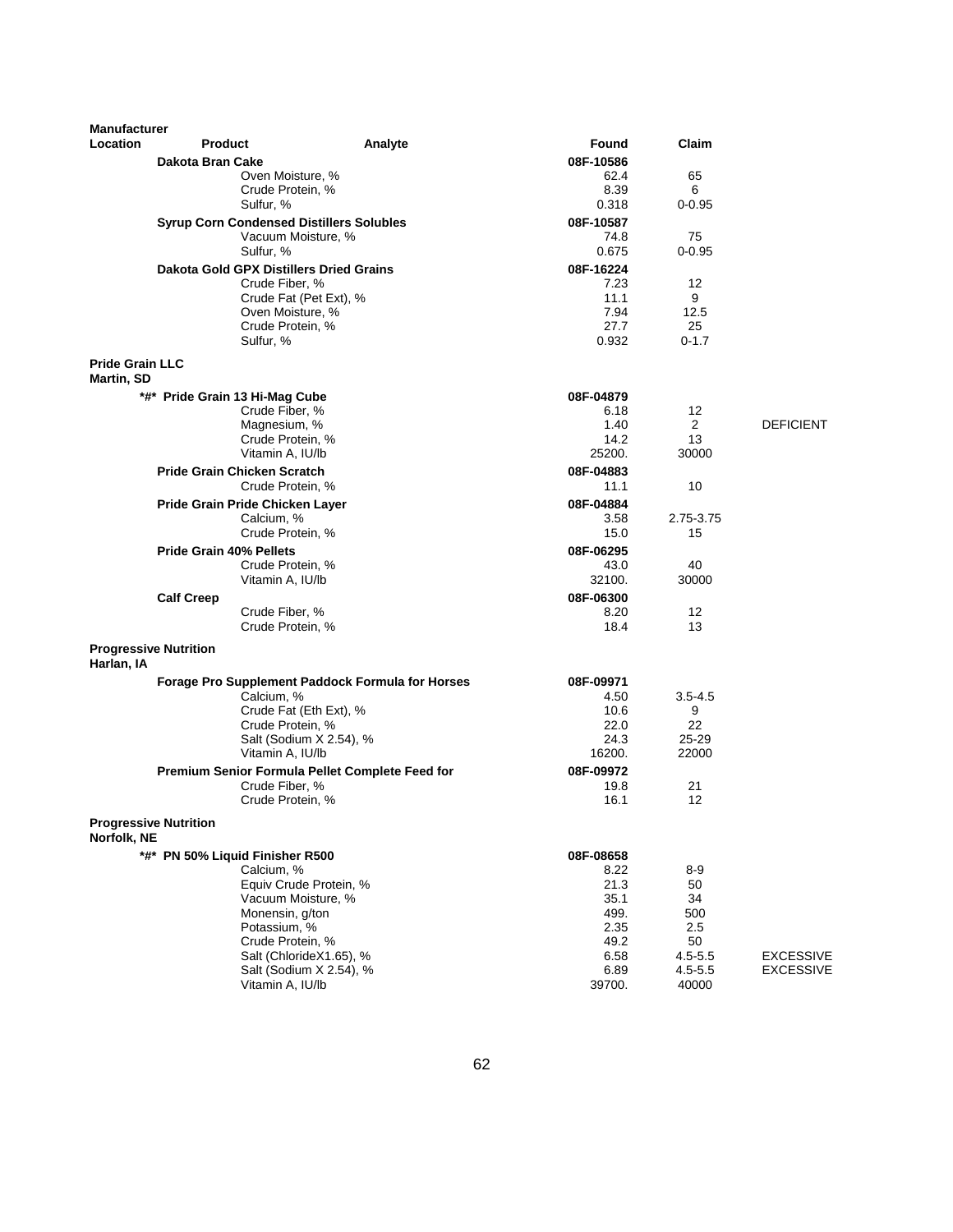| <b>Manufacturer</b>                         |                                 |                                                                  |                   |                   |                  |
|---------------------------------------------|---------------------------------|------------------------------------------------------------------|-------------------|-------------------|------------------|
| Location                                    | <b>Product</b>                  | Analyte                                                          | Found             | Claim             |                  |
|                                             | PN 32% Liquid Hay Booster       |                                                                  | 08F-08659         |                   |                  |
|                                             |                                 | Equiv Crude Protein, %                                           | 25.2              | 31                |                  |
|                                             |                                 | Vacuum Moisture, %                                               | 43.8              | 43                |                  |
|                                             |                                 | Crude Protein, %<br>Salt (ChlorideX1.65), %                      | 33.4<br>10.7      | 32<br>$9 - 10$    |                  |
|                                             |                                 | Salt (Sodium X 2.54), %                                          | 12.9              | $9 - 10$          | <b>EXCESSIVE</b> |
|                                             |                                 | Vitamin A, IU/lb                                                 | 29800.            | 25000             |                  |
|                                             |                                 |                                                                  |                   |                   |                  |
| <b>Purina Mills</b><br><b>Brentwood, MO</b> |                                 |                                                                  |                   |                   |                  |
|                                             | <b>Cat Formula</b>              |                                                                  | 08F-07507         |                   |                  |
|                                             |                                 | Fat: Acid Hydrolysis, %                                          | 16.1              | 15                |                  |
|                                             |                                 | Crude Protein, %                                                 | 33.0              | 32                |                  |
| <b>Purina Mills, LLC</b>                    |                                 |                                                                  |                   |                   |                  |
| St. Louis, MO                               |                                 |                                                                  |                   |                   |                  |
|                                             |                                 | Purina Layena Sunfresh Recipe Pellet                             | 08F-04047         |                   |                  |
|                                             |                                 | Calcium, %                                                       | 3.91              | $3.25 - 4.25$     |                  |
|                                             |                                 | Lysine - Total, %                                                | 0.823             | 0.55              |                  |
|                                             |                                 | Methionine - Total, %                                            | 0.255             | 0.25              |                  |
|                                             |                                 | Crude Protein, %                                                 | 18.0              | 16                |                  |
|                                             |                                 | <b>Purina Strategy Professional Formula GX</b><br>Crude Fiber, % | 08F-04048<br>10.1 | 12.5              |                  |
|                                             |                                 | Crude Fat (Eth Ext), %                                           | 7.25              | 6                 |                  |
|                                             |                                 | Crude Protein, %                                                 | 14.5              | 14                |                  |
|                                             | Wild Bird & Game Bird Block     |                                                                  | 08F-06783         |                   |                  |
|                                             |                                 | Crude Fat (Eth Ext), %                                           | 5.55              | 5                 |                  |
|                                             |                                 | Crude Protein, %                                                 | 10.0              | 10                |                  |
|                                             |                                 | Nature's Essentials Free Banlance 12:12 Equine Vitamin           | 08F-06784         |                   |                  |
|                                             |                                 | Calcium, %                                                       | 13.7              | 12-14             |                  |
|                                             |                                 | Phosphorus, %<br>Salt (Sodium X 2.54), %                         | 11.3<br>5.77      | 12<br>$4.5 - 5.5$ |                  |
|                                             |                                 | Selenium, ug/g (ppm)                                             | 44.1              | 35-36             |                  |
|                                             |                                 | Vitamin A, IU/lb                                                 | 140000.           | 80000             |                  |
|                                             | AntlerMax Deer 20 (D)           |                                                                  | 08F-07172         |                   |                  |
|                                             |                                 | Crude Fiber, %                                                   | 11.9              | 13                |                  |
|                                             |                                 | Crude Protein, %                                                 | 20.3              | 20                |                  |
|                                             | Layena Sunfresh Recipe Crumbles |                                                                  | 08F-07173         |                   |                  |
|                                             |                                 | Calcium, %                                                       | 3.60              | $3.25 - 4.25$     |                  |
|                                             |                                 | Lysine - Total, %<br>Methionine - Total, %                       | 0.683<br>0.311    | 0.55<br>0.25      |                  |
|                                             |                                 | Crude Protein, %                                                 | 17.4              | 16                |                  |
|                                             | <b>Equine Junior</b>            |                                                                  | 08F-07501         |                   |                  |
|                                             |                                 | Crude Fiber, %                                                   | 14.1              | 16                |                  |
|                                             |                                 | Crude Protein, %                                                 | 15.4              | 14.5              |                  |
|                                             | <b>Equine Senior</b>            |                                                                  | 08F-07502         |                   |                  |
|                                             |                                 | Crude Fiber, %                                                   | 15.8              | 16                |                  |
|                                             |                                 | Crude Protein, %                                                 | 14.9              | 14                |                  |
|                                             | *#* Wind & Rain All Season 12   |                                                                  | 08F-07503         |                   |                  |
|                                             |                                 | Calcium, %<br>Phosphorus, %                                      | 12.7<br>10.6      | $12 - 14$<br>12   | <b>DEFICIENT</b> |
|                                             |                                 | Selenium, ug/g (ppm)                                             | 63.1              | 54                |                  |
|                                             |                                 | Vitamin A, IU/lb                                                 | 174000.           | 150000            |                  |
|                                             |                                 | <b>Omolene Brand #200 Performance for Horses</b>                 | 08F-07504         |                   |                  |
|                                             |                                 | Crude Fat (Eth Ext), %                                           | 6.26              | 6                 |                  |
|                                             |                                 | Crude Protein, %                                                 | 15.4              | 14                |                  |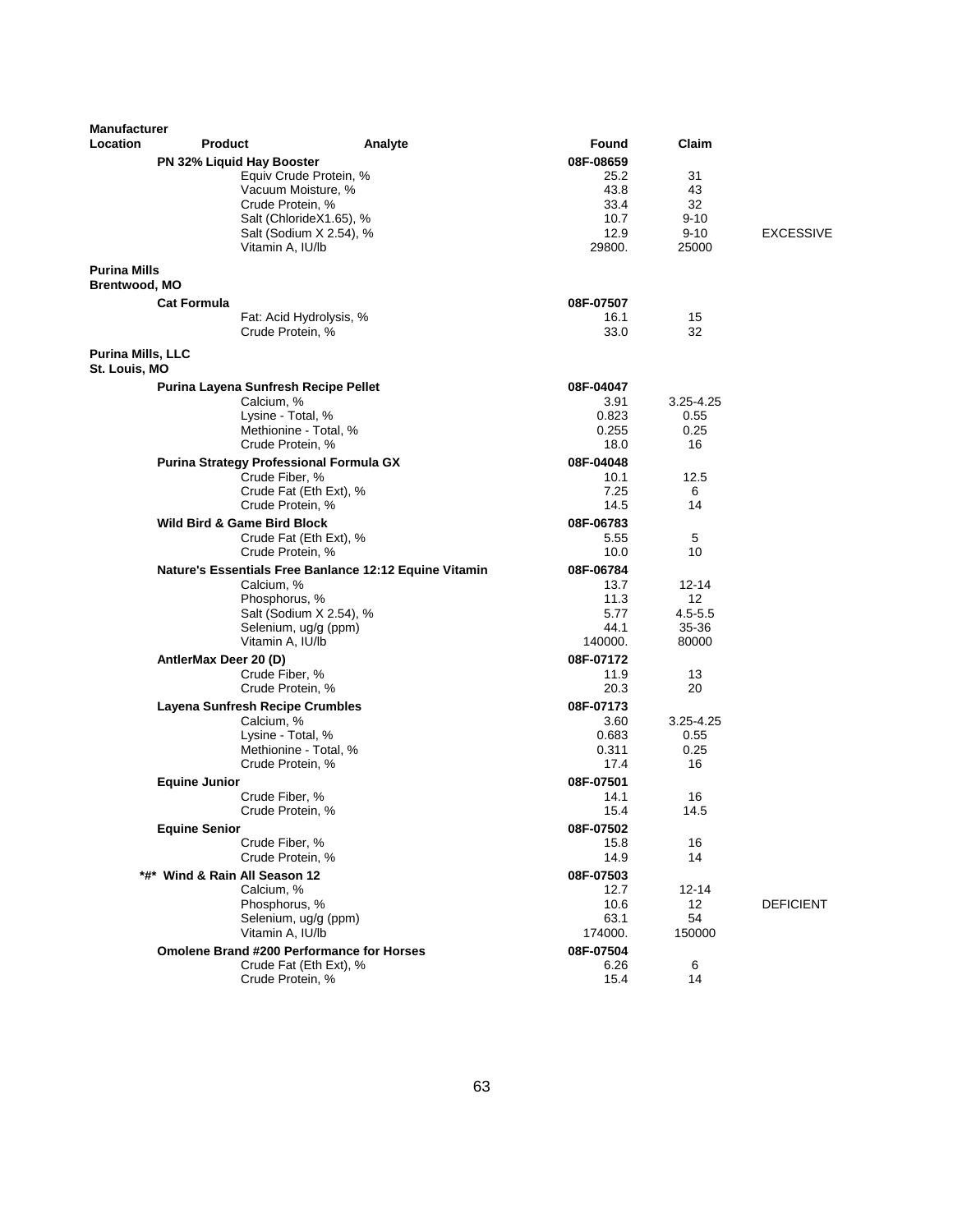| <b>Manufacturer</b><br>Location | <b>Product</b>                          | Analyte                                                                | <b>Found</b>        | Claim             |                  |
|---------------------------------|-----------------------------------------|------------------------------------------------------------------------|---------------------|-------------------|------------------|
|                                 | <b>Strategy Professional Formula GX</b> |                                                                        | 08F-07505           |                   |                  |
|                                 |                                         | Crude Fiber, %                                                         | 9.02                | 12.5              |                  |
|                                 |                                         | Crude Fat (Eth Ext), %                                                 | 6.32                | 6                 |                  |
|                                 |                                         | Crude Protein, %                                                       | 14.9                | 14                |                  |
|                                 | <b>Dry Cow Suppl Mineral</b>            |                                                                        | 08F-07506           |                   |                  |
|                                 | Calcium, %                              |                                                                        | 5.76                | $5-6$             |                  |
|                                 |                                         | Magnesium, %                                                           | 20.2                | 19                |                  |
|                                 |                                         | Phosphorus, %                                                          | 5.13                | 5                 |                  |
|                                 |                                         | Selenium, ug/g (ppm)                                                   | 40.9                | 34                |                  |
|                                 |                                         | Vitamin A, IU/lb                                                       | 354000.             | 400000            |                  |
|                                 |                                         | Purina Preconditioning/Receiving Chow CTSM (D)                         | 08F-08022           |                   |                  |
|                                 |                                         | Crude Fiber, %                                                         | 27.3                | 26                |                  |
|                                 |                                         | Chlortetracycline, g/ton                                               | 69.4                | 70                |                  |
|                                 |                                         | Equiv Crude Protein, %                                                 | 1.59                | 2                 |                  |
|                                 |                                         | Crude Protein, %                                                       | 13.0                | 12                |                  |
|                                 |                                         | Sulfamethazine, %                                                      | 0.00919             | 0.0077            |                  |
|                                 |                                         | <b>Purina CM Pheasant Starter 30 PRM MP .0175%</b>                     | 08F-08643           |                   |                  |
|                                 |                                         | Amprolium, %                                                           | 0.0149              | 0.0175            |                  |
|                                 |                                         | Lysine - Total, %                                                      | 1.62                | 1.6               |                  |
|                                 |                                         | Methionine - Total, %                                                  | 0.506               | 0.6               |                  |
|                                 |                                         | Crude Protein, %                                                       | 30.6                | 30                |                  |
|                                 |                                         | *#* Wind & Rain All Season 7.5 Comp. CTC 2800-MTH 95.2                 | 08F-08644           |                   |                  |
|                                 | Calcium, %                              |                                                                        | 15.1                | 13.5-16           |                  |
|                                 |                                         | Chlortetracycline, g/lb                                                | 0.88                | 1.4               | <b>DEFICIENT</b> |
|                                 |                                         | S-Methoprene, g/ton                                                    | 154.                | 95.2              | <b>EXCESSIVE</b> |
|                                 |                                         | Phosphorus, %                                                          | 9.10                | 7.5               |                  |
|                                 |                                         | Salt (Sodium X 2.54), %<br>Selenium, ug/g (ppm)                        | 17.0<br>22.9        | 18.25-21.75<br>27 |                  |
|                                 |                                         | Vitamin A, IU/lb                                                       | 63800.              | 300000            | DEFICIENT        |
|                                 |                                         |                                                                        |                     |                   |                  |
|                                 |                                         | Home Grown Duck, Goose and Chick Starter/Grower                        | 08F-08860           |                   |                  |
|                                 |                                         | Lysine - Total, %<br>Methionine - Total, %                             | 1.02<br>0.431       | 1.1<br>0.4        |                  |
|                                 |                                         | Crude Protein, %                                                       | 20.3                | 20                |                  |
|                                 |                                         |                                                                        |                     |                   |                  |
|                                 |                                         | *#* Home Grown Meat Bird Starter/Grower 23% AMP .0175%<br>Amprolium, % | 08F-09119<br>0.0168 | 0.0175            |                  |
|                                 |                                         | Lysine - Total, %                                                      | 1.10                | 1.2               |                  |
|                                 |                                         | Methionine - Total, %                                                  | 0.349               | 0.5               | <b>DEFICIENT</b> |
|                                 |                                         | Crude Protein, %                                                       | 23.5                | 23                |                  |
|                                 | Home Grown Layer 18%                    |                                                                        | 08F-09120           |                   |                  |
|                                 | Calcium, %                              |                                                                        | 3.75                | $3.7 - 4.7$       |                  |
|                                 |                                         | Lysine - Total, %                                                      | 0.963               | 0.95              |                  |
|                                 |                                         | Methionine - Total. %                                                  | 0.443               | 0.32              |                  |
|                                 |                                         | Crude Protein, %                                                       | 18.7                | 18                |                  |
|                                 |                                         | Strategy-Professional Formula GX for Horses                            | 08F-09125           |                   |                  |
|                                 |                                         | Crude Fiber, %                                                         | 11.4                | 12.5              |                  |
|                                 |                                         | Crude Fat (Eth Ext), %                                                 | 6.07                | 6                 |                  |
|                                 |                                         | Crude Protein, %                                                       | 15.0                | 14                |                  |
|                                 |                                         | Purina Accuration 2 HL RM 130 for Beef Cattle on                       | 08F-09860           |                   |                  |
|                                 | Calcium, %                              |                                                                        | 1.85                | $1.5 - 2$         |                  |
|                                 |                                         | Equiv Crude Protein, %                                                 | 13.8                | 16                |                  |
|                                 |                                         | Crude Fat (Eth Ext), %                                                 | 9.67                | 9                 |                  |
|                                 |                                         | Monensin, a/ton                                                        | 113.                | 130               |                  |
|                                 |                                         | Crude Protein, %                                                       | 31.2                | 32                |                  |
|                                 |                                         | Salt (Sodium X 2.54), %                                                | 4.24                | $4.5 - 5.5$       |                  |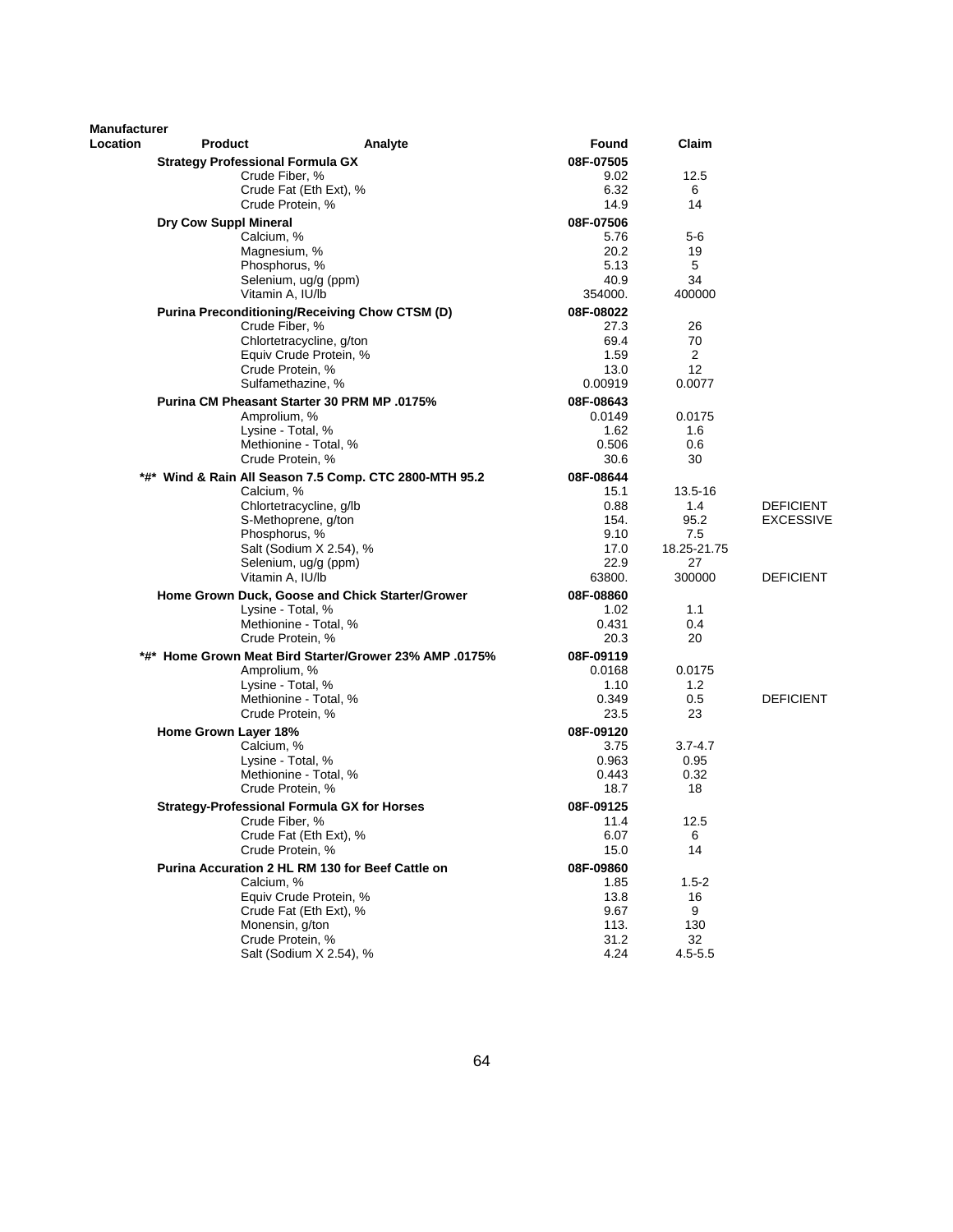| <b>Manufacturer</b><br>Location                | <b>Product</b>                  | Analyte                                                  | Found        | Claim       |                  |
|------------------------------------------------|---------------------------------|----------------------------------------------------------|--------------|-------------|------------------|
| Dodgeville, WI                                 | <b>Quality Liquid Feeds Inc</b> |                                                          |              |             |                  |
|                                                | QLF Range 40                    |                                                          | 08F-03767    |             |                  |
|                                                |                                 | Equiv Crude Protein, %                                   | 28.2         | 35          |                  |
|                                                |                                 | Vacuum Moisture, %                                       | 39.9         | 40          |                  |
|                                                |                                 | Crude Protein, %                                         | 40.9         | 40          |                  |
|                                                |                                 | Total Sugars(Invert), %                                  | 19.1         | 20          |                  |
|                                                |                                 | Vitamin A, IU/lb                                         | 22900.       | 30000       |                  |
|                                                | <b>QLF Choice Beef 22</b>       |                                                          | 08F-03807    |             |                  |
|                                                |                                 | Calcium, %                                               | 3.09         | $3.5 - 4.5$ |                  |
|                                                |                                 | Equiv Crude Protein, %<br>Vacuum Moisture, %             | 19.2<br>39.9 | 18<br>38    |                  |
|                                                |                                 | Potassium, %                                             | 3.37         | 3.3         |                  |
|                                                |                                 | Crude Protein, %                                         | 30.3         | 22          |                  |
|                                                |                                 | Total Sugars(Invert), %                                  | 15.2         | 15          |                  |
|                                                | *#* QLF Nutribeef 50 R800       |                                                          | 08F-07657    |             |                  |
|                                                |                                 | Calcium, %                                               | 8.52         | $7.3 - 8.7$ |                  |
|                                                |                                 | Equiv Crude Protein, %                                   | 34.9         | 48          |                  |
|                                                |                                 | Vacuum Moisture, %                                       | 30.7         | 32          |                  |
|                                                |                                 | Monensin, g/ton                                          | 807.         | 800         |                  |
|                                                |                                 | Potassium, %                                             | 2.89         | 3.5         | <b>DEFICIENT</b> |
|                                                |                                 | Crude Protein, %                                         | 49.9         | 50          |                  |
|                                                |                                 | Selenium, ug/g (ppm)                                     | 4.78         | 4.4         |                  |
|                                                |                                 | Total Sugars(Invert), %                                  | 12.1         | 12          |                  |
|                                                |                                 | Vitamin A, IU/lb                                         | 41700.       | 40000       |                  |
|                                                |                                 | *#* QLF Beef Elite 40 Liquid Protein Supplement for Beef | 08F-09858    |             |                  |
|                                                |                                 | Equiv Crude Protein, %                                   | 27.7         | 34          |                  |
|                                                |                                 | Vacuum Moisture, %                                       | 36.9         | 35<br>40    |                  |
|                                                |                                 | Crude Protein, %<br>Total Sugars(Invert), %              | 39.7<br>23.4 | 28          | <b>DEFICIENT</b> |
|                                                |                                 | Vitamin A, IU/lb                                         | 36100.       | 40000       |                  |
|                                                |                                 | QLF Nutribeef 50 HR500 Liquid Protein Supplement for     | 08F-16221    |             |                  |
|                                                |                                 | Calcium, %                                               | 8.65         | $7.3 - 8.7$ |                  |
|                                                |                                 | Equiv Crude Protein, %                                   | 37.9         | 48          |                  |
|                                                |                                 | Vacuum Moisture, %                                       | 31.8         | 32          |                  |
|                                                |                                 | Monensin, g/ton                                          | 512.         | 500         |                  |
|                                                |                                 | Potassium, %                                             | 3.16         | 3.5         |                  |
|                                                |                                 | Crude Protein, %                                         | 49.0         | 50          |                  |
|                                                |                                 | Selenium, ug/g (ppm)                                     | 4.48         | 4.4         |                  |
|                                                |                                 | Total Sugars(Invert), %                                  | 11.9         | 12          |                  |
|                                                |                                 | Vitamin A, IU/lb                                         | 37900.       | 40000       |                  |
| <b>Ralco Mix Products Inc.</b><br>Marshall, MN |                                 |                                                          |              |             |                  |
|                                                |                                 | 6016 Ralco MFG PMX WJH 2006.1.3 Trace Mineral Premix     | 08F-09563    |             |                  |
|                                                |                                 | Calcium, %                                               | 12.0         | 10.5-12.5   |                  |
|                                                |                                 | Copper, ug/g (ppm)                                       | 21700.       | 22000       |                  |
|                                                |                                 | Selenium, ug/g (ppm)                                     | 270.         | 275         |                  |
|                                                |                                 | Zinc, $uq/q$ (ppm)                                       | 81100.       | 79500       |                  |
| Ranch-Way Feeds, Inc.<br>Fort Collins, CO      |                                 |                                                          |              |             |                  |
|                                                | <b>Chick Starter</b>            |                                                          | 08F-04474    |             |                  |
|                                                |                                 | Lysine - Total, %                                        | 1.19         | 1           |                  |
|                                                |                                 | Methionine - Total, %                                    | 0.503        | 0.4         |                  |
|                                                |                                 | Crude Protein, %                                         | 25.2         | 23          |                  |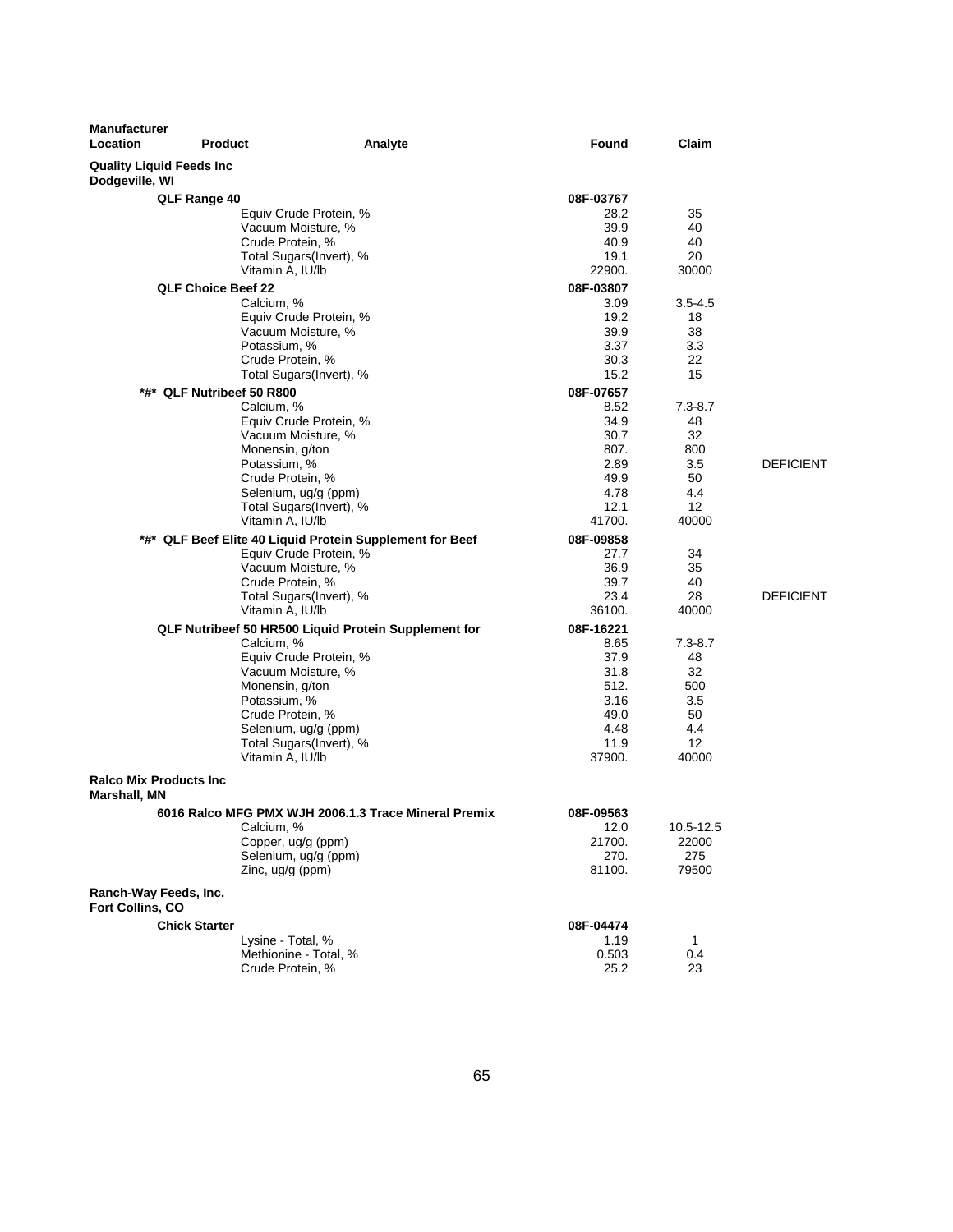| <b>Manufacturer</b>    |                                             |                                                        |         |                   |            |                  |
|------------------------|---------------------------------------------|--------------------------------------------------------|---------|-------------------|------------|------------------|
| <b>Location</b>        | <b>Product</b>                              |                                                        | Analyte | Found             | Claim      |                  |
|                        |                                             | <b>Spring &amp; Summer Mineral for Beef Cattle</b>     |         | 08F-04475         |            |                  |
|                        |                                             | Calcium, %                                             |         | 15.4              | 14.5-15.5  |                  |
|                        |                                             | Magnesium, %                                           |         | 2.36              | 2          |                  |
|                        |                                             | Phosphorus, %                                          |         | 8.34              | 8          |                  |
|                        |                                             | Salt (Sodium X 2.54), %                                |         | 13.5              | 14-15      |                  |
|                        |                                             | Selenium, ug/g (ppm)                                   |         | 24.5<br>117000.   | 25         |                  |
|                        |                                             | Vitamin A, IU/lb                                       |         |                   | 100000     |                  |
|                        |                                             | Fall & Winter Forage Mineral for Beef Cattle           |         | 08F-04476         |            |                  |
|                        |                                             | Calcium, %                                             |         | 12.3              | $12 - 13$  |                  |
|                        |                                             | Magnesium, %<br>Phosphorus, %                          |         | 3.23<br>10.8      | 3<br>11    |                  |
|                        |                                             | Salt (Sodium X 2.54), %                                |         | 14.6              | 13-15      |                  |
|                        |                                             | Selenium, ug/g (ppm)                                   |         | 26.2              | 30         |                  |
|                        |                                             | Vitamin A, IU/lb                                       |         | 127000.           | 150000     |                  |
|                        | <b>Corn Chop</b>                            |                                                        |         | 08F-08368         |            |                  |
|                        |                                             | Crude Protein, %                                       |         | 7.90              | 8          |                  |
|                        | 16% Poultry Layer Complete                  |                                                        |         | 08F-08369         |            |                  |
|                        |                                             | Calcium, %                                             |         | 2.99              | 3-3.5      |                  |
|                        |                                             | Lysine - Total, %                                      |         | 0.632             | 0.7        |                  |
|                        |                                             | Methionine - Total, %                                  |         | 0.314             | 0.25       |                  |
|                        |                                             | Crude Protein, %                                       |         | 16.5              | 16         |                  |
|                        | 3 Way Grain Mix                             |                                                        |         | 08F-08370         |            |                  |
|                        |                                             | Crude Protein, %                                       |         | 9.02              | 9          |                  |
|                        |                                             |                                                        |         |                   |            |                  |
|                        |                                             | Ranch-O-Min 10 Mag Block for Beef Cattle<br>Calcium, % |         | 08F-08402<br>9.05 | $8.5 - 10$ |                  |
|                        |                                             | Magnesium, %                                           |         | 9.90              | 10         |                  |
|                        |                                             | Phosphorus, %                                          |         | 9.82              | 10         |                  |
|                        |                                             | Salt (Sodium X 2.54), %                                |         | 10.3              | $10 - 12$  |                  |
|                        |                                             | Selenium, ug/g (ppm)                                   |         | 3.70              | 4          |                  |
|                        |                                             | Vitamin A, IU/lb                                       |         | 119000.           | 100000     |                  |
|                        | *#* Ranch-O-Block 37                        |                                                        |         | 08F-08403         |            |                  |
|                        |                                             | Crude Fiber, %                                         |         | 6.71              | 10         |                  |
|                        |                                             | Equiv Crude Protein, %                                 |         | 15.6              | 16.5       |                  |
|                        |                                             | Crude Protein, %                                       |         | 40.5              | 37         |                  |
|                        |                                             | Salt (Sodium X 2.54), %                                |         | 13.6              | 12-13      |                  |
|                        |                                             | Vitamin A, IU/lb                                       |         | 13300.            | 30000      | <b>DEFICIENT</b> |
|                        | <b>Rancher Feed &amp; Seed</b>              |                                                        |         |                   |            |                  |
| <b>Buffalo Gap, SD</b> |                                             |                                                        |         |                   |            |                  |
|                        | <b>Hen Feed</b>                             |                                                        |         | 08F-06296         |            |                  |
|                        |                                             | Crude Protein, %                                       |         | 11.1              | 10         |                  |
|                        |                                             |                                                        |         |                   |            |                  |
| Fargo, ND              | <b>Red River Commodities</b>                |                                                        |         |                   |            |                  |
|                        | <b>Sunrise Wild Bird Food</b>               |                                                        |         | 08F-03588         |            |                  |
|                        |                                             | Crude Fiber, %                                         |         | 2.84              | 10         |                  |
|                        |                                             | Crude Protein, %                                       |         | 11.0              | 6          |                  |
|                        | <b>Sunrise WildBird Food</b>                |                                                        |         | 08F-08519         |            |                  |
|                        |                                             | Crude Fiber, %                                         |         | 4.04              | 10         |                  |
|                        |                                             | Crude Protein, %                                       |         | 10.2              | 6          |                  |
|                        | <b>Nut&amp;Fruit Festival Songbird Food</b> |                                                        |         | 08F-08521         |            |                  |
|                        |                                             | Crude Fiber, %                                         |         | 15.3              | 18         |                  |
|                        |                                             | Crude Fat (Eth Ext), %                                 |         | 41.4              | 30         |                  |
|                        |                                             | Crude Protein, %                                       |         | 18.3              | 14         |                  |
|                        | <b>Nyjer Seed</b>                           |                                                        |         | 08F-08656         |            |                  |
|                        |                                             | Crude Fiber, %                                         |         | 17.1              | 34         |                  |
|                        |                                             | Crude Fat (Eth Ext), %                                 |         | 38.4              | 32         |                  |
|                        |                                             | Crude Protein, %                                       |         | 23.2              | 18         |                  |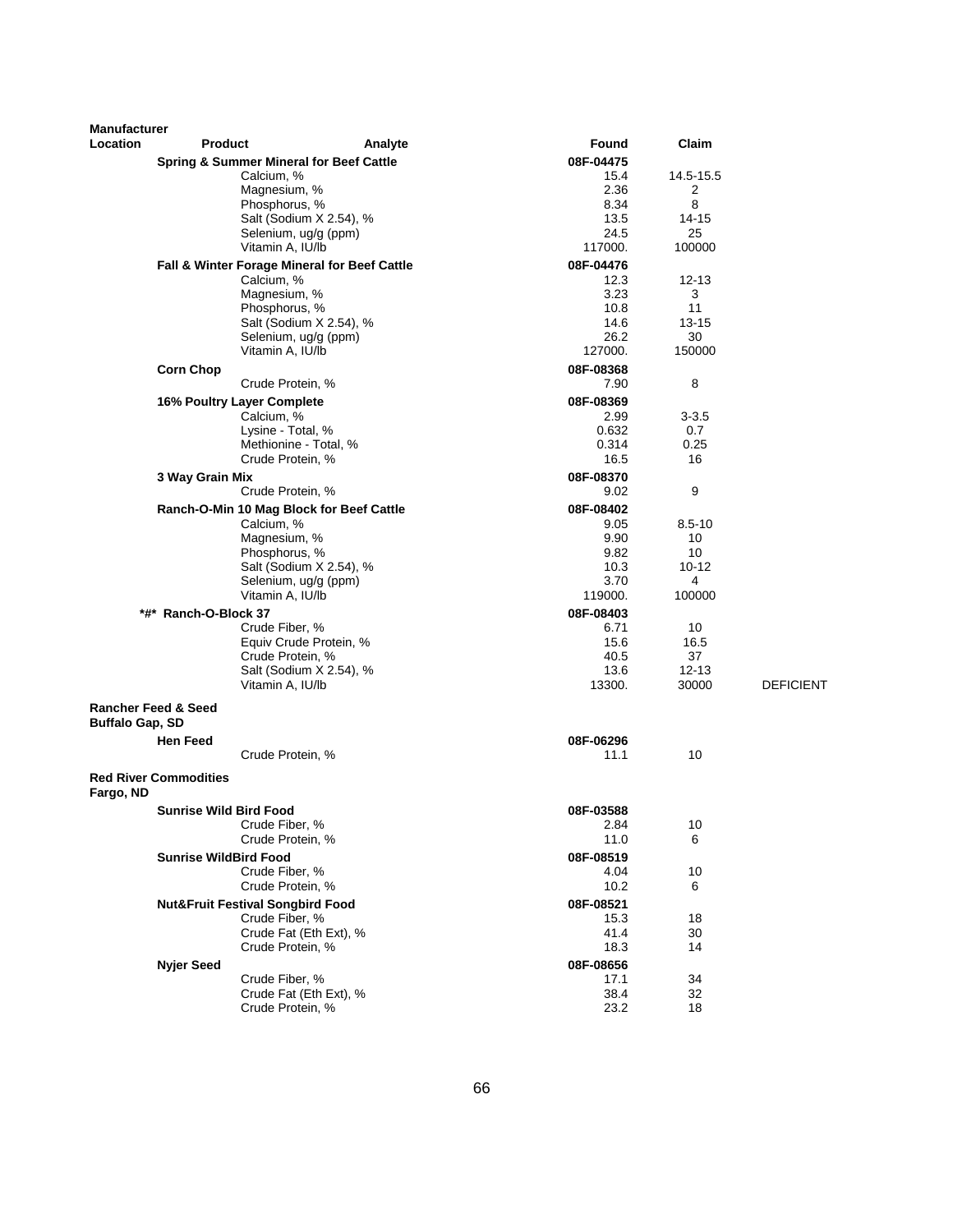| <b>Manufacturer</b> |                                                      |                                                  |                   |                 |
|---------------------|------------------------------------------------------|--------------------------------------------------|-------------------|-----------------|
| Location            | <b>Product</b>                                       | Analyte                                          | Found             | Claim           |
|                     | <b>Finches Favorite</b>                              |                                                  | 08F-08804         |                 |
|                     | Crude Fiber, %                                       |                                                  | 8.91              | 15              |
|                     |                                                      | Crude Fat (Eth Ext), %                           | 14.8              | 11              |
|                     | Crude Protein, %                                     |                                                  | 15.5              | 10              |
|                     |                                                      | Valley Splendor Wild Bird Food Finches' Favorite | 08F-09309         |                 |
|                     | Crude Fiber, %                                       |                                                  | 8.23              | 15              |
|                     | Crude Protein, %                                     | Crude Fat (Eth Ext), %                           | 12.1<br>14.0      | 11<br>10        |
|                     |                                                      |                                                  |                   |                 |
|                     | <b>Supreme Blend Wildbird Feed</b><br>Crude Fiber, % |                                                  | 08F-09872<br>8.84 | 20              |
|                     |                                                      | Crude Fat (Eth Ext), %                           | 24.6              | 16              |
|                     | Crude Protein, %                                     |                                                  | 14.5              | 11              |
|                     | <b>Valley Splendor Nyjer Seed</b>                    |                                                  | 08F-17236         |                 |
|                     | Crude Fiber, %                                       |                                                  | 15.2              | 34              |
|                     |                                                      | Crude Fat (Eth Ext), %                           | 40.2              | 32              |
|                     | Crude Protein, %                                     |                                                  | 22.1              | 18              |
|                     | <b>Valley Splendor Cracked Corn</b>                  |                                                  | 08F-17237         |                 |
|                     | Crude Protein, %                                     |                                                  | 7.69              | 8               |
|                     | <b>Finch's Favorite Bird Food</b>                    |                                                  | 08F-20546         |                 |
|                     | Crude Fiber, %                                       |                                                  | 8.90              | 15              |
|                     |                                                      | Crude Fat (Eth Ext), %                           | 13.0              | 11              |
|                     | Crude Protein, %                                     |                                                  | 14.4              | 10              |
|                     | <b>Finches' Favorite Bird Seed</b>                   |                                                  | 08F-21496         |                 |
|                     | Crude Fiber, %                                       | Crude Fat (Eth Ext), %                           | 9.74<br>16.9      | 15<br>11        |
|                     | Crude Protein, %                                     |                                                  | 15.8              | 10              |
|                     | <b>Stokes Finch Sock</b>                             |                                                  | 08F-21497         |                 |
|                     | Crude Fiber, %                                       |                                                  | 15.6              | 16              |
|                     |                                                      | Crude Fat (Eth Ext), %                           | 39.9              | 35              |
|                     | Crude Protein, %                                     |                                                  | 20.1              | 18              |
| Redbarn             |                                                      |                                                  |                   |                 |
| Long Beach, CA      |                                                      |                                                  |                   |                 |
|                     | <b>Barnburger Dog Treat With Cheesy Topping</b>      |                                                  | 08F-04909         |                 |
|                     |                                                      | Crude Fat (Eth Ext), %                           | 11.2              | 8               |
|                     | Oven Moisture, %                                     |                                                  | 11.6              | 30              |
|                     | Crude Protein, %                                     |                                                  | 29.8              | 24              |
| Redfield, SD        | <b>Redfield Energy, LLC</b>                          |                                                  |                   |                 |
|                     | <b>Corn Distillers Dried Grains With Solubles</b>    |                                                  | 08F-00604         |                 |
|                     |                                                      | Aflatoxins, ug/g (ppm)                           | < 0.020           |                 |
|                     |                                                      | Aflatoxin-ELISA, ng/g (ppb)                      | 2.00              |                 |
|                     | Arsenic, ug/g (ppm)                                  |                                                  | < 1.0             |                 |
|                     | Ash, %                                               |                                                  | 4.13              | 8               |
|                     | Crude Fiber, %                                       | Crude Fat (Pet Ext), %                           | 6.52<br>10.8      | 15<br>8         |
|                     | Crude Protein, %                                     |                                                  | 29.6              | 25              |
|                     | Sulfur, %                                            |                                                  | 0.621             | $0 - 0.65$      |
|                     | <b>Corn Distillers Wet Grains With Solubles</b>      |                                                  | 08F-01900         |                 |
|                     |                                                      | Aflatoxin-ELISA, ng/g (ppb)                      | < 5.00            |                 |
|                     | Ash, %                                               |                                                  | 2.20              | 4               |
|                     |                                                      | Crude Fat (Pet Ext), %                           | 5.75              | 5               |
|                     | Oven Moisture, %                                     |                                                  | 54.8              | 55              |
|                     | Crude Protein, %<br>Sulfur, %                        |                                                  | 14.3<br>0.327     | 10<br>$0 - 0.4$ |
|                     |                                                      |                                                  |                   |                 |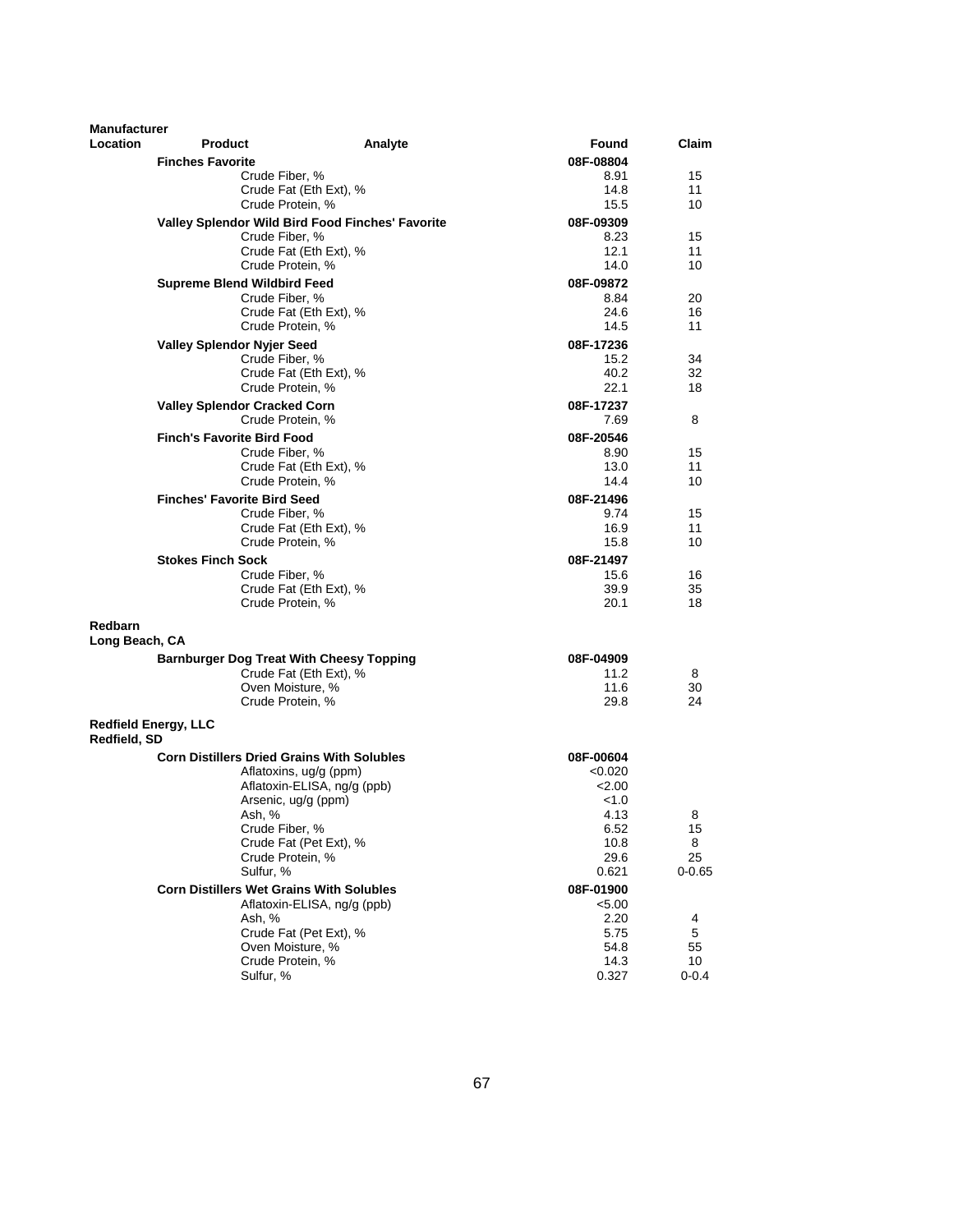| Manufacturer                         |                                |                                                           |         |                |                |                  |
|--------------------------------------|--------------------------------|-----------------------------------------------------------|---------|----------------|----------------|------------------|
| Location                             | <b>Product</b>                 |                                                           | Analyte | Found          | Claim          |                  |
|                                      |                                | <b>Corn Distillers Dried Grains With Solubles</b>         |         | 08F-01901      |                |                  |
|                                      |                                | Aflatoxin-ELISA, ng/g (ppb)                               |         | < 5.00         |                |                  |
|                                      |                                | Ash, %<br>Crude Fiber, %                                  |         | 4.15<br>5.97   | 8<br>15        |                  |
|                                      |                                | Crude Fat (Pet Ext), %                                    |         | 11.6           | 8              |                  |
|                                      |                                | Crude Protein, %                                          |         | 30.0           | 25             |                  |
|                                      |                                | Sulfur, %                                                 |         | 0.641          | $0 - 0.65$     |                  |
|                                      |                                | <b>Corn Distillers Wet Grains With Solubles</b>           |         | 08F-02417      |                |                  |
|                                      |                                | Aflatoxin-ELISA, ng/g (ppb)                               |         | 2.40           |                |                  |
|                                      |                                | Ash, %                                                    |         | 2.08           | 4              |                  |
|                                      |                                | Crude Fat (Pet Ext), %<br>Oven Moisture, %                |         | 5.86<br>54.3   | 5<br>55        |                  |
|                                      |                                | Crude Protein, %                                          |         | 13.6           | 10             |                  |
|                                      |                                | Sulfur, %                                                 |         | 0.340          | 0.4            |                  |
|                                      |                                | <b>Corn Distillers Dried Grains With Solubles</b>         |         | 08F-02418      |                |                  |
|                                      |                                | Aflatoxin-ELISA, ng/g (ppb)                               |         | 3.90           |                |                  |
|                                      |                                | Ash, %                                                    |         | 4.35           | 8              |                  |
|                                      |                                | Crude Fiber, %                                            |         | 6.30           | 15             |                  |
|                                      |                                | Crude Fat (Pet Ext), %<br>Crude Protein, %                |         | 10.8<br>28.4   | 8<br>25        |                  |
|                                      |                                | Sulfur, %                                                 |         | 0.690          | 0.65           |                  |
|                                      |                                |                                                           |         |                |                |                  |
| Mankato, MN                          | <b>Ridley Block Operations</b> |                                                           |         |                |                |                  |
|                                      |                                | <b>Crystalyz HE 20% Supplement</b>                        |         | 08F-03378      |                |                  |
|                                      |                                | Equiv Crude Protein, %                                    |         | 5.38           | 8              |                  |
|                                      |                                | Fat: Roese Gottlieb, %<br>Potassium, %                    |         | 4.79<br>2.23   | 5<br>2         |                  |
|                                      |                                | Crude Protein, %                                          |         | 20.7           | 20             |                  |
|                                      |                                | Selenium, ug/g (ppm)                                      |         | 3.75           | 4.4            |                  |
|                                      |                                | Vitamin A, IU/lb                                          |         | 70200.         | 80000          |                  |
| St. Charles, MO                      | Royal Canin USA, Inc.          |                                                           |         |                |                |                  |
|                                      |                                | Royal Canin Duck Formula Canned Can Food                  |         | 08F-02378      |                |                  |
|                                      |                                | Crude Fat (Pet Ext), %                                    |         | 7.48           | 6              |                  |
|                                      |                                | Oven Moisture, %                                          |         | 72.6           | 78             |                  |
|                                      |                                | Crude Protein, %                                          |         | 12.3           | 9              |                  |
| Running Supply, Inc.<br>Marshall, MN |                                |                                                           |         |                |                |                  |
|                                      | *#* High Energy Horse Block    |                                                           |         | 08F-04090      |                |                  |
|                                      |                                | Calcium, %                                                |         | 5.15           | 4-5            |                  |
|                                      |                                | Crude Protein, %                                          |         | 15.4           | 16             | <b>DEFICIENT</b> |
|                                      |                                | Salt (ChlorideX1.65), %                                   |         | 12.6           | 14-16          |                  |
|                                      |                                | Salt (Sodium X 2.54), %<br>Vitamin A, IU/lb               |         | 11.8<br>26200. | 14-16<br>25000 | <b>DEFICIENT</b> |
|                                      |                                |                                                           |         | 08F-04744      |                |                  |
|                                      |                                | *#* 8% All Purpose Mineral Block for Cattle<br>Calcium, % |         | 15.8           | $15 - 17$      |                  |
|                                      |                                | Phosphorus, %                                             |         | 8.52           | 8              |                  |
|                                      |                                | Salt (Sodium X 2.54), %                                   |         | 18.4           | 18-21          |                  |
|                                      |                                | Selenium, ug/g (ppm)                                      |         | 31.2           | 50             | <b>DEFICIENT</b> |
|                                      |                                | Vitamin A, IU/lb                                          |         | 45600.         | 50000          |                  |
|                                      | 37% Cattle Block               |                                                           |         | 08F-08815      |                |                  |
|                                      |                                | Calcium, %                                                |         | 4.92           | 5-6            |                  |
|                                      |                                | Equiv Crude Protein, %<br>Crude Protein, %                |         | 18.6<br>38.9   | 18.5<br>37     |                  |
|                                      |                                | Salt (Sodium X 2.54), %                                   |         | 15.6           | $15 - 17$      |                  |
|                                      |                                | Vitamin A, IU/lb                                          |         | 46300.         | 60000          |                  |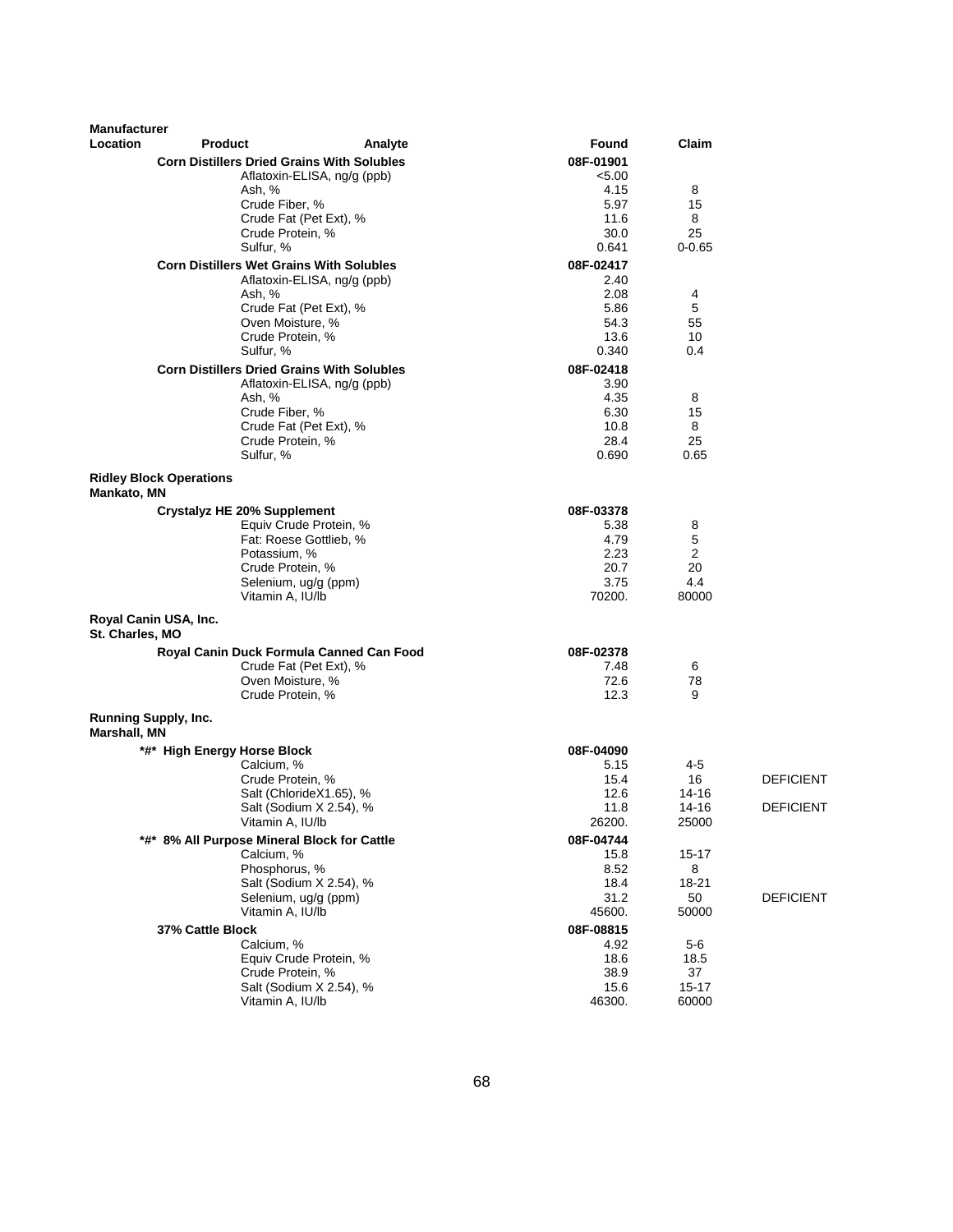| <b>Manufacturer</b>                        |                                                 |         |               |             |                  |
|--------------------------------------------|-------------------------------------------------|---------|---------------|-------------|------------------|
| Location                                   | <b>Product</b>                                  | Analyte | <b>Found</b>  | Claim       |                  |
|                                            | <b>High Energy Horse Block</b>                  |         | 08F-09565     |             |                  |
|                                            | Calcium, %                                      |         | 4.69          | 4-5         |                  |
|                                            | Crude Protein, %                                |         | 15.6          | 16          |                  |
|                                            | Salt (Sodium X 2.54), %                         |         | 15.2          | 14-16       |                  |
|                                            | Vitamin A, IU/lb                                |         | 31100.        | 25000       |                  |
|                                            | 37% Cattle Block                                |         | 08F-09882     |             |                  |
|                                            | Calcium, %                                      |         | 5.36<br>17.9  | 5-6<br>18.5 |                  |
|                                            | Equiv Crude Protein, %<br>Crude Protein, %      |         | 38.1          | 37          |                  |
|                                            | Salt (Sodium X 2.54), %                         |         | 17.0          | 15-17       |                  |
|                                            | Vitamin A, IU/lb                                |         | 64200.        | 60000       |                  |
|                                            | Deer Game Block                                 |         | 08F-09883     |             |                  |
|                                            | Calcium, %                                      |         | 4.86          | 4-5         |                  |
|                                            | Crude Protein, %                                |         | 14.3          | 14          |                  |
|                                            | Salt (Sodium X 2.54), %                         |         | 8.62          | $9 - 10$    |                  |
|                                            | Vitamin A, IU/lb                                |         | 18500.        | 20000       |                  |
| <b>S&amp;M NuTec, LLC</b>                  |                                                 |         |               |             |                  |
|                                            | <b>North Kansas City, MO</b>                    |         |               |             |                  |
|                                            | <b>Greenies, The Original Smart Treat</b>       |         | 08F-04910     |             |                  |
|                                            | Fat: Acid Hydrolysis, %                         |         | 6.85          |             |                  |
|                                            | Crude Fat (Eth Ext), %                          |         | 6.85          | 5           |                  |
|                                            | Oven Moisture, %                                |         | 5.92          | 15          |                  |
|                                            | Crude Protein, %                                |         | 62.8          | 52          |                  |
|                                            | <b>Greenies The Original Smart-Treat Petite</b> |         | 08F-05926     |             |                  |
|                                            | Ash, %                                          |         | 3.44          | 4           |                  |
|                                            | Oven Moisture, %                                |         | 3.14          | 13          |                  |
|                                            | Crude Protein, %                                |         | 60.0          | 52          |                  |
|                                            | <b>Greenies Lil'Bits Dog Treats</b>             |         | 08F-05927     |             |                  |
|                                            | Oven Moisture, %                                |         | 3.03<br>59.7  | 13<br>52    |                  |
|                                            | Crude Protein, %                                |         |               |             |                  |
| Sav-A-Caf                                  |                                                 |         |               |             |                  |
| Chilton, WI                                |                                                 |         |               |             |                  |
|                                            | Sav-A-Caf Scours Control 2 Milk Replacer        |         | 08F-06309     |             |                  |
|                                            | Ash, %                                          |         | 9.05          | 11          |                  |
|                                            | Fat: Roese Gottlieb, %<br>Neomycin, g/ton       |         | 25.4<br>1240. | 24<br>1600  |                  |
|                                            | Oxytetracycline, g/ton                          |         | 646.          | 800         |                  |
|                                            | Crude Protein, %                                |         | 18.9          | 18          |                  |
|                                            | Vitamin A, IU/lb                                |         | 71800.        | 100000      |                  |
| <b>Scott Pet Products</b><br>Rockville, IN |                                                 |         |               |             |                  |
|                                            | <b>Premium Blend Wild Bird Food</b>             |         | 08F-08690     |             |                  |
|                                            | Crude Protein, %                                |         | 7.94          | 8           |                  |
|                                            | *#* Safflower Wild Bird Food                    |         | 08F-08691     |             |                  |
|                                            | Crude Fiber, %                                  |         | 29.5          | 25          | <b>EXCESSIVE</b> |
|                                            | Crude Fat (Eth Ext), %                          |         | 28.4          | 31          |                  |
|                                            | Crude Protein, %                                |         | 14.8          | 15          |                  |
| Scranton, ND                               | <b>Scranton Equity Exchange</b>                 |         |               |             |                  |
|                                            | *#* 18% Complete Feed Range Cubes               |         | 08F-05628     |             |                  |
|                                            | Crude Protein, %                                |         | 15.4          | 18          | <b>DEFICIENT</b> |
|                                            | Vitamin A, IU/lb                                |         | 20500.        | 20000       |                  |
|                                            | *#* 47% Solvent Extracted Soybean Meal          |         | 08F-05629     |             |                  |
|                                            | Crude Protein, %                                |         | 43.3          | 47          | <b>DEFICIENT</b> |
|                                            |                                                 |         |               |             |                  |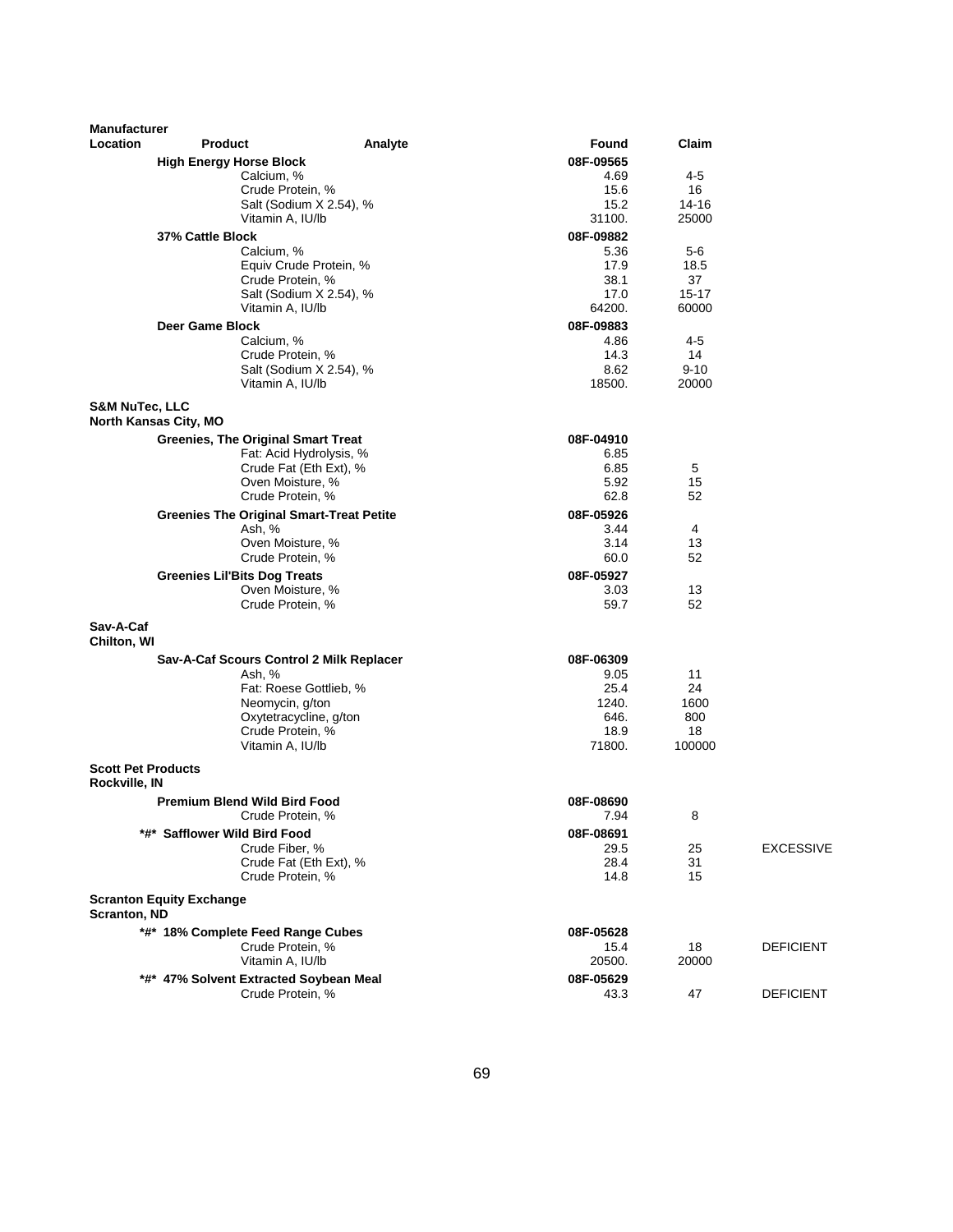| <b>Manufacturer</b><br>Location        | <b>Product</b>                          | Analyte                  | Found         | Claim        |                  |
|----------------------------------------|-----------------------------------------|--------------------------|---------------|--------------|------------------|
|                                        | *#* 14% Calf Creep Plain                |                          | 08F-05630     |              |                  |
|                                        | Crude Fiber, %                          |                          | 20.3          | 18           | <b>EXCESSIVE</b> |
|                                        | Crude Protein, %                        |                          | 14.4          | 14           |                  |
|                                        | <b>All Stock Formula</b>                |                          | 08F-05631     |              |                  |
|                                        | Crude Protein, %                        |                          | 15.4          | 12           |                  |
| Volga, SD                              | <b>SD Soybean Processors</b>            |                          |               |              |                  |
|                                        | <b>Ground Soybean Pellets</b>           |                          | 08F-10024     |              |                  |
|                                        | Crude Fiber, %                          |                          | 35.4          | 38           |                  |
|                                        | Crude Protein, %                        |                          | 11.2          | 9            |                  |
|                                        | Soybean Meal 46.5%                      |                          | 08F-10025     |              |                  |
|                                        | Crude Protein, %                        |                          | 45.8          | 46.5         |                  |
|                                        | <b>Ground Soybean Hulls</b>             |                          | 08F-10026     |              |                  |
|                                        | Crude Fiber, %                          |                          | 35.1          | 38           |                  |
|                                        | Crude Protein, %                        |                          | 11.4          | 9            |                  |
| <b>SD WheatGrowers</b><br>Aberdeen, SD |                                         |                          |               |              |                  |
|                                        | <b>Custom Hog Ration</b>                |                          | 08F-07492     |              |                  |
|                                        |                                         | Chlortetracycline, g/ton | 60.0          | 50           |                  |
| Omaha, NE                              | Sergeants Pet Care Products, Inc.       |                          |               |              |                  |
|                                        | <b>Lolli-Pups</b>                       |                          | 08F-12236     |              |                  |
|                                        |                                         | Crude Fat (Eth Ext), %   | 6.54          | 5            |                  |
|                                        |                                         | Oven Moisture, %         | 7.53          | 12           |                  |
|                                        | Crude Protein, %                        |                          | 22.0          | 20           |                  |
| Sioux Falls, SD                        | <b>Sioux Nation Ag Center</b>           |                          |               |              |                  |
|                                        | 36% Lamb Finisher Pellet DQ             |                          | 08F-05686     |              |                  |
|                                        | Calcium, %                              |                          | 3.20          | $3 - 3.5$    |                  |
|                                        | Crude Fiber, %                          |                          | 9.42          | 10.5         |                  |
|                                        |                                         | Decoquinate, mg/lb       | 38.1          | 40.18        |                  |
|                                        | Crude Protein, %                        |                          | 36.4          | 36           |                  |
|                                        | Vitamin A, IU/lb                        |                          | 30200.        | 43000        |                  |
|                                        | <b>Starter 700 Supplement for Swine</b> |                          | 08F-05687     |              |                  |
|                                        | Calcium, %                              |                          | 2.18          | 2.25-3.25    |                  |
|                                        | Lysine - Total, %                       |                          | 2.07          | 2.15         |                  |
|                                        |                                         | Methionine - Total, %    | 0.734         | 0.75         |                  |
|                                        | Crude Protein, %<br>Sodium, %           |                          | 26.2<br>0.890 | 24.5<br>1    |                  |
|                                        |                                         |                          |               |              |                  |
|                                        | Lean Gain Maker Plus                    |                          | 08F-05688     |              |                  |
|                                        | Calcium, %<br>Lysine - Total, %         |                          | 15.9<br>4.18  | 14-16.8      |                  |
|                                        | Phosphorus, %                           |                          | 6.82          | 3.8<br>6.5   |                  |
|                                        | Crude Protein, %                        |                          | 23.3          | 22           |                  |
|                                        |                                         | Salt (Sodium X 2.54), %  | 9.52          | $8.5 - 10.2$ |                  |
|                                        |                                         | Selenium, ug/g (ppm)     | 4.73          | 4.5          |                  |
|                                        | Vitamin A, IU/lb                        |                          | 67800.        | 80000        |                  |
|                                        | Profit Maker FP 4040 for Swine          |                          | 08F-05690     |              |                  |
|                                        | Lysine - Total, %                       |                          | 26.3          | 25           |                  |
|                                        |                                         | Methionine - Total, %    | 5.50          | 6            |                  |
|                                        | Crude Protein, %                        |                          | 51.6          | 50           |                  |
|                                        |                                         | Threonine - Total, %     | 14.3          | 13           |                  |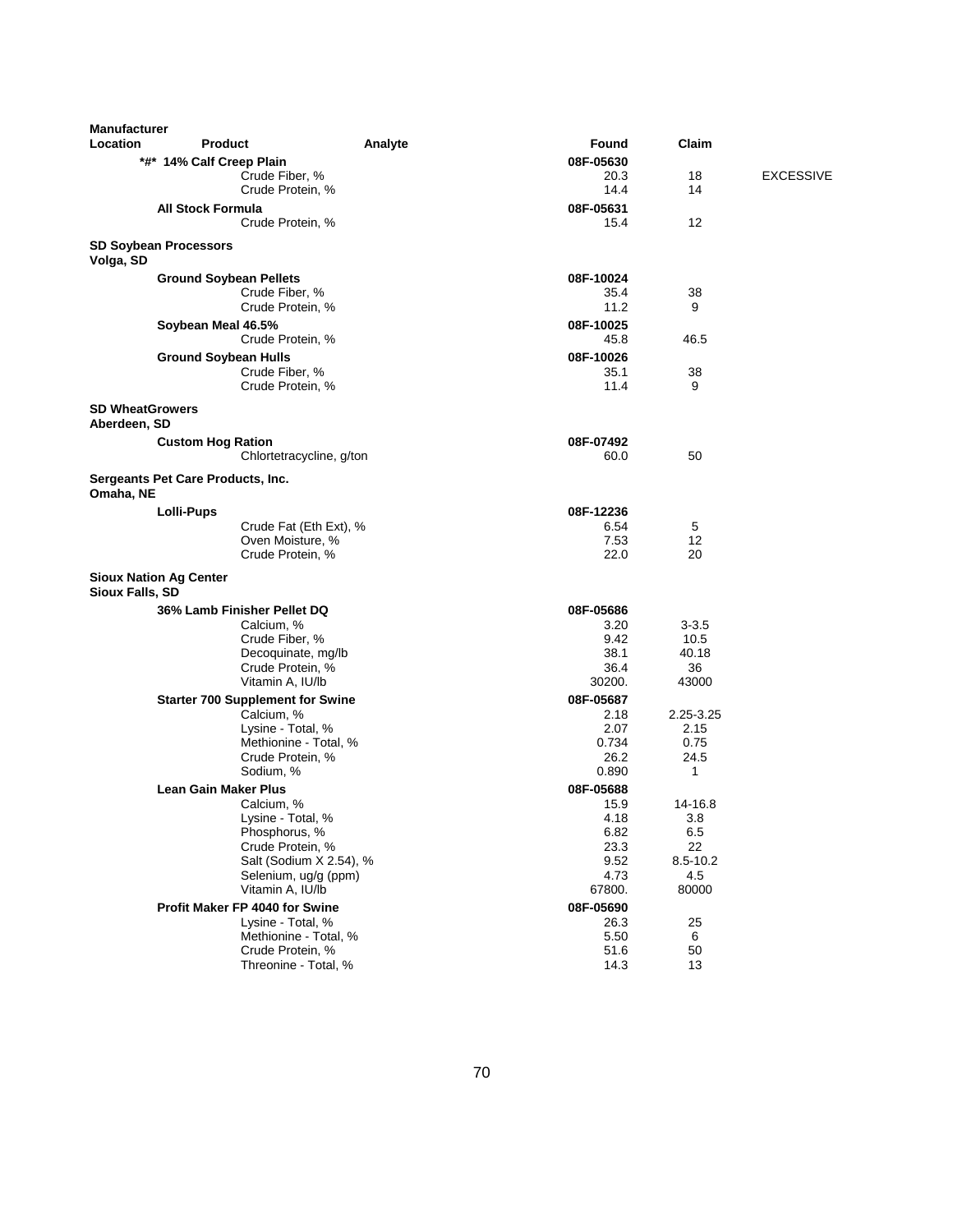| <b>Manufacturer</b><br>Location          | <b>Product</b>                               | Analyte                                                | Found     | Claim |
|------------------------------------------|----------------------------------------------|--------------------------------------------------------|-----------|-------|
|                                          |                                              |                                                        |           |       |
|                                          | <b>First Formula Medicated Swine Pellets</b> |                                                        | 08F-05691 |       |
|                                          |                                              | Chlortetracycline, g/ton                               | 359.      | 400   |
|                                          |                                              | Crude Fat (Eth Ext), %                                 | 6.46      | 7     |
|                                          | Lysine - Total, %                            |                                                        | 1.64      | 1.6   |
|                                          | Crude Protein, %                             |                                                        | 22.7      | 22    |
|                                          | Tiamulin, g/ton                              |                                                        | 33.8      | 35    |
| Sun Valley, CA                           | <b>Smokehouse Pet Products Inc.</b>          |                                                        |           |       |
|                                          |                                              | <b>Smokehouse Chicken Breast Tenders Dog Treats</b>    | 08F-04473 |       |
|                                          |                                              | Crude Fat (Eth Ext), %                                 | 4.30      | 1-8   |
|                                          | Oven Moisture, %                             |                                                        | 10.1      | 18    |
|                                          | Crude Protein, %                             |                                                        | 64.9      | 62    |
| Source, Inc.                             |                                              |                                                        |           |       |
| N. Branford, CT                          |                                              |                                                        |           |       |
|                                          |                                              | <b>Micro Nuggets Nutritional Supplement for Horses</b> | 08F-12233 |       |
|                                          | Crude Protein, %                             |                                                        | 16.5      | 14    |
| <b>Specialty Nutrition</b><br>Dundee, IL |                                              |                                                        |           |       |
|                                          | <b>Rite Start Calf Colostrum Supplement</b>  |                                                        | 08F-08517 |       |
|                                          | Crude Protein, %                             |                                                        | 30.7      | 30    |
| Eden, ID                                 | <b>Standlee Hay Company</b>                  |                                                        |           |       |
|                                          | <b>Premium Alfalfa Cubes</b>                 |                                                        | 08F-08686 |       |
|                                          | Crude Fiber, %                               |                                                        | 23.8      | 30    |
|                                          | Oven Moisture, %                             |                                                        | 8.87      | 12    |
|                                          | Crude Protein, %                             |                                                        | 18.6      | 16    |
|                                          | <b>Standlee Premium Alfalfa Pellets</b>      |                                                        | 08F-10555 |       |
|                                          | Crude Fiber, %                               |                                                        | 28.0      | 28    |
|                                          | Crude Protein, %                             |                                                        | 16.8      | 16    |
|                                          | <b>Standlee Premium Alfalfa Cubes</b>        |                                                        | 08F-10558 |       |
|                                          | Crude Fiber, %                               |                                                        | 24.9      | 30    |
|                                          | Crude Protein, %                             |                                                        | 18.0      | 16    |
|                                          | <b>Stans Feed and Grain</b>                  |                                                        |           |       |
| Alpena, SD                               |                                              |                                                        |           |       |
|                                          | *#* Blact OTC Custom Feed                    |                                                        | 08F-09290 |       |
|                                          |                                              | Oxytetracycline, g/ton                                 | N.D.      | 200   |
| <b>Brookings, SD</b>                     | <b>Sterling Technology</b>                   |                                                        |           |       |
|                                          | <b>Nursemate ASAP</b>                        |                                                        | 08F-08507 |       |
|                                          | Crude Protein, %                             |                                                        | 3.25      | 3     |
|                                          | <b>Nursemate ASAP</b>                        |                                                        | 08F-14232 |       |
|                                          | Crude Protein, %                             |                                                        | 4.27      | 3     |
|                                          |                                              |                                                        |           |       |
| Hancock, NH                              | <b>Stokes Nature Company, LLC</b>            |                                                        |           |       |
|                                          | <b>Stokes Peanut Suet</b>                    |                                                        | 08F-09307 |       |
|                                          | Crude Fiber, %                               |                                                        | 6.85      | 10    |
|                                          |                                              | Crude Fat (Eth Ext), %                                 | 40.7      | 35    |
|                                          | Crude Protein, %                             |                                                        | 7.34      | 6     |
|                                          | <b>Stokes Peanut Suet</b>                    |                                                        | 08F-21493 |       |
|                                          | Crude Fiber, %                               |                                                        | 5.97      | 10    |
|                                          |                                              | Crude Fat (Eth Ext), %                                 | 39.1      | 35    |
|                                          | Crude Protein, %                             |                                                        | 7.58      | 6     |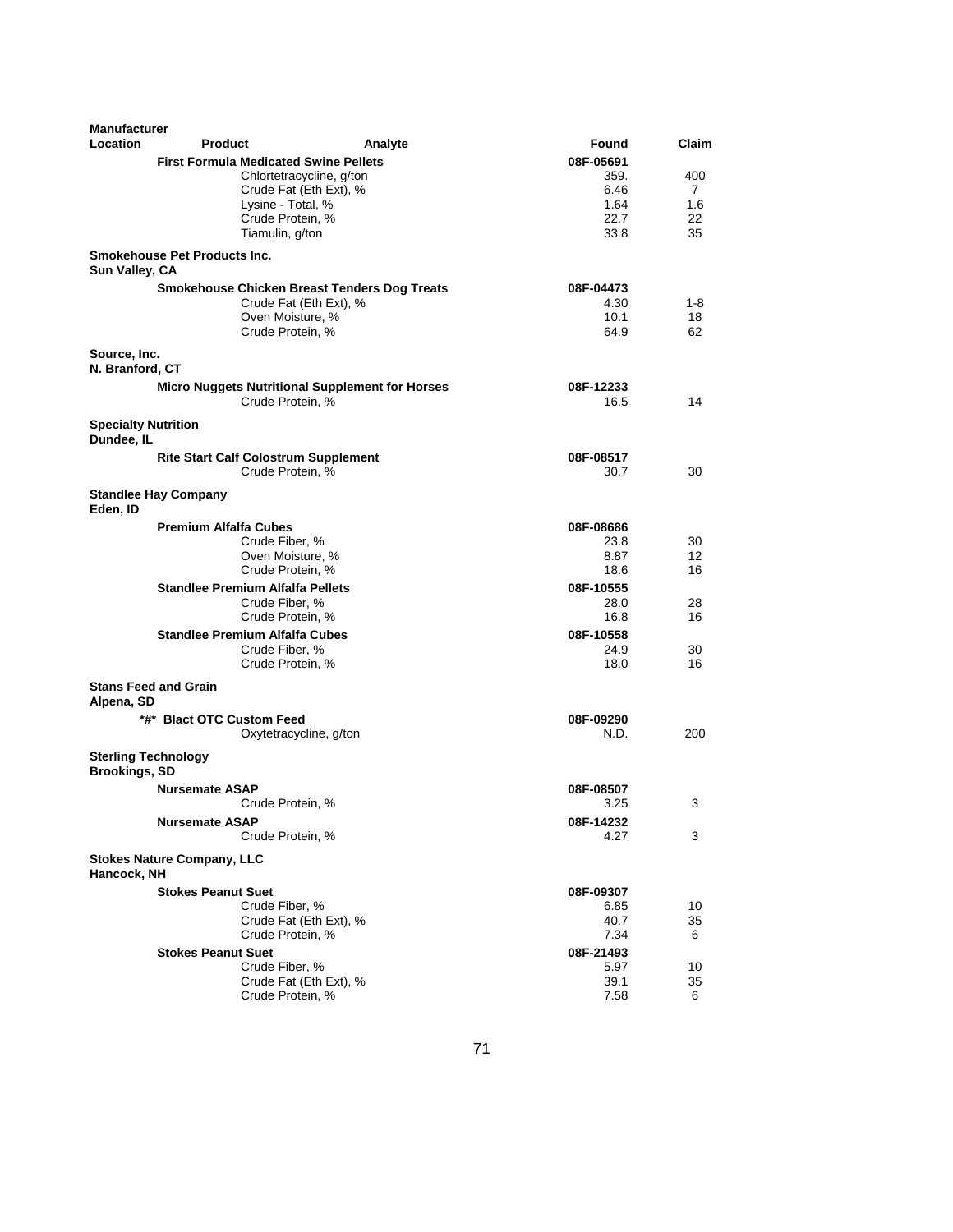| <b>Manufacturer</b><br>Location                   | <b>Product</b>                                         | Analyte | Found             | Claim           |                  |
|---------------------------------------------------|--------------------------------------------------------|---------|-------------------|-----------------|------------------|
| <b>Sweetlix</b><br><b>Mankato, MN</b>             |                                                        |         |                   |                 |                  |
|                                                   | *#* Sweetlix Mol-Mag Pressed Block                     |         | 08F-07170         |                 |                  |
|                                                   | Calcium, %                                             |         | 3.65              | $3 - 3.5$       |                  |
|                                                   | Magnesium, %                                           |         | 12.0              | 13.5            |                  |
|                                                   | Salt (Sodium X 2.54), %<br>Selenium, ug/g (ppm)        |         | 12.0<br>17.9      | 12-14.4<br>21.6 |                  |
|                                                   | Vitamin A, IU/lb                                       |         | 66100.            | 100000          | <b>DEFICIENT</b> |
| <b>Tetra Holding</b>                              |                                                        |         |                   |                 |                  |
| Blacksburg, VA                                    |                                                        |         |                   |                 |                  |
|                                                   | <b>TetraColor Granules Extreme</b>                     |         | 08F-04735         |                 |                  |
|                                                   | Fat: Acid Hydrolysis, %                                |         | 10.3              | 6.5             |                  |
|                                                   | Oven Moisture, %                                       |         | 6.49              | 6               |                  |
|                                                   | Omega-3 Fatty Acids, mg/kg<br>Crude Protein, %         |         | 19600.<br>51.4    | 10000<br>48     |                  |
|                                                   |                                                        |         |                   |                 |                  |
| <b>Brentwood, TN</b>                              | The Goodlife Recipe Petcare Company                    |         |                   |                 |                  |
|                                                   | The Goodlife Recipe Wholesome Delights Chicken &       |         | 08F-21506         |                 |                  |
|                                                   | Crude Fat (Pet Ext), %                                 |         | 17.2              | 17              |                  |
|                                                   | Oven Moisture, %                                       |         | 6.52              | 12              |                  |
|                                                   | Crude Protein, %                                       |         | 31.0              | 30              |                  |
| <b>The Scotts Company</b><br>Marysville, OH       |                                                        |         |                   |                 |                  |
|                                                   | <b>Scotts Songbird Selections Woodpecker Suet</b>      |         | 08F-05922         |                 |                  |
|                                                   | Crude Fiber, %                                         |         | 12.2              | 12              |                  |
|                                                   | Crude Fat (Eth Ext), %                                 |         | 61.3              | 38              |                  |
|                                                   | Oven Moisture, %<br>Crude Protein, %                   |         | 4.53<br>11.1      | 10<br>8         |                  |
|                                                   | Scotts Songbird Selections Multi-Bird Suet with Fruits |         | 08F-05923         |                 |                  |
|                                                   | Crude Fiber, %                                         |         | 7.61              | 10              |                  |
|                                                   | Crude Fat (Eth Ext), %                                 |         | 42.6              | 35              |                  |
|                                                   | Oven Moisture, %                                       |         | 5.67              | 10              |                  |
|                                                   | Crude Protein, %                                       |         | 8.08              | 5               |                  |
| <b>Tractor Supply Co.</b><br><b>Brentwood, TN</b> |                                                        |         |                   |                 |                  |
|                                                   | <b>Royal Wing Peanut Suet</b>                          |         | 08F-03798         |                 |                  |
|                                                   | Crude Fiber, %                                         |         | 5.68              | 12              |                  |
|                                                   | Oven Moisture, %                                       |         | 3.12              | 10              |                  |
|                                                   | Crude Protein, %                                       |         | 14.8              | 8               |                  |
|                                                   | <b>Producers Pride Cracked Corn</b>                    |         | 08F-10573         |                 |                  |
|                                                   | Crude Protein, %                                       |         | 8.17              | $\overline{7}$  |                  |
|                                                   | <b>Producers Pride Whole Corn</b><br>Crude Protein, %  |         | 08F-10574<br>9.09 | 7               |                  |
|                                                   | <b>Producers Pride Alfalfa Pellets</b>                 |         | 08F-10575         |                 |                  |
|                                                   | Ash, %                                                 |         | 7.28              | 10              |                  |
|                                                   | Crude Fiber, %                                         |         | 24.8              | 32              |                  |
|                                                   | Crude Protein, %                                       |         | 18.0              | 14              |                  |
|                                                   | <b>Producers Pride Rolled Oats</b>                     |         | 08F-10576         |                 |                  |
|                                                   | Crude Fiber, %                                         |         | 10.8              | 13              |                  |
|                                                   | Crude Protein, %                                       |         | 11.8              | 9.5             |                  |
|                                                   | Dumor Poultry Layer 16% Crumble<br>Calcium, %          |         | 08F-10580<br>4.40 | $3.8 - 4.8$     |                  |
|                                                   | Lysine - Total, %                                      |         | 0.710             | 0.7             |                  |
|                                                   | Methionine - Total, %                                  |         | 0.332             | 0.35            |                  |
|                                                   | Crude Protein, %                                       |         | 16.1              | 16              |                  |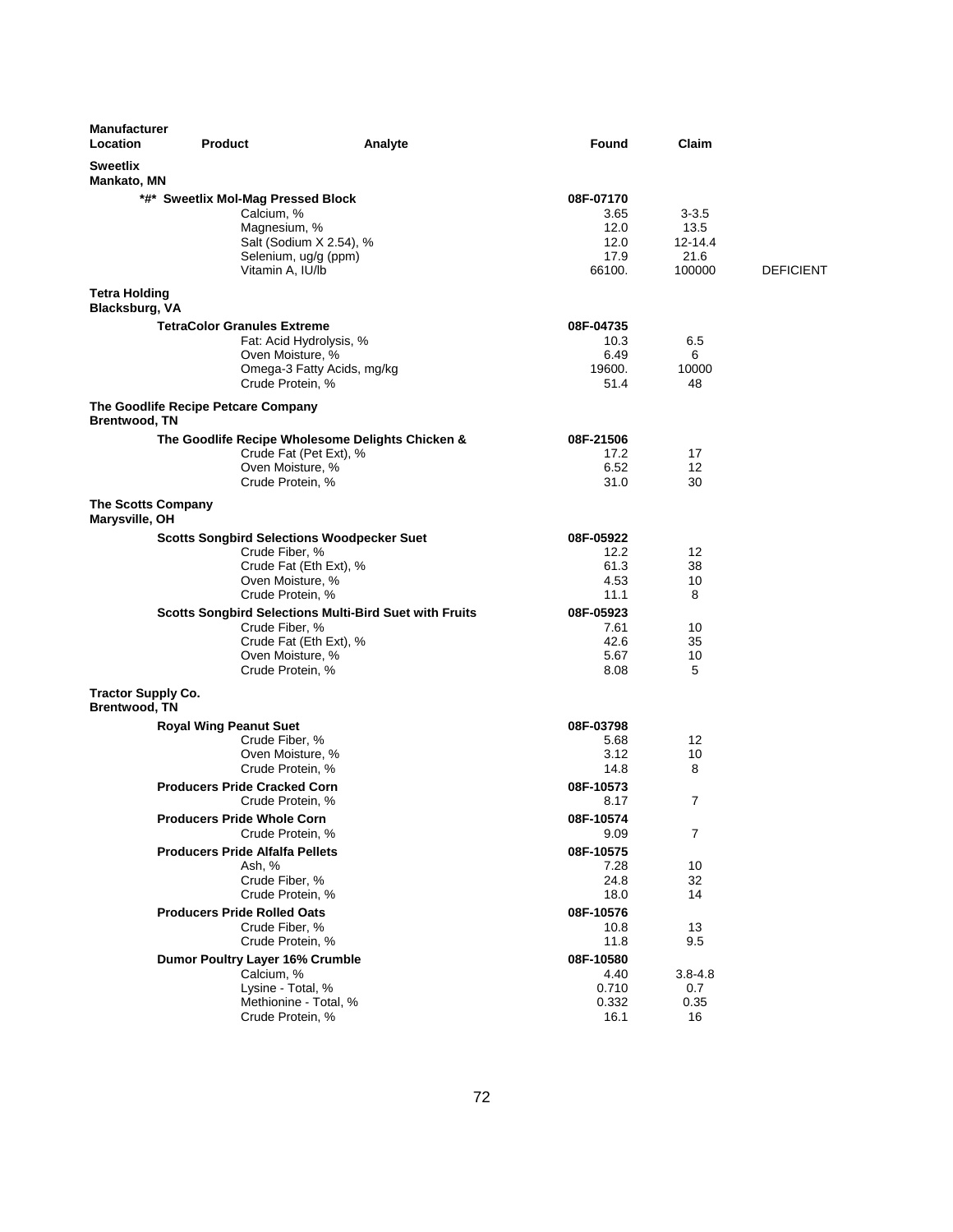| <b>Manufacturer</b><br>Location           | <b>Product</b>                      | Analyte                                                   | Found             | Claim           |
|-------------------------------------------|-------------------------------------|-----------------------------------------------------------|-------------------|-----------------|
|                                           |                                     | Retriever With Beef, Bacon & Cheese Dog Food              | 08F-12235         |                 |
|                                           |                                     | Crude Fat (Pet Ext), %                                    | 9.82              | 6               |
|                                           |                                     | Oven Moisture, %                                          | 73.2              | 78              |
|                                           |                                     | Crude Protein, %                                          | 10.9              | 9               |
| Nashville, TN                             | <b>Tractor Supply Company</b>       |                                                           |                   |                 |
|                                           | <b>Producers Pride Oats (W)</b>     |                                                           | 08F-10577         |                 |
|                                           |                                     | Crude Fiber, %                                            | 13.2              | 12.5            |
|                                           |                                     | Crude Protein, %                                          | 13.8              | 9.5             |
|                                           | Triple Crown Nutrition, Inc.        |                                                           |                   |                 |
| Wayzata, MN                               |                                     | <b>Hoseman's Choice Steam Rolled Barley Flakes</b>        | 08F-06354         |                 |
|                                           |                                     | Crude Protein, %                                          | 11.6              | 11              |
| TSC                                       |                                     |                                                           |                   |                 |
| Brentwood, TN                             |                                     |                                                           |                   |                 |
|                                           | Producer's Pride 37% Range Block    |                                                           | 08F-08030         |                 |
|                                           |                                     | Calcium, %<br>Equiv Crude Protein, %                      | 2.49<br>14.1      | 2.25-2.75<br>16 |
|                                           |                                     | Crude Protein, %                                          | 39.1              | 37              |
|                                           |                                     | Salt (Sodium X 2.54), %                                   | 10.0              | $9-10.8$        |
|                                           |                                     | Sodium, %                                                 | 3.94              | 0-6             |
|                                           |                                     | Vitamin A, IU/lb                                          | 19200.            | 20000           |
|                                           |                                     | Producer's Pride General Purpose Mineral Block            | 08F-08682         |                 |
|                                           |                                     | Calcium, %                                                | 14.9              | 13-15.6         |
|                                           |                                     | Phosphorus, %                                             | 3.69              | 4               |
|                                           |                                     | Salt (Sodium X 2.54), %                                   | 23.7              | 23-27.6         |
|                                           |                                     | Selenium, ug/g (ppm)                                      | 11.3              | 10              |
|                                           |                                     | Sodium, %                                                 | 9.35              | 9.5-11.5        |
|                                           | <b>DuMor Sheep &amp; Goat Block</b> |                                                           | 08F-08683         |                 |
|                                           |                                     | Calcium, %                                                | 3.74              | $3.3 - 3.8$     |
|                                           |                                     | Crude Protein, %                                          | 18.4              | 18              |
|                                           |                                     | Salt (Sodium X 2.54), %                                   | 11.7              | 10-12           |
|                                           |                                     | Vitamin A, IU/lb                                          | 19400.            | 20000           |
|                                           | <b>Producers Pride Whole Corn</b>   |                                                           | 08F-08687         |                 |
|                                           |                                     | Crude Protein, %                                          | 8.10              | 7               |
|                                           |                                     |                                                           |                   |                 |
|                                           | <b>Wild Bird Food</b>               |                                                           | 08F-08692         |                 |
|                                           |                                     | Oven Moisture, %<br>Crude Protein, %                      | 11.3<br>10.6      | 12<br>10        |
|                                           |                                     |                                                           |                   |                 |
|                                           |                                     | Royal Wing Wild Bird Food Classic Mix<br>Crude Protein, % | 08F-08693<br>10.6 | 10.5            |
| Tyson Fresh Meats                         |                                     |                                                           |                   |                 |
| Dakota City, NE                           |                                     |                                                           |                   |                 |
|                                           | <b>Pork Blood Ring Dried</b>        |                                                           | 08F-08828         |                 |
|                                           |                                     | Crude Protein, %                                          | 94.1              | 85              |
| <b>US Bio Marion</b><br><b>Marion, SD</b> |                                     |                                                           |                   |                 |
|                                           |                                     | Distillers Dried Grains w/ Solubles (Golden DDGS)         | 08F-05618         |                 |
|                                           |                                     | Aflatoxin-ELISA, ng/g (ppb)                               | 11.5              |                 |
|                                           |                                     | Crude Fiber, %                                            | 6.63              | 15              |
|                                           |                                     | Crude Fat (Pet Ext), %                                    | 12.1              | 10              |
|                                           |                                     | Oven Moisture, %                                          | 8.39              | 12              |
|                                           |                                     | Crude Protein, %                                          | 27.2              | 26              |
|                                           | Sulfur, %                           |                                                           | 0.412             | 0-1             |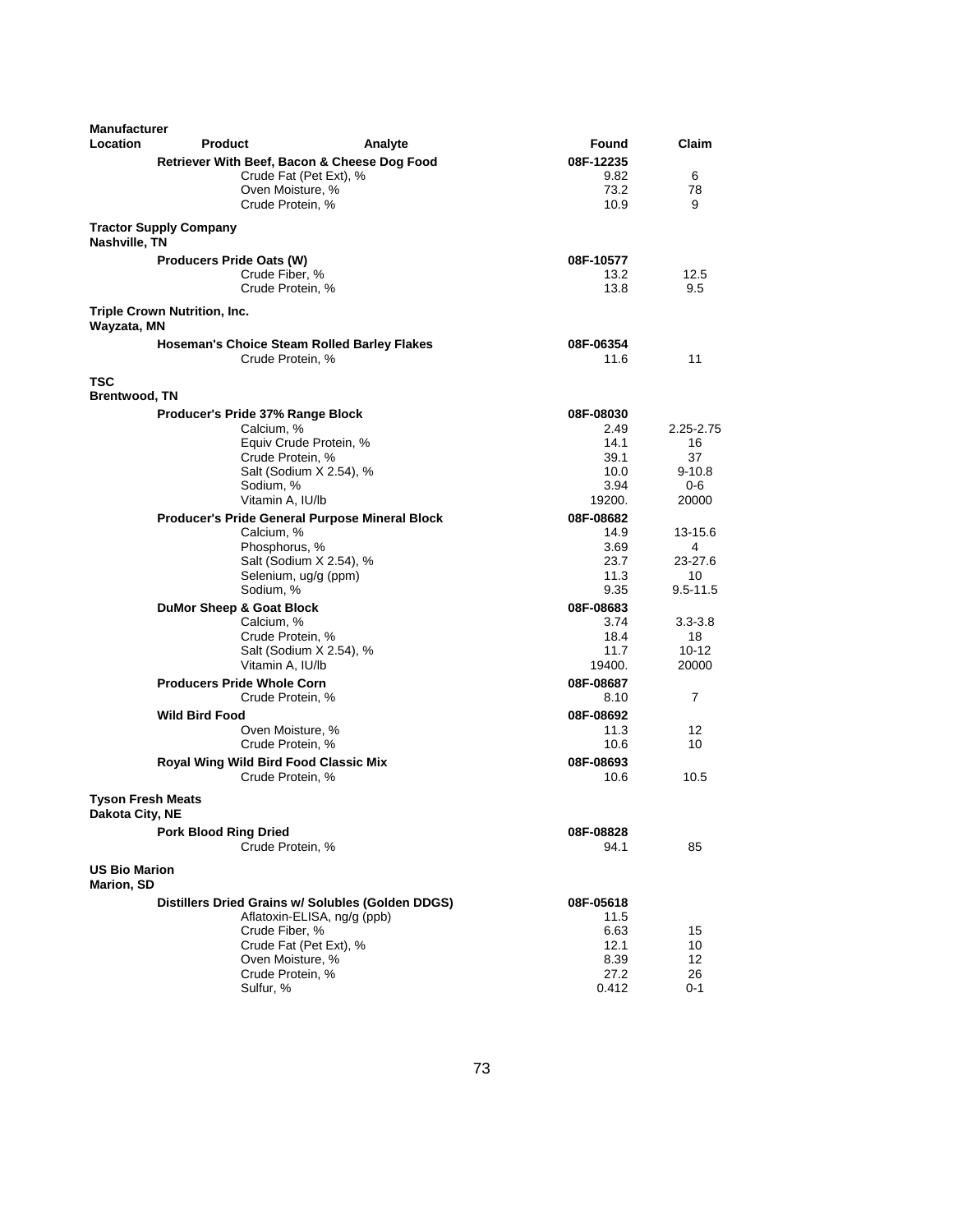| <b>Manufacturer</b>                                  |                                                   |                                              |               |                 |                  |
|------------------------------------------------------|---------------------------------------------------|----------------------------------------------|---------------|-----------------|------------------|
| Location                                             | <b>Product</b>                                    | Analyte                                      | Found         | Claim           |                  |
|                                                      | *#* Modified Wet Distillers Grain                 |                                              | 08F-05619     |                 |                  |
|                                                      | Ash, %                                            | Aflatoxin-ELISA, ng/g (ppb)                  | 6.16<br>2.57  | 5.5             |                  |
|                                                      | Crude Fiber, %                                    |                                              | 3.36          | 15              |                  |
|                                                      |                                                   | Crude Fat (Pet Ext), %                       | 6.36          | 9               | <b>DEFICIENT</b> |
|                                                      | Crude Protein, %                                  |                                              | 15.4          | 26              | <b>DEFICIENT</b> |
|                                                      | Sulfur, %                                         |                                              | 0.230         |                 |                  |
| <b>Valley Splendor</b><br>Fargo, ND                  |                                                   |                                              |               |                 |                  |
|                                                      |                                                   | *#* Valley Splendor WildBird Food- Safflower | 08F-08520     |                 |                  |
|                                                      | Crude Fiber, %                                    |                                              | 28.7          | 32              |                  |
|                                                      |                                                   | Crude Fat (Eth Ext), %                       | 31.9          | 6               |                  |
|                                                      | Crude Protein, %                                  |                                              | 16.0          | 21              | <b>DEFICIENT</b> |
| Vera Sun<br>Aurora, SD                               |                                                   |                                              |               |                 |                  |
|                                                      | <b>Dried Distillers Grains With Solubles</b>      |                                              | 08F-04041     |                 |                  |
|                                                      |                                                   | Aflatoxin-ELISA, ng/g (ppb)                  | < 5.00        |                 |                  |
|                                                      | Crude Fiber, %                                    |                                              | 6.57          | 15              |                  |
|                                                      |                                                   | Crude Fat (Pet Ext), %                       | 9.77          | 8               |                  |
|                                                      | Crude Protein, %                                  |                                              | 27.3          | 26              |                  |
|                                                      | Sulfur, %                                         |                                              | 0.538         | $0 - 1$         |                  |
| <b>Verasun Marion</b><br><b>Marion, SD</b>           |                                                   |                                              |               |                 |                  |
|                                                      | <b>Dried Distillers Grain</b>                     |                                              | 08F-15014     |                 |                  |
|                                                      | Ash, %                                            |                                              | 4.01          | 5.5             |                  |
|                                                      | Crude Fiber, %                                    |                                              | 6.83          | 15              |                  |
|                                                      |                                                   | Crude Fat (Pet Ext), %                       | 10.5          | 9               |                  |
|                                                      | Crude Protein, %<br>Sulfur, %                     |                                              | 28.0<br>0.472 | 26              |                  |
|                                                      |                                                   |                                              |               |                 |                  |
| <b>VeraSun Marketing LLC</b><br><b>Brookings, SD</b> |                                                   |                                              |               |                 |                  |
|                                                      | <b>Corn Distillers Wet Grains With Solubles</b>   |                                              | 08F-01020     |                 |                  |
|                                                      |                                                   | Aflatoxins, ug/g (ppm)                       | < 0.020       |                 |                  |
|                                                      |                                                   | Aflatoxin-ELISA, ng/g (ppb)                  | < 5.00        |                 |                  |
|                                                      | Ash, %                                            |                                              | 2.58          | 4               |                  |
|                                                      | Crude Protein, %                                  | Crude Fat (Pet Ext), %                       | 5.82<br>14.2  | 6<br>10         |                  |
|                                                      | Sulfur, %                                         |                                              | 0.360         | $0 - 0.5$       |                  |
|                                                      | <b>Corn Distillers Dried Grains With Solubles</b> |                                              | 08F-01021     |                 |                  |
|                                                      |                                                   | Aflatoxins, ug/g (ppm)                       | < 0.020       |                 |                  |
|                                                      |                                                   | Aflatoxin-ELISA, ng/g (ppb)                  | < 5.00        |                 |                  |
|                                                      | Ash, %                                            |                                              | 3.86          | 8               |                  |
|                                                      | Crude Fiber, %                                    |                                              | 6.70          | 15              |                  |
|                                                      | Crude Protein, %                                  | Crude Fat (Pet Ext), %                       | 9.21<br>26.0  | 8<br>26         |                  |
|                                                      | Sulfur, %                                         |                                              | 0.622         | $0 - 1$         |                  |
|                                                      | <b>Corn Distillers Wet Grains With Solubles</b>   |                                              | 08F-03456     |                 |                  |
|                                                      |                                                   | Aflatoxin-ELISA, ng/g (ppb)                  | 2.00          |                 |                  |
|                                                      | Ash, %                                            |                                              | 2.43          | 4               |                  |
|                                                      |                                                   | Crude Fat (Pet Ext), %                       | 5.84          | 6               |                  |
|                                                      | Oven Moisture, %                                  |                                              | 51.4          | 50              |                  |
|                                                      | Crude Protein, %<br>Sulfur, %                     |                                              | 14.2<br>0.338 | 10<br>$0 - 0.5$ |                  |
|                                                      |                                                   |                                              |               |                 |                  |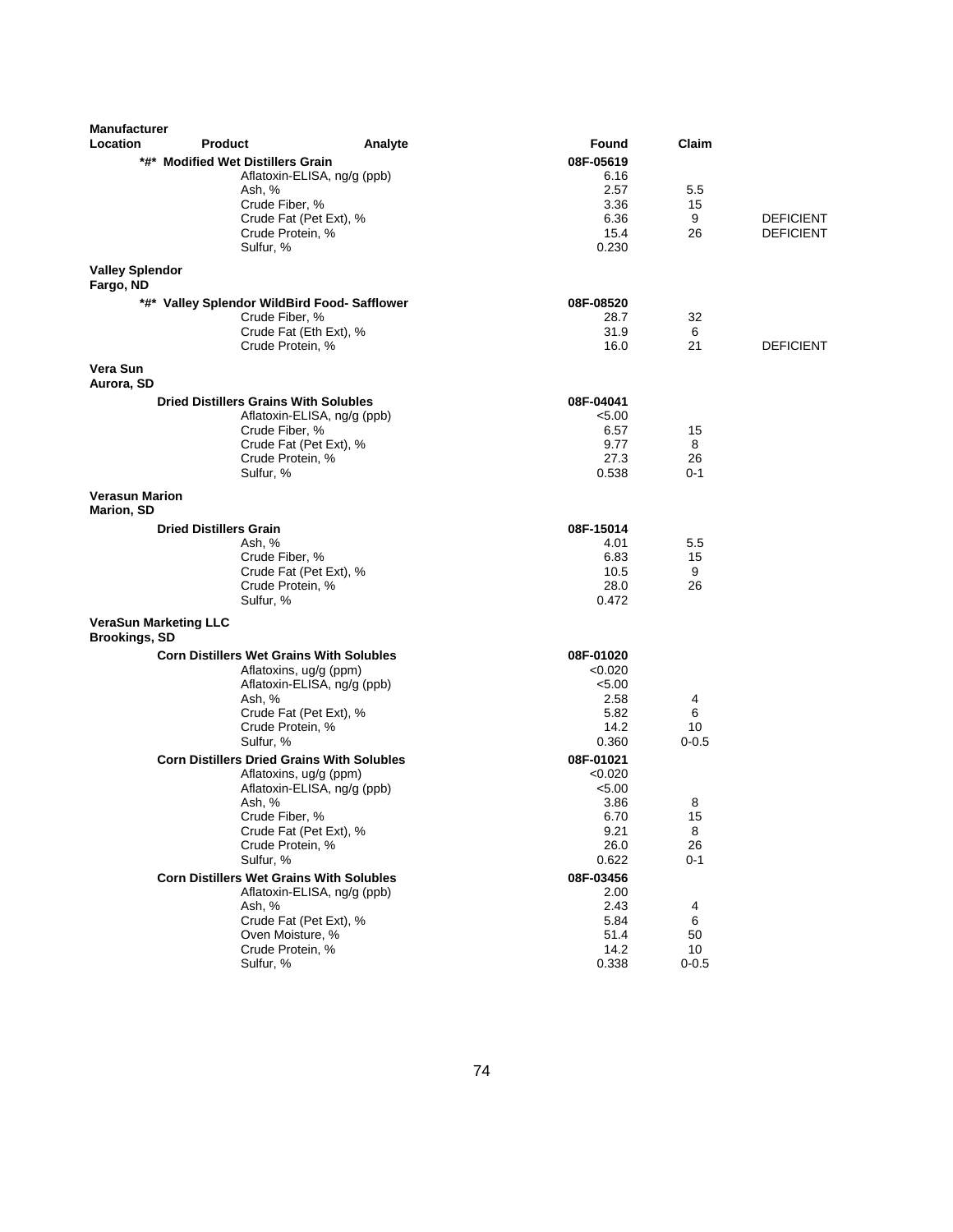| <b>Manufacturer</b>             |                                |                                                   |                                                          |                   |           |
|---------------------------------|--------------------------------|---------------------------------------------------|----------------------------------------------------------|-------------------|-----------|
| Location                        | <b>Product</b>                 |                                                   | Analyte                                                  | <b>Found</b>      | Claim     |
|                                 |                                | <b>Corn Distillers Dried Grains With Solubles</b> |                                                          | 08F-03457         |           |
|                                 |                                | Aflatoxin-ELISA, ng/g (ppb)                       |                                                          | < 5.00            |           |
|                                 |                                | Ash, %                                            |                                                          | 4.50              | 8         |
|                                 |                                | Crude Fiber, %                                    |                                                          | 6.53              | 15        |
|                                 |                                | Crude Fat (Pet Ext), %                            |                                                          | 9.29              | 8         |
|                                 |                                | Crude Protein, %                                  |                                                          | 27.1              | 26        |
|                                 |                                | Sulfur, %                                         |                                                          | 0.587             | $0 - 1$   |
|                                 |                                | <b>Corn Dry Distillers Grains With Solubles</b>   |                                                          | 08F-03799         |           |
|                                 |                                | Aflatoxin-ELISA, ng/g (ppb)<br>Ash. %             |                                                          | 5.50<br>4.77      | 8         |
|                                 |                                | Crude Fiber, %                                    |                                                          | 6.57              | 15        |
|                                 |                                | Crude Fat (Pet Ext), %                            |                                                          | 11.2              | 8         |
|                                 |                                | Crude Protein, %                                  |                                                          | 27.2              | 26        |
|                                 |                                | Sulfur, %                                         |                                                          | 0.688             | $0 - 1$   |
|                                 |                                | <b>Corn Distillers Dried Grains With Solubles</b> |                                                          | 08F-09859         |           |
|                                 |                                | Ash, %                                            |                                                          | 4.31              | 8         |
|                                 |                                | Crude Fiber, %                                    |                                                          | 6.53              | 15        |
|                                 |                                | Crude Fat (Pet Ext), %                            |                                                          | 9.82              | 8         |
|                                 |                                | Crude Protein, %                                  |                                                          | 27.3              | 26        |
|                                 |                                | Sulfur, %                                         |                                                          | 0.625             | $0 - 1$   |
|                                 |                                | <b>Corn Distillers Dried Grains With Solubles</b> |                                                          | 08F-10027         |           |
|                                 |                                | Ash, %                                            |                                                          | 3.90              | 8         |
|                                 |                                | Crude Fiber, %                                    |                                                          | 7.13              | 15        |
|                                 |                                | Crude Fat (Pet Ext), %                            |                                                          | 9.57              | 8         |
|                                 |                                | Crude Protein, %                                  |                                                          | 27.1              | 26        |
|                                 |                                | Sulfur. %                                         |                                                          | 0.586             | $0 - 1$   |
|                                 |                                | <b>Corn Distillers Wet Grains With Solubles</b>   |                                                          | 08F-10028         |           |
|                                 |                                | Ash, %                                            |                                                          | 2.27              | 4         |
|                                 |                                | Crude Fat (Pet Ext), %<br>Crude Protein, %        |                                                          | 6.09<br>14.1      | 6<br>10   |
|                                 |                                | Sulfur, %                                         |                                                          | 0.333             | $0 - 0.5$ |
|                                 |                                |                                                   |                                                          |                   |           |
| Virbac AH Inc.<br>Ft. Worth, TX |                                |                                                   |                                                          |                   |           |
|                                 |                                |                                                   |                                                          |                   |           |
|                                 |                                | <b>Healthy Companion Tablets</b>                  |                                                          | 08F-04470<br>5.56 |           |
|                                 |                                | Fat: Acid Hydrolysis, %<br>Crude Fat (Eth Ext), % |                                                          | 5.56              | 5.5       |
|                                 |                                | Oven Moisture, %                                  |                                                          | 10.2 <sub>2</sub> | 17        |
|                                 |                                | Crude Protein, %                                  |                                                          | 7.05              | 7.2       |
|                                 |                                |                                                   |                                                          |                   |           |
| <b>Bound Brook, NJ</b>          | <b>VitaKraft Pet Products</b>  |                                                   |                                                          |                   |           |
|                                 |                                |                                                   | Vitakraft Lofty's Treat - A Small Animal Food Supplement | 08F-04078         |           |
|                                 |                                | Oven Moisture, %                                  |                                                          | 6.15              | 11        |
|                                 |                                | Crude Protein, %                                  |                                                          | 20.3              | 14        |
| Watertown, SD                   | <b>Watertown Coop Elevator</b> |                                                   |                                                          |                   |           |
|                                 |                                | Soybean Meal 46% Protein Solvent Extracted        |                                                          | 08F-09324         |           |
|                                 |                                | Ash, %                                            |                                                          | 6.55              | 8         |
|                                 |                                | Crude Protein, %                                  |                                                          | 46.2              | 46        |
|                                 |                                | <b>Corn Distillers Dried Grains With Solubles</b> |                                                          | 08F-09325         |           |
|                                 |                                | Ash, %                                            |                                                          | 3.97              | 8         |
|                                 |                                | Crude Fiber, %                                    |                                                          | 6.79              | 15        |
|                                 |                                | Crude Fat (Pet Ext), %                            |                                                          | 9.58              | 10        |
|                                 |                                | Crude Protein, %                                  |                                                          | 27.8              | 25        |
|                                 |                                | Sulfur, %                                         |                                                          | 0.616             | 0.65      |
|                                 |                                | Soybean Meal 46% Protein Solvent Extracted        |                                                          | 08F-09326         |           |
|                                 |                                | Ash, %                                            |                                                          | 6.81              | 8         |
|                                 |                                | Crude Protein, %                                  |                                                          | 45.7              | 46        |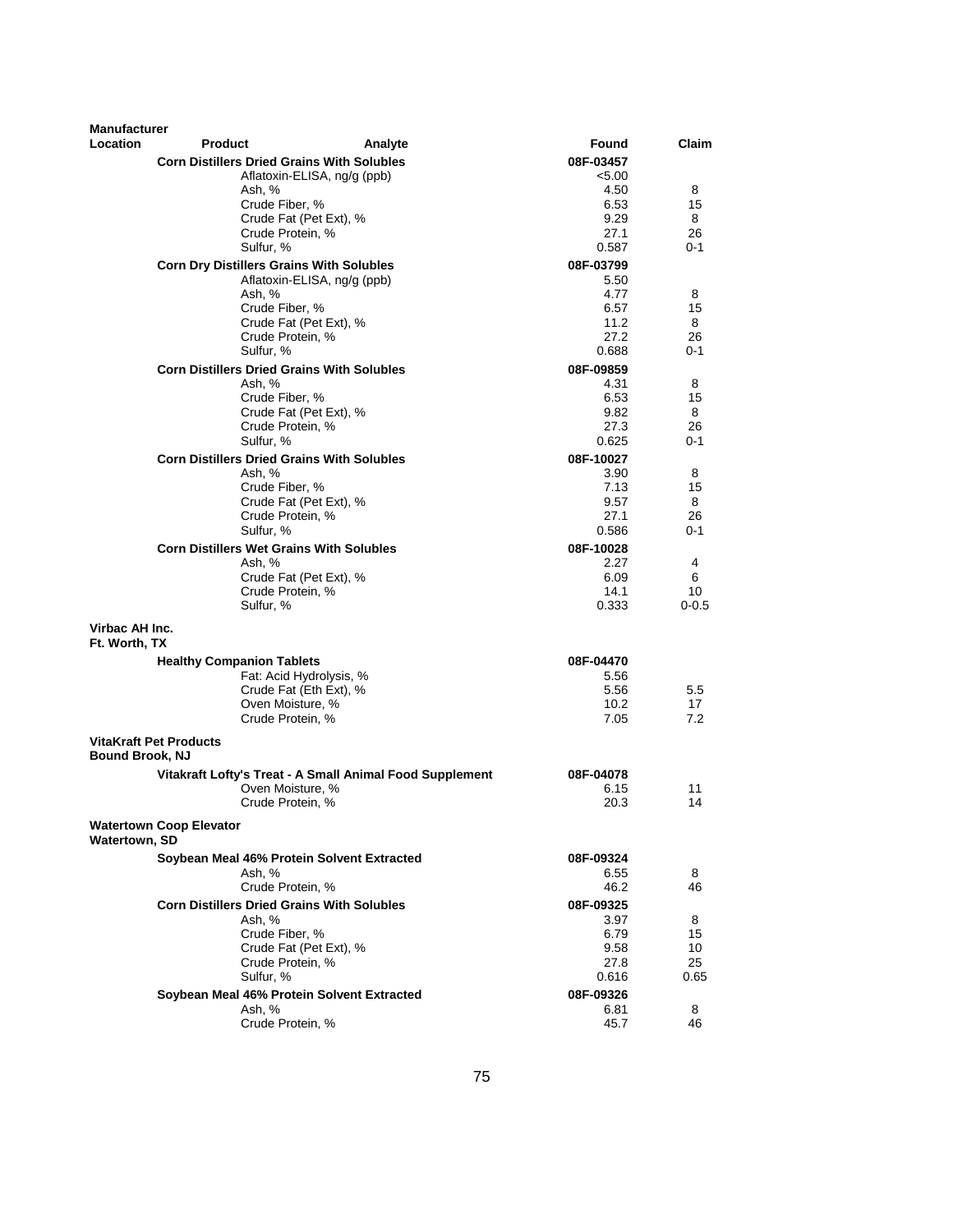| <b>Manufacturer</b><br>Location                       | <b>Product</b>                             | Analyte                 | <b>Found</b> | Claim     |                  |
|-------------------------------------------------------|--------------------------------------------|-------------------------|--------------|-----------|------------------|
| <b>Westway Feed Products</b><br>New Orleans, LA       |                                            |                         |              |           |                  |
|                                                       | <b>EZ Glo 4-70.5 Plus</b>                  |                         | 08F-02831    |           |                  |
|                                                       |                                            | Acid Detergent Fiber, % | 0.09         | 0.1       |                  |
|                                                       | Vacuum Moisture, %                         |                         | 29.1         | 29.5      |                  |
|                                                       | Potassium, %                               |                         | 3.45         | 2.5       |                  |
|                                                       |                                            | Total Sugars(Invert), % | 35.9         | 37        |                  |
|                                                       | *#* Sweet 45 Dried Molasses                |                         | 08F-04097    |           |                  |
|                                                       |                                            | Acid Detergent Fiber, % | 32.0         | 22        | <b>EXCESSIVE</b> |
|                                                       | Crude Fiber, %                             |                         | 28.9         | 24        | <b>EXCESSIVE</b> |
|                                                       | Oven Moisture, %                           | Total Sugars(Invert), % | 1.17<br>30.8 | 6<br>38   | <b>DEFICIENT</b> |
|                                                       |                                            |                         |              |           |                  |
|                                                       | PB2 Liquid Feed Ingredient #8663           |                         | 08F-04881    |           |                  |
|                                                       | Vacuum Moisture, %                         | Acid Detergent Fiber, % | 0.03<br>36.2 | 0.1<br>34 |                  |
|                                                       |                                            |                         |              |           |                  |
|                                                       | Wes-Blend 80/20 Liquid Protein Supplement  |                         | 08F-08833    |           |                  |
|                                                       | Vacuum Moisture, %                         | Acid Detergent Fiber, % | 0.00<br>33.2 | 0.1<br>33 |                  |
|                                                       |                                            | Total Sugars(Invert), % | 26.6         | 28        |                  |
|                                                       | *#* Sweet 45 Lite                          |                         | 08F-11990    |           |                  |
|                                                       |                                            | Acid Detergent Fiber, % | 32.0         | 22        | <b>EXCESSIVE</b> |
|                                                       | Crude Fiber, %                             |                         | 30.1         | 24        | <b>EXCESSIVE</b> |
|                                                       | Oven Moisture, %                           |                         | 2.28         | 6         |                  |
|                                                       |                                            | Total Sugars(Invert), % | 34.8         | 38        |                  |
| <b>Wildlife Sciences Inc.</b><br><b>Excelsior, MN</b> |                                            |                         |              |           |                  |
|                                                       | <b>Suet Plus Wild Bird Blend</b>           |                         | 08F-03590    |           |                  |
|                                                       | Crude Fat (Eth Ext), %                     |                         | 37.5         | 25        |                  |
|                                                       | Crude Protein, %                           |                         | 7.25         | 5         |                  |
|                                                       | <b>Suet Plus Sunflower Blend for Birds</b> |                         | 08F-09875    |           |                  |
|                                                       | Crude Fat (Eth Ext), %                     |                         | 40.5         | 25        |                  |
|                                                       | Crude Protein, %                           |                         | 7.26         | 5         |                  |
| <b>Wildlife Sciences LLC</b><br>Chaska, MN            |                                            |                         |              |           |                  |
|                                                       | *#* High Protein Suet Plugs                |                         | 08F-04077    |           |                  |
|                                                       | Calcium, %                                 |                         | 0.460        | 1.75-2.25 | <b>DEFICIENT</b> |
|                                                       | Crude Fat (Eth Ext), %                     |                         | 56.9         | 35        |                  |
|                                                       | Crude Protein, %                           |                         | 6.72         | 10        | <b>DEFICIENT</b> |
|                                                       | <b>Nuts &amp; Berry Suet Plus</b>          |                         | 08F-09319    |           |                  |
|                                                       | Crude Fat (Eth Ext), %                     |                         | 46.2         | 35        |                  |
|                                                       | Oven Moisture, %                           |                         | 3.61         | 10        |                  |
|                                                       | Crude Protein, %                           |                         | 6.27         | 5         |                  |
|                                                       | <b>Nuts &amp; Berry Suet Plus</b>          |                         | 08F-09874    |           |                  |
|                                                       | Crude Fat (Eth Ext), %                     |                         | 38.2         | 35        |                  |
|                                                       | Oven Moisture, %<br>Crude Protein, %       |                         | 4.72<br>7.66 | 10<br>5   |                  |
|                                                       |                                            |                         |              |           |                  |
|                                                       | <b>Suet Plus Cherry Crunch</b>             |                         | 08F-09878    |           |                  |
|                                                       | Crude Fat (Eth Ext), %<br>Oven Moisture, % |                         | 35.5<br>5.34 | 35<br>10  |                  |
|                                                       | Crude Protein, %                           |                         | 7.24         | 5         |                  |
|                                                       | <b>Suet Plus, Zesty Orange</b>             |                         | 08F-20549    |           |                  |
|                                                       | Crude Fat (Eth Ext), %                     |                         | 34.0         | 35        |                  |
|                                                       | Oven Moisture, %                           |                         | 5.71         | 10        |                  |
|                                                       | Crude Protein, %                           |                         | 6.74         | 5         |                  |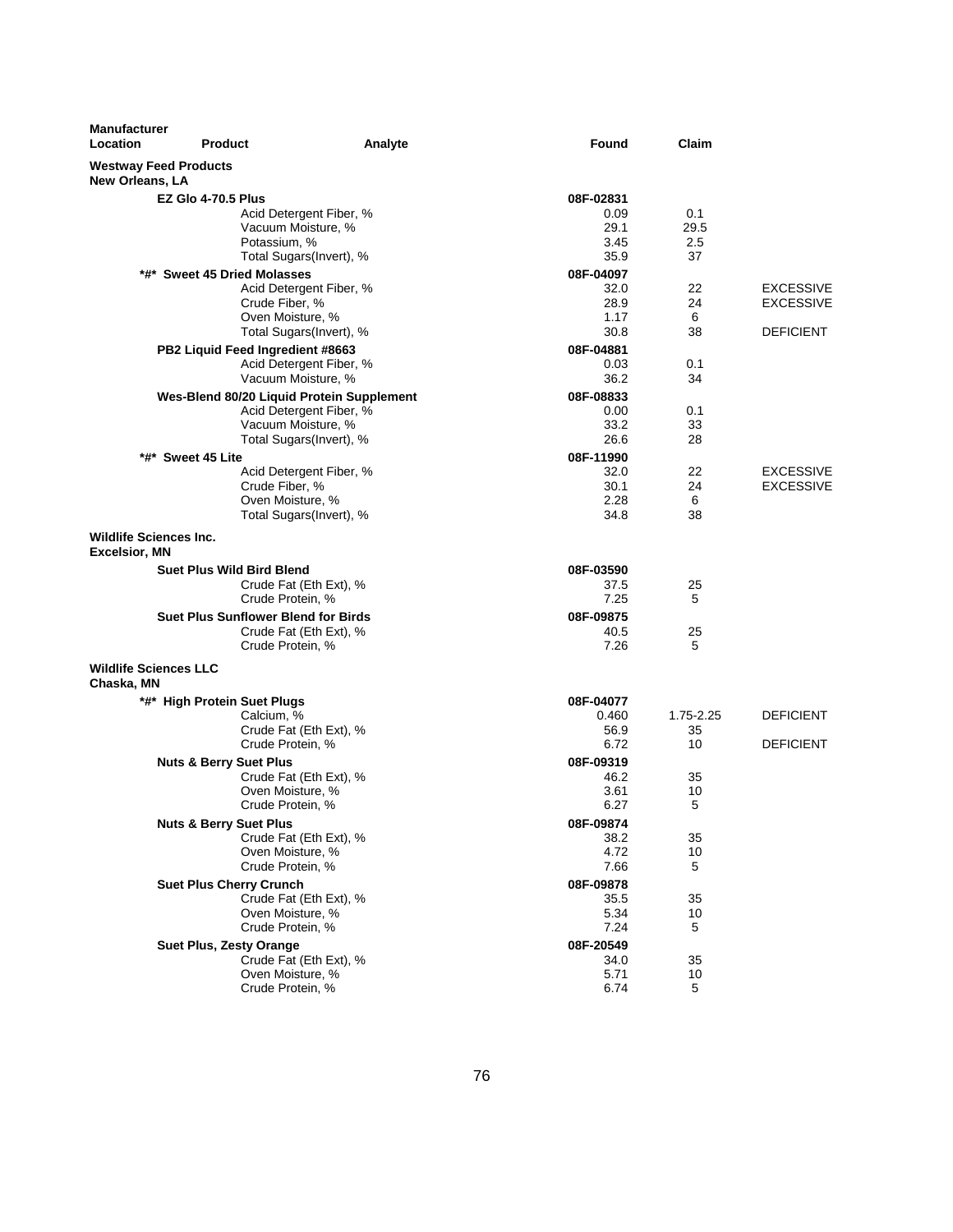# **Regulatory Analyte Totals**

| <b>Remedies Samples</b>                  | <b>Units</b> | Received From 1/1/2008 To 12/31/2008 |
|------------------------------------------|--------------|--------------------------------------|
| Ash                                      | %            | 1                                    |
| <b>Calcium</b>                           | $\%$         | 3                                    |
| <b>Chloride</b>                          | $\%$         | 1                                    |
| <b>Chloride</b>                          | %            | 2                                    |
| <b>Chlortetracycline</b>                 | g/lb         | 3                                    |
| <b>Dextrose Monohydrate</b>              | g/ml         | $\mathbf{1}$                         |
| <b>Dichlorvos</b>                        | gm/packet    | $\mathbf{1}$                         |
| <b>Crude Fat (Diethyl Ether Extract)</b> | $\%$         | $\mathbf{1}$                         |
| <b>Fat: Roese Gottlieb</b>               | $\%$         | $\mathbf{1}$                         |
| Fenbendazole                             | $\%$         | 3                                    |
| <b>Glucose</b>                           |              | 3                                    |
| <b>Glycine</b>                           | $\%$         | 6                                    |
| <b>Titratable Iodine</b>                 | $\%$         | 3                                    |
| <b>Iron</b>                              | mg/mL        | $\mathbf{1}$                         |
| <b>Ivermectin</b>                        | $\%$         | 3                                    |
| <b>Linoleic Acid 18:2</b>                | $\%$         | $\mathbf{1}$                         |
| <b>Linolenic Acid 18:3</b>               | $\%$         | $\mathbf{1}$                         |
| <b>Oven Moisture</b>                     | $\%$         | $\mathbf{1}$                         |
| <b>Neomycin</b>                          | g/ton        | $\mathbf{1}$                         |
| Oxytetracycline                          | g/ton        | 6                                    |
| Oxytetracycline                          | mg/ml        | 8                                    |
| <b>Phosphorus</b>                        | $\%$         | 3                                    |
| <b>Piperazine</b>                        | $\%$         | 10                                   |
| <b>Potassium Phosphate</b>               | $\%$         | 3                                    |
| <b>Potassium</b>                         | $\%$         | $\overline{c}$                       |
| <b>Protein</b>                           | $\%$         | $\mathbf{1}$                         |
| <b>Crude Protein, Combustion</b>         | $\%$         | $\overline{4}$                       |
| <b>Pyrantel Base</b>                     | mg/mL        | 12                                   |
| <b>Sodium</b>                            | $\%$         | 9                                    |
| <b>Sodium Chloride</b>                   | %            | 2                                    |
| <b>Sulfadimethoxine</b>                  | oz/pkg       | $\mathbf{1}$                         |
| <b>Sulfamethazine</b>                    | g/lb         | $\overline{c}$                       |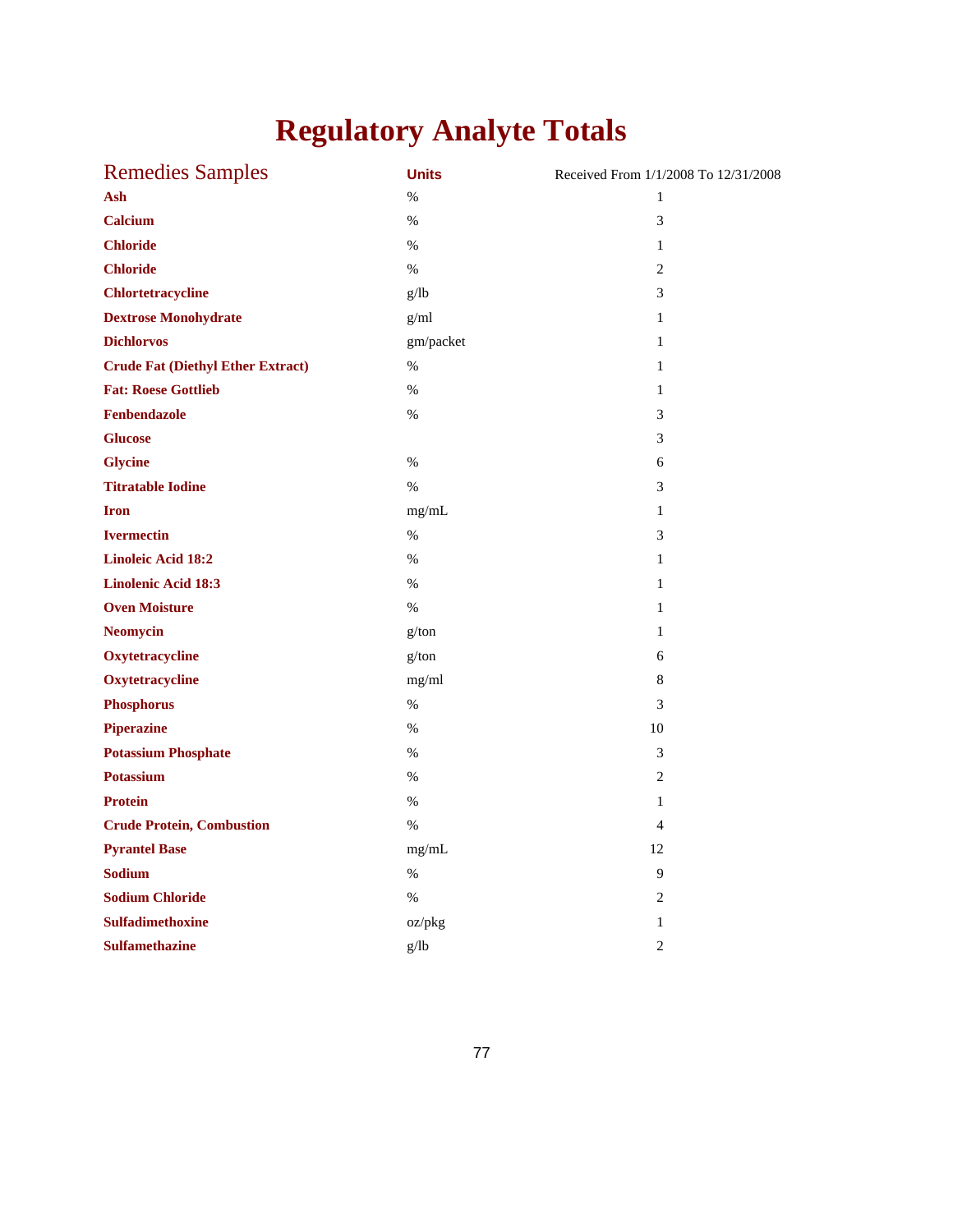| <b>Remedies Samples</b>           |               | <b>Units</b> | Received From 1/1/2008 To 12/31/2008 |
|-----------------------------------|---------------|--------------|--------------------------------------|
| <b>Sulfamethazine</b>             | $\%$          |              |                                      |
| <b>Tetracycline Hydrochloride</b> | g/ton         |              | 2                                    |
| <b>Tylosin</b>                    | g/ton         |              |                                      |
| <b>Vitamin A</b>                  | I.U./mL       |              | 6                                    |
| <b>Vitamin A</b>                  | mg/tablet     |              |                                      |
| <b>Vitamin D</b>                  | I.U./mL       |              | 3                                    |
| <b>Zinc</b>                       | $\frac{0}{0}$ |              | ↑                                    |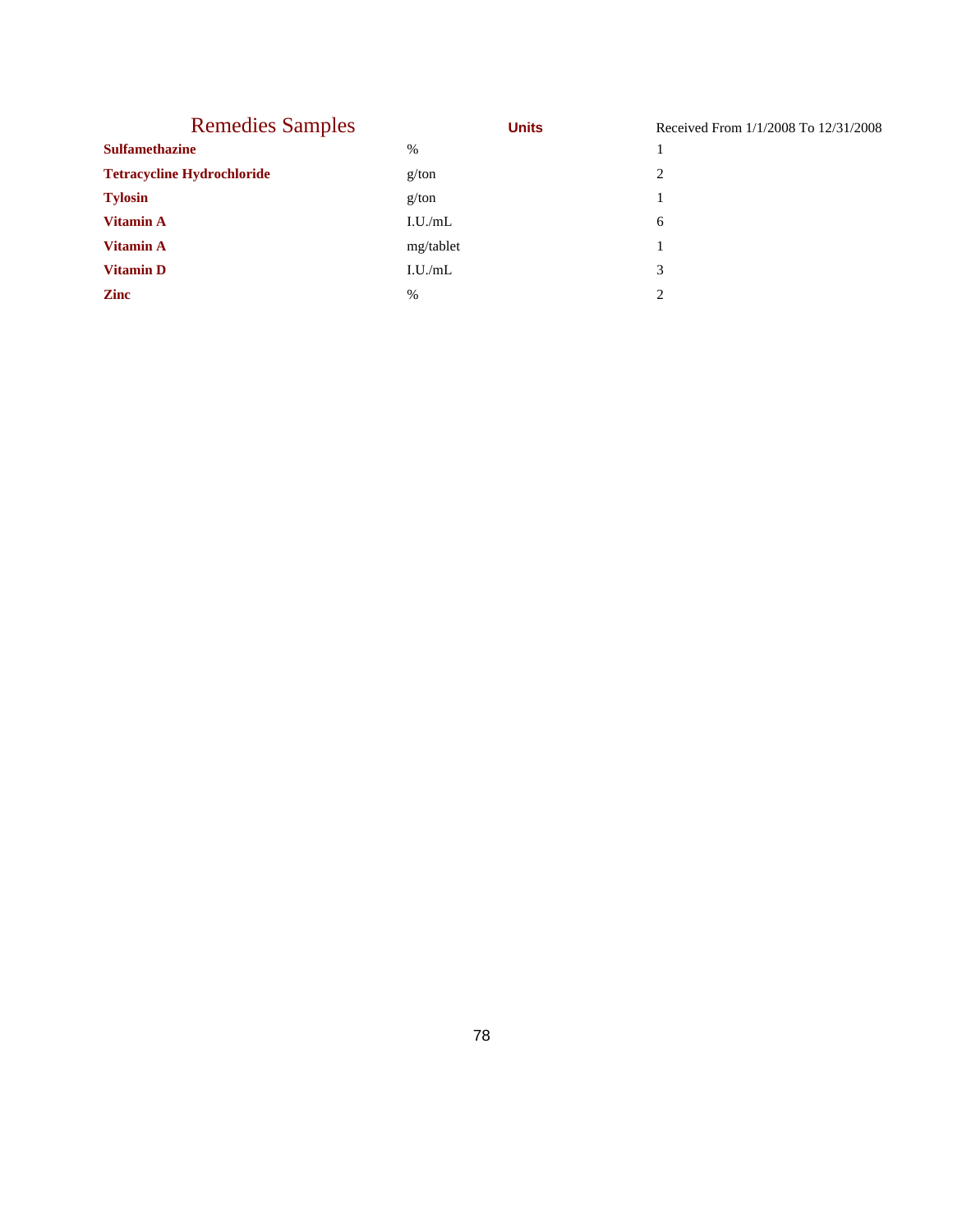# **Sample Count Report**

## **Remedies Sampled From 1/1/2008 To 12/31/2008**

| <b>Manufacturer and Location</b>  |                     |                | <b>Sample</b> | <b>Passed</b>  | <b>Not</b>     |
|-----------------------------------|---------------------|----------------|---------------|----------------|----------------|
| Agri Laboratories LTD             | St. Joseph          | MO             | 2             | 2              | $\mathbf{0}$   |
| AgriPharm                         | Grapevine           | TX             | 1             | 1              | $\mathbf{0}$   |
| <b>Agripharm Products</b>         | <b>West Lake</b>    | <b>TX</b>      | 1             | 1              | $\mathbf{0}$   |
| Alpharma Animal Helath            | Ft. Lee             | <b>NJ</b>      |               | 1              | $\mathbf{0}$   |
| Alpharma Inc.                     | <b>Bridgewater</b>  | N <sub>J</sub> | 1             | 1              | $\mathbf{0}$   |
| APC, Inc.                         | Ankeny              | IA             | 1             | 1              | $\mathbf{0}$   |
| Aspen Veterinary Resources, Ltd.  | Liberty             | M <sub>O</sub> | 1             | 1              | 0              |
| Bimeda, Inc.                      | LeSueur             | <b>MN</b>      | 1             | 1              | $\overline{0}$ |
| Boehringer Ingelheim Vetmedica,   | St. Joseph          | M <sub>O</sub> | 4             | 4              | $\overline{0}$ |
| Durvet Inc                        | <b>Blue Springs</b> | MO             | 8             | 7              | 1              |
| Elanco Animal Health              | Indianapolis        | IN             | 1             | 1              | $\mathbf{0}$   |
| Farnam Companies                  | Phoenix             | AZ             | 3             | 3              | $\mathbf{0}$   |
| Farnam Companies, Inc.            | Phoenix             | AZ             | 2             | 2              | $\Omega$       |
| Farnam Horse Health Products      | Phoenix             | AZ             | 1             | 1              | $\mathbf{0}$   |
| <b>Farnam Pet Products</b>        | Phoenix             | AZ             | 5             | 5              | $\mathbf{0}$   |
| <b>First Companion Veterinary</b> | West Lake           | <b>TX</b>      | 1             | 1              | $\mathbf{0}$   |
| First Priority Inc.               | Elgin               | IL             | 1             | 1              | $\mathbf{0}$   |
| Fort Dodge Animal Health          | Fort Dodge          | <b>IA</b>      | 5             | 5              | $\Omega$       |
| Garco                             | Omaha               | <b>NE</b>      | 2             | 2              | $\theta$       |
| Hartz Mountain Corp               | Secaucus            | <b>NJ</b>      | 3             | 3              | $\mathbf{0}$   |
| Intervet Inc.                     | Millsboro           | <b>DE</b>      | 3             | 3              | $\Omega$       |
| Med-Pharmex Incorporated          | Pomona              | CA             | 1             | 1              | $\mathbf{0}$   |
| Merial Limited                    | Duluth              | <b>GA</b>      | 2             | 2              | $\mathbf{0}$   |
| Nutri Vet                         | <b>Boise</b>        | ID             | 1             | 1              | $\mathbf{0}$   |
| Pfizer Animal Health              | Exton               | PA             | 11            | 11             | $\overline{0}$ |
| <b>Pfizer Animal Health</b>       | New York City       | <b>NY</b>      | 6             | 6              | $\overline{0}$ |
| Sav-A-Caf                         | Chilton             | WI             | 1             | $\overline{0}$ | 1              |
| Schering-Plough Corp              | Union               | <b>NJ</b>      | 1             | 1              | $\mathbf{0}$   |
| Sergeants Pet Care Products, Inc. | Omaha               | <b>NE</b>      | 1             | 1              | $\mathbf{0}$   |
| United Pet Group, Inc.            | Cincinatti          | <b>OH</b>      | 2             | 2              | 0              |
| Vedco Inc                         | St Joseph           | M <sub>O</sub> | 1             | 1              | $\overline{0}$ |
| Virbac AH Inc.                    | Ft. Worth           | <b>TX</b>      | 3             | 3              | 0              |
|                                   |                     | <b>Totals:</b> | 78            | 76             | $\overline{2}$ |

**Percent Passed:** 97.4% **Percent Not** 2.6%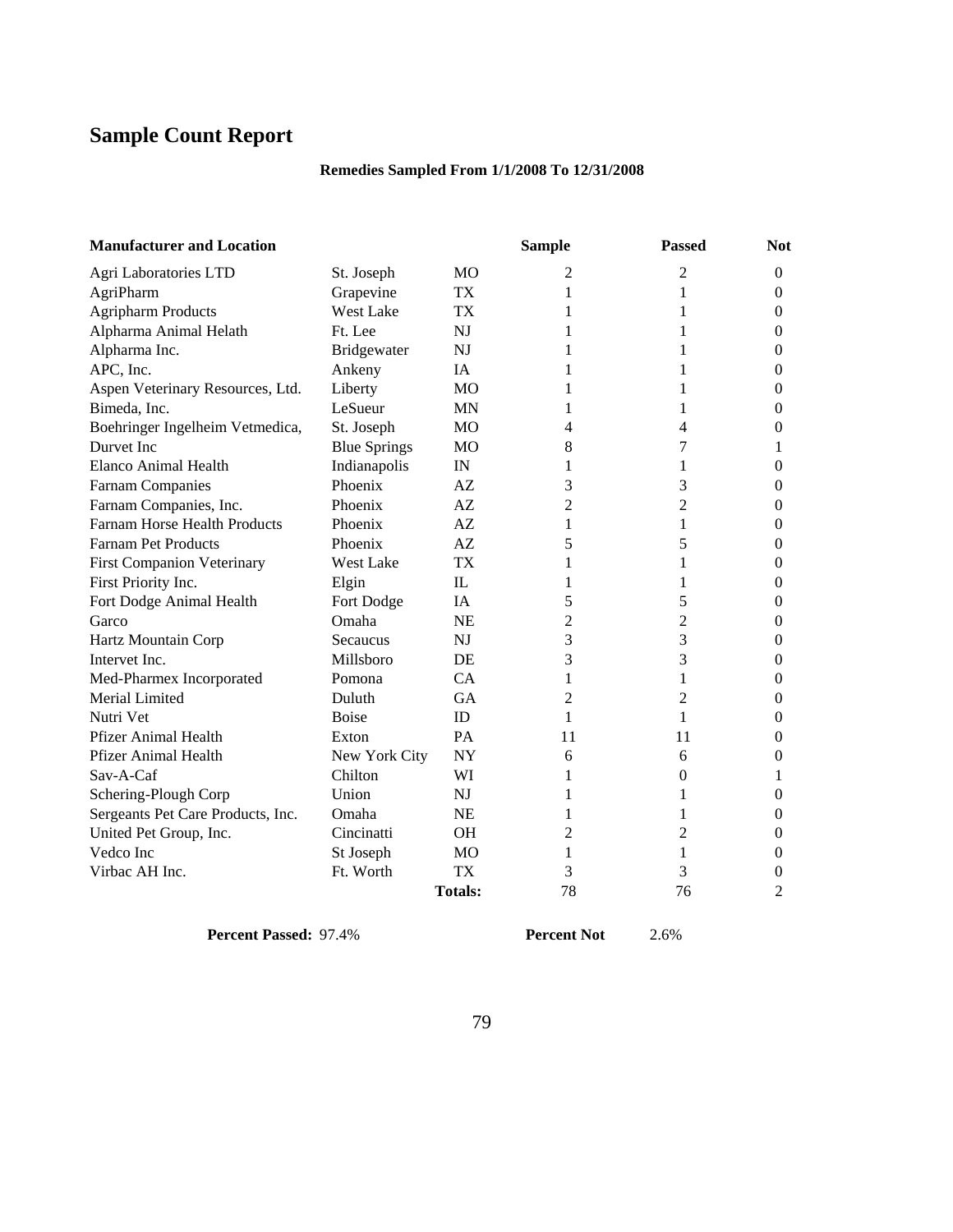| <b>Manufacturer</b><br><b>Location</b>       | <b>Product</b>                                         | Analyte                                                                        | Found                                      | Claim                      |
|----------------------------------------------|--------------------------------------------------------|--------------------------------------------------------------------------------|--------------------------------------------|----------------------------|
| St. Joseph, MO                               | <b>Agri Laboratories LTD</b>                           |                                                                                |                                            |                            |
|                                              | Deliver With Dialine Electrolyte Mix<br>Sodium, %      |                                                                                | 08D-09576<br>5.09                          | 4.5                        |
|                                              | <b>Colostrx Plus</b>                                   | Crude Protein, %                                                               | 08D-09864<br>56.7                          | 50                         |
| AgriPharm<br>Grapevine, TX                   |                                                        |                                                                                |                                            |                            |
|                                              | <b>Agripharm Comeback</b><br>Sodium, %                 |                                                                                | 08D-05941<br>3.08                          | 3                          |
| <b>Agripharm Products</b><br>West Lake, TX   |                                                        |                                                                                |                                            |                            |
|                                              | Dextrose 50%                                           | Dextrose Monohydrate, % w/v                                                    | 08D-10215<br>47.0                          | 50                         |
| Ft. Lee, NJ                                  | Alpharma Animal Helath                                 |                                                                                |                                            |                            |
|                                              | Electrolyte Pak Plus Stabilized Vitamin C<br>Sodium, % | Potassium, %                                                                   | 08D-01377<br>40.2<br>4.36                  | 42.5<br>4                  |
| Alpharma Inc.<br>Bridgewater, NJ             |                                                        |                                                                                |                                            |                            |
|                                              | <b>Vitamins &amp; Electrolytes Concentrate</b>         | Potassium, mg/lb<br>Sodium, mg/lb<br>Vitamin A, I.U./lb                        | 08D-10212<br>55300.<br>47100.<br>14100000. | 55000<br>43000<br>16000000 |
| APC, Inc.<br>Ankeny, IA                      |                                                        |                                                                                |                                            |                            |
|                                              | Sodium, %                                              | <b>Lifeline Calf Nutritional Colostrum Supplement</b><br>Crude Protein, %      | 08D-21498<br>59.9<br>3.41                  | 40<br>3                    |
| Liberty, MO                                  | Aspen Veterinary Resources, Ltd.                       |                                                                                |                                            |                            |
|                                              | Iron, mg/mL                                            | Iron Hydrogenated Dextran Injection Hematinic 100                              | 08D-09054<br>101.                          | 100                        |
| Bimeda, Inc.<br><b>LeSueur, MN</b>           |                                                        |                                                                                |                                            |                            |
|                                              |                                                        | Sustain III Antibacterial Sulfamethazine Sustained<br>Sulfamethazine, gm/bolus | 08D-08017<br>31.7                          | 32.1                       |
| St. Joseph, MO                               | Boehringer Ingelheim Vetmedica, Inc.                   |                                                                                |                                            |                            |
|                                              | Bio-Mycin 200 (oxtetracycline) Injection               | Oxytetracycline, mg/ml                                                         | 08D-04472<br>203.                          | 200                        |
|                                              |                                                        | Bio-Mycin 200 (Oxytetracycline) Injection Antibiotic<br>Oxytetracycline, mg/ml | 08D-05626<br>205.                          | 200                        |
|                                              | <b>Atgard Swine Wormer</b>                             | Dichlorvos, gm/packet                                                          | 08D-10560<br>10.2                          | 11.5                       |
|                                              | <b>Biomycin 200 Injection</b>                          | Oxytetracycline, mg/ml                                                         | 08D-10567<br>196.                          | 200                        |
| <b>Durvet Inc</b><br><b>Blue Springs, MO</b> |                                                        |                                                                                |                                            |                            |
|                                              | Triodine-7                                             | Titratable Iodine, %                                                           | 08D-08024<br>2.34                          | $\overline{2}$             |
|                                              |                                                        |                                                                                |                                            |                            |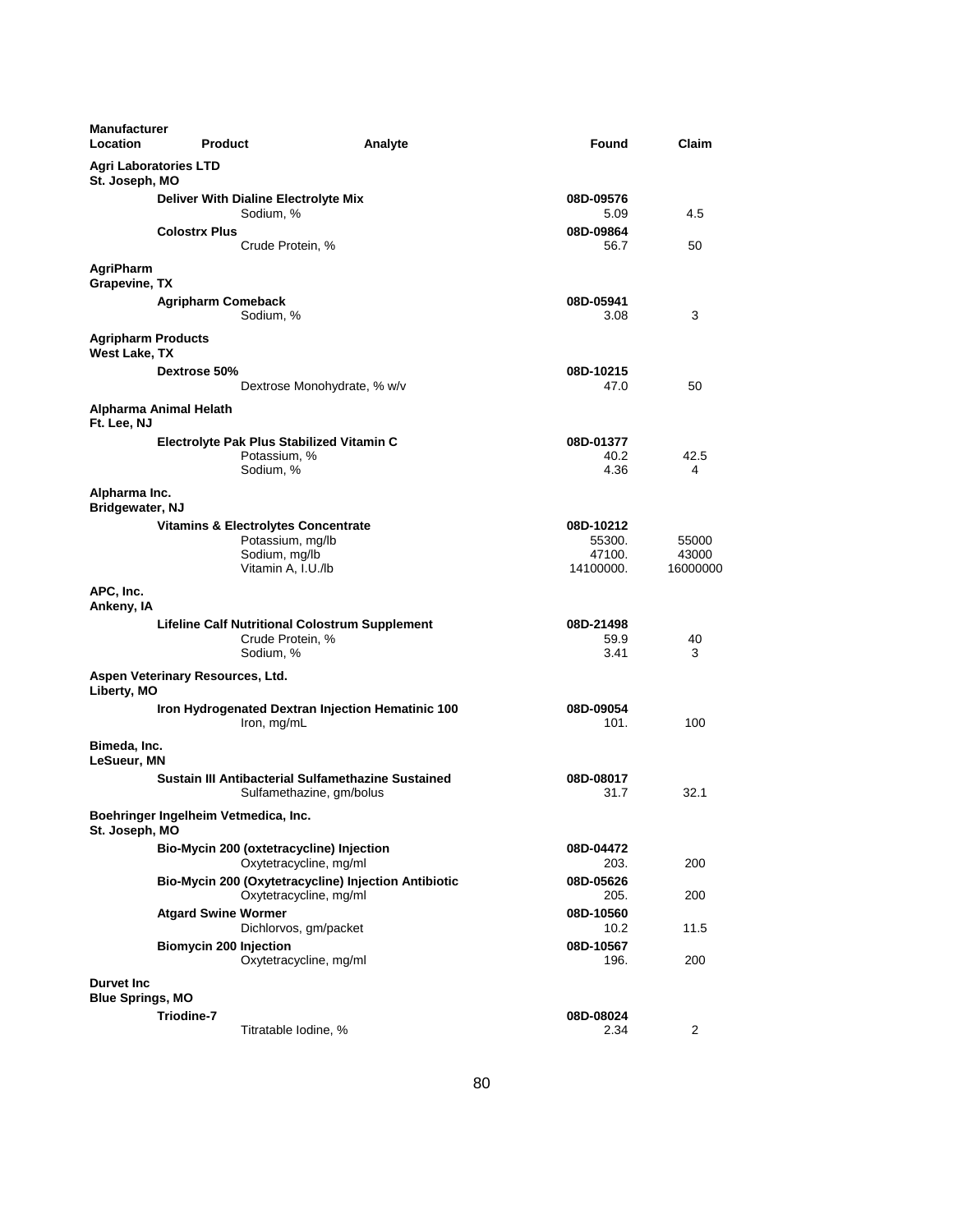| <b>Manufacturer</b>                    |                                     |                                                                      |         |                      |                 |                  |
|----------------------------------------|-------------------------------------|----------------------------------------------------------------------|---------|----------------------|-----------------|------------------|
| <b>Location</b>                        | <b>Product</b>                      |                                                                      | Analyte | Found                | Claim           |                  |
|                                        |                                     | Durvet Vitamin A D Injectable Sterile Solution<br>Vitamin A, I.U./mL |         | 08D-09867<br>621000. | 500000          |                  |
|                                        |                                     | Vitamin D, I.U./mL                                                   |         | 86200.               | 75000           |                  |
|                                        |                                     | *#* Organic lodide 40 Nutritional Supplement                         |         | 08D-10214            |                 |                  |
|                                        |                                     | Sodium, %                                                            |         | 35.2                 | 88-93           | <b>DEFICIENT</b> |
|                                        | <b>Controlled lodine Spray</b>      |                                                                      |         | 08D-10216            |                 |                  |
|                                        |                                     | Titratable Iodine, %                                                 |         | 1.00                 | 1               |                  |
|                                        |                                     | Duramycin 72-200 Oxytetracycline Injection                           |         | 08D-10217            |                 |                  |
|                                        |                                     | Oxytetracycline, mg/ml                                               |         | 208.                 | 200             |                  |
|                                        | <b>Sustain III Calf Bolus</b>       |                                                                      |         | 08D-10562            |                 |                  |
|                                        |                                     | Sulfamethazine, g/bolus                                              |         | 7.99                 | 8.02            |                  |
|                                        |                                     | Vitamin A D Injectable Sterile Solution                              |         | 08D-10566            |                 |                  |
|                                        |                                     | Vitamin A, I.U./mL<br>Vitamin D, I.U./mL                             |         | 602000.<br>81700.    | 500000<br>75000 |                  |
|                                        |                                     |                                                                      |         | 08D-20542            |                 |                  |
|                                        | <b>Liquid Wormer</b>                | Pyrantel Base, mg/mL                                                 |         | 2.31                 | 2.27            |                  |
|                                        |                                     |                                                                      |         |                      |                 |                  |
| Indianapolis, IN                       | <b>Elanco Animal Health</b>         |                                                                      |         |                      |                 |                  |
|                                        | Tylan 50                            |                                                                      |         | 08D-10563            |                 |                  |
|                                        |                                     | Tylosin, mg/ml                                                       |         | 47.8                 | 50              |                  |
| <b>Farnam Companies</b><br>Phoenix, AZ |                                     |                                                                      |         |                      |                 |                  |
|                                        |                                     | <b>Strongyle Care Equine Anthelmintic Paste</b>                      |         | 08D-08028            |                 |                  |
|                                        |                                     | Pyrantel Base, g/18.8g                                               |         | 3.70                 | 3.6             |                  |
|                                        |                                     | Horse Health Equine Ivermectin Paste 1.87%                           |         | 08D-09869            |                 |                  |
|                                        |                                     | Ivermectin, %                                                        |         | 1.96                 | 1.87            |                  |
|                                        |                                     | <b>TapeCare Plus Eqine Anthelmintic Paste</b>                        |         | 08D-14231            |                 |                  |
|                                        |                                     | Pyrantel Base, g/37.6g                                               |         | 7.36                 | 7.2             |                  |
| Phoenix, AZ                            | Farnam Companies, Inc.              |                                                                      |         |                      |                 |                  |
|                                        |                                     | Liqui-Care P Liquid Dewormer Equine Anthelmintic                     |         | 08D-10556            |                 |                  |
|                                        |                                     | Pyrantel Base, mg/mL                                                 |         | 55.5                 | 50              |                  |
|                                        |                                     | Apple Flavored Alfalfa Pellet Horse Wormer                           |         | 08D-10561            |                 |                  |
|                                        |                                     | Piperazine, %                                                        |         | 20.8                 | 21              |                  |
| Phoenix, AZ                            | <b>Farnam Horse Health Products</b> |                                                                      |         |                      |                 |                  |
|                                        |                                     | Farnam Alfalfa Pellet Horse Wormer                                   |         | 08D-05940            |                 |                  |
|                                        |                                     | Piperazine, %                                                        |         | 21.0                 | 21              |                  |
| Phoenix, AZ                            | <b>Farnam Pet Products</b>          |                                                                      |         |                      |                 |                  |
|                                        | <b>D-Worm Liquid Dewormer</b>       |                                                                      |         | 08D-04908            |                 |                  |
|                                        |                                     | Piperazine, g/100cc                                                  |         | 3.62                 | 4.25            |                  |
|                                        |                                     | Beef Flavored Tasty Paste Dog & Puppy Wormer                         |         | 08D-05939            |                 |                  |
|                                        |                                     | Piperazine, %                                                        |         | 21.1                 | 20.8            |                  |
|                                        |                                     | D-Worm Liquid Dewormer for Cats & Dogs                               |         | 08D-08648            |                 |                  |
|                                        |                                     | Piperazine, g/100cc                                                  |         | 3.79                 | 4.25            |                  |
|                                        |                                     | D-Worm Tasty Paste Puppy & Dog Dewormer                              |         | 08D-08649            |                 |                  |
|                                        |                                     | Piperazine, %                                                        |         | 21.0                 | 20.8            |                  |
|                                        | <b>D-worm 120</b>                   |                                                                      |         | 08D-14235            |                 |                  |
|                                        |                                     | Pyrantel Base, mg/mL                                                 |         | 4.58                 | 4.54            |                  |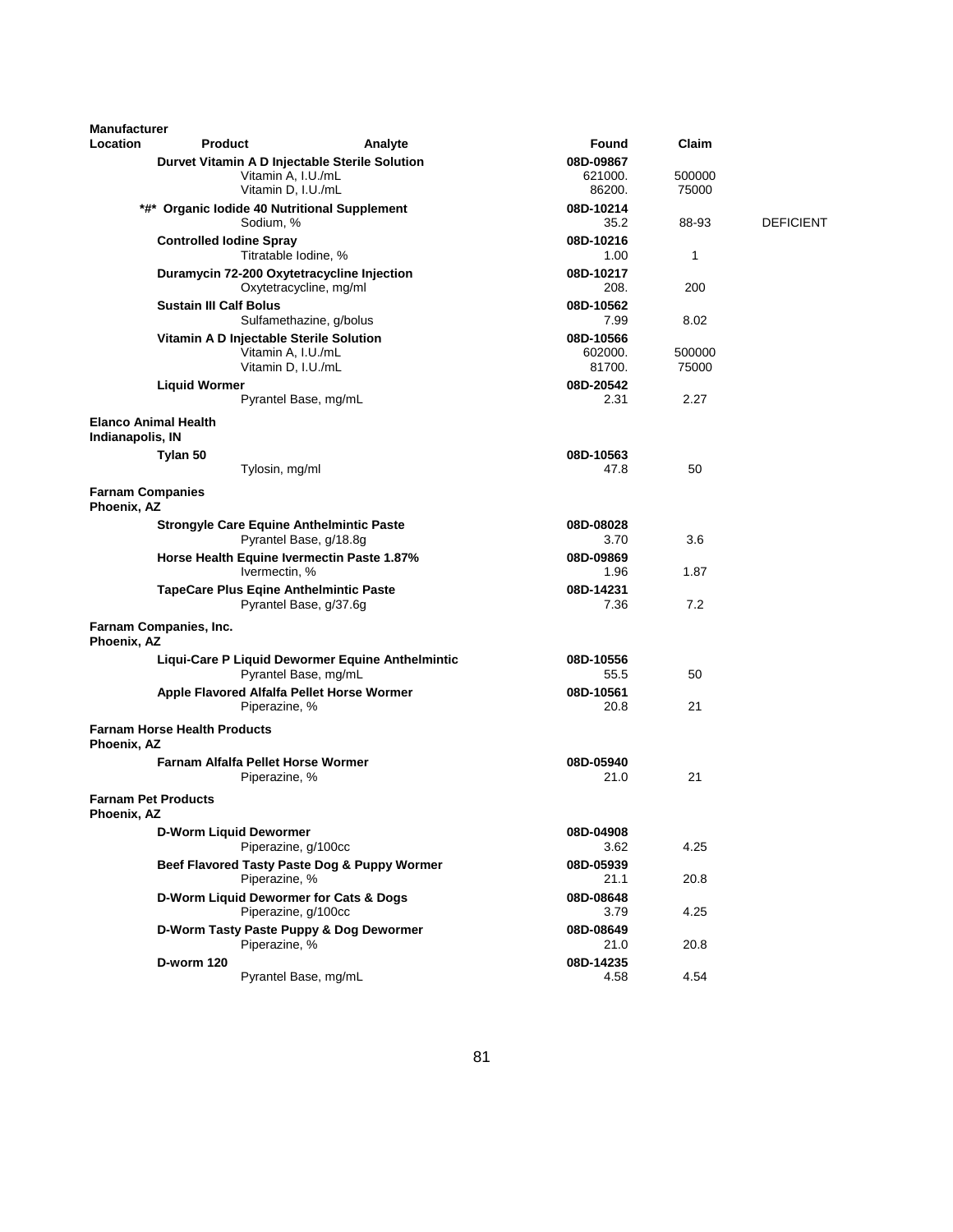| <b>Manufacturer</b><br>Location                             | <b>Product</b>                                            | Analyte                                                                   | Found             | Claim |
|-------------------------------------------------------------|-----------------------------------------------------------|---------------------------------------------------------------------------|-------------------|-------|
| <b>First Companion Veterinary Products</b><br>West Lake, TX |                                                           |                                                                           |                   |       |
|                                                             | <b>Equi-Mintic SPR Paste</b>                              | Pyrantel Base, g/23.6gm                                                   | 08D-04049<br>3.59 | 3.6   |
| First Priority Inc.<br>Elgin, IL                            |                                                           |                                                                           |                   |       |
|                                                             | <b>Priority Care Iodine Spray</b><br>Titratable Iodine, % |                                                                           | 08D-21501<br>0.97 | 1     |
| Fort Dodge Animal Health<br>Fort Dodge, IA                  |                                                           |                                                                           |                   |       |
| <b>Polyotic</b>                                             |                                                           |                                                                           | 08D-03015         |       |
|                                                             |                                                           | Tetracycline HCI, g/pkt                                                   | 9.38              | 10    |
|                                                             | <b>Aureomycin-Sulmet Soluble Powder</b>                   |                                                                           | 08D-08689         |       |
|                                                             |                                                           | Chlortetracycline, g/lb                                                   | 108.              | 102.4 |
|                                                             | Sulfamethazine, g/lb                                      |                                                                           | 105.              | 102.4 |
|                                                             | Aureomycin Soluble Powder Antibiotic                      |                                                                           | 08D-10559         |       |
|                                                             |                                                           | Chlortetracycline, g/lb                                                   | 26.0              | 25    |
|                                                             | Aureomycin Soluble Powder Antibiotic                      |                                                                           | 08D-10583         |       |
|                                                             |                                                           | Chlortetracycline, g/lb                                                   | 27.4              | 25    |
|                                                             | Polyotic Tetracycline Hydrochloride                       |                                                                           | 08D-15027         |       |
|                                                             |                                                           | Tetracycline HCI, g/lb                                                    | 24.0              | 25    |
| Garco<br>Omaha, NE                                          |                                                           |                                                                           |                   |       |
|                                                             | Hoof-Zink left from measuring cup                         |                                                                           | 08D-18587         |       |
|                                                             | Zinc, %                                                   |                                                                           | 26.2              | 28    |
|                                                             | Zinc, %                                                   | Hoof-Zink Liquid Zinc Chloride for Foot Rot                               | 08D-18588<br>28.2 | 28    |
| <b>Hartz Mountain Corp</b><br>Secaucus, NJ                  |                                                           |                                                                           |                   |       |
|                                                             | <b>Hartz Rid Worm Paste Cat Wormer</b><br>Piperazine, %   |                                                                           | 08D-02379<br>20.2 | 20    |
|                                                             | Piperazine, %                                             | <b>Hartz UltraGuard Rid Worm Paste for Cats and Kittens</b>               | 08D-07545<br>20.5 | 20    |
|                                                             |                                                           | Hartz Advanced Care Rid Worm Chewable Flavored Dog                        | 08D-07546         |       |
|                                                             |                                                           | Pyrantel Base, mg/tablet                                                  | 119.              | 113.5 |
| Intervet Inc.<br>Millsboro, DE                              |                                                           |                                                                           |                   |       |
|                                                             |                                                           | Intervet Safe-Guard Paste 10% Equine Dewormer                             | 08D-06841         |       |
|                                                             | Fenbendazole, %                                           |                                                                           | 10.4              | 10    |
|                                                             | Fenbendazole, %                                           | Safe-Guard Equine Deworner 25 gram Paste 10%                              | 08D-08029<br>10.3 | 10    |
|                                                             | <b>Safe-Guard Equine Dewormer</b><br>Fenbendazole, %      |                                                                           | 08D-09870<br>10.6 | 10    |
| <b>Med-Pharmex Incorporated</b><br>Pomona, CA               |                                                           |                                                                           |                   |       |
|                                                             | <b>Sulfasol Soluble Powder Antibacterial</b>              |                                                                           | 08D-09053         |       |
| <b>Merial Limited</b>                                       |                                                           | Sulfadimethoxine, oz/pkg                                                  | 3.24              | 3.34  |
| Duluth, GA                                                  |                                                           |                                                                           |                   |       |
|                                                             |                                                           | Heartgard Plus Chewables for Dogs up to 25 lbs.<br>Ivermectin, mcg/tablet | 08D-01707<br>65.4 | 68    |
|                                                             |                                                           | Pyrantel Base, mg/tablet                                                  | 62.7              | 57    |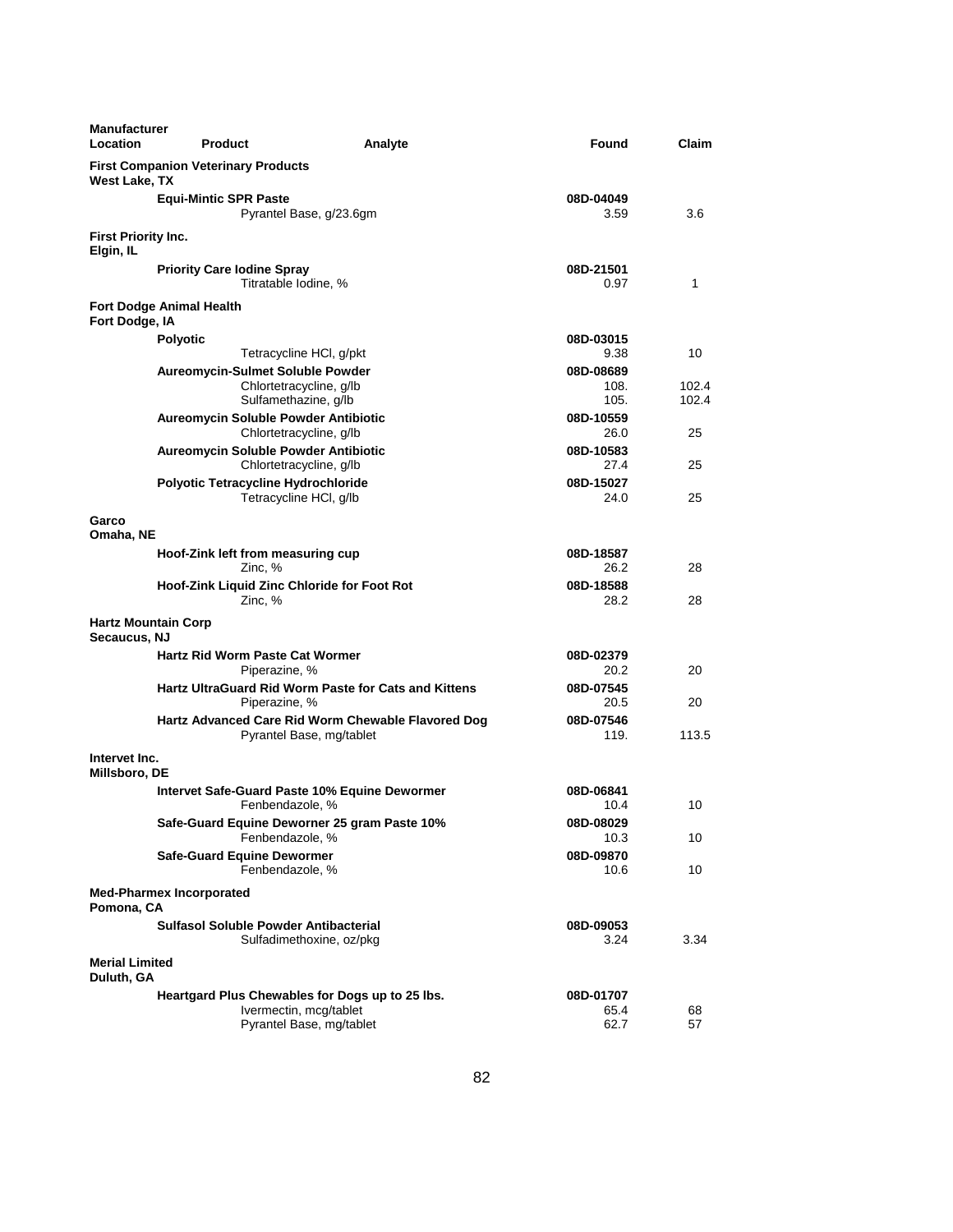| <b>Manufacturer</b><br>Location                         | <b>Product</b>                            | Analyte                                                           | Found             | Claim              |
|---------------------------------------------------------|-------------------------------------------|-------------------------------------------------------------------|-------------------|--------------------|
|                                                         |                                           | <b>Equimectrin Anthelmintic and Boticide Paste</b>                | 08D-09868         |                    |
|                                                         |                                           | Ivermectin, %                                                     | 1.95              | 1.87               |
| <b>Nutri Vet</b><br>Boise, ID                           |                                           |                                                                   |                   |                    |
|                                                         |                                           | <b>Nutri-Vet Shed Defense Chewable Tablets for Dogs</b>           | 08D-20543         |                    |
|                                                         |                                           | Calcium, %                                                        | 3.43              | $2.5 - 3.5$        |
|                                                         |                                           | Crude Fat (Eth Ext), %                                            | 20.1              | 6                  |
|                                                         |                                           | Linoleic Acid 18:2, %                                             | 0.783             | 0.5                |
|                                                         |                                           | Linolenic Acid 18:3, %                                            | 0.360             | 0.4                |
|                                                         |                                           | Oven Moisture, %                                                  | 3.96              | 10                 |
|                                                         |                                           | Phosphorus, %                                                     | 2.92              | 2                  |
|                                                         |                                           | Crude Protein, %                                                  | 30.3              | 25                 |
| <b>Pfizer Animal Health</b><br>Exton, PA                |                                           |                                                                   |                   |                    |
|                                                         |                                           | <b>Re-Sorb Oral Hydration Electrolyte Product for</b>             | 08D-03014         |                    |
|                                                         |                                           | Glucose, g/pkt                                                    | 42.6              | 44                 |
|                                                         |                                           | Glycine, g/pkt                                                    | 6.91              | 6.36               |
|                                                         |                                           | Potassium Phosphate, g/pkt                                        | 4.43              | 4.2                |
|                                                         |                                           | Sodium Chloride, g/pkt                                            | 8.57              | 8.82               |
|                                                         | Entrolyte H.E.                            |                                                                   | 08D-03810         |                    |
|                                                         |                                           | Chloride, %                                                       | 1.94              | 1.7                |
|                                                         |                                           | Glycine, %                                                        | 2.86              | 2.3                |
|                                                         |                                           | Protein, %<br>Sodium, %                                           | 3.21<br>2.42      | 2.7<br>$2.4 - 2.9$ |
|                                                         |                                           |                                                                   |                   |                    |
|                                                         | <b>Terramycin Scours Tablets</b>          | Oxytetracycline, mg/tablet                                        | 08D-04076<br>254. | 250                |
|                                                         |                                           |                                                                   |                   |                    |
|                                                         | <b>Strongid Paste Equine Anthelmintic</b> |                                                                   | 08D-05624         |                    |
|                                                         |                                           | Pyrantel Base, grams/20ml                                         | 3.81              | 3.6                |
|                                                         | <b>Terramycin Scours Tablets</b>          |                                                                   | 08D-08506<br>242. | 250                |
|                                                         |                                           | Oxytetracycline, mg/tablet                                        |                   |                    |
|                                                         |                                           | Re-Sorb Oral Hydration Electrolyte Product for<br>Glucose, gm/pkt | 08D-09577<br>41.6 | 44                 |
|                                                         |                                           | Glycine, g/pkt                                                    | 6.97              | 6.36               |
|                                                         |                                           | Potassium Phosphate, g/pkt                                        | 4.21              | 4.2                |
|                                                         |                                           | Sodium Chloride, g/pkt                                            | 9.30              | 8.82               |
|                                                         |                                           | <b>Entrolyte H.E. Nutritional Supplement for Young Calves</b>     | 08D-09578         |                    |
|                                                         |                                           | Chloride, %                                                       | 1.910             | 1.7                |
|                                                         |                                           | Glycine, %                                                        | 2.79              | 2.3                |
|                                                         |                                           | Sodium, %                                                         | 2.61              | $2.4 - 2.9$        |
|                                                         |                                           | Electrolyte H.E. Nutritional Supplement for Young                 | 08D-10213         |                    |
|                                                         |                                           | Chloride, %                                                       | 1.900             | 1.7                |
|                                                         |                                           | Glycine, %                                                        | 2.59              | 2.3                |
|                                                         |                                           | Sodium, %                                                         | 2.53              | $2.4 - 2.9$        |
|                                                         |                                           | Liquamycin LA 200 (oxtetracycline injection)                      | 08D-10565         |                    |
|                                                         |                                           | Oxytetracycline, mg/ml                                            | 204.              | 200                |
|                                                         | <b>Terramycin Scours Tablets</b>          |                                                                   | 08D-10568         |                    |
|                                                         |                                           | Oxytetracycline, mg/tablet                                        | 242.              | 250                |
|                                                         |                                           | Resorb Oral Hydration Electrolye Product for Scouring             | 08D-10582         |                    |
|                                                         |                                           | Glucose, g/pkt                                                    | 41.7              | 44                 |
|                                                         |                                           | Glycine, g/pkt                                                    | 5.92              | 6.36               |
|                                                         |                                           | Potassium Phosphate, g/pkt                                        | 4.15              | 4.2                |
| <b>Pfizer Animal Health</b><br><b>New York City, NY</b> |                                           |                                                                   |                   |                    |
|                                                         | <b>Terramycin Soluble Powder</b>          |                                                                   | 08D-03794         |                    |
|                                                         |                                           | Oxytetracycline, g/pkt                                            | 10.1              | 10                 |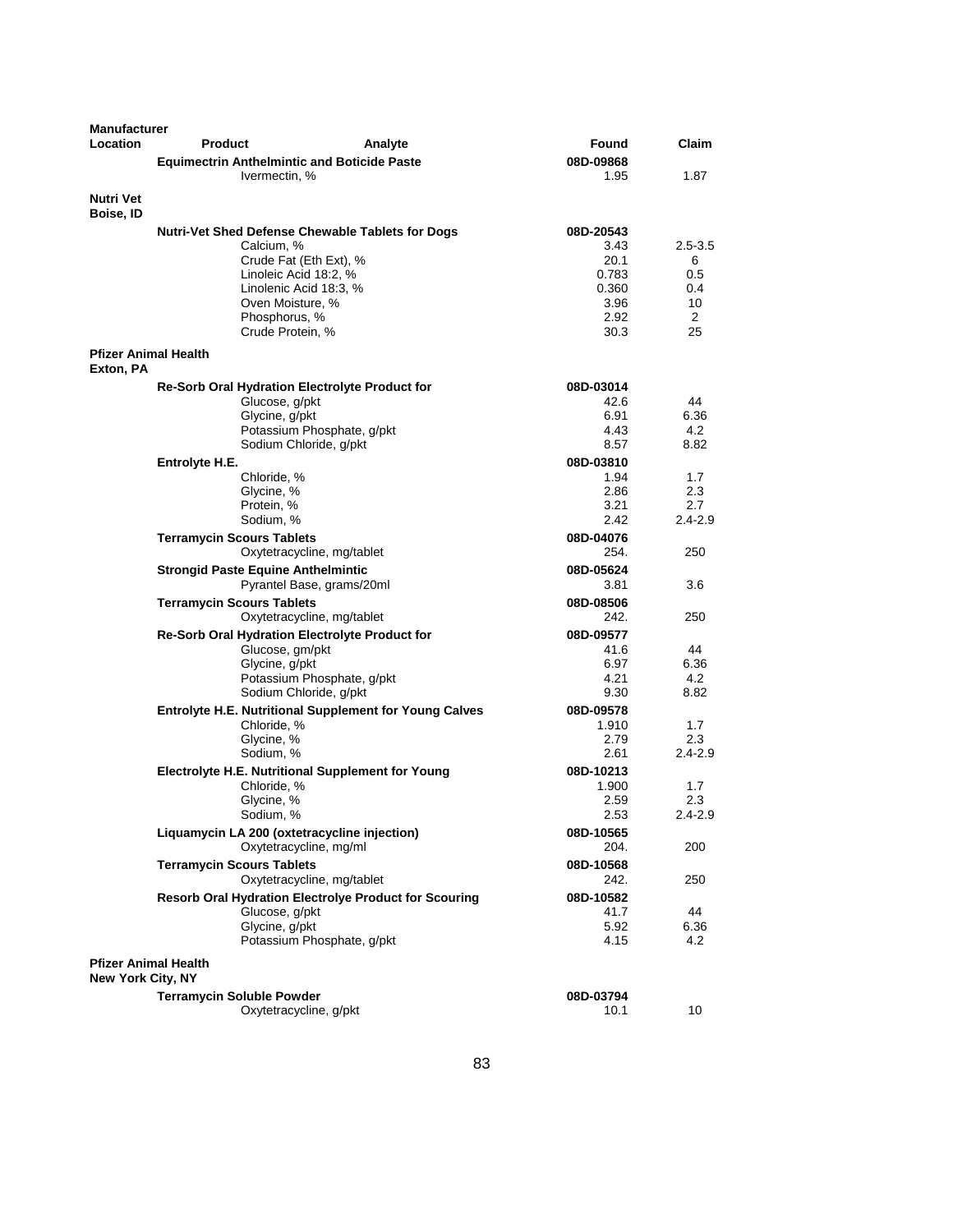| <b>Manufacturer</b>               |                                   |                                                            |                                                       |                   |             |                  |
|-----------------------------------|-----------------------------------|------------------------------------------------------------|-------------------------------------------------------|-------------------|-------------|------------------|
| <b>Location</b>                   | <b>Product</b>                    |                                                            | Analyte                                               | Found             | Claim       |                  |
|                                   |                                   | <b>Terramycin Soluble Powder</b><br>Oxytetracycline, g/pkt |                                                       | 08D-04089<br>9.93 | 10          |                  |
|                                   |                                   | <b>Terramycin Soluble Powder</b>                           |                                                       | 08D-06308         |             |                  |
|                                   |                                   | Oxytetracycline, g/pkt                                     |                                                       | 9.92              | 10          |                  |
|                                   |                                   | Terramycin-343 Soluble Powder                              |                                                       | 08D-10557         |             |                  |
|                                   |                                   | Oxytetracycline, g/pkt                                     |                                                       | 103.              | 102.4       |                  |
|                                   |                                   | <b>Terramycin Soluble Powder</b>                           |                                                       | 08D-10581         |             |                  |
|                                   |                                   | Oxytetracycline, g/pkt                                     |                                                       | 10.1              | 10          |                  |
|                                   |                                   | Liquamycin LA-200 Injectable                               |                                                       | 08D-14228         |             |                  |
|                                   |                                   | Oxytetracycline, mg/ml                                     |                                                       | 204.              | 200         |                  |
| Sav-A-Caf<br>Chilton, WI          |                                   |                                                            |                                                       |                   |             |                  |
|                                   |                                   | *#* Sav-A-Caf Scours Control 2 Milk Replacer               |                                                       | 08D-06309         |             |                  |
|                                   |                                   | Ash, %                                                     |                                                       | 9.05              | 11          |                  |
|                                   |                                   | Fat: Roese Gottlieb, %                                     |                                                       | 25.4              | 24          |                  |
|                                   |                                   | Neomycin, g/ton                                            |                                                       | 1210.             | 1600        |                  |
|                                   |                                   | Crude Protein, %                                           |                                                       | 18.9              | 18          |                  |
|                                   |                                   | Vitamin A, I.U./lb                                         |                                                       | 69300.            | 100000      | <b>DEFICIENT</b> |
| Union, NJ                         | <b>Schering-Plough Corp</b>       |                                                            |                                                       |                   |             |                  |
|                                   | Vital E - A+D Injectable          |                                                            |                                                       | 08D-21499         |             |                  |
|                                   |                                   | Vitamin A, I.U./mL                                         |                                                       | 104000.           | 100000      |                  |
|                                   |                                   | Vitamin D, I.U./mL                                         |                                                       | 11000.            | 10000       |                  |
| Omaha, NE                         | Sergeants Pet Care Products, Inc. |                                                            |                                                       |                   |             |                  |
|                                   |                                   | Sergeant's Vetscription Sure Shot '2X' Liquid Wormer       |                                                       | 08D-07543         |             |                  |
|                                   |                                   | Pyrantel Base, mg/mL                                       |                                                       | 4.94              | 4.54        |                  |
| Cincinatti, OH                    | United Pet Group, Inc.            |                                                            |                                                       |                   |             |                  |
|                                   |                                   | <b>Excel Roundworm De-Wormer Liquid</b>                    |                                                       | 08D-02836         |             |                  |
|                                   |                                   | Piperazine, mg/5ml                                         |                                                       | 278.              | 250         |                  |
|                                   | <b>Pro Pet Liquid De-Wormer</b>   |                                                            |                                                       | 08D-04737         |             |                  |
|                                   |                                   | Piperazine, mg/5ml                                         |                                                       | 257.              | 250         |                  |
| <b>Vedco Inc</b><br>St Joseph, MO |                                   |                                                            |                                                       |                   |             |                  |
|                                   | <b>Equi-Phar Protal Paste</b>     |                                                            |                                                       | 08D-02377         |             |                  |
|                                   |                                   | Pyrantel Base, gm/18.8gm paste                             |                                                       | 3.96              | 3.6         |                  |
| Virbac AH Inc.<br>Ft. Worth, TX   |                                   |                                                            |                                                       |                   |             |                  |
|                                   |                                   | Pet Tabs Complete Daily Vitamin-Mineral Supplement         |                                                       | 08D-02672         |             |                  |
|                                   |                                   | Calcium, %                                                 |                                                       | 3.02              | $2.5 - 3.5$ |                  |
|                                   |                                   | Phosphorus, %                                              |                                                       | 2.78              | 2.5         |                  |
|                                   |                                   | Vitamin A, IU/tablet                                       |                                                       | 942.              | 1000        |                  |
|                                   |                                   |                                                            | Pet-Tabs Plus Advanced Complete Daily Vitamin-Mineral | 08D-05625         |             |                  |
|                                   |                                   | Calcium, %                                                 |                                                       | 3.12              | $2.5 - 3.5$ |                  |
|                                   |                                   | Phosphorus, %                                              |                                                       | 2.73              | 2.5         |                  |
|                                   |                                   | Vitamin A, I.U./tablet                                     |                                                       | 1800.             | 1500        |                  |
|                                   |                                   | WormX Chewable Flavored Dog Wormer Tablets                 |                                                       | 08D-08651         |             |                  |
|                                   |                                   | Pyrantel Base, mg/tablet                                   |                                                       | 21.9              | 22.7        |                  |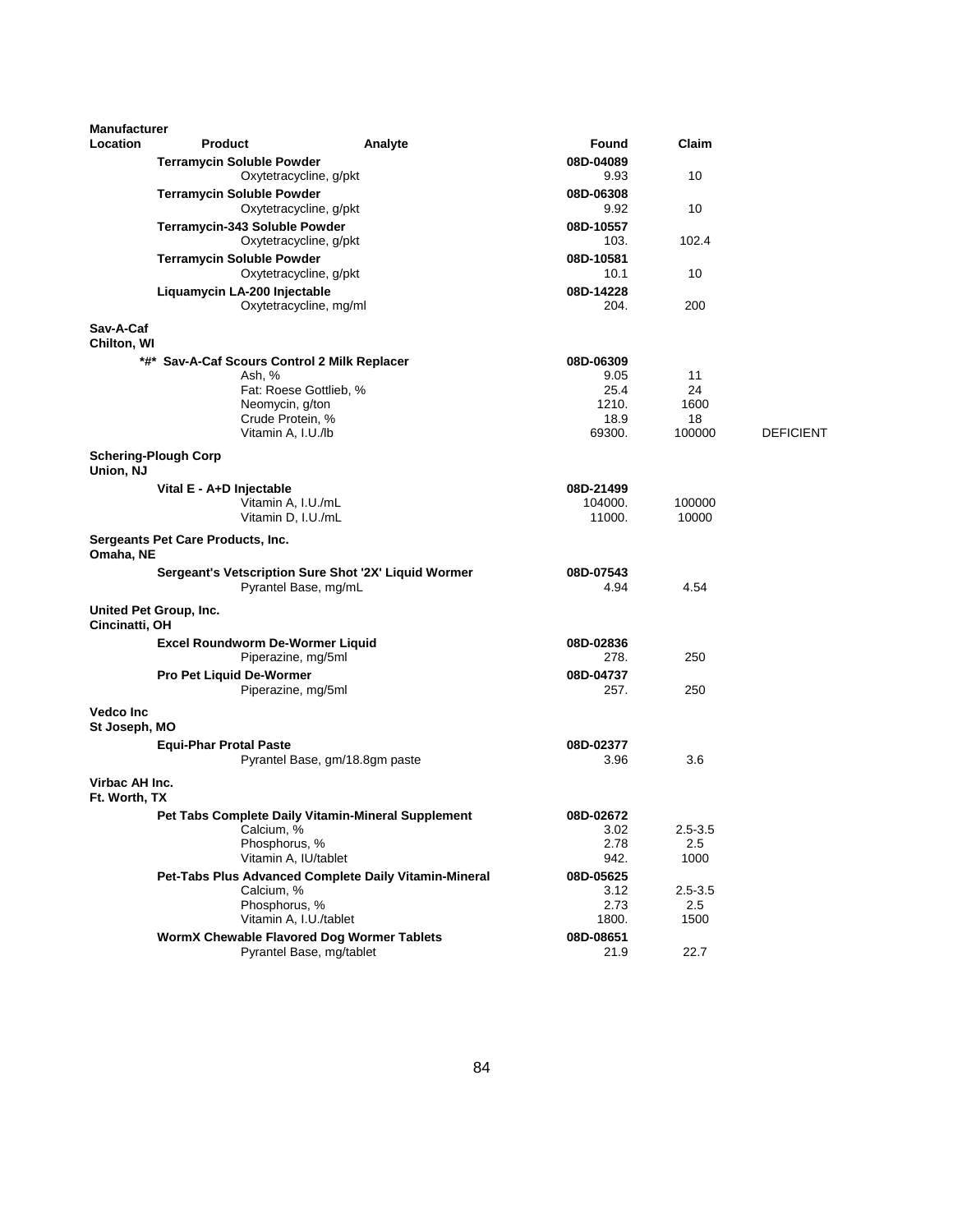#### ANIMAL FEED & DRUG CONTAMINANTS MONITORING PROGRAM

#### Adulteration by Noxious Weed Seeds

Noxious weeds are a problem in South Dakota. One method being used to try to control the distribution of noxious weed in the state is to reduce or eliminate them from animal feeds. Several sections of the South Dakota Commercial Feed Law and Regulations address the issue of commercial feeds containing noxious weed seeds.

Section 39-14-53 of the South Dakota Commercial Feed Law States that "a commercial feed shall be deemed to be adulterated if it contains vialble weed seeds in amounts exceeding the limits which the Secretary of Agriculture shall establish by rule pursuant to the provisions of Chapter 1-26."

These rules are further addressed in the Administrative Rules of South Dakota (ARSD), Chapter 12:53:01:10, which states:

All screenings or by-products of grains and seeds containing prohibited or restricted weed seeds, as defined in chapter 12:36:03, when used in commercial feed or sold as such to the ultimate consumer, must be ground fine enough or otherwise treated to destroy the viability of weed seeds. The finished product may contain no viable prohibited weed seeds per pound and not more than 4.5 viable restricted weed seeds per pound.

Regulation 9(b) of the commercial feed regulations (and the Uniform Feed Bill and Regulations) essentially repeats this.

Chapter 12:36:03:02 of the South Dakota Seed Law, SDCL 38-12A, defines those noxious weed seeds that are prohibited and restricted. They are listed as follows:

12:36:03:01 Prohibited noxious weed seeds.

- 
- 
- (3) Hoary cress (7) Quackgrass
- (4) Russian knapweed (8) Horse nettle

12:36:03:02 Restricted noxious weed seeds.

- 
- 
- 
- $(4)$  Hedge bindweed<br>(5) Wild carrott
- 
- (6) Field pennycress
- (1) Field bindweed (5) Perennial sowthistle
- (2) Leafy spurge (6) Canada thistle
	-
	-
- (1) Wild oats (7) Annual bluegrass (2) Dodder (8) Spotted knapweed<br>
(3) Wild mustard (9) Giant foxtail (3) Wild mustard (9) Giant foxtail<br>
(4) Hedge bindweed (10) Musk thistle (11) Plumeless thistle

Based on our test results, we find feed samples containing noxious weed seeds. We are not analyzing a representative cross-section of the commercial feed supply, however, we are only analyzing those products which appear to contain noxious weed seeds. Additionally, the weed seeds need to be **viable** in order for the product to violative. From 1989 through 2004 the South Dakota Department of Agriculture analyzed 590 feed samples for noxious weed seeds. 100 of those samples (17%) were reported NOT PASSED, because they contained viable noxious weed seeds in excess of the standards specified above. AS-FS-102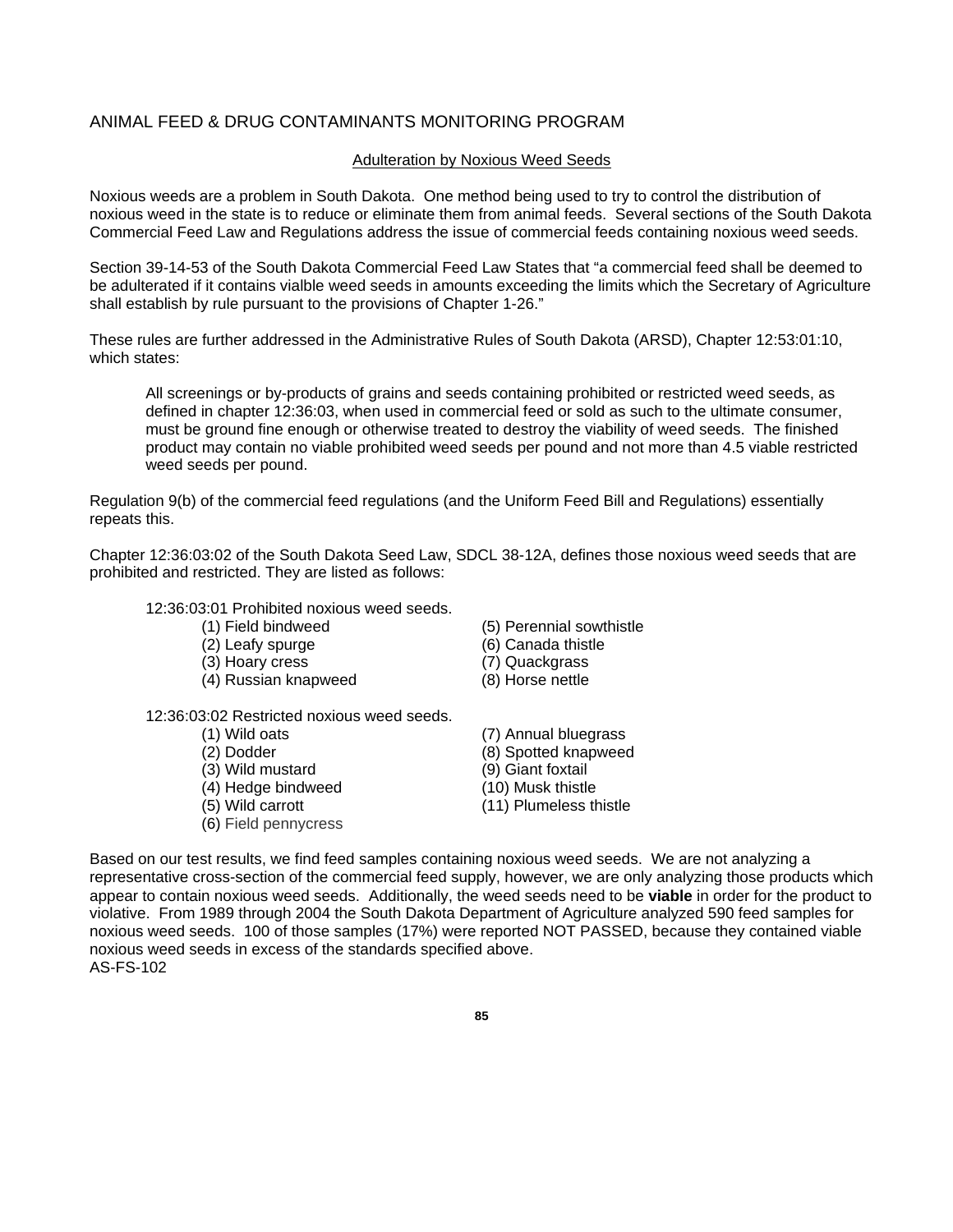#### SAMPLING PROGRAM

While many feeds and feed ingredients have little or no contamination by weed seeds, other feeds and ingredients have a higher probability of containing noxious wedd seeds. By concentrating our sampling and analysis on those feeds and feeed ingredients that have a higher chance of containing noxious weed seeds, we may get better compliance with the regulations and decrease the amount of contaminated feed distributed. Grain screenings, custom formula feeds, texturized feeds, and wild bird food are products of primary concern at this time.

Rather than collect extra samples for weed seed analysis, we will analyze a number of our routine samples for weed seeds, in addition to the routine analytes. We will continue monitoring commercial feeds for contamination by viable noxious weed seeds.

Specific instructions to field staff for our weed seed monitoring program are as follows:

- 1. The lab will only analyze for weed seeds when requested by the Inspector or the Office of Agronomy Services.
- 2. Visually inspect each sample collected
- 3. Determine if the product sampled fits into one of the priority catagories. These catagories are:
	- Grain screeenings
	- Custom formula feeds, especially those containing whole grains or screenings,
	- Texturized and other feeds containing whole grains, and
	- Wild bird food.
- 4. Other products may be submitted for analysis if there appears to be a high probability of weed seed contamination.
- 5. When collecting a samle for weed seed analysis and label analysis, please collect an additional pound of feed for the weed seed analysis.
- 6. Make a note in the "Remarks" section of the Report of Sample form requesting analysis for weed seed.

If the sample is reported NOT PASSED after analysis, it will be handled like any other violative sample. Any product remaining of the lot sampled will be placed under Stop Sale Order as an adulterated product. The product can be released from Stop Sale only for remanufacturing to render the weed seeds non-viable or disposal.

> Issuing Office: South Dakota Department of Agriculture Office of Agronomy Services Issue Date: October 21, 1991 Review Date: October 21, 1999